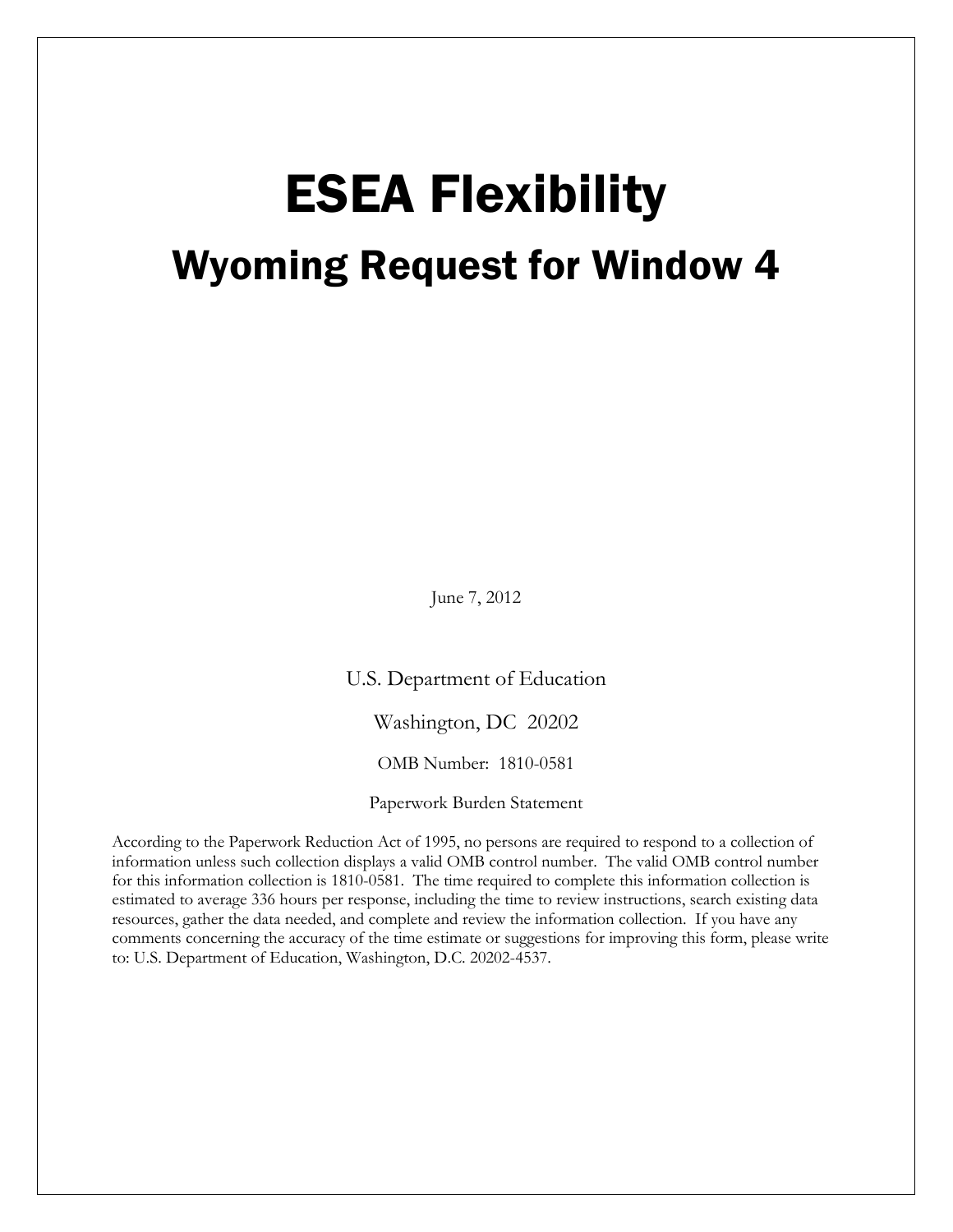# TABLE OF CONTENTS: ESEA FLEXIBILITY REQUEST FOR WINDOW 3

| Introduction                                                                         | 111          |
|--------------------------------------------------------------------------------------|--------------|
| General Instructions                                                                 | iv           |
| Table of Contents                                                                    | $\mathbf{1}$ |
| Cover Sheet for ESEA Flexibility Request for Window 3                                | 3            |
| Waivers                                                                              | 4            |
| Assurances                                                                           |              |
| Consultation                                                                         | 9            |
| Evaluation                                                                           | 9            |
| Overview of SEA's ESEA Flexibility Request                                           | 9            |
| Principle 1: College- and Career-Ready Expectations for All Students                 | 10           |
| Principle 2: State-Developed Differentiated Recognition, Accountability, and Support | 12           |
| Principle 3: Supporting Effective Instruction and Leadership                         | 18           |
| Sample Plan Template                                                                 | 19           |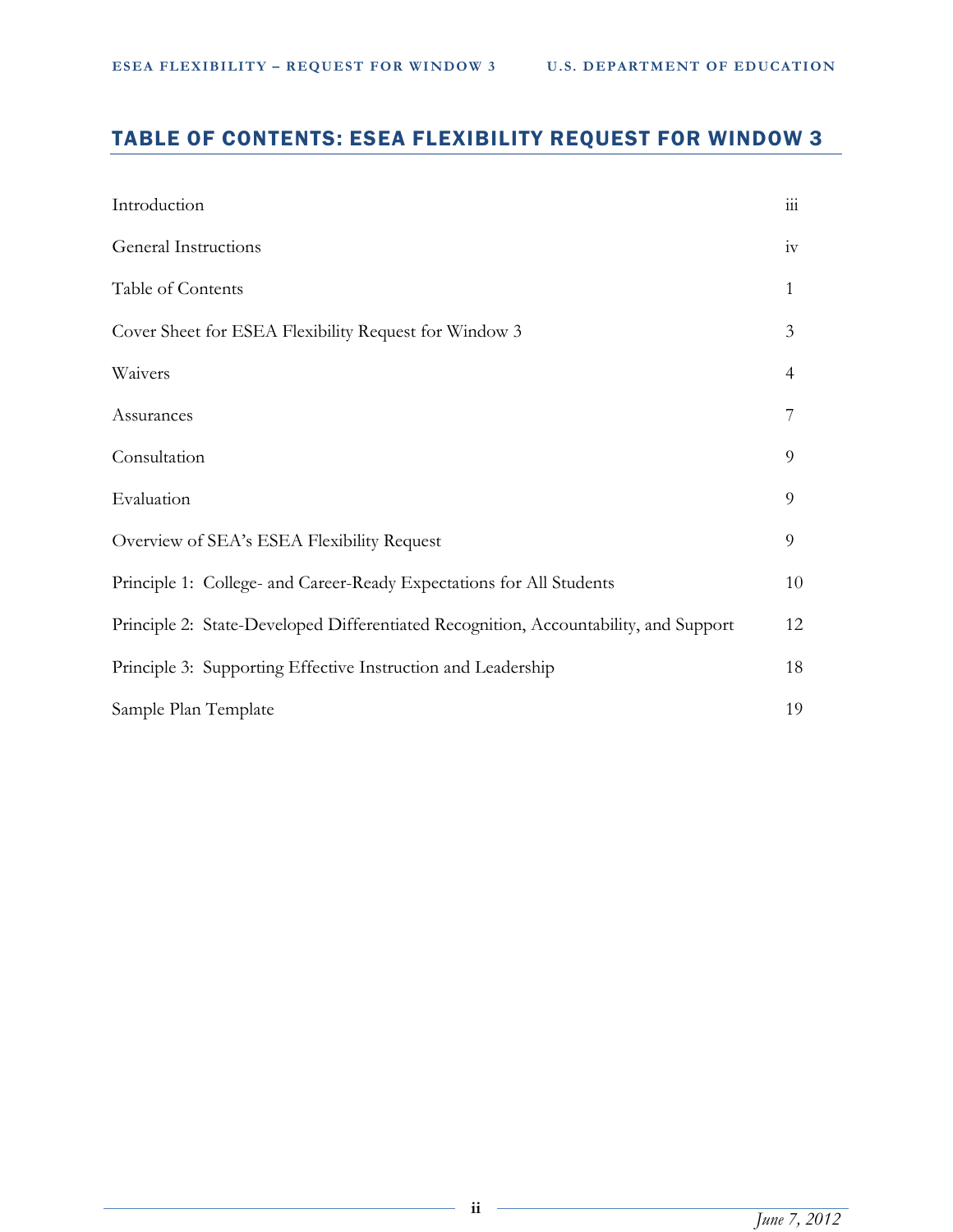# INTRODUCTION

The U.S. Department of Education (Department) is offering each State educational agency (SEA) the opportunity to request flexibility on behalf of itself, its local educational agencies (LEAs), and its schools, in order to better focus on improving student learning and increasing the quality of instruction. This voluntary opportunity will provide educators and State and local leaders with flexibility regarding specific requirements of the No Child Left Behind Act of 2001 (NCLB) in exchange for rigorous and comprehensive State-developed plans designed to improve educational outcomes for all students, close achievement gaps, increase equity, and improve the quality of instruction. This flexibility is intended to build on and support the significant State and local reform efforts already underway in critical areas such as transitioning to college- and career-ready standards and assessments; developing systems of differentiated recognition, accountability, and support; and evaluating and supporting teacher and principal effectiveness.

The Department invites interested SEAs to request this flexibility pursuant to the authority in section 9401 of the Elementary and Secondary Education Act of 1965 (ESEA), which allows the Secretary to waive, with certain exceptions, any statutory or regulatory requirement of the ESEA for an SEA that receives funds under a program authorized by the ESEA and requests a waiver. Under this flexibility, the Department would grant waivers through the 2014−2015 school year.

#### REVIEW AND EVALUATION OF REQUESTS

The Department will use a review process that will include both external peer reviewers and staff reviewers to evaluate SEA requests for this flexibility. This review process will help ensure that each request for this flexibility approved by the Department is consistent with the principles described in the document titled *ESEA Flexibility*, which are designed to support State efforts to improve student academic achievement and increase the quality of instruction, and is both educationally and technically sound. Reviewers will evaluate whether and how each request for this flexibility will support a comprehensive and coherent set of improvements in the areas of standards and assessments, accountability, and teacher and principal effectiveness that will lead to improved student outcomes. Each SEA will have an opportunity, if necessary, to clarify its plans for peer and staff reviewers and to answer any questions reviewers may have. The peer reviewers will then provide comments to the Department. Taking those comments into consideration, the Secretary will make a decision regarding each SEA's request for this flexibility. If an SEA's request for this flexibility is not granted, reviewers and the Department will provide feedback to the SEA about the components of the SEA's request that need additional development in order for the request to be approved.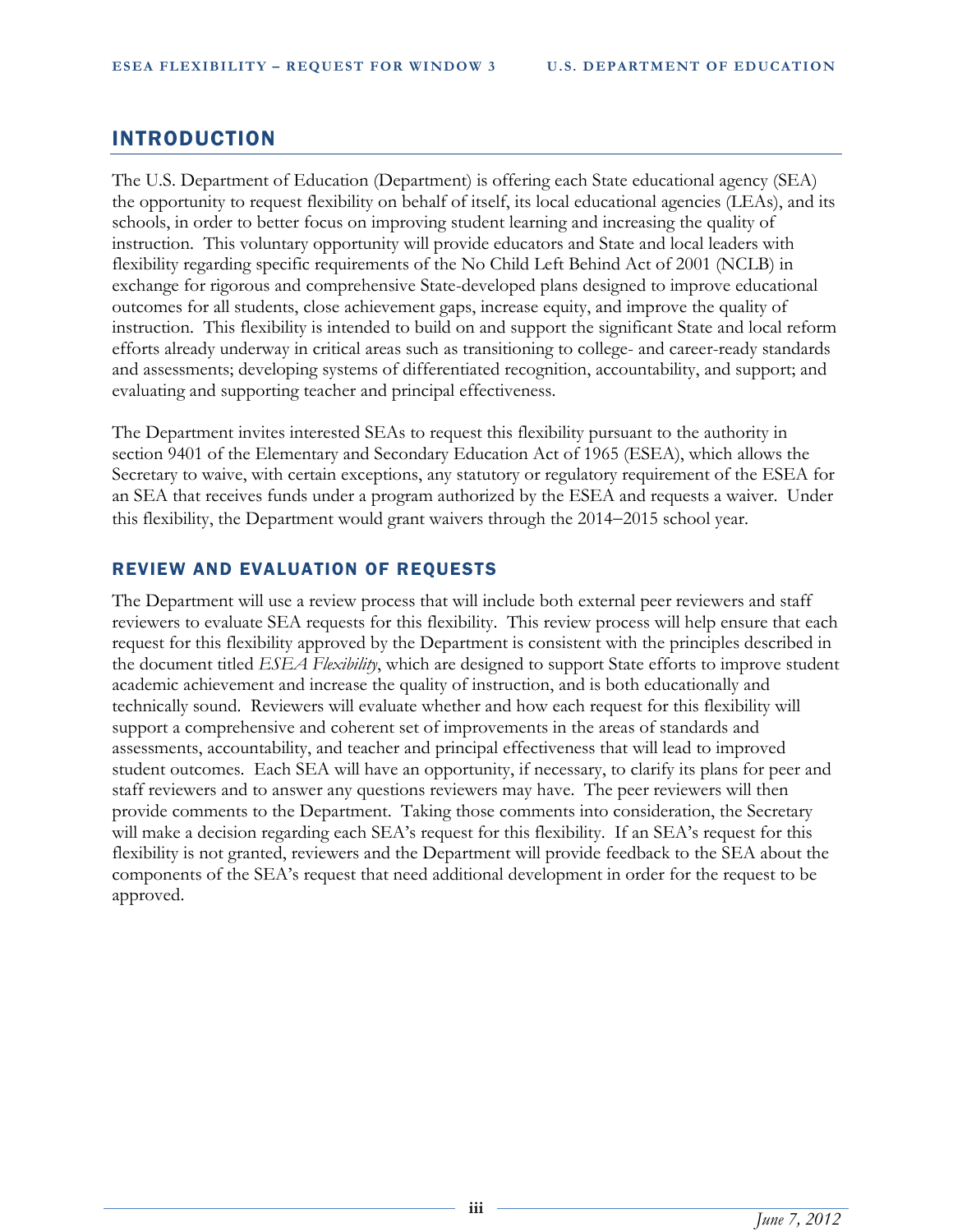# GENERAL INSTRUCTIONS

An SEA seeking approval to implement this flexibility must submit a high-quality request that addresses all aspects of the principles and waivers and, in each place where a plan is required, includes a high-quality plan. Consistent with ESEA section 9401(d)(1), the Secretary intends to grant waivers that are included in this flexibility through the end of the 2014–2015 school year for SEAs that request the flexibility in "Window 3" (*i.e.*, the September 2012 submission window for peer review in October 2012). The Department is asking SEAs to submit requests that include plans through the 2014–2015 school year in order to provide a complete picture of the SEA's reform efforts. The Department will not accept a request that meets only some of the principles of this flexibility.

This *ESEA Flexibility Request for Window 3* is intended for use by SEAs requesting ESEA flexibility in September 2012 for peer review in October 2012. The timelines incorporated into this request reflect the timelines for the waivers, key principles, and action items of ESEA flexibility for an SEA that is requesting flexibility in this third window.

High-Quality Request: A high-quality request for this flexibility is one that is comprehensive and coherent in its approach, and that clearly indicates how this flexibility will help an SEA and its LEAs improve student achievement and the quality of instruction for students.

A high-quality request will (1) if an SEA has already met a principle, provide a description of how it has done so, including evidence as required; and (2) if an SEA has not yet met a principle, describe how it will meet the principle on the required timelines, including any progress to date. For example, an SEA that has not adopted minimum guidelines for local teacher and principal evaluation and support systems consistent with Principle 3 by the time it submits its request for the flexibility will need to provide a plan demonstrating that it will do so by the end of the 2012–2013 school year. In each such case, an SEA's plan must include, at a minimum, the following elements for each principle that the SEA has not yet met:

- 1. Key milestones and activities: Significant milestones to be achieved in order to meet a given principle, and essential activities to be accomplished in order to reach the key milestones. The SEA should also include any essential activities that have already been completed or key milestones that have already been reached so that reviewers can understand the context for and fully evaluate the SEA's plan to meet a given principle.
- 2. Detailed timeline: A specific schedule setting forth the dates on which key activities will begin and be completed and milestones will be achieved so that the SEA can meet the principle by the required date.
- 3. Party or parties responsible: Identification of the SEA staff (*e.g.*, position, title, or office) and, as appropriate, others who will be responsible for ensuring that each key activity is accomplished.
- 4. Evidence: Where required, documentation to support the plan and demonstrate the SEA's progress in implementing the plan. This *ESEA Flexibility Request for Window 3* indicates the specific evidence that the SEA must either include in its request or provide at a future reporting date.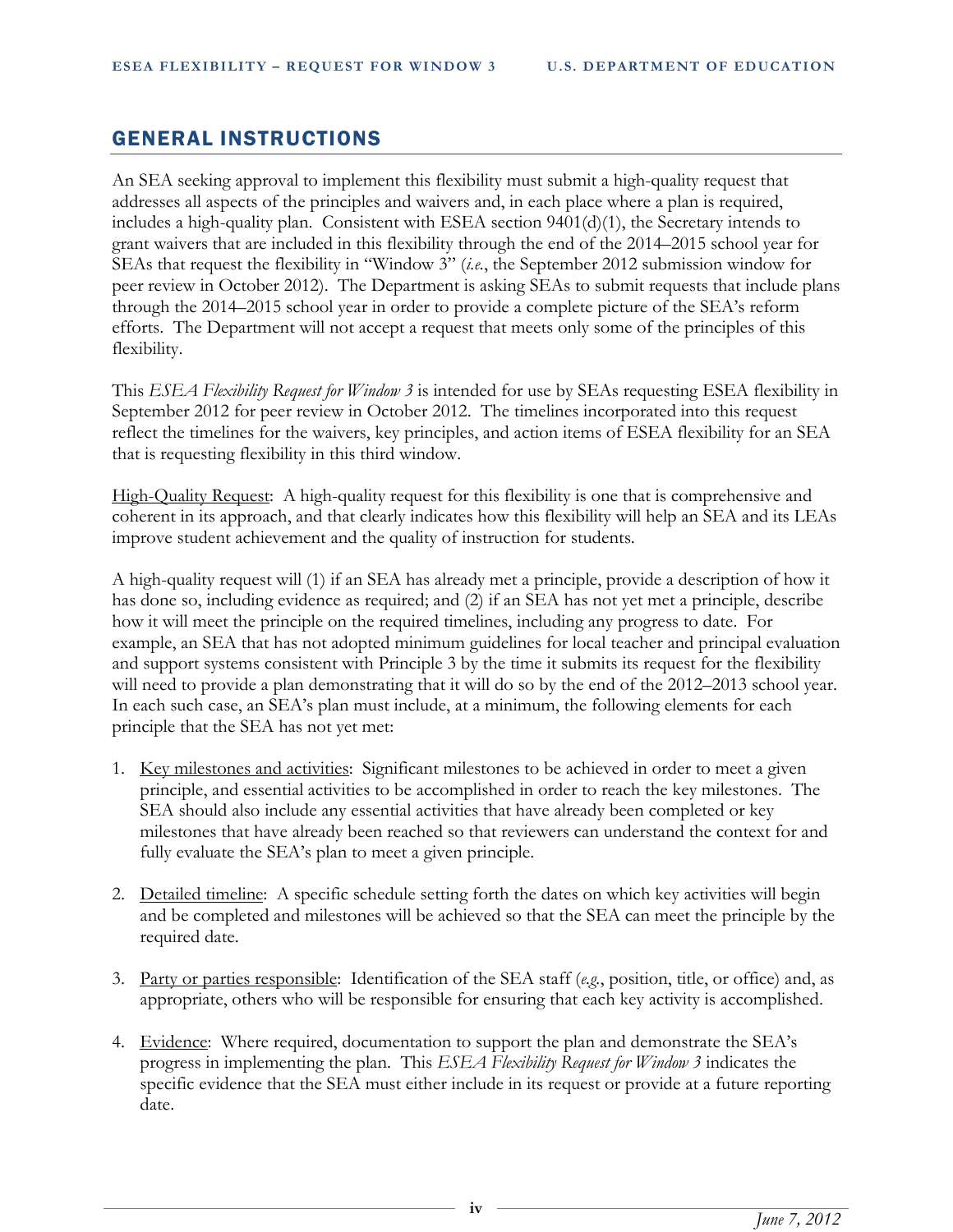- 5. Resources: Resources necessary to complete the key activities, including staff time and additional funding.
- 6. Significant obstacles: Any major obstacles that may hinder completion of key milestones and activities (*e.g.,* State laws that need to be changed) and a plan to overcome them.

Included on page 19 of this document is an example of a format for a table that an SEA may use to submit a plan that is required for any principle of this flexibility that the SEA has not already met. An SEA that elects to use this format may also supplement the table with text that provides an overview of the plan.

An SEA should keep in mind the required timelines for meeting each principle and develop credible plans that allow for completion of the activities necessary to meet each principle. Although the plan for each principle will reflect that particular principle, as discussed above, an SEA should look across all plans to make sure that it puts forward a comprehensive and coherent request for this flexibility.

Preparing the Request: To prepare a high-quality request, it is extremely important that an SEA refer to all of the provided resources, including the document titled *ESEA Flexibility*, which includes the principles, definitions, and timelines; the document titled *ESEA Flexibility Review Guidance for Window 3*, which includes the criteria that will be used by the peer reviewers to determine if the request meets the principles of this flexibility; and the document titled *ESEA Flexibility Frequently Asked Questions,* which provides additional guidance for SEAs in preparing their requests.

As used in this request form, the following terms have the definitions set forth in the document titled *ESEA Flexibility*: (1) college- and career-ready standards, (2) focus school, (3) high-quality assessment, (4) priority school, (5) reward school, (6) standards that are common to a significant number of States, (7) State network of institutions of higher education, (8) student growth, and (9) turnaround principles.

Each request must include:

- A table of contents and a list of attachments, using the forms on pages 1 and 2.
- The cover sheet (p. 3), waivers requested (p. 4-6), and assurances (p. 7-8).
- A description of how the SEA has met the consultation requirements (p. 9).
- Evidence and plans to meet the principles (p. 10-18). An SEA will enter narrative text in the text boxes provided, complete the required tables, and provide other required evidence. An SEA may supplement the narrative text in a text box with attachments, which will be included in an appendix. Any supplemental attachments that are included in an appendix must be referenced in the related narrative text.

Requests should not include personally identifiable information.

Process for Submitting the Request: An SEA must submit a request to the Department to receive the flexibility. This request form and other pertinent documents are available on the Department's Web site at: [http://www.ed.gov/esea/flexibility.](http://www.ed.gov/esea/flexibility)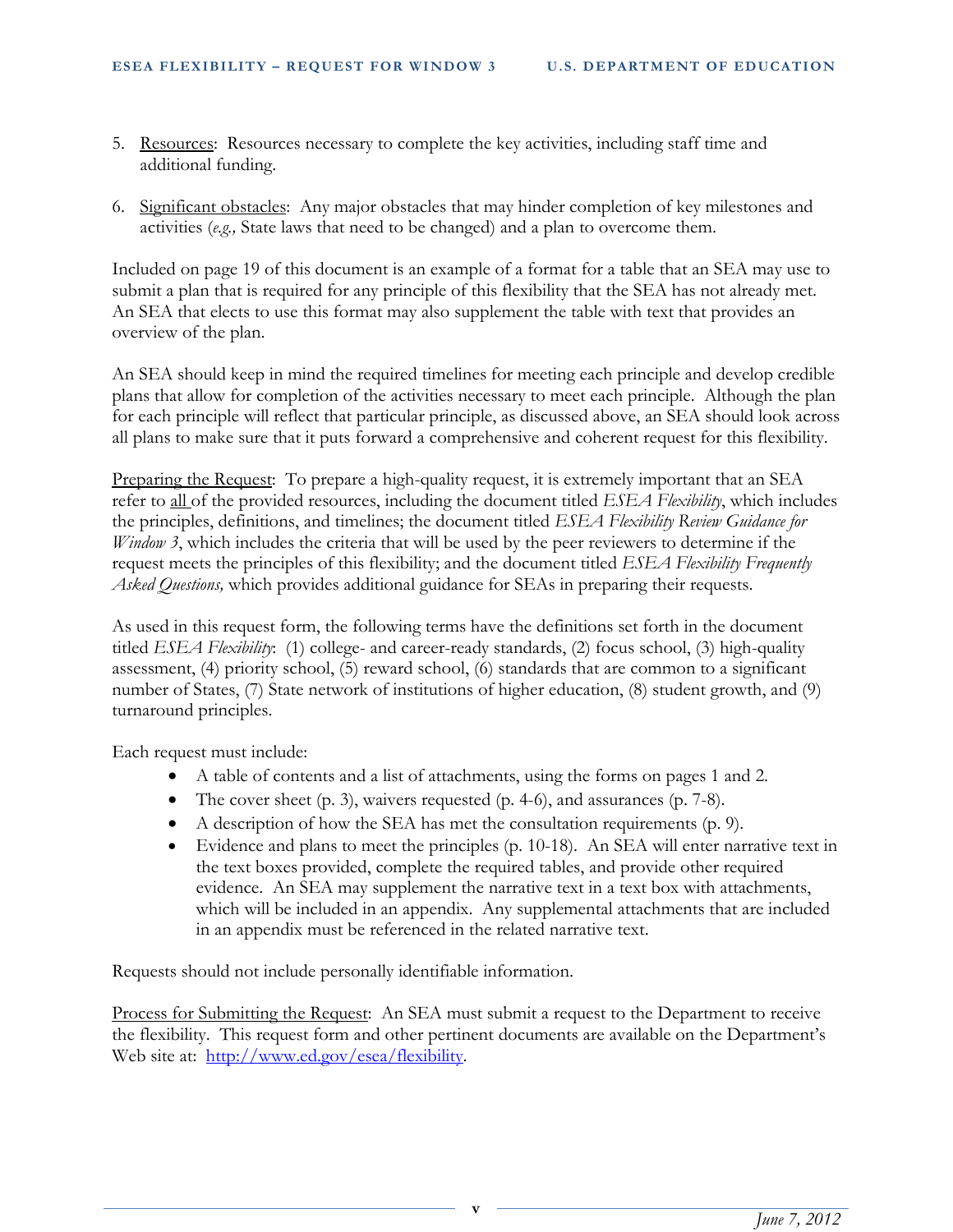*Electronic Submission*:The Department strongly prefers to receive an SEA's request for the flexibility electronically. The SEA should submit it to the following address: [ESEAflexibility@ed.gov.](mailto:ESEAflexibility@ed.gov)

*Paper Submission*: In the alternative, an SEA may submit the original and two copies of its request for the flexibility to the following address:

Patricia McKee, Acting Director Student Achievement and School Accountability Programs U.S. Department of Education 400 Maryland Avenue, SW, Room 3W320 Washington, DC 20202-6132

Due to potential delays in processing mail sent through the U.S. Postal Service, SEAs are encouraged to use alternate carriers for paper submissions.

# REQUEST SUBMISSION DEADLINE

The submission due date for Window 3 is September 6, 2012.

# TECHNICAL ASSISTANCE FOR SEAS

The Department has conducted a number of webinars to assist SEAs in preparing their requests and to respond to questions. Please visit the Department's Web site at: <http://www.ed.gov/esea/flexibility> for copies of previously conducted webinars and information on upcoming webinars.

## FOR FURTHER INFORMATION

If you have any questions, please contact the Department by e-mail at **ESEAflexibility@ed.gov**.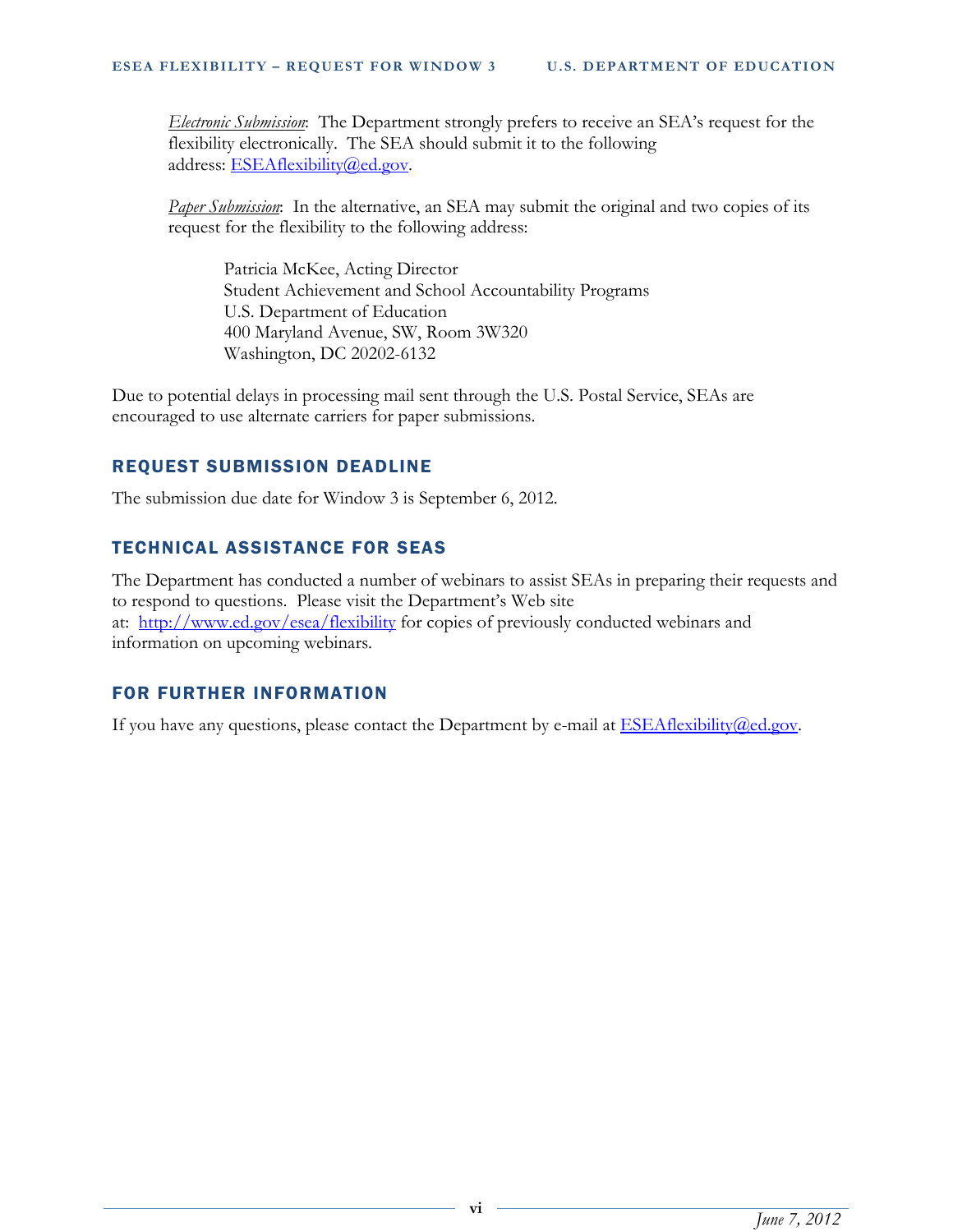# **Table of Contents**

Insert page numbers prior to submitting the request, and place the table of contents in front of the SEA's flexibility request.

| <b>CONTENTS</b>                                                                          | <b>PAGE</b>    |
|------------------------------------------------------------------------------------------|----------------|
| Cover Sheet for ESEA Flexibility Request for Window 3                                    | $\mathfrak{Z}$ |
| Waivers                                                                                  | $\overline{4}$ |
| Assurances                                                                               | 7              |
| Consultation                                                                             | 9              |
| Evaluation                                                                               | 12             |
| Overview of SEA's Request for the ESEA Flexibility                                       | 12             |
| Principle 1: College- and Career-Ready Expectations for All Students                     | 13             |
| 1.A: Adopt college-and career-ready standards                                            | 13             |
| 1.B: Transition to college- and career-ready standards                                   | 14             |
| 1.C: Develop and administer annual, statewide, aligned, high-quality assessments that    | 23             |
| measure student growth                                                                   |                |
| Principle 2: State-Developed Differentiated Recognition, Accountability, and             | 24             |
| Support                                                                                  |                |
| 2.A: Develop and implement a State-based system of differentiated recognition,           | 24             |
| accountability, and support                                                              |                |
| 2.B: Set ambitious but achievable annual measurable objectives                           | 47             |
| 2.C: Reward schools                                                                      | 54             |
| 2.D: Priority schools                                                                    | 61             |
| 2.E: Focus schools                                                                       | 66             |
| 2.F: Provide incentives and supports for other Title I schools                           | 74             |
| 2.G: Build SEA, LEA, and school capacity to improve student learning                     | 76             |
| Principle 3: Supporting Effective Instruction and Leadership                             | 80             |
| 3.A: Develop and adopt guidelines for local teacher and principal evaluation and support | 80             |
| systems                                                                                  |                |
| 3.B: Ensure LEAs implement teacher and principal evaluation and support systems          | 85             |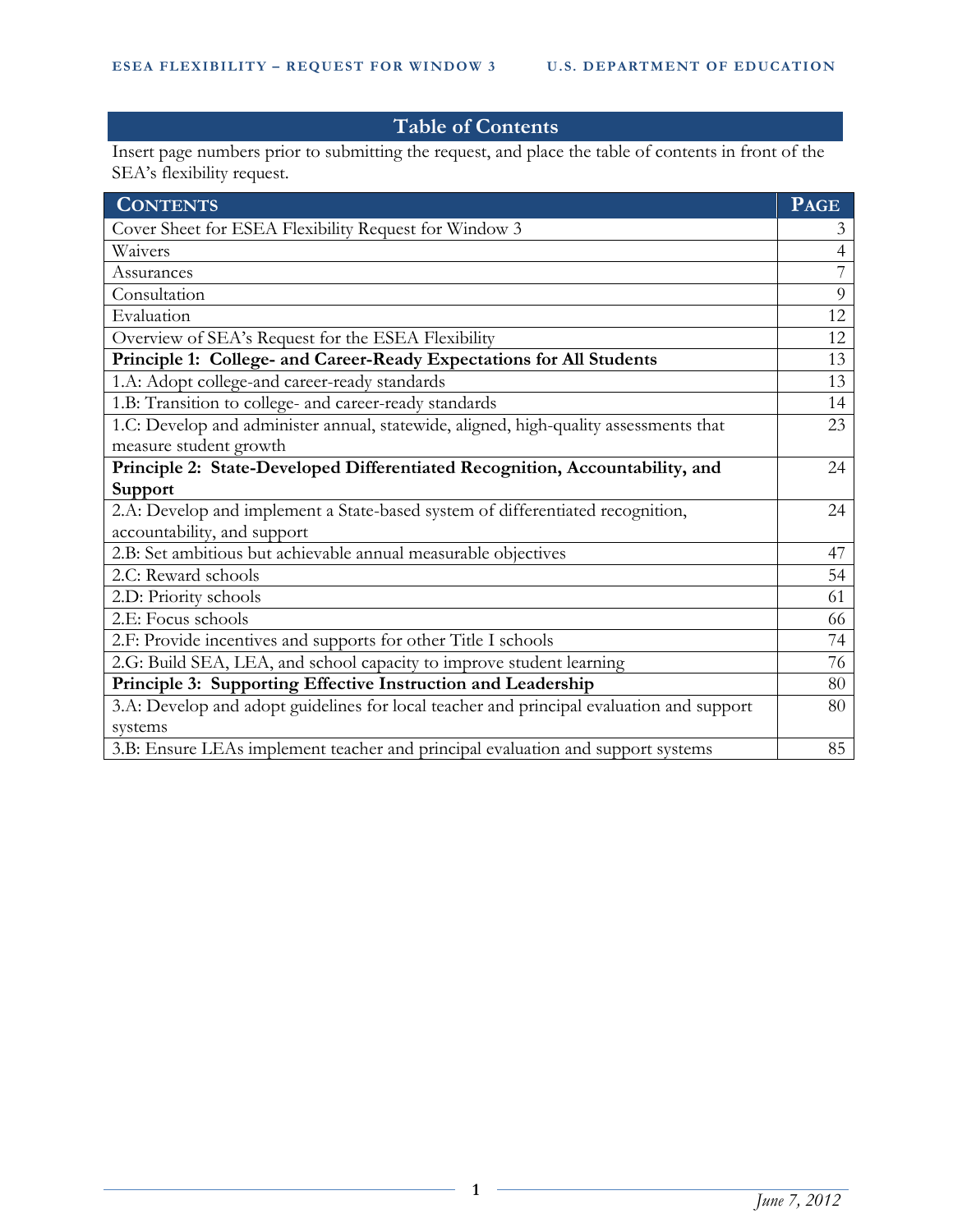#### **TABLE OF CONTENTS, CONTINUED**

For each attachment included in the *ESEA Flexibility Request for Window 3*, label the attachment with the corresponding number from the list of attachments below and indicate the page number where the attachment is located. If an attachment is not applicable to the SEA's request, indicate "N/A" instead of a page number. Reference relevant attachments in the narrative portions of the request.

| <b>LABEL</b>            | <b>LIST OF ATTACHMENTS</b>                                                    | <b>PAGE</b> |
|-------------------------|-------------------------------------------------------------------------------|-------------|
| 1                       | Notice to LEAs                                                                | 86          |
| $\overline{2}$          | Comments on request received from LEAs (if applicable)                        | 93          |
| $\overline{\mathbf{3}}$ | Notice and information provided to the public regarding the request           | 106         |
| $\overline{4}$          | Evidence that the State has formally adopted college- and career-ready        | 110         |
|                         | content standards consistent with the State's standards adoption process      |             |
| 5                       | Memorandum of understanding or letter from a State network of institutions    | 230         |
|                         | of higher education (IHEs) certifying that meeting the State's standards      |             |
|                         | corresponds to being college- and career-ready without the need for remedial  |             |
|                         | coursework at the postsecondary level (if applicable)                         |             |
| 6                       | State's Race to the Top Assessment Memorandum of Understanding (MOU)          | 234         |
|                         | (if applicable)                                                               |             |
| $\overline{7}$          | Evidence that the SEA has submitted high-quality assessments and academic     | N/A         |
|                         | achievement standards to the Department for peer review, or a timeline of     |             |
|                         | when the SEA will submit the assessments and academic achievement             |             |
|                         | standards to the Department for peer review (if applicable)                   |             |
| 8                       | A copy of the average statewide proficiency based on assessments              | N/A         |
|                         | administered in the 2011-2012 school year in reading/language arts and        |             |
|                         | mathematics for the "all students" group and all subgroups (if applicable)    |             |
| 9                       | Table 23: Reward, Priority, and Focus Schools                                 | 70          |
| 10                      | A copy of the guidelines that the SEA has developed and adopted for local     | N/A         |
|                         | teacher and principal evaluation and support systems (if applicable)          |             |
| 11                      | Evidence that the SEA has adopted all of the guidelines for local teacher and | N/A         |
|                         | principal evaluation and support systems                                      |             |
| 12                      | Wyoming Statute 21-2-204 - which outlines Wyoming's differentiated            | 249         |
|                         | recognition, accountability, and support system                               |             |
| 13                      | Wyoming Enrolled Act 116 from the 2013 legislative session which updates      | 258         |
|                         | Wyoming's differentiated recognition, accountability, and support system      |             |
| 14                      | Wyoming Enrolled Act 60 from the 2013 legislative session which outlines      | 275         |
|                         | Wyoming's teacher and leader accountability systems                           |             |
| 15                      | Wyoming Support Framework: The Wyoming Progressive, Multi-Tiered              | 288         |
|                         | System of Support, Interventions and Consequences.                            |             |
| 16                      | Design Document and Implementation Plan: The Wyoming The Wyoming              | 317         |
|                         | Progressive, Multi-Tiered System of Support, Interventions and                |             |
|                         | Consequences                                                                  |             |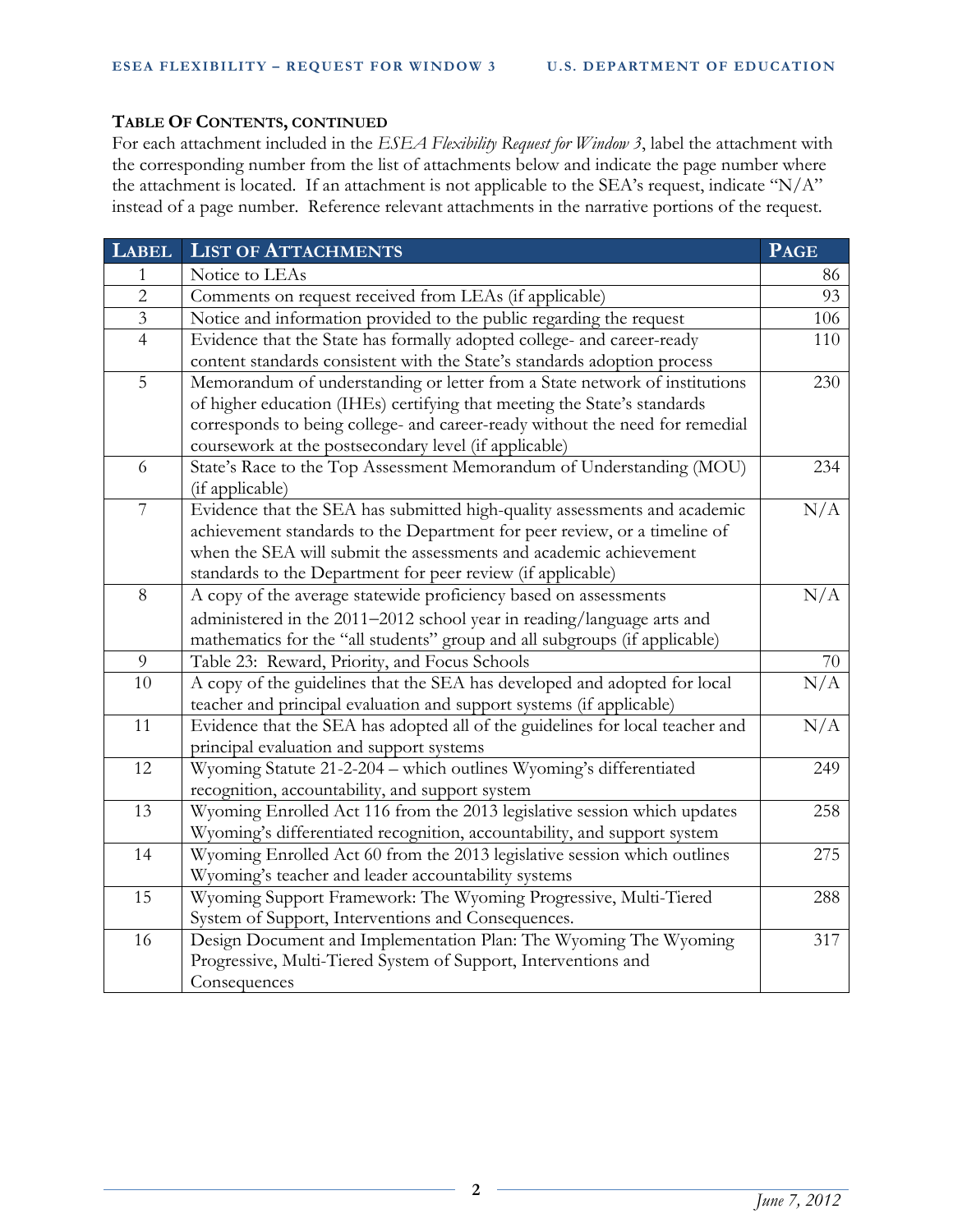|                                                                                                             | <b>Cover Sheet for ESEA Flexibility Request</b>                                                                    |  |  |  |
|-------------------------------------------------------------------------------------------------------------|--------------------------------------------------------------------------------------------------------------------|--|--|--|
| Legal Name of Requester:<br><b>Wyoming Department of Education</b>                                          | Requester's Mailing Address:<br>2300 Capitol Avenue, $2nd$ floor Hathaway<br><b>Building</b><br>Cheyenne, WY 82002 |  |  |  |
| State Contact for the ESEA Flexibility Request                                                              |                                                                                                                    |  |  |  |
| Name: Dr. David J. Holbrook                                                                                 |                                                                                                                    |  |  |  |
| Position and Office: Federal Programs Division Director                                                     |                                                                                                                    |  |  |  |
| Contact's Mailing Address:<br>2300 Capitol Avenue, $2nd$ floor Hathaway Building<br>Cheyenne, WY 82002      |                                                                                                                    |  |  |  |
| Telephone: (307) 777-6260                                                                                   |                                                                                                                    |  |  |  |
| Fax: (307) 777-6234                                                                                         |                                                                                                                    |  |  |  |
| Email address: David.Holbrook@wyo.gov                                                                       |                                                                                                                    |  |  |  |
| Chief State School Officer (Printed Name):<br>Dr. Jim Rose                                                  | Telephone:<br>$(307)$ 777-7675                                                                                     |  |  |  |
| Signature of the Chief State School Officer:<br>A                                                           | Date:<br>April 15, 2013                                                                                            |  |  |  |
| X                                                                                                           |                                                                                                                    |  |  |  |
| The State, through its authorized representative, agrees to meet all principles of the ESEA<br>Flexibility. |                                                                                                                    |  |  |  |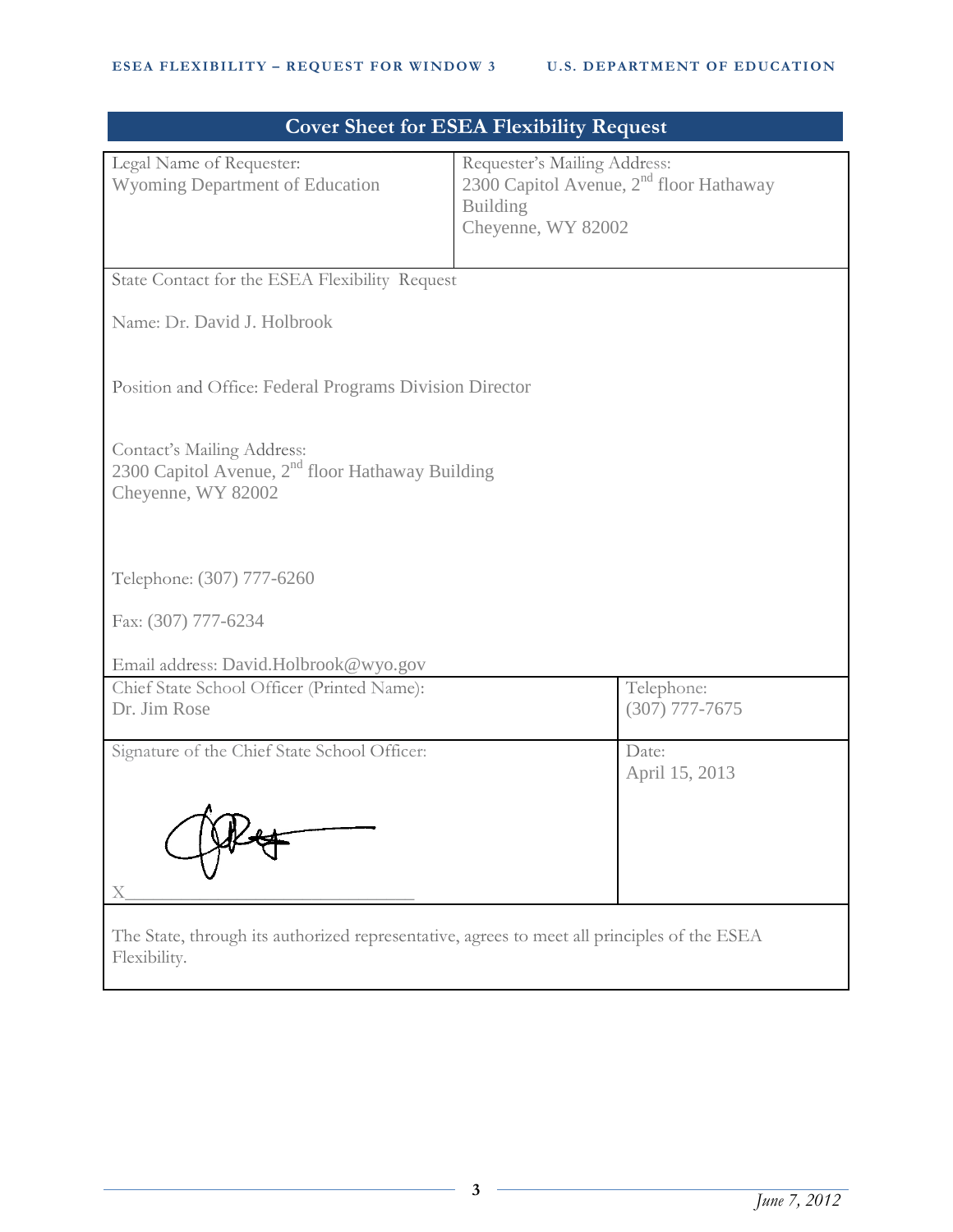#### **Waivers**

By submitting this flexibility request, the SEA requests flexibility through waivers of the ten ESEA requirements listed below and their associated regulatory, administrative, and reporting requirements by checking each of the boxes below. The provisions below represent the general areas of flexibility requested; a chart appended to the document titled *ESEA Flexibility Frequently Asked Questions* enumerates each specific provision of which the SEA requests a waiver, which the SEA incorporates into its request by reference.

- $\boxtimes$  1. The requirements in ESEA section 1111(b)(2)(E)-(H) that prescribe how an SEA must establish annual measurable objectives (AMOs) for determining adequate yearly progress (AYP) to ensure that all students meet or exceed the State's proficient level of academic achievement on the State's assessments in reading/language arts and mathematics no later than the end of the 2013–2014 school year. The SEA requests this waiver to develop new ambitious but achievable AMOs in reading/language arts and mathematics in order to provide meaningful goals that are used to guide support and improvement efforts for the State, LEAs, schools, and student subgroups.
- $\boxtimes$  2. The requirements in ESEA section 1116(b) for an LEA to identify for improvement, corrective action, or restructuring, as appropriate, a Title I school that fails, for two consecutive years or more, to make AYP, and for a school so identified and its LEA to take certain improvement actions. The SEA requests this waiver so that an LEA and its Title I schools need not comply with these requirements.
- $\boxtimes$  3. The requirements in ESEA section 1116(c) for an SEA to identify for improvement or corrective action, as appropriate, an LEA that, for two consecutive years or more, fails to make AYP, and for an LEA so identified and its SEA to take certain improvement actions. The SEA requests this waiver so that it need not comply with these requirements with respect to its LEAs.
- $\boxtimes$  4. The requirements in ESEA sections 6213(b) and 6224(e) that limit participation in, and use of funds under the Small, Rural School Achievement (SRSA) and Rural and Low-Income School (RLIS) programs based on whether an LEA has made AYP and is complying with the requirements in ESEA section 1116. The SEA requests this waiver so that an LEA that receives SRSA or RLIS funds may use those funds for any authorized purpose regardless of whether the LEA makes AYP.
- $\boxtimes$  5. The requirement in ESEA section 1114(a)(1) that a school have a poverty percentage of 40 percent or more in order to operate a schoolwide program. The SEA requests this waiver so that an LEA may implement interventions consistent with the turnaround principles or interventions that are based on the needs of the students in the school and designed to enhance the entire educational program in a school in any of its priority and focus schools that meet the definitions of "priority schools" and "focus schools," respectively, set forth in the document titled *ESEA Flexibility*, as appropriate, even if those schools do not have a poverty percentage of 40 percent or more.
- $\boxtimes$  6. The requirement in ESEA section 1003(a) for an SEA to distribute funds reserved under that section only to LEAs with schools identified for improvement, corrective action, or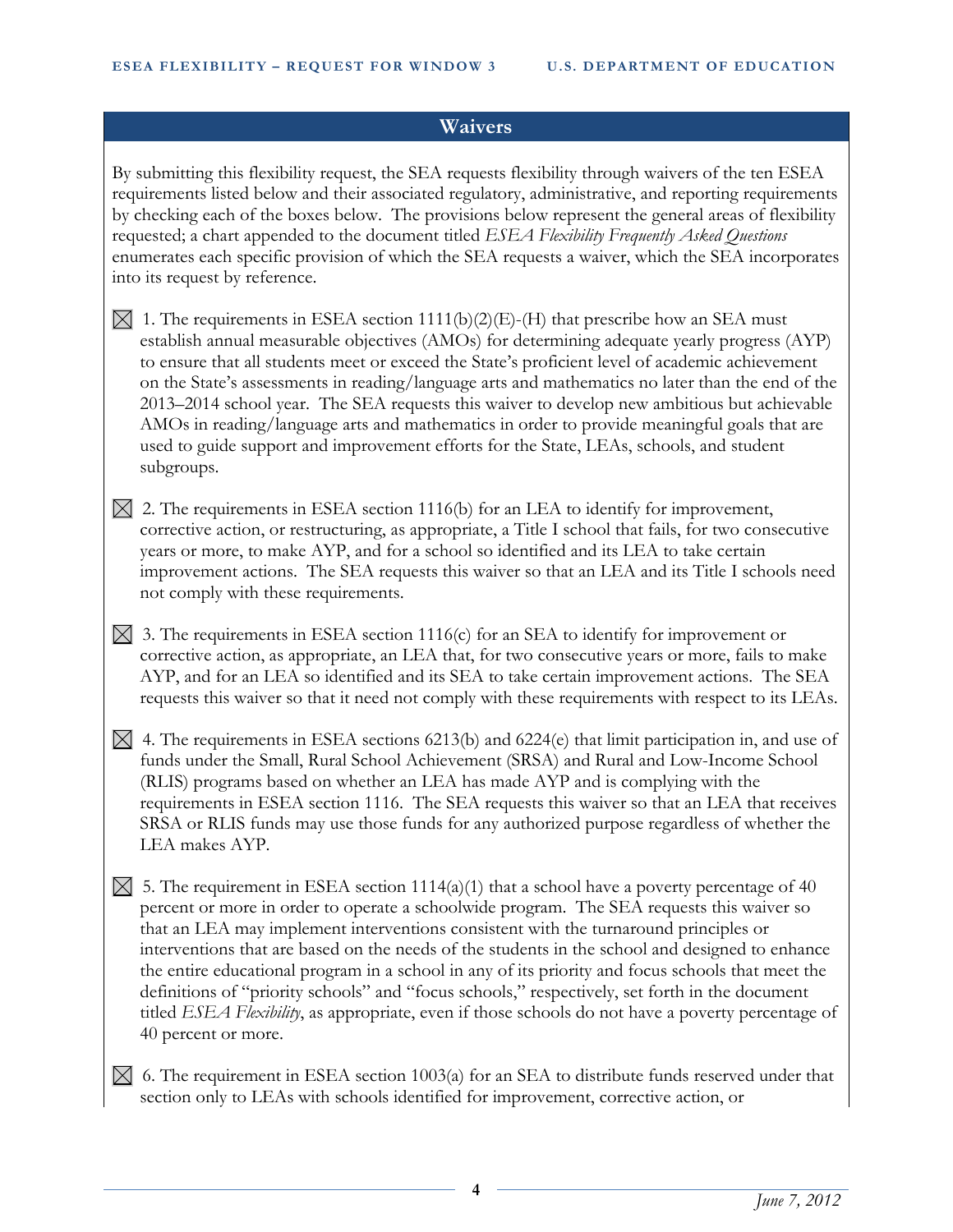restructuring. The SEA requests this waiver so that it may allocate section 1003(a) funds to its LEAs in order to serve any of the State's priority and focus schools that meet the definitions of "priority schools" and "focus schools," respectively, set forth in the document titled *ESEA Flexibility*.

- $\boxtimes$  7. The provision in ESEA section 1117(c)(2)(A) that authorizes an SEA to reserve Title I, Part A funds to reward a Title I school that (1) significantly closed the achievement gap between subgroups in the school; or (2) has exceeded AYP for two or more consecutive years. The SEA requests this waiver so that it may use funds reserved under ESEA section 1117(c)(2)(A) for any of the State's reward schools that meet the definition of "reward schools" set forth in the document titled *ESEA Flexibility*.
- $\boxtimes$  8. The requirements in ESEA section 2141(a), (b), and (c) for an LEA and SEA to comply with certain requirements for improvement plans regarding highly qualified teachers. The SEA requests this waiver to allow the SEA and its LEAs to focus on developing and implementing more meaningful evaluation and support systems.
- $\boxtimes$  9. The limitations in ESEA section 6123 that limit the amount of funds an SEA or LEA may transfer from certain ESEA programs to other ESEA programs. The SEA requests this waiver so that it and its LEAs may transfer up to 100 percent of the funds it receives under the authorized programs among those programs and into Title I, Part A.
- $\boxtimes$  10. The requirements in ESEA section 1003(g)(4) and the definition of a Tier I school in Section I.A.3 of the School Improvement Grants (SIG) final requirements. The SEA requests this waiver so that it may award SIG funds to an LEA to implement one of the four SIG models in any of the State's priority schools that meet the definition of "priority schools" set forth in the document titled *ESEA Flexibility*.

## *Optional Flexibilities:*

If an SEA chooses to request waivers of any of the following requirements, it should check the corresponding box(es) below:

- 11. The requirements in ESEA sections  $4201(b)(1)(A)$  and  $4204(b)(2)(A)$  that restrict the activities provided by a community learning center under the Twenty-First Century Community Learning Centers (21st CCLC) program to activities provided only during non-school hours or periods when school is not in session (*i.e.*, before and after school or during summer recess). The SEA requests this waiver so that 21st CCLC funds may be used to support expanded learning time during the school day in addition to activities during non-school hours or periods when school is not in session.
- $\boxtimes$  12. The requirements in ESEA sections 1116(a)(1)(A)-(B) and 1116(c)(1)(A) that require LEAs and SEAs to make determinations of adequate yearly progress (AYP) for schools and LEAs, respectively. The SEA requests this waiver because continuing to determine whether an LEA and its schools make AYP is inconsistent with the SEA's State-developed differentiated recognition, accountability, and support system included in its ESEA flexibility request. The SEA and its LEAs must report on their report cards performance against the AMOs for all subgroups identified in ESEA section  $1111(b)(2)(C)(v)$ , and use performance against the AMOs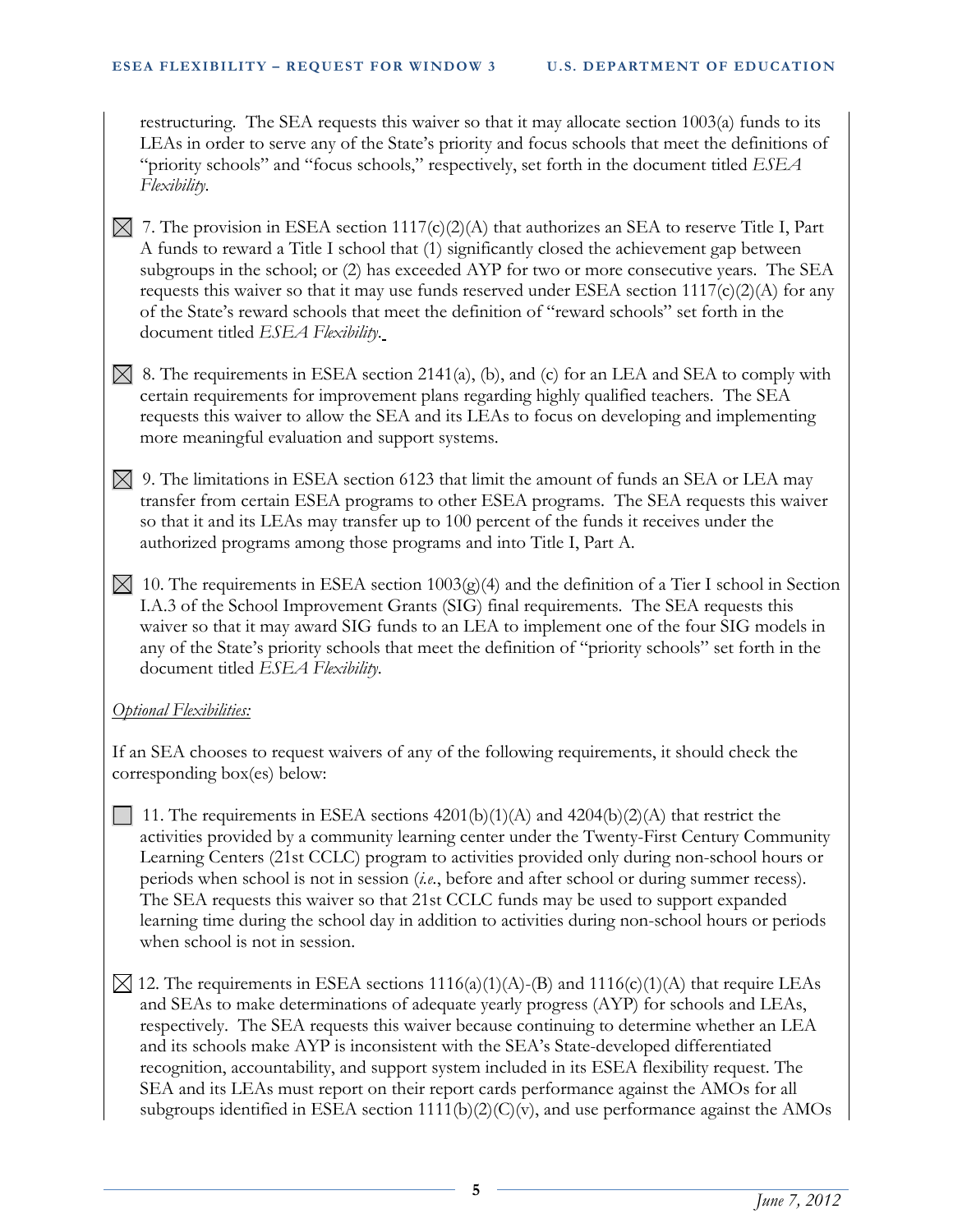to support continuous improvement in Title I schools.

 $\boxtimes$  13. The requirements in ESEA section 1113(a)(3)-(4) and (c)(1) that require an LEA to serve eligible schools under Title I in rank order of poverty and to allocate Title I, Part A funds based on that rank ordering. The SEA requests this waiver in order to permit its LEAs to serve a Title I-eligible high school with a graduation rate below 60 percent that the SEA has identified as a priority school even if that school does not otherwise rank sufficiently high to be served under ESEA section 1113.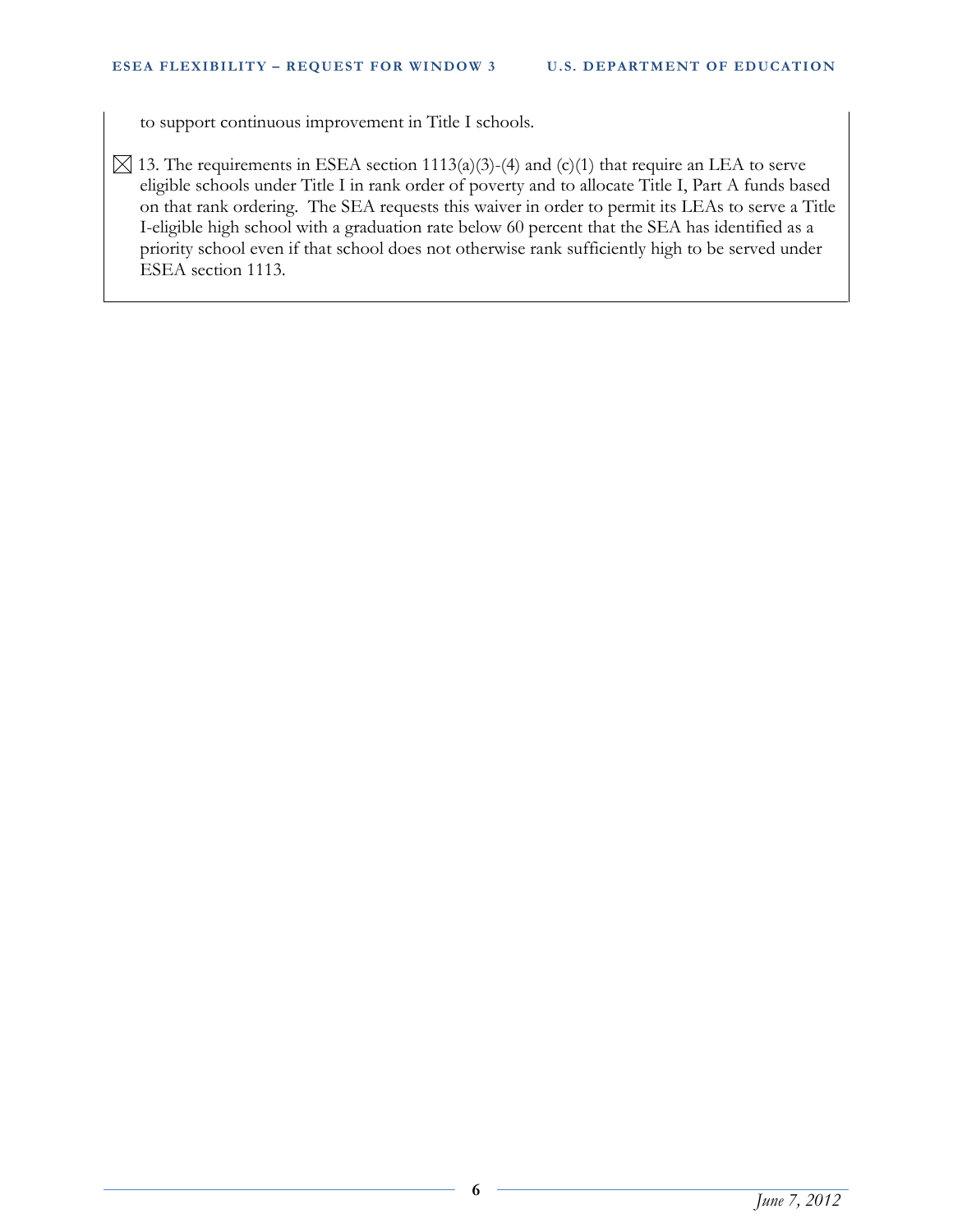#### **Assurances**

By submitting this request, the SEA assures that:

- $\boxtimes$  1. It requests waivers of the above-referenced requirements based on its agreement to meet Principles 1 through 4 of the flexibility, as described throughout the remainder of this request.
- $\boxtimes$  2. It will adopt English language proficiency (ELP) standards that correspond to the State's college- and career-ready standards, consistent with the requirement in ESEA section 3113(b)(2), and that reflect the academic language skills necessary to access and meet the new college- and career-ready standards, no later than the 2013–2014 school year. (Principle 1)
- $\boxtimes$  3. It will develop and administer no later than the 2014–2015 school year alternate assessments based on grade-level academic achievement standards or alternate assessments based on alternate academic achievement standards for students with the most significant cognitive disabilities that are consistent with 34 C.F.R. § 200.6(a)(2) and are aligned with the State's college- and career-ready standards. (Principle 1)
- $\boxtimes$  4. It will develop and administer ELP assessments aligned with the State's ELP standards, consistent with the requirements in ESEA sections 1111(b)(7), 3113(b)(2), and 3122(a)(3)(A)(ii). (Principle 1)
- $\boxtimes$  5. It will report annually to the public on college-going and college credit-accumulation rates for all students and subgroups of students in each LEA and each public high school in the State. (Principle 1)
- $\times$  6. If the SEA includes student achievement on assessments in addition to reading/language arts and mathematics in its differentiated recognition, accountability, and support system and uses achievement on those assessments to identify priority and focus schools, it has technical documentation, which can be made available to the Department upon request, demonstrating that the assessments are administered statewide; include all students, including by providing appropriate accommodations for English Learners and students with disabilities, as well as alternate assessments based on grade-level academic achievement standards or alternate assessments based on alternate academic achievement standards for students with the most significant cognitive disabilities, consistent with 34 C.F.R. § 200.6(a)(2); and are valid and reliable for use in the SEA's differentiated recognition, accountability, and support system. (Principle 2)
- $\boxtimes$  7. It will report to the public its lists of reward schools, priority schools, and focus schools at the time the SEA is approved to implement the flexibility, and annually thereafter, it will publicly recognize its reward schools as well as make public its lists of priority and focus schools if it chooses to update those lists. (Principle 2)
- $\boxtimes$  8. Prior to submitting this request, it provided student growth data on their current students and the students they taught in the previous year to, at a minimum, all teachers of reading/language arts and mathematics in grades in which the State administers assessments in those subjects in a manner that is timely and informs instructional programs, or it will do so no later than the deadline required under the State Fiscal Stabilization Fund. (Principle 3)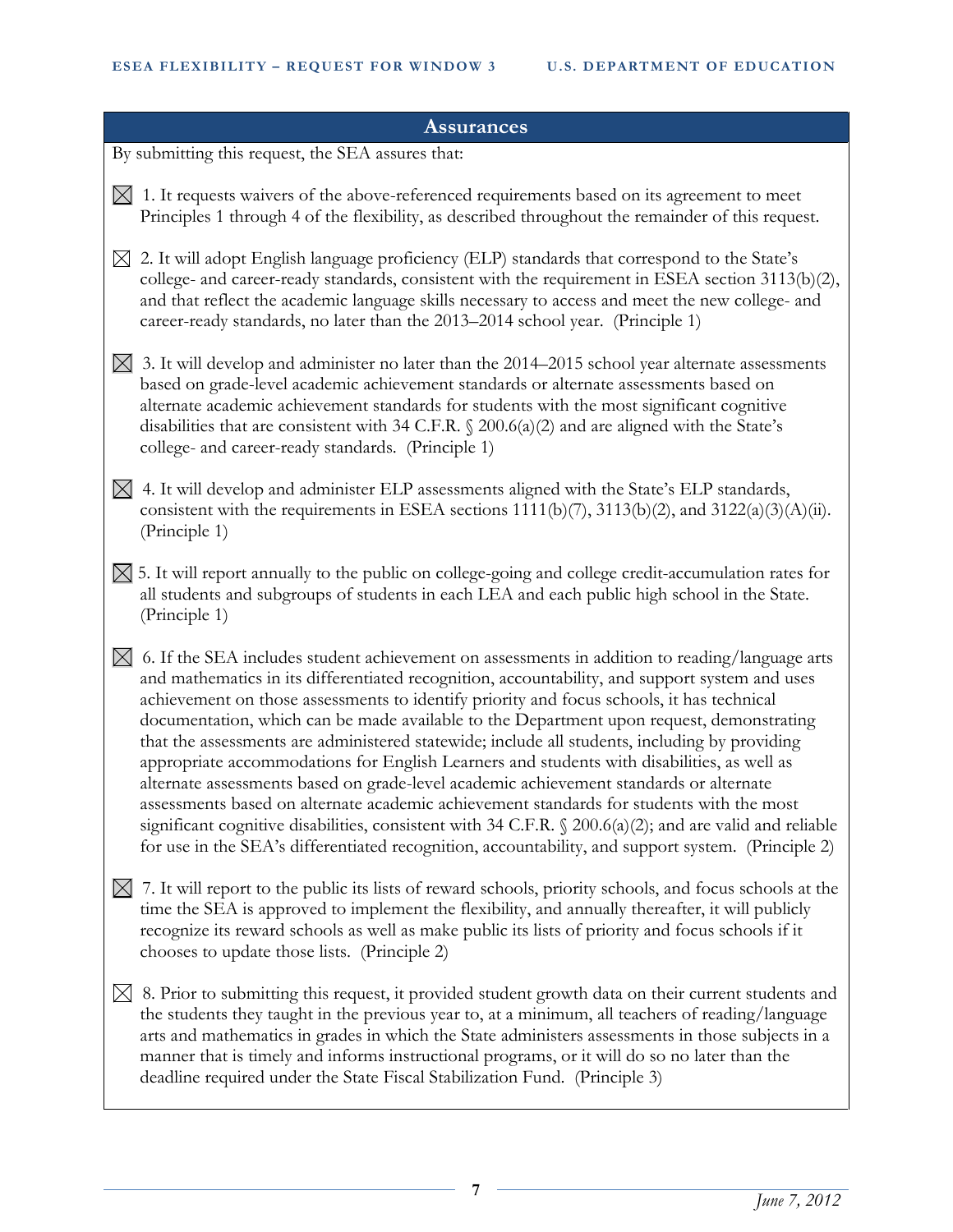- $\boxtimes$  9. It will evaluate and, based on that evaluation, revise its own administrative requirements to reduce duplication and unnecessary burden on LEAs and schools. (Principle 4)
- $\boxtimes$  10. It has consulted with its Committee of Practitioners regarding the information set forth in its request.
- $\boxtimes$  11. Prior to submitting this request, it provided all LEAs with notice and a reasonable opportunity to comment on the request and has attached a copy of that notice (Attachment 1) as well as copies of any comments it received from LEAs (Attachment 2).
- $\boxtimes$  12. Prior to submitting this request, it provided notice and information regarding the request to the public in the manner in which the State customarily provides such notice and information to the public (*e.g.*, by publishing a notice in the newspaper; by posting information on its website) and has attached a copy of, or link to, that notice (Attachment 3).
- $\boxtimes$  13. It will provide to the Department, in a timely manner, all required reports, data, and evidence regarding its progress in implementing the plans contained throughout this request.
- $\boxtimes$  14. It will report annually on its State report card, and will ensure that its LEAs annually report on their local report cards, for the "all students" group and for each subgroup described in ESEA section 1111(b)(2)(C)(v)(II): information on student achievement at each proficiency level; data comparing actual achievement levels to the State's annual measurable objectives; the percentage of students not tested; performance on the other academic indicator for elementary and middle schools; and graduation rates for high schools. It will also annually report, and will ensure that its LEAs annually report, all other information and data required by ESEA section  $1111(h)(1)(C)$  and  $1111(h)(2)(B)$ , respectively.

## **If the SEA selects Option A in section 3.A of its request, indicating that it has not yet developed and adopted all the guidelines for teacher and principal evaluation and support systems, it must also assure that:**

 $\boxtimes$  15. It will submit to the Department for peer review and approval a copy of the guidelines that it will adopt by the end of the 2012–2013 school year. (Principle 3)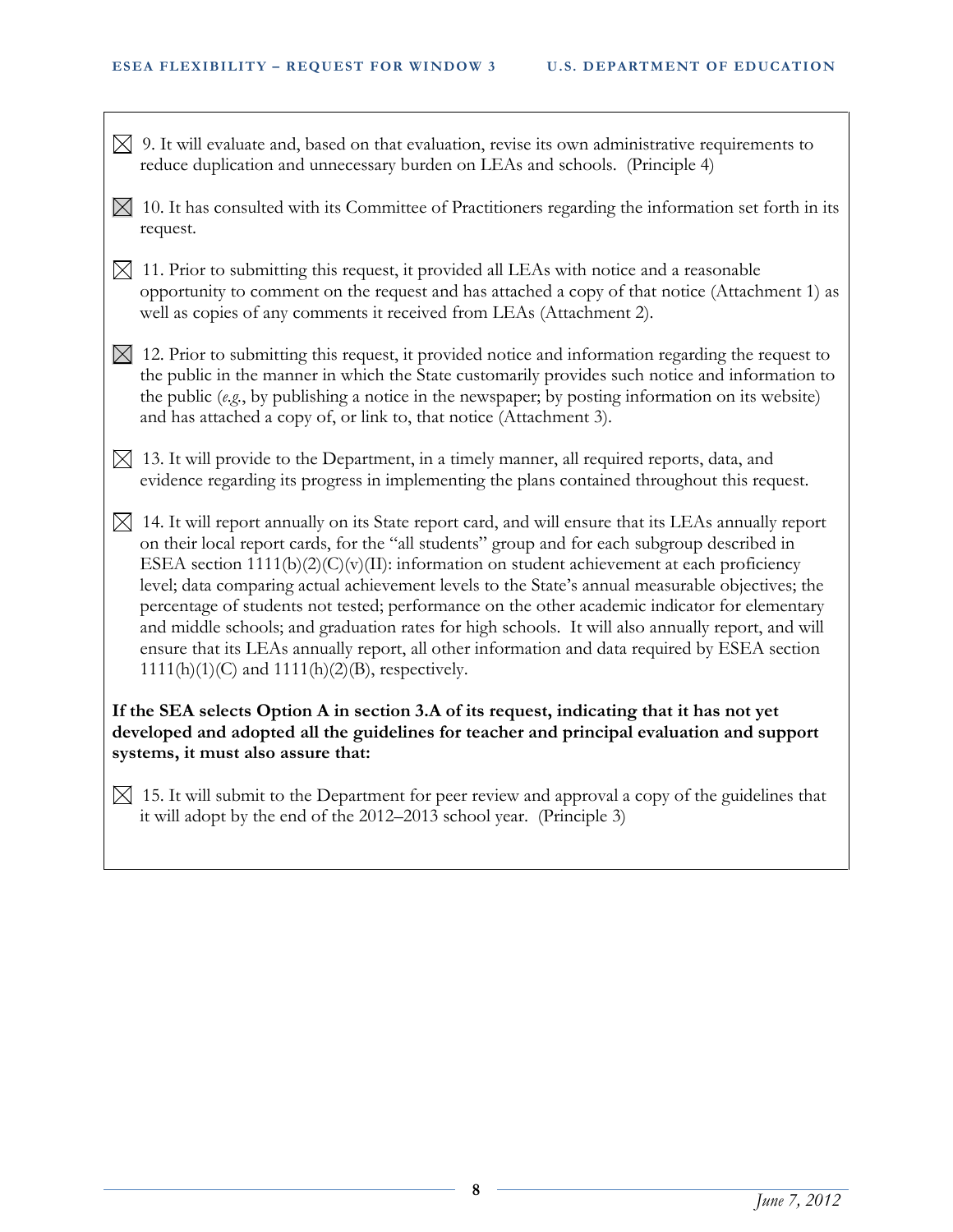#### **Consultation**

An SEA must meaningfully engage and solicit input from diverse stakeholders and communities in the development of its request. To demonstrate that an SEA has done so, the SEA must provide an assurance that it has consulted with the State's Committee of Practitioners regarding the information set forth in the request and provide the following:

1. A description of how the SEA meaningfully engaged and solicited input on its request from teachers and their representatives.

The decision for Wyoming to apply for ESEA Flexibility during Window 4 was made on February  $26<sup>th</sup>$ , 2013, only two days prior to the deadline for submission. We immediately crafted an email with relevant information that was sent to LEA superintendents, Title I Directors, Title II Directors, Title III Directors, the Title I Committee of Practitioners, Special Education Directors and our State – Tribal Education Partnership called the Wyoming Tribal Children's Triad. This notification was sent out on February 26<sup>th</sup>. A press release was also crafted and these documents have been posted to the Wyoming Department of Education (WDE) web site (See attachment 3). Wyoming's submission is based largely on legislation that has been passed into law over the past three years. While the decision to request ESEA Flexibility was officially made on February 26, 2013, the legislation upon which this submission is based has been an ongoing effort within Wyoming over the past three years. Significant input was received in the crafting and development of the legislation from not only teachers and their representatives, but from a multitude of other stakeholders and community members through regional meetings, testimony to the Wyoming State Board of Education, the Advisory Committee to the Select Committee on Education Accountability (which includes teachers), and to the Select Committee itself. The Wyoming legislature also hired education consultants to help inform the development of this legislation. Wyoming plans to continue to receive input on its ESEA Flexibility submission and has amended its original submission to incorporate comments and input from stakeholders. With the extension that was granted, allowing Wyoming to submit its application on April  $15<sup>th</sup>$ , further efforts were made to meaningfully engage and solicit input on our request from teachers and their representatives, as well as other stakeholders. Wyoming initially did not choose to apply for optional waiver #12, but based on feedback from educators, and through phone calls and discussions, as well as a clarifying call with USED to help WDE understand this waiver, Wyoming changed its submission to include seeking optional waiver #12.

A memorandum to LEA superintendents and others was distributed on March 13, 2013 announcing the extension of the deadline for waiver submissions and requesting further comments. This memorandum was forwarded to the constituents above (Title I Directors, Title II Directors, Title III Directors, the Title I Committee of Practitioners, Special Education Directors and our State – Tribal Education Partnership called the Wyoming Tribal Children's Triad).

This ESEA Flexibility Waiver application will be posted for comment to the WDE web site on or before April 15, 2013. All stakeholders, including teachers will be notified that this is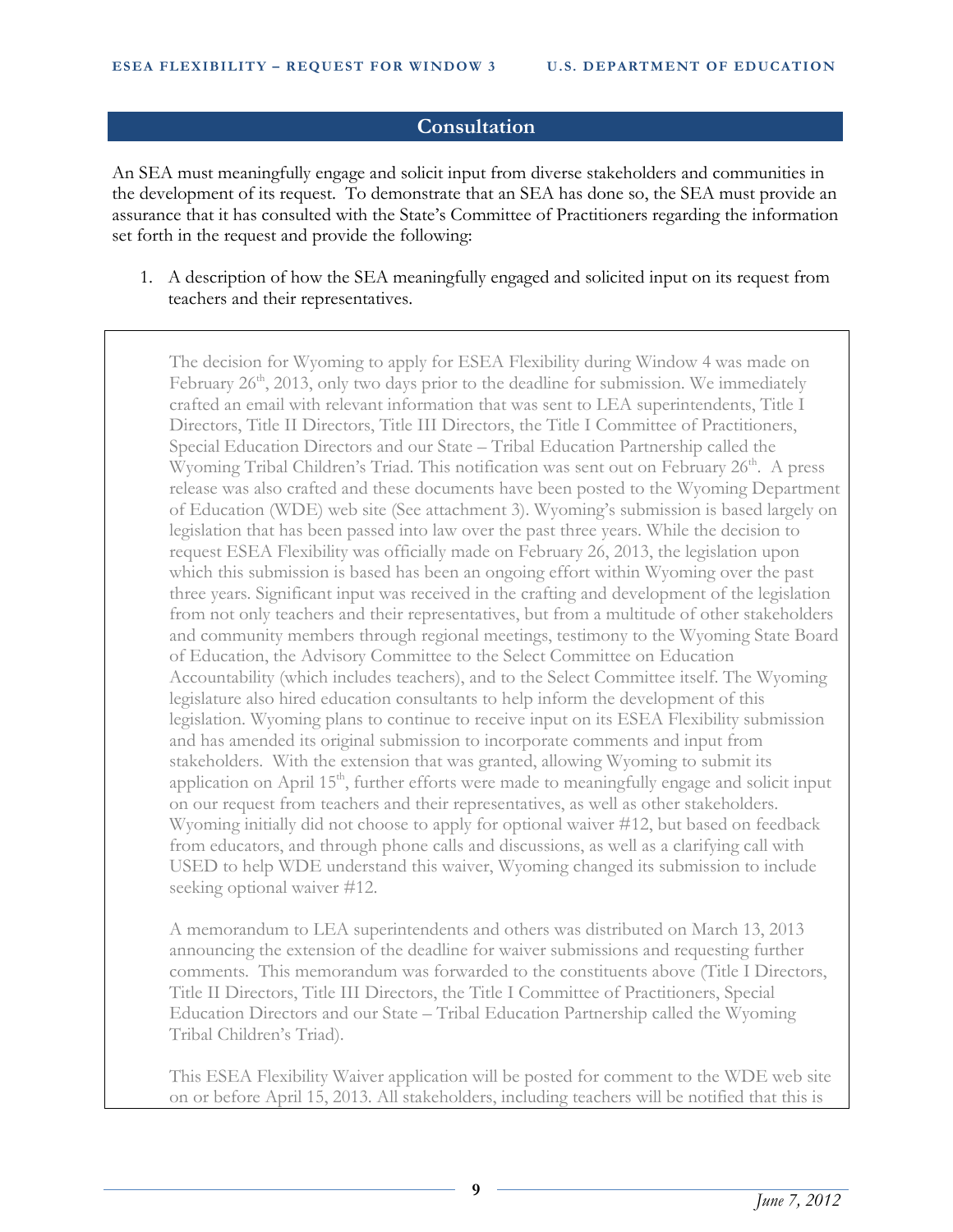available for comment and feedback may be incorporated into future updates of this application.

Outreach activities and communications to school districts and local communities is a requirement of Enrolled Act 116 (Attachment 13, pages 15-16) of the 2013 Wyoming Legislative Session. Outreach activities and communications will continue after this submission as required by this state law. Aspects of the Wyoming Accountability in Education Act's accountability system will be developed during the 2013-2014 school year with the help of a Professional Judgment Panel that is made up of groups prescribed by statute that include teachers (Wyoming 2012 Session Laws, Chapter 101, page 343). These groups are:

(A) Three (3) members of the state board;

(B) Three (3) public school teachers, one (1) from an elementary school, one (1) from a middle or junior high school and one (1) from a high school;

(C) Three (3) public school principals, one (1) from an elementary school, one (1) from a middle or junior high school and one (1) from a high school;

(D) Three (3) school district superintendents, one (1) representing a small district, one (1) a medium district and one (1) a large district;

(E) Three (3) members of the business community and the community at-large;

(F) Three (3) parents of children attending Wyoming public schools;

(G) Three (3) members of school district central offi ce administration;

(H) Three (3) members of Wyoming school district boards of trustees;

(J) Three (3) representatives of Wyoming post secondary education institutions

2. A description of how the SEA meaningfully engaged and solicited input on its request from other diverse communities, such as students, parents, community-based organizations, civil rights organizations, organizations representing students with disabilities and English Learners, business organizations, and Indian tribes.

Given the timeframe for Wyoming's initial ESEA Flexibility submission, the SEA at that time, was not able to meaningfully engage and solicit input on its request from the diverse communities described above. With the extension to April 15th, efforts were made to engage these stakeholders. A press release and a Memorandum to District Superintendents (WDE vehicle of communication with districts) were issued February 28th and again on March  $13<sup>th</sup>$  announcing WDE's intention to apply for these waivers and requesting public comment. Interviews with local newspapers were granted to discuss the ESEA Flexibility submission and to request feedback.

Based on initial feedback from the February 26<sup>th</sup> request for feedback, WDE was asked not to apply for the optional wavier (#11) related to Twenty-First Century Community Learning Centers (21st CCLC) program. Wyoming has chosen not to apply for that waiver based on this feedback.

Meetings were held with various stakeholders concerning specific aspects of Wyoming's ESEA Flexibility submission. Wyoming initially intended to craft new AMOs with the goal of having 100% proficiency for all students by 2020. This is option B in section 2.B of this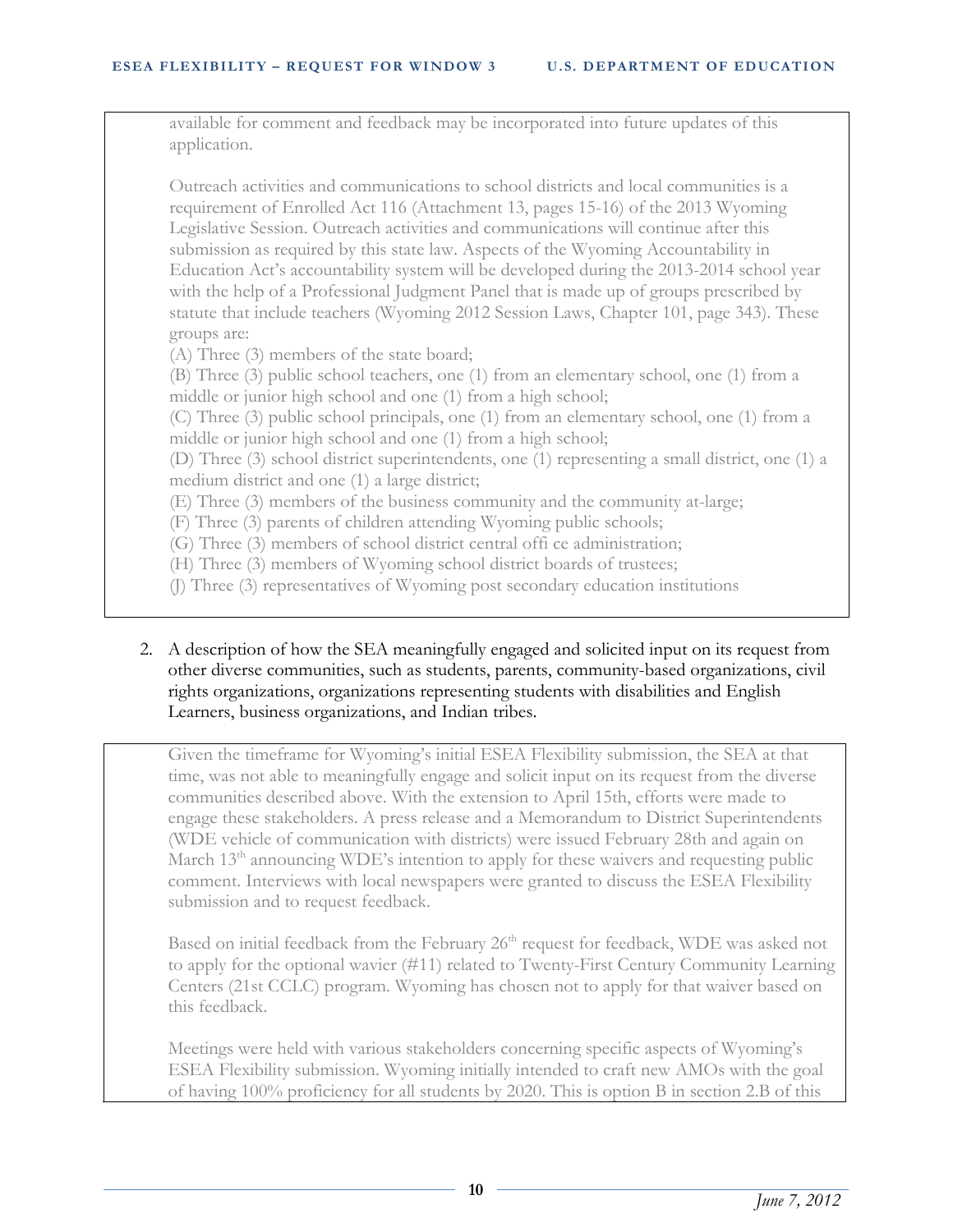document. Upon consultation with Title I Directors, Title III Directors and the Title I Committee of Practitioners, WDE was asked to consider using option A, cut in half the number of students below proficiency in six (6) years using 2011-2012 assessment data as the baseline. Based on this input, WDE changed it submission and has included new AMOs based on option A.

During the time that Wyoming was preparing it ESEA Flexibility submission, WDE staff working on drafting the submission met three times with the Title I Committee of Practitioners. The first meeting was on March 25, 2013. This was a regularly scheduled meeting, but the opportunity was taken to discuss the Flexibility waiver, the need for input at a later time, and the potential to schedule other meetings when necessary. After Wyoming's ESEA Flexibility submission was further fleshed out, two other meetings of the Title I Committee of Practitioners were held specifically to review aspects of the ESEA Flexibility Waiver. In addition, as sections of this document were drafted, they were emailed to the Title I Committee of Practitioners and others (including one member of the Advisory Committee to the Select Committee on Educational Accountability and the principal of one of our most recent Blue Ribbon Schools). These documents were reviewed and feedback to WDE was provided.

On April 4<sup>th</sup>, the Interim Director of the Wyoming Department of Education met with the University of Wyoming School / University Partnership. Part of the discussions was a review and feedback of the WDE ESEA Flexibility application. This group included five (5) district superintendents.

Also on April  $4<sup>th</sup>$ , the Federal Programs Division Director (person responsible for coordination of this submission) met with the federal programs manager for the largest school district in the state and reviewed the entire ESEA Flexibility submission that was available at the time. Feedback from this program manager was very positive.

On April 12, 2013, a presentation was made to review with stakeholders the details of Wyoming's ESEA Flexibility Waiver application (see attachment 3 for power point). The presentation was given twice that day, once at 10:00 am and once at 1:00 pm. Invitations for these presentations were sent to LEA superintendents, Title I Directors, Title II Directors, Title III Directors, the Title I Committee of Practitioners, Special Education Directors and our State – Tribal Education Partnership called the Wyoming Tribal Children's Triad. In addition, an invitation to the other diverse communities described under point 2 was made via a press release, was included as a news article in local newspapers, and was posted to the WDE web site. The presentation was made using a medium where anyone with a computer would be able to participate and provide feedback (Blackboard Collaborate). The power point from that presentation was posted to the WDE web site on April 12<sup>th</sup>. The presentation was recorded and made available on the WDE web site as well as through a Memorandum to District Superintendents and a press release.

This ESEA Flexibility Waiver Application will be posted on WDE's website on April 15<sup>th</sup> or sooner for continued feedback after submission.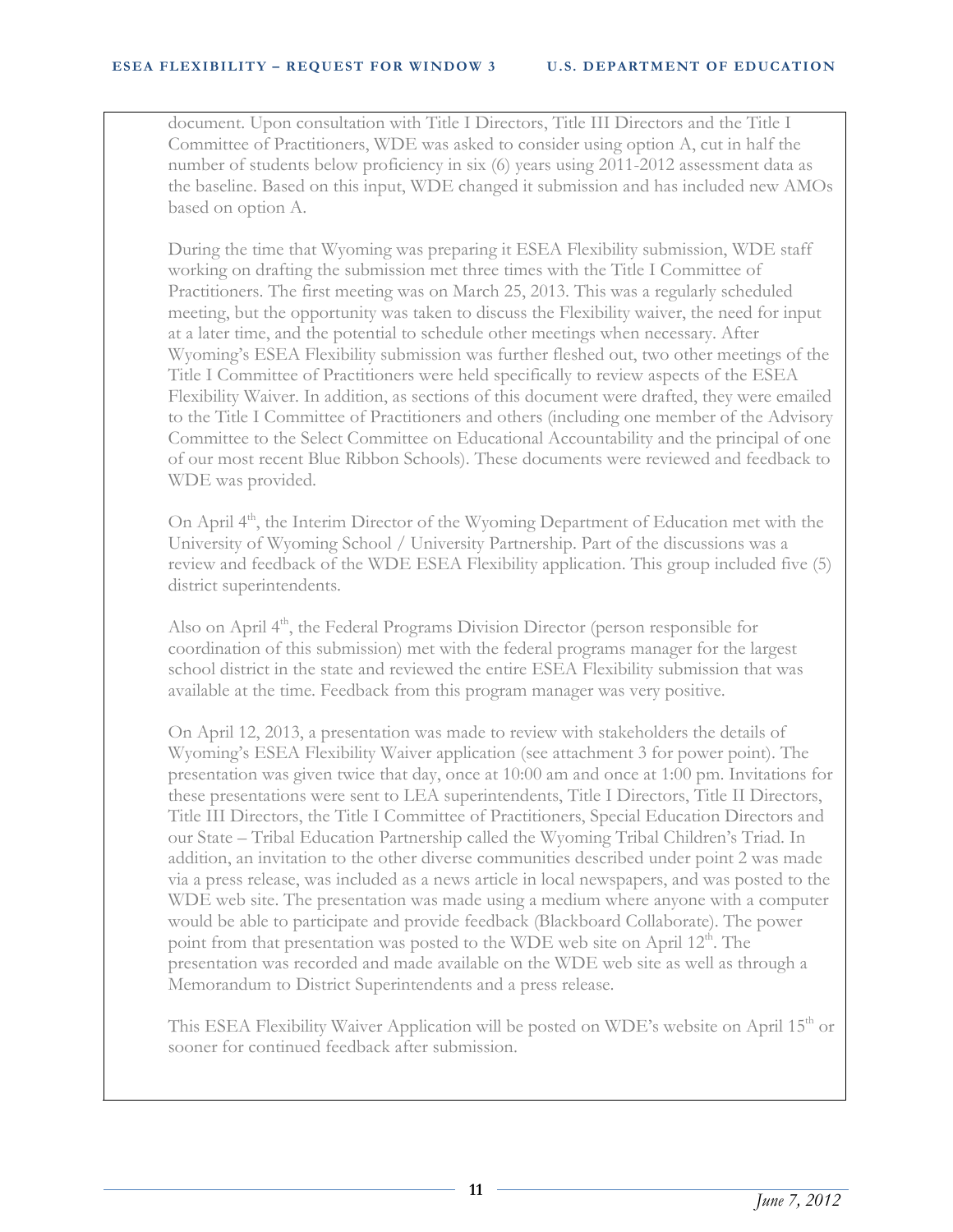A meeting is scheduled to discuss Wyoming's ESEA Flexibility Application with the Joint Tribal Business Council of the Eastern Shoshone and Northern Arapaho for April 17<sup>th</sup> and with the Wyoming Tribal Children's Triad on April 18<sup>th</sup>. As feedback is received, this submission may be amended based on that feedback before final approval.

## **Evaluation**

The Department encourages an SEA that receives approval to implement the flexibility to collaborate with the Department to evaluate at least one program, practice, or strategy the SEA or its LEAs implement under principle 1, 2, or 3. Upon receipt of approval of the flexibility, an interested SEA will need to nominate for evaluation a program, practice, or strategy the SEA or its LEAs will implement under principles 1, 2, or 3. The Department will work with the SEA to determine the feasibility and design of the evaluation and, if it is determined to be feasible and appropriate, will fund and conduct the evaluation in partnership with the SEA, ensuring that the implementation of the chosen program, practice, or strategy is consistent with the evaluation design.

 $\boxtimes$  Check here if you are interested in collaborating with the Department in this evaluation, if your request for the flexibility is approved.

# **Overview of SEA's Request for the ESEA Flexibility**

Provide an overview (about 500 words) of the SEA's request for the flexibility that:

- 1. explains the SEA's comprehensive approach to implement the waivers and principles and describes the SEA's strategy to ensure this approach is coherent within and across the principles; and
- 2. describes how the implementation of the waivers and principles will enhance the SEA's and its LEAs' ability to increase the quality of instruction for students and improve student achievement

Outside of any pressures associated with seeking ESEA Flexibility waivers, the Wyoming Legislature has, for the past three years, been working on legislation that is in line with federal policy priorities. This legislation enacts a statewide accountability system that includes teacher and principal evaluations and addresses the principles outlined in the ESEA Flexibility. Specifically, Wyoming has adopted the Common Core State Standards (CCSS) in language arts and mathematics. The CCSS was adopted and signed into law by Governor Matt Mead on July 11, 2012. This endorsement of the CCSS includes the endorsement of assessments connected to college readiness and assessments aligned to the CCSS. Wyoming is an advisory member of the Smarter-Balanced Assessment Consortium. This legislation also includes a system of differentiated recognition, accountability and support along with reporting of disaggregated data, an examination of achievement gaps and a commitment to quality instruction bolstered by an educator evaluation system informed by student achievement. The Wyoming Department of Education has for several years, included processes for a cyclical evaluation to reduce the burden of reporting for its LEAs.

These waivers will allow Wyoming to further reduce the burden to schools districts by allowing them to use the same data and same reporting to meet both state and federal requirements in many cases. In addition, having a system that is based on the educational environment that is specific to Wyoming will greatly improve WDE's and the districts' ability to increase the quality of instruction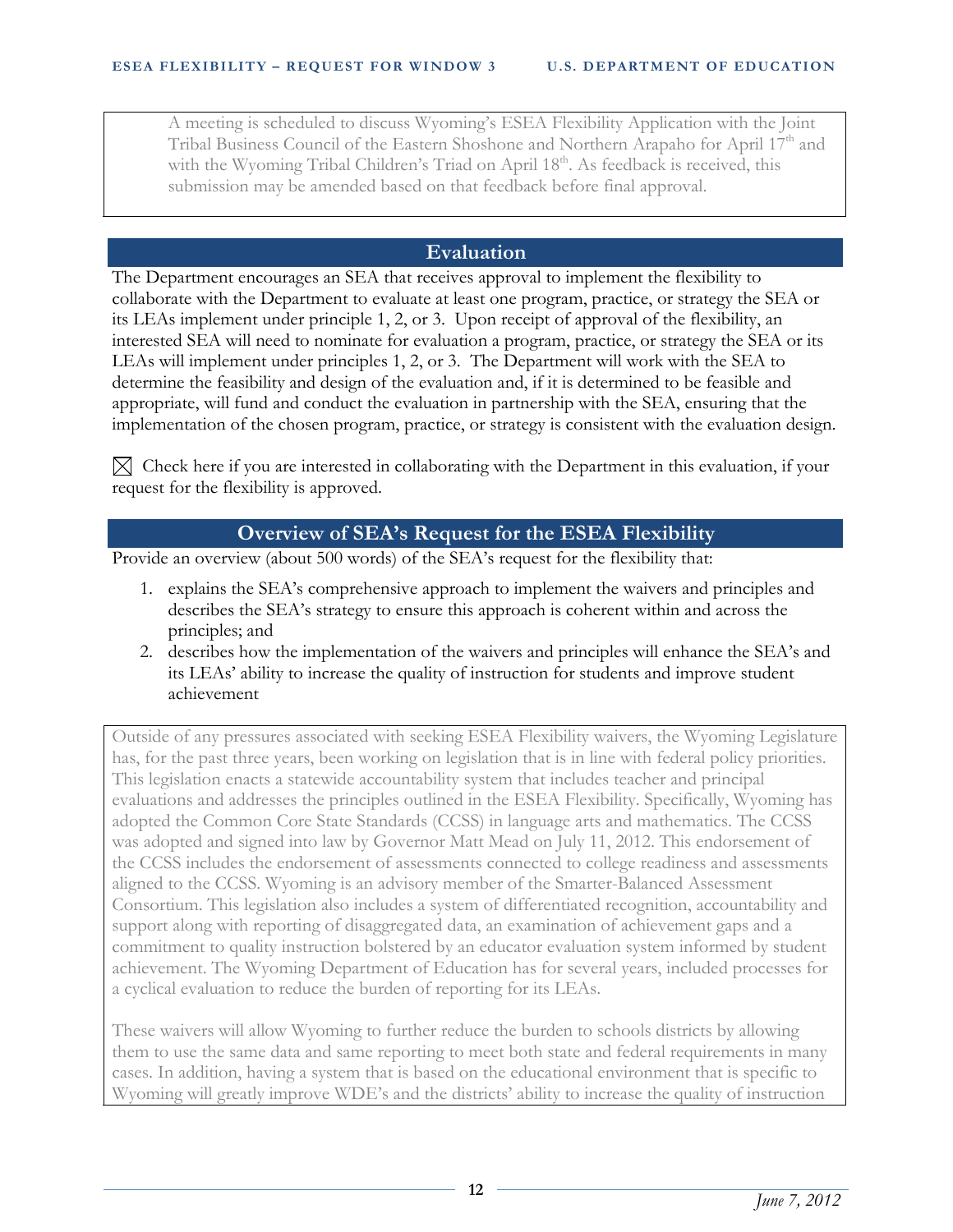for students and help to provide an environment that is conducive to improving student achievement. In addition, using an accountability system that identifies high and low performing schools based on a more balanced measure of school performance, which uses a subgroup analysis that is more appropriate for Wyoming's small / rural school environment, will result in resources and interventions being focus where they are most needed in Wyoming.

# **Principle 1: College- and Career-Ready Expectations for All Students**

# **1.A Adopt College- and Career-Ready Standards**

Select the option that pertains to the SEA and provide evidence corresponding to the option selected.

| <b>Option A</b>                                                                                     | <b>Option B</b>                                                                                                                                                                                                                           |
|-----------------------------------------------------------------------------------------------------|-------------------------------------------------------------------------------------------------------------------------------------------------------------------------------------------------------------------------------------------|
| The State has adopted college- and career-                                                          | The State has adopted college- and career-                                                                                                                                                                                                |
| ready standards in at least reading/language                                                        | ready standards in at least reading/language                                                                                                                                                                                              |
| arts and mathematics that are common to a                                                           | arts and mathematics that have been                                                                                                                                                                                                       |
| significant number of States, consistent with                                                       | approved and certified by a State network of                                                                                                                                                                                              |
| part (1) of the definition of college- and                                                          | institutions of higher education (IHEs),                                                                                                                                                                                                  |
| career-ready standards.                                                                             | consistent with part (2) of the definition of                                                                                                                                                                                             |
|                                                                                                     | college- and career-ready standards.                                                                                                                                                                                                      |
| i. Attach evidence that the State has                                                               |                                                                                                                                                                                                                                           |
| adopted the standards, consistent with the<br>State's standards adoption process.<br>(Attachment 4) | i. Attach evidence that the State has<br>adopted the standards, consistent with<br>the State's standards adoption process.<br>(Attachment 4)                                                                                              |
|                                                                                                     | ii. Attach a copy of the memorandum of<br>understanding or letter from a State<br>network of IHEs certifying that students<br>who meet these standards will not need<br>remedial coursework at the<br>postsecondary level. (Attachment 5) |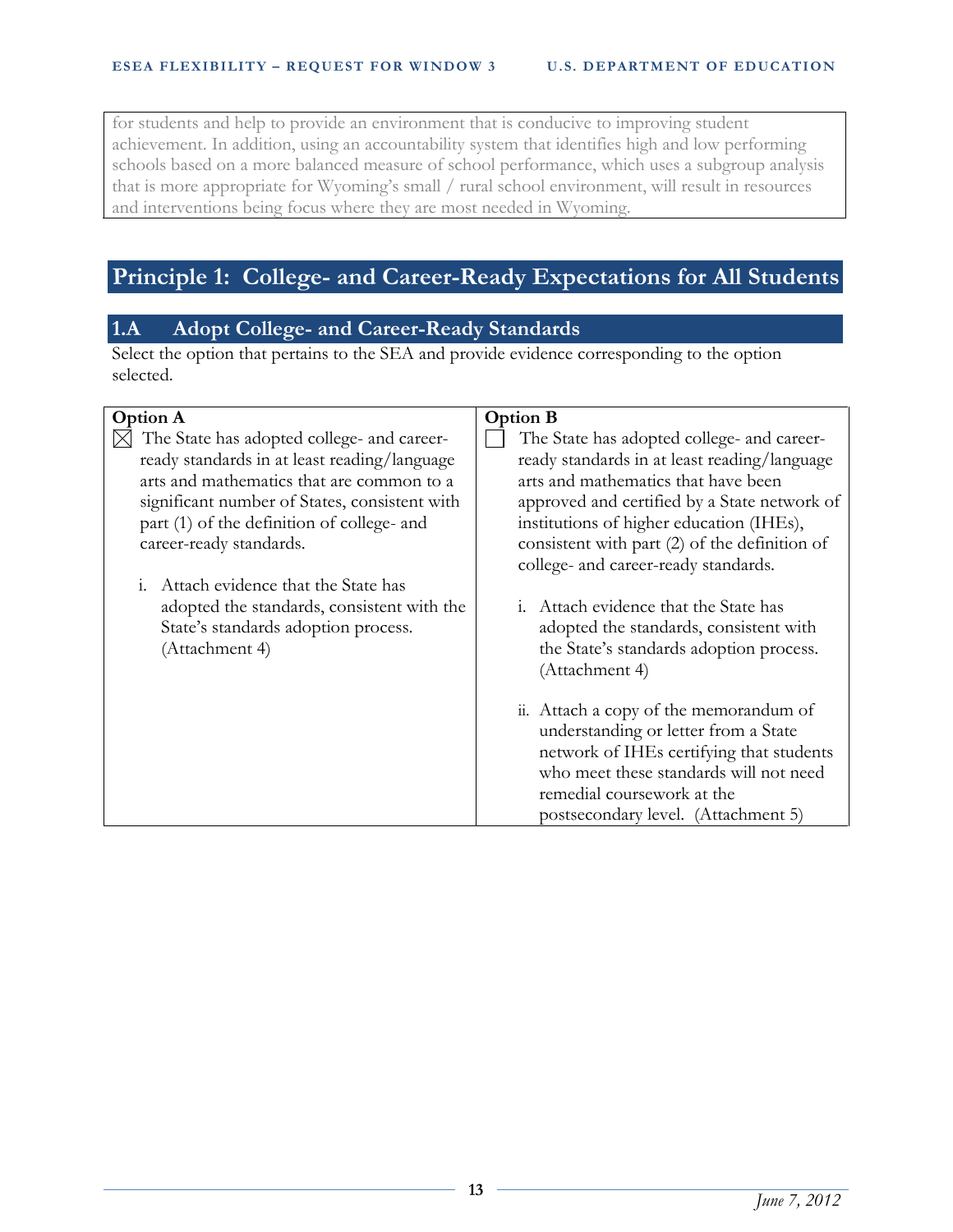# **1.B Transition to College- and Career-Ready Standards**

Provide the SEA's plan to transition to and implement no later than the 2013–2014 school year college- and career-ready standards statewide in at least reading/language arts and mathematics for all students and schools and include an explanation of how this transition plan is likely to lead to all students, including English Learners, students with disabilities, and low-achieving students, gaining access to and learning content aligned with such standards. The Department encourages an SEA to include in its plan activities related to each of the italicized questions in the corresponding section of the document titled *ESEA Flexibility Review Guidance for Window 3*, or to explain why one or more of those activities is not necessary to its plan.

| <b>Key Milestone</b><br>or Activity                                                                                                                 | <b>Detailed</b><br><b>Timeline</b>                                                                                                                                                                                               | Party or<br><b>Parties</b><br>Responsible                                               | <b>Evidence</b><br>(Attachments,<br>Links)                                                                                                                                                                                                                                                                                                                                 | Resources (e.g.<br>staff time,<br>additional<br>funding) | Significant<br><b>Obstacles</b> |
|-----------------------------------------------------------------------------------------------------------------------------------------------------|----------------------------------------------------------------------------------------------------------------------------------------------------------------------------------------------------------------------------------|-----------------------------------------------------------------------------------------|----------------------------------------------------------------------------------------------------------------------------------------------------------------------------------------------------------------------------------------------------------------------------------------------------------------------------------------------------------------------------|----------------------------------------------------------|---------------------------------|
| Crosswalk to<br>assess gaps<br>between 2008<br>Wyoming<br>Content &<br>Performance<br>Standards for<br>math and ELA<br>and CCSS for<br>math and ELA | 2010 and 2012<br>$(2012$ is a<br>condensed<br>version of what<br>was done in<br>2010 in order to<br>make shifts<br>between 2008<br>standards and<br>CCSS more<br>accessible and<br>understandable<br>for the general<br>public). | McREL;<br>Wyoming<br>Department of<br>Education                                         | Link to 2010<br>Crosswalks:<br>http://edu.wyo<br>ming.gov/Prog<br>rams/standards<br>/standards revi<br>ew.aspx (see<br>Common Core<br><b>Standards</b><br>Crosswalk box<br>and McREL<br><b>GAP</b> Analysis<br>box on this<br>page)<br>See<br>documents:<br>Language Arts<br><b>Standards</b><br>Crosswalk and<br>Math<br><b>Standards</b><br>Crosswalk in<br>Attachment 4 | N/A (already<br>completed)                               | N/A (already<br>completed)      |
| Common Core<br><b>State Standards</b><br>adopted for<br>math and<br>language arts                                                                   | July 11, 2012                                                                                                                                                                                                                    | Wyoming<br>Department of<br>Education,<br><b>Wyoming State</b><br>Board of<br>Education | Link to<br>Chapter 31<br>Rules (Section<br>8): http://soswy<br>.state.wy.us/Ru<br>les/RULES/86<br>66.pdf<br>Link to math<br>standards:                                                                                                                                                                                                                                     | N/A (already<br>completed)                               | N/A (already<br>completed)      |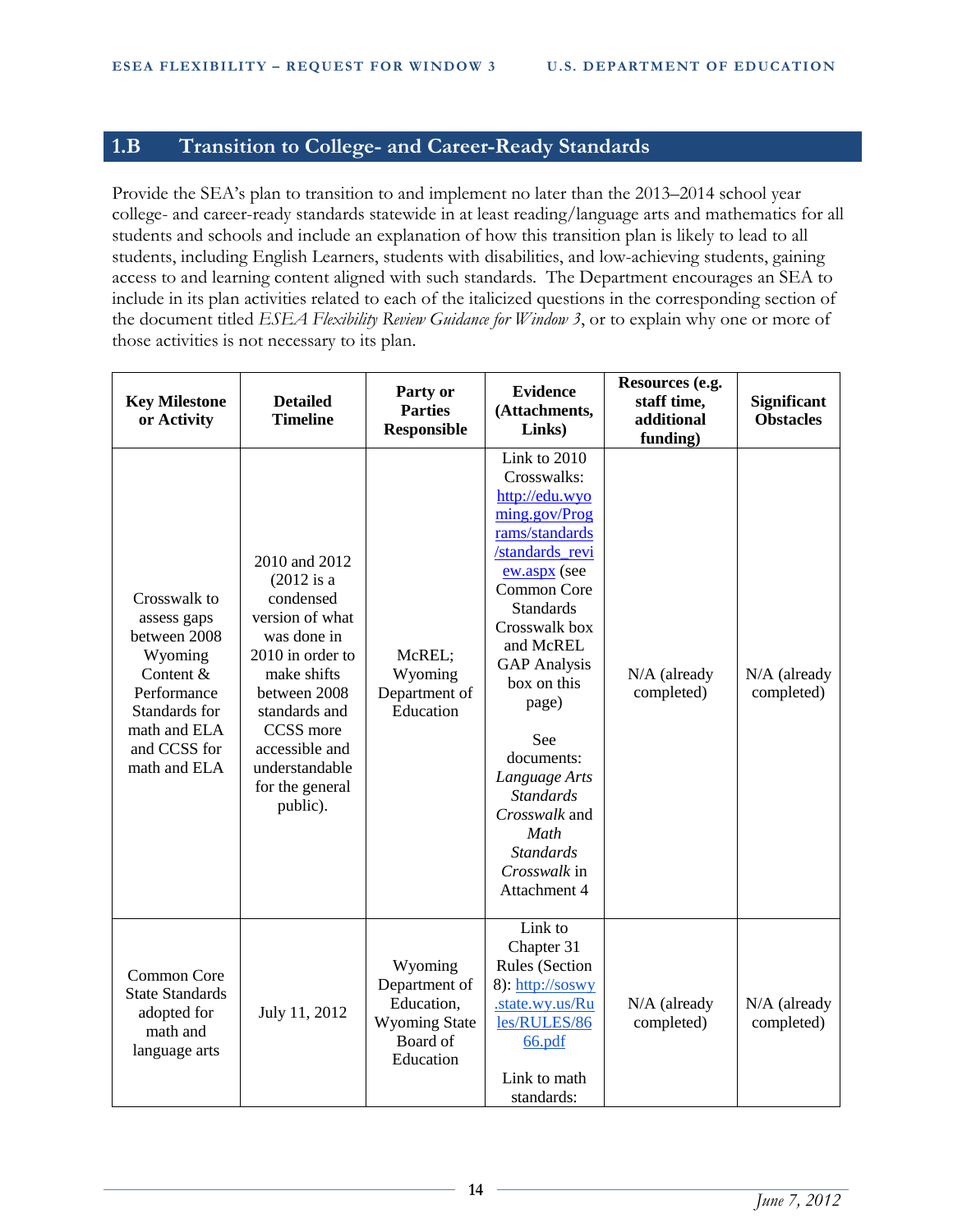|                                                                                                                                                                  |                                                                                                                                                                                                                                                                                                                                         |                                                                                                                                                              | http://edu.wyo<br>ming.gov/sf-<br>docs/standards/<br>final-2012-<br>math-<br>standards.pdf?s<br>$fyrsn = 2$<br>Link to<br>language arts<br>standards:<br>http://edu.wyo<br>ming.gov/sf-<br>docs/standards/<br>final-2012-ela-<br>standards.pdf?s<br>$fyrsn=2$ |                                                                                                                                                                                                                                                                                                                                                                                                                                                  |                                                                                                                                                                            |
|------------------------------------------------------------------------------------------------------------------------------------------------------------------|-----------------------------------------------------------------------------------------------------------------------------------------------------------------------------------------------------------------------------------------------------------------------------------------------------------------------------------------|--------------------------------------------------------------------------------------------------------------------------------------------------------------|---------------------------------------------------------------------------------------------------------------------------------------------------------------------------------------------------------------------------------------------------------------|--------------------------------------------------------------------------------------------------------------------------------------------------------------------------------------------------------------------------------------------------------------------------------------------------------------------------------------------------------------------------------------------------------------------------------------------------|----------------------------------------------------------------------------------------------------------------------------------------------------------------------------|
| Develop<br>professional<br>development<br>plan for school<br>districts focused<br>on<br>implementation<br>of CCSS related<br>to content shifts<br>and assessment | Development<br>began in the fall<br>of 2012 and<br>continues to be<br>developed and<br>refined to meet<br>the needs of the<br>school districts.<br>WDE personnel<br>meet monthly<br>and will begin<br>to meet<br>bimonthly<br>throughout the<br>summer to<br>develop a<br>comprehensive<br>PD plan for<br><b>CCSS</b><br>implementation | Wyoming<br>Department of<br><b>Education:</b><br>Assessment<br>Division,<br><b>Standards</b><br>Division,<br>Special<br>Programs<br>Division, and<br>EL Team | See: WDE PD<br><i><b>Opportunities</b></i><br>for CCSS.<br>Following this<br>plan. This is<br>the beginning<br>of a<br>comprehensive<br>PD plan the<br>WDE is<br>putting<br>together.                                                                         | Two members<br>from the<br>Assessment<br>Division<br>(representing<br>state assessment<br>and alternate<br>assessment); two<br>members from<br>the Special<br>Programs<br>Division<br>(representing<br>special<br>education); two<br>members from<br>the Standards<br>Division<br>(representing the<br>content areas of<br>math and<br>language arts);<br>one member<br>from the EL<br>Team<br>(representing<br>English<br>Language<br>Learners) | Finding<br>common<br>time to meet<br>and plan can<br>be a<br>challenge<br>since all of<br>the players<br>have<br>multiple<br>responsibil-<br>ities and<br>commitment<br>S. |
| Present CCSS                                                                                                                                                     | January 29/30,                                                                                                                                                                                                                                                                                                                          | Wyoming                                                                                                                                                      | See attachment                                                                                                                                                                                                                                                | The specific                                                                                                                                                                                                                                                                                                                                                                                                                                     | Wyoming is                                                                                                                                                                 |
| implementation                                                                                                                                                   | 2013; April 11,                                                                                                                                                                                                                                                                                                                         | Department of                                                                                                                                                | 4 documents:                                                                                                                                                                                                                                                  | aforementioned                                                                                                                                                                                                                                                                                                                                                                                                                                   | a rural state                                                                                                                                                              |
| plan/practices to                                                                                                                                                | 2013; April 12,                                                                                                                                                                                                                                                                                                                         | Education:                                                                                                                                                   | Assessing                                                                                                                                                                                                                                                     | staff from WDE                                                                                                                                                                                                                                                                                                                                                                                                                                   | with many                                                                                                                                                                  |
| local school                                                                                                                                                     | 2013; July                                                                                                                                                                                                                                                                                                                              | Assessment                                                                                                                                                   | <b>CCSS</b>                                                                                                                                                                                                                                                   | have and will                                                                                                                                                                                                                                                                                                                                                                                                                                    | miles                                                                                                                                                                      |
| districts (focus                                                                                                                                                 | 30/31, 2013;                                                                                                                                                                                                                                                                                                                            | Division,                                                                                                                                                    | Language Arts,                                                                                                                                                                                                                                                | continue to                                                                                                                                                                                                                                                                                                                                                                                                                                      | between                                                                                                                                                                    |
| on standards and                                                                                                                                                 | Fall School                                                                                                                                                                                                                                                                                                                             | <b>Standards</b>                                                                                                                                             | Assessing<br>CCSS                                                                                                                                                                                                                                             | provide regional                                                                                                                                                                                                                                                                                                                                                                                                                                 | communities                                                                                                                                                                |
| the state                                                                                                                                                        | Improvement                                                                                                                                                                                                                                                                                                                             | Division,                                                                                                                                                    |                                                                                                                                                                                                                                                               | trainings for local                                                                                                                                                                                                                                                                                                                                                                                                                              | , and bad                                                                                                                                                                  |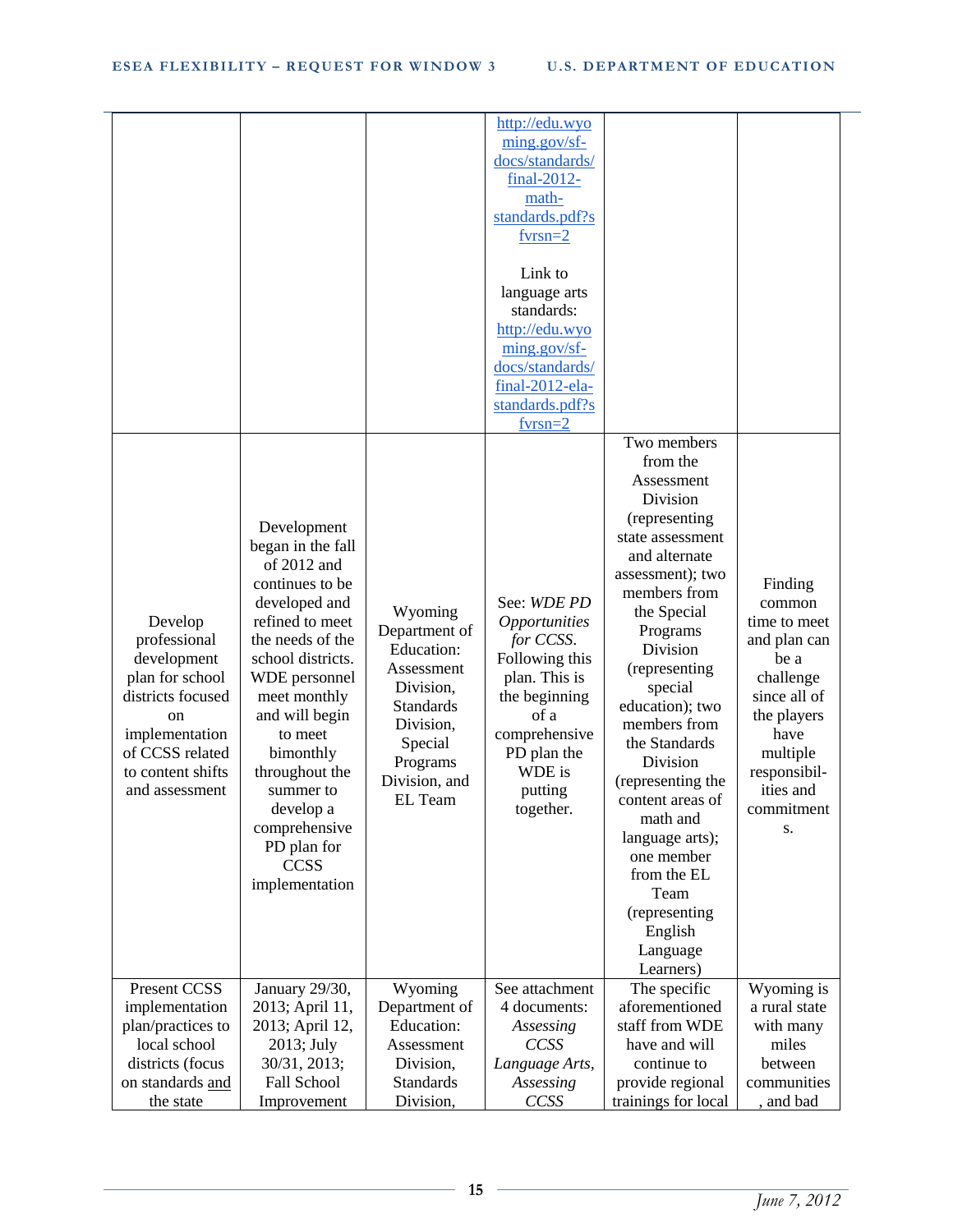| assessment)       | Conference;       | Special          | Mathematics,         | school districts  | weather can    |
|-------------------|-------------------|------------------|----------------------|-------------------|----------------|
|                   | ongoing           | Programs         | and Assessment       | targeting         | impact the     |
|                   |                   | Division, and    | <b>Blueprint</b> for | different         | ability of     |
|                   |                   | EL Team          | CCSS; see also       | educator groups   | participants   |
|                   |                   |                  | attached             | such as           | to travel to   |
|                   |                   |                  | Director's           | curriculum        | these          |
|                   |                   |                  | $Memo - PD for$      | directors,        | regional       |
|                   |                   |                  | CCSS_031813          | principals, EL    | trainings.     |
|                   |                   |                  |                      | instructors,      | However,       |
|                   |                   |                  |                      | regular education | Wyoming        |
|                   |                   |                  |                      | teachers, and     | has            |
|                   |                   |                  |                      | special education | technology     |
|                   |                   |                  |                      | teachers.         | that can       |
|                   |                   |                  |                      | Expenses include  | allow          |
|                   |                   |                  |                      | materials and     | participants   |
|                   |                   |                  |                      | travel costs for  | to attend      |
|                   |                   |                  |                      | these WDE staff.  | these          |
|                   |                   |                  |                      |                   | trainings      |
|                   |                   |                  |                      |                   | from a         |
|                   |                   |                  |                      |                   | distance.      |
|                   |                   |                  |                      |                   | This process   |
|                   |                   |                  |                      |                   | will be        |
|                   |                   |                  |                      |                   | unfamiliar to  |
|                   |                   |                  |                      |                   | many if not    |
|                   |                   |                  |                      |                   | all of the     |
|                   |                   | Wyoming          |                      | Staff from the    | participating  |
|                   |                   | Department of    |                      | WDE will          | teachers and   |
| Development of    |                   | Education,       |                      | organize and      | even some      |
| extended          | June 11-14,       | Standards,       | See attachment       | facilitate the    | of the WDE     |
| standards for     | 2013 for 2013-    | Assessment,      | 4: Director's        | development of    | staff. There   |
| students with     | 2014 school       | and Special      | $memo-$              | the extended      | may be a       |
| severe cognitive  | year and beyond   | Programs         | Extended             | CCSS. Expenses    | steep          |
| disabilities      |                   | Divisions;       | CCSS_032513          | include materials | learning       |
|                   |                   | Wyoming          |                      | and travel costs  | curve and a    |
|                   |                   | teachers         |                      | for the WDE       | week may       |
|                   |                   |                  |                      | staff.            | not be         |
|                   |                   |                  |                      |                   | sufficient     |
|                   |                   |                  |                      |                   | time to        |
|                   |                   |                  |                      |                   | complete       |
|                   |                   |                  |                      |                   | this project.  |
|                   |                   |                  | Visit the            | Two members       | Finding        |
| Additional        |                   |                  | following            | from the          | common         |
| outreach and      |                   |                  | links:               | Assessment        | time to meet   |
| resources         | Development       |                  |                      | Division          | and plan can   |
| surrounding       | began in the fall | <b>WDE</b>       | http://edu.wyo       | (representing     | be a           |
| CCSS have been    | of 2012 and       | Standards,       | ming.gov/Prog        | state assessment  | challenge      |
| and will          | continues to be   | Assessment,      | rams/standards       | and alternate     | since all of   |
| continue to be    | developed and     | and Special      | /common-core-        | assessment); two  | the players    |
| developed for     | refined to meet   | Programs         | state-               | members from      | have           |
| school districts, | the needs of the  | <b>Divisions</b> | standards.aspx       | the Special       | multiple       |
|                   | school districts. |                  |                      |                   |                |
| parents, and      |                   |                  |                      | Programs          | responsibiliti |
| general public.   |                   |                  | http://edu.wyo       | Division          | es and         |
|                   |                   |                  | ming.gov/Prog        | (representing     | commitment     |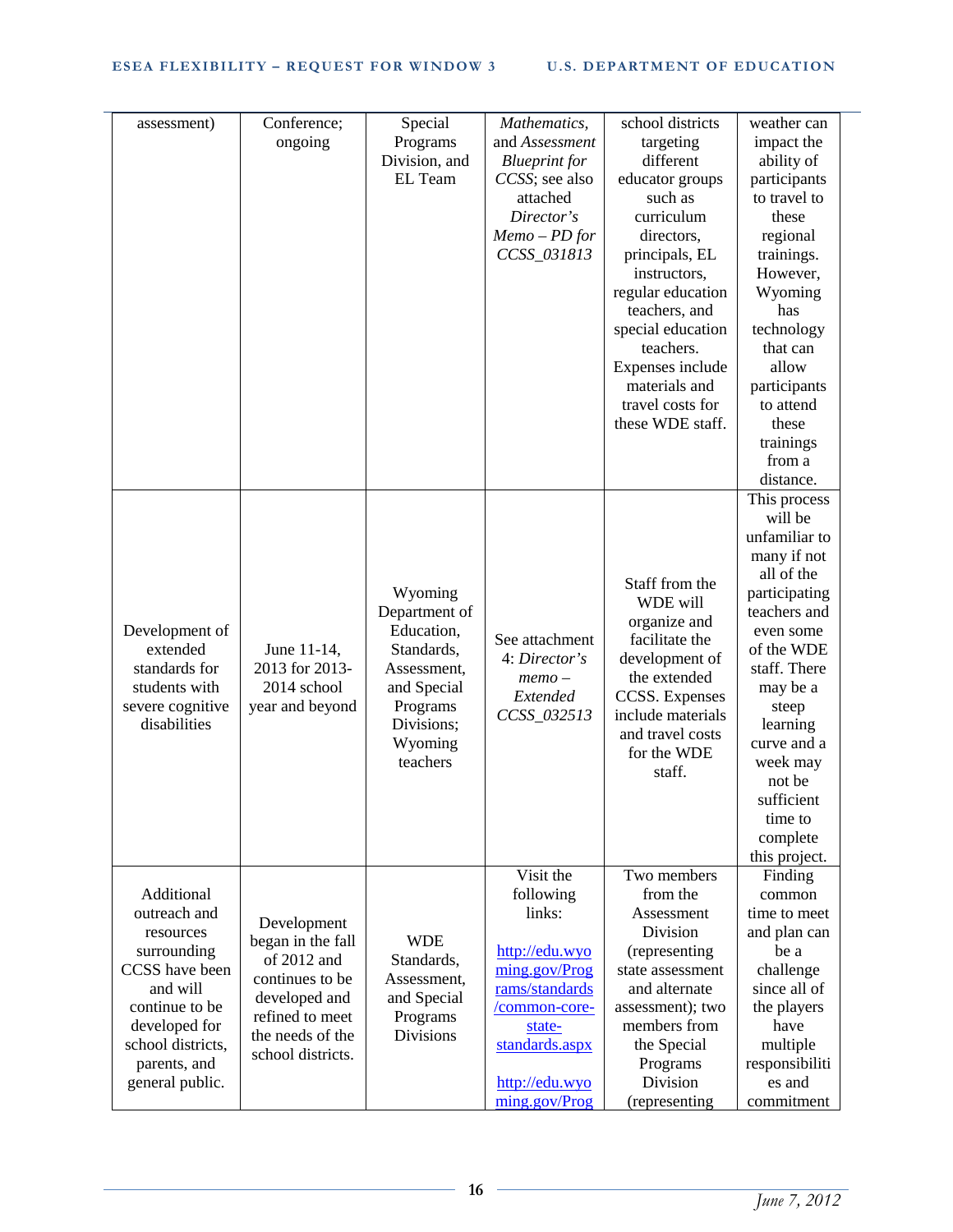|                                                                                                     |                                                                                                                                                                                                                                         |                                                                                                                     | rams/standards<br>/standards_revi<br>ew.aspx<br>http://edu.wyo<br>ming.gov/Prog<br>rams/statewide<br>assessment s<br>ystem/paws.as<br>$\mathbf{p}$ (see<br>"Assessment<br>Related Links"<br>box) | special<br>education); two<br>members from<br>the Standards<br>Division<br>(representing the<br>content areas of<br>math and<br>language arts);<br>one member<br>from the EL<br>Team<br>(representing<br>English<br>Language<br>Learners)                                                                                                                                                    | S.<br>This work                                                                                                                                                                                                                                                                                                                 |
|-----------------------------------------------------------------------------------------------------|-----------------------------------------------------------------------------------------------------------------------------------------------------------------------------------------------------------------------------------------|---------------------------------------------------------------------------------------------------------------------|--------------------------------------------------------------------------------------------------------------------------------------------------------------------------------------------------|----------------------------------------------------------------------------------------------------------------------------------------------------------------------------------------------------------------------------------------------------------------------------------------------------------------------------------------------------------------------------------------------|---------------------------------------------------------------------------------------------------------------------------------------------------------------------------------------------------------------------------------------------------------------------------------------------------------------------------------|
| Revisions to<br>state<br>assessments in<br>math and ELA<br>to ensure<br>alignment to<br><b>CCSS</b> | Alignment<br>began in spring<br>2012 for the<br>2013<br>assessment.<br>Revisions<br>currently being<br>done to further<br>align state<br>assessment for<br>2014 and will<br>continue for<br>2015 school<br>year (fully<br>operational). | WDE:<br>Assessment<br>and Standards<br>Divisions,<br>including math<br>and language<br>arts content<br>specialists. | See attachment<br>4 document:<br>PAWS Design<br>Changes                                                                                                                                          | The Assessment<br>and Standards<br>Divisions work<br>together with<br>educators in the<br>state and testing<br>vendor (ETS) to<br>develop and<br>review items for<br>the state<br>assessment.<br>Costs associated<br>with aligning the<br>state assessment<br>to CCSS include<br>the contract with<br>ETS plus<br>stipends for<br>educators and<br>travel for WDE<br>personnel<br>employees. | began over a<br>year ago and<br>is going<br>smoothly so<br>far.<br>However, as<br>the<br>assessment<br>continues to<br>shift more<br>and more to<br>CCSS,<br>teachers may<br>have a hard<br>time with the<br>adjustment<br>initially,<br>especially as<br>scores may<br>tend to drop<br>as new<br>baselines are<br>established. |

**WDE Professional Development Opportunities for the Common Core State Standards**

| title                                                                               | <b>DESCRIPTION</b>                                                                                 | <b>AUDIENCE</b>                      | DATES*                                                                                                                                                                       |
|-------------------------------------------------------------------------------------|----------------------------------------------------------------------------------------------------|--------------------------------------|------------------------------------------------------------------------------------------------------------------------------------------------------------------------------|
| PHASE 1:<br>Teaching &<br>Assessing the<br>Common Core<br>State Standards<br>(CCSS) | This<br>workshop is<br>intended to<br>help teachers<br>tie the CCSS<br>to the state<br>assessment. | Curriculum<br>Directors,<br>Teachers | April 11 - WCDA<br>۰<br>meeting<br>(informational only)<br>April 12 (two<br>۰<br>sessions) - Teacher<br>workshop in Casper<br>Fall 2013 - School<br>$\bullet$<br>Improvement |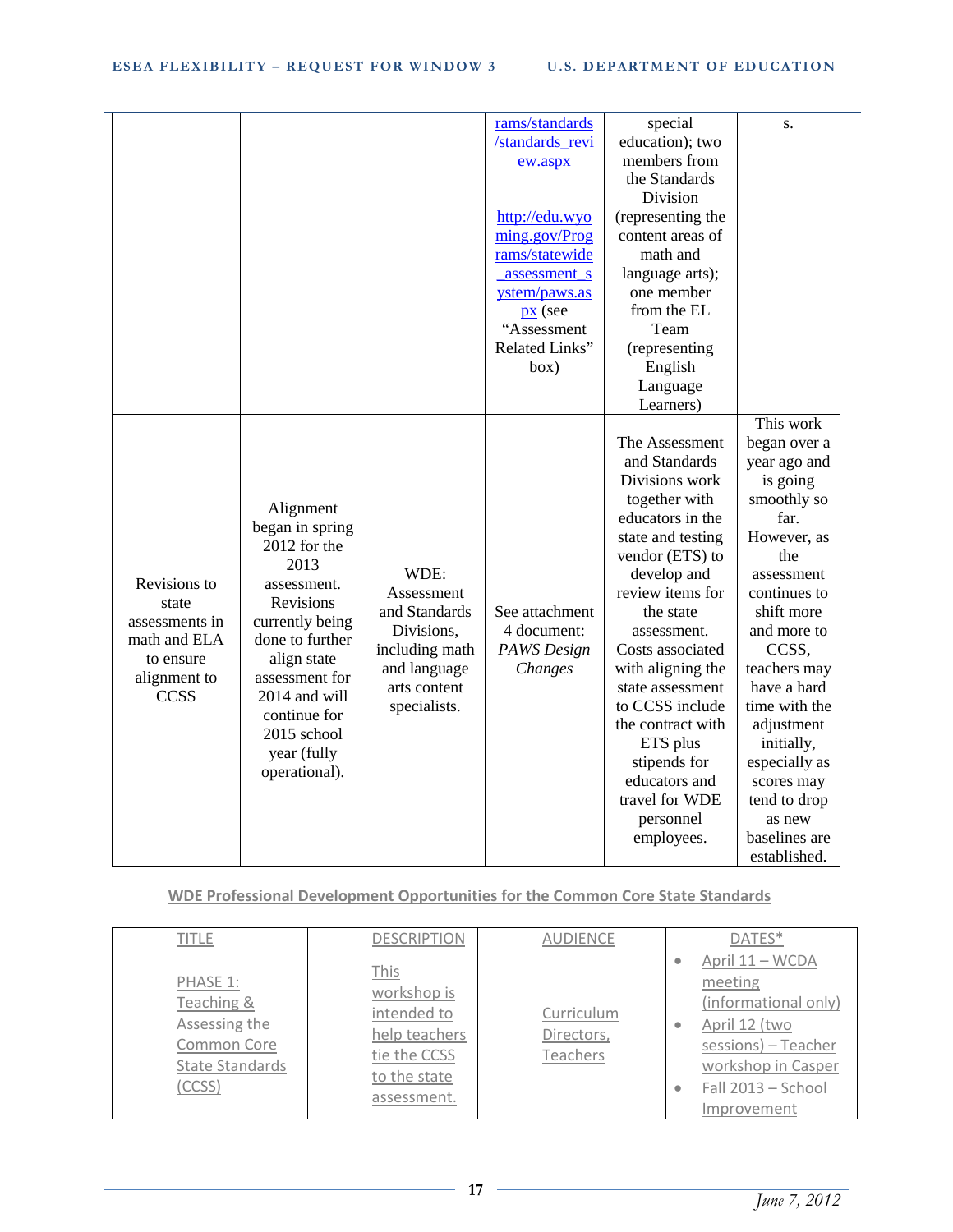|                                   |                                                                                                                                  |                                                                  | Conference                                                                                             |
|-----------------------------------|----------------------------------------------------------------------------------------------------------------------------------|------------------------------------------------------------------|--------------------------------------------------------------------------------------------------------|
| PHASE 2:<br>Common Core<br>Shifts | This<br>workshop<br>addresses the<br>content shifts<br>between the<br>2008 ELA and<br>math<br>standards<br>and the 2012<br>CCSS. | Curriculum<br>Directors,<br>Teachers                             | July 30/31 - STAR<br>$\bullet$<br>Camp<br>Fall 2013 - School<br>$\bullet$<br>Improvement<br>Conference |
| Data Interpretive<br>Workshops    | This<br>workshop is<br>intended to<br>help<br>educators<br>use data from<br>the state<br>assessment<br>to guide<br>instruction.  | Principals,<br>Teachers,<br>School<br>Improvement<br>Teams, PLCs | Fall 2013 - School<br>$\bullet$<br>Improvement<br>Conference<br>Every fall<br>$\bullet$                |

\*The Standards and Assessment teams will develop a full implementation plan over the summer to launch during the 2013-2014 school year.

#### Assessing the Gap

A crosswalk between the 2008 Wyoming Content & Performance Standards in math and language arts and the newly adopted CCSS in math and language arts was done in 2010 and again in 2012. The following link shows the crosswalk work done in 2010:

[http://edu.wyoming.gov/Programs/standards/standards\\_review.aspx](http://edu.wyoming.gov/Programs/standards/standards_review.aspx) (see Common Core Standards Crosswalk box and McREL GAP Analysis box on this page)

The attached documents entitled "Language Arts Standards Crosswalk" and "Math Standards Crosswalk" show a condensed version of the crosswalk done in 2012 between the 2008 Wyoming Content & Performance Standards in math and language arts and the CCSS.

Both the 2010 and 2012 crosswalks will be used to develop professional development identifying shifts between the 2008 Wyoming Content & Performance Standards and the CCSS in language arts and math. The Standards Division at the Wyoming Department of Education will present *Common Core Shifts for Math and Language Arts* for the first time in July 2013 (7/30 and 7/31).

#### Progress toward Professional Development & Outreach

The Standards and Assessment divisions are collaborating to provide outreach opportunities about the CCSS to educators and administrators throughout Wyoming. In January 2013, school districts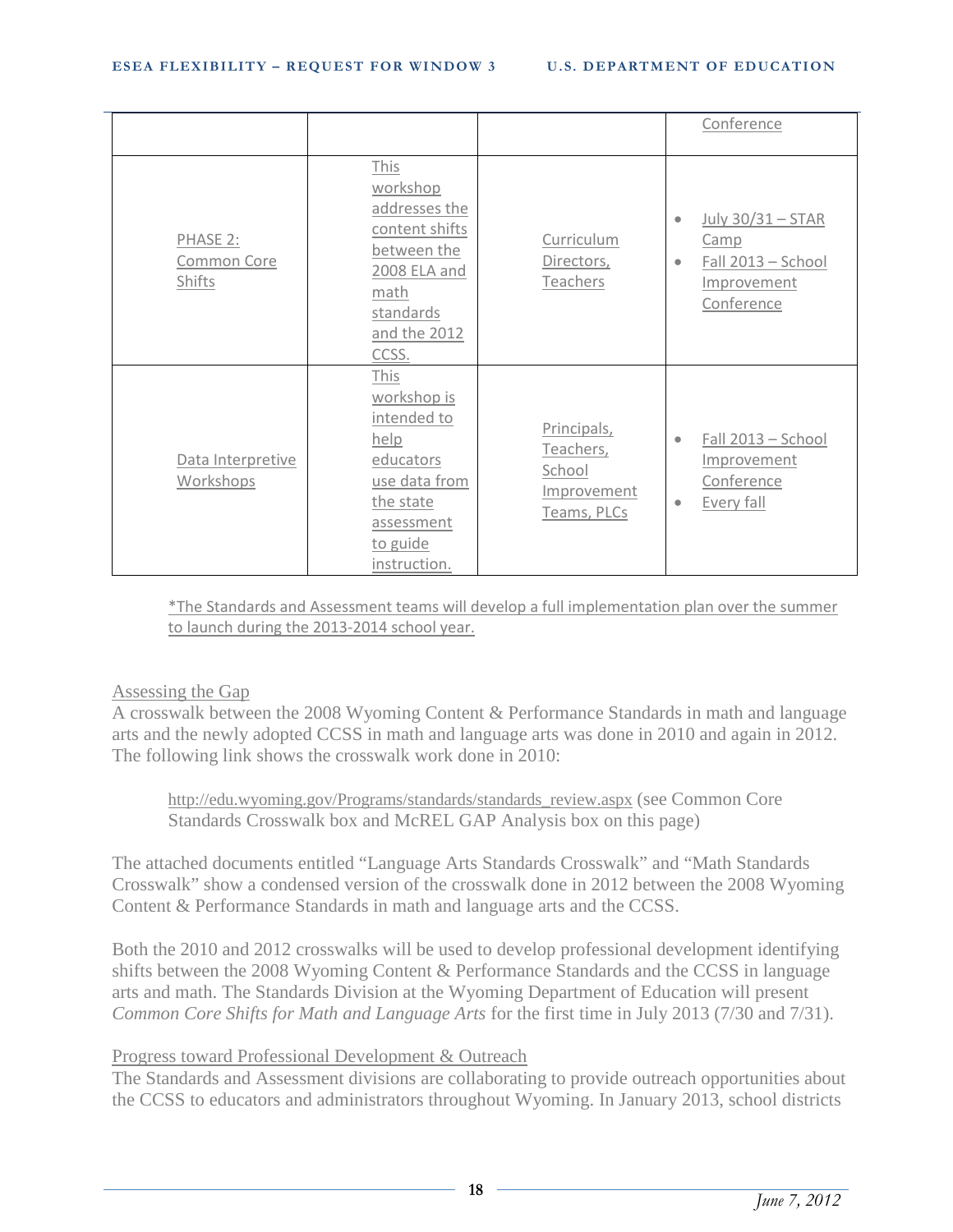were invited to two presentations: *Teaching & Assessing the CCSS in ELA and Math* (presentation documents attached: "Assessing CCSS Language Arts", "Assessing CCSS Mathematics", and "Assessment Blueprints for CCSS"). On April 12, 2013, this presentation will be shared in two different sessions (one morning and one afternoon session) in order to provide this outreach to a greater number of participants (there are currently 95 registered to attend as of 4/9/13 (see attached notification memo: "Director's Memo - PD for CCSS\_031813"). The purpose of this particular presentation is to help teachers tie the CCSS to the state assessment. This presentation will also be offered during the fall School Improvement Conference sponsored by AdvancED, our regional accrediting agency.

Additionally, a professional development opportunity entitled *Common Core Shifts for Math and Language Arts* is currently being developed by the Standards Division (90% complete as of 4/9/13) and will be presented during the Wyoming Department of Education's Summer Technical Assistance Retreat (STAR) in July 2013 and again during the aforementioned fall School Improvement Conference. The purpose of this workshop is to address the content shifts between the 2008 ELA and math standards and the 2012 CCSS.

Data Interpretive Workshops will also be provided by the Assessment division to help educators use data from the state assessment to guide instruction related to the CCSS. The first session will be offered during the fall School Improvement Conference and every fall thereafter when teachers have their assessment data.

On April 11, 2013, the Standards and Assessment divisions will present information related to the CCSS and assessment to the Wyoming Curriculum Directors Association, which is comprised of superintendents, assistant superintendents, and/or principals. This particular presentation will be an opportunity for the Wyoming Department of Education to receive input from district administrators regarding their perceived professional development needs related to the CCSS and the state assessment. This feedback will be used to further design professional development opportunities for district administrators, including principals.

#### Addressing the Needs of *ALL* Students

The Standards and Assessment divisions are also working with the Special Programs division and the English Learners team to develop additional outreach opportunities geared toward increasing awareness and ensuring access to the CCSS for students with disabilities and EL students. Although these are in the process of being developed, special education and EL teachers are invited and encouraged to attend the existing outreach opportunities related to CCSS. In the meantime, these divisions will work together over the summer 2013 to develop a comprehensive CCSS implementation plan to launch during the 2013-2014 school year.

Wyoming is part of the World-Class Instructional Design & Assessment (WIDA) consortium. As such, the state English Language Development (ELD) standards do correspond with the CCSS. The *WIDA 2012 Amplification of the English Language Development Standards K-12* contain an explicit connection to state content standards. These connections include the CCSS. Wyoming's ELD standards allow English learners to access the CCSS along with general education students. The ELD standards address academic language, cognitive function, and language functions.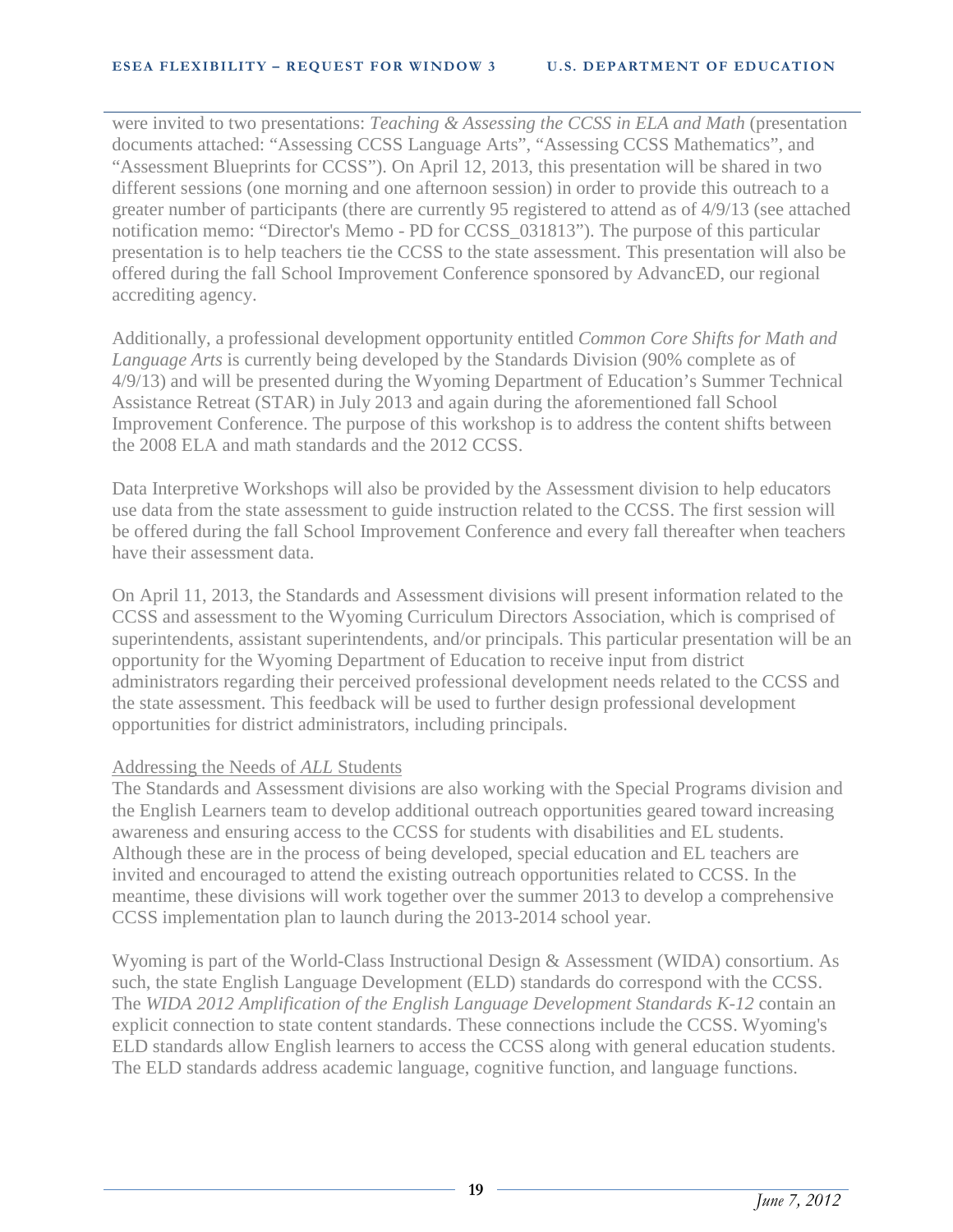Wyoming is a recipient of the State Personnel Development Grant (SPDG) which is used to provide professional development geared to special education. Implementation coaches will assess the needs of students with disabilities in Wyoming based on district- and school-level data. It is anticipated that the needs assessment may identify achievement gaps between students with disabilities and general education students with regard to the CCSS. In this event, professional development opportunities will be designed to address this gap and support students with disabilities in accessing the CCSS along with general education students.

Currently, the Standards division meets with the Special Programs and EL team at least once a month to develop professional development that specifically addresses students with disabilities, EL students, other at-risk students designed to help all educators (general education, special education, and EL teachers) to support these students in accessing the CCSS within the same timeframe as general education students. Throughout this spring and summer, these divisions/teams will collaborate more often (approximately every two to three weeks) to develop professional development opportunities that can be delivered during the 2013-14 school year. The first anticipated session(s) will be presented at the fall School Improvement Conference.

It should be noted that as a local control state, Wyoming has no authority over curriculum. Those decisions reside at the district level. Therefore, any instructional materials developed for general education, special education, and EL teachers will be related to standards and assessment frameworks, strategies, and alignment. No curriculum will be developed or suggested for implementation. Previous sections have described collaboration efforts between divisions within our agency to develop professional development and outreach opportunities that will serve *all* students.

#### Access to Resources

In addition to professional development/workshop opportunities, the state's Standards website has a multitude of CCSS resources for educators, community members and parents. (Please see [http://edu.wyoming.gov/Programs/standards/common-core-state-standards.aspx\)](http://edu.wyoming.gov/Programs/standards/common-core-state-standards.aspx). The link previously shared also resources related to the

CCSS: [http://edu.wyoming.gov/Programs/standards/standards\\_review.aspx\)](http://edu.wyoming.gov/Programs/standards/standards_review.aspx). Both of these links are easily accessible to the public by visiting the Wyoming Department of Education homepage (edu.wyoming.gov) and selecting the Standards link from the horizontal menu at the top of the page.

As previously mentioned, the Standards link on our state's external website (edu.wyoming.gov) has a variety of resources related to the CCSS for educators and community members. The Standards division will continue to develop (or borrow best practices from other states) resources to share on the website. The state assessment link also contains blueprints for our state assessment which are in the first phase of alignment to the CCSS

(visit [http://edu.wyoming.gov/Programs/statewide\\_assessment\\_system/paws.aspx](http://edu.wyoming.gov/Programs/statewide_assessment_system/paws.aspx) and see the "Assessment Related Links" box for these blueprints).

#### Access to College-Level Courses

College-level courses are already offered in 25 out of 48 school districts in Wyoming via dual or concurrent enrollment. Additionally, high schools throughout the state offer AP or IB programs of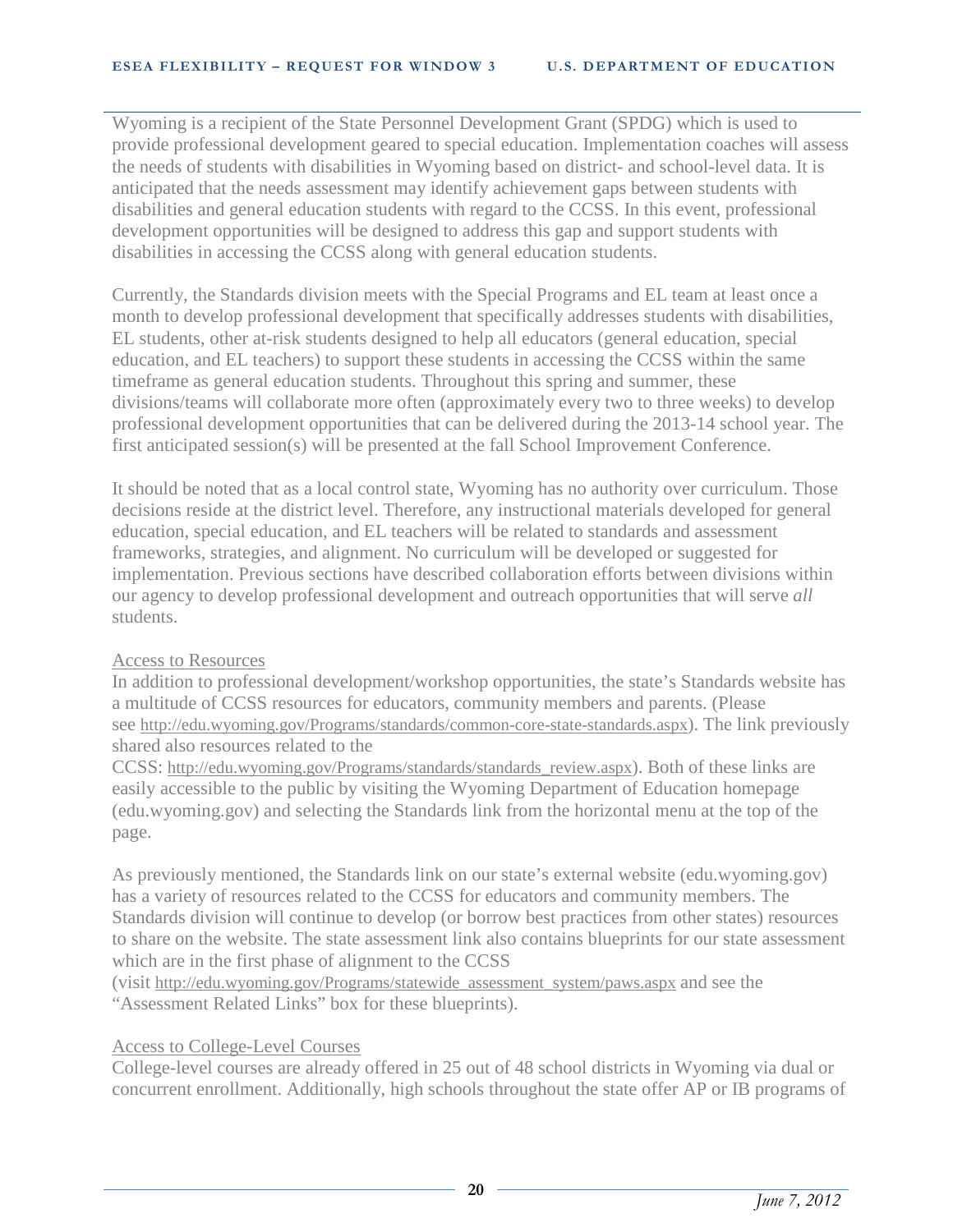study. A recent state statute (W.S. 21-20-201) speaks to the partnership between secondary and post-secondary institutions in offering college-level courses to high school students (see attached document entitled "Statute\_Dual-Concurrent Enrollment").

#### Teacher/Leader Preparation

At this time, there is not a specific plan in place between the Wyoming Department of Education (WDE) and the state's IHEs related to teacher/principal preparation programs. However, the state university's (University of Wyoming – UW) college of education department is very aware of the state's adoption of the CCSS and is involved in other projects led by the WDE related to these standards. As such, it is assumed this awareness is leading to a shift in teacher/principal preparation programs at the university.

#### Aligning Wyoming's State Assessment to CCSS

Revisions to the state assessment to ensure alignment to the CCSS began with the 2013 administration of the test. Items aligned to standards common to both the 2008 Wyoming Content & Performance Standards and the CCSS were developed for this iteration of the exam. The 2014 and 2015 iterations will continue with a "detachment" from the 2008 standards and full alignment with the CCSS (see attached "PAWS Design Changes" document").

Aligning the state assessment to the CCSS will be quite a shift in rigor from the 2008 Wyoming Content & Performance Standards. This alignment will drive instruction focused on the CCSS for *all* Wyoming students. Each year, teachers are and will continue be invited to participate in item and data review for the state assessment in order to help them become more familiar with a more rigorous assessment.

A workshop for educators aimed at developing extended standards for our state alternate assessment aligned to the CCSS will take place from June 11-14, 2013 (see attached notification memo: "Director's Memo - Extended CCSS 032513").

#### Summary

The details shared in this document outlines a comprehensive collaboration and outreach plan from various divisions within the Wyoming Department of Education (WDE). This plan could be described in three basic phases:

- 1. Awareness began in 2010 when Wyoming first considered adopting the Common CCSS. A crosswalk between the 2008 Wyoming Content & Performance Standards and the CCSS was articulated and shared with school districts. After the State Board of Education voted to adopt the CCSS in April 2012, the WDE collected public comment related to the adoption of these standards. Once the CCSS were signed into law (7/11/2012), a press release and a memo to all district superintendents was disseminated throughout the state. Awareness about the CCSS and its impact on the state assessment is promoted through a weekly newsletter from the Assessment division.
- 2. Capacity-Building resources have and continue to be created to assist school districts with the shift to the CCSS (posted on the WDE website). Additionally, professional development opportunities related to CCSS alignment to the state assessment, CCSS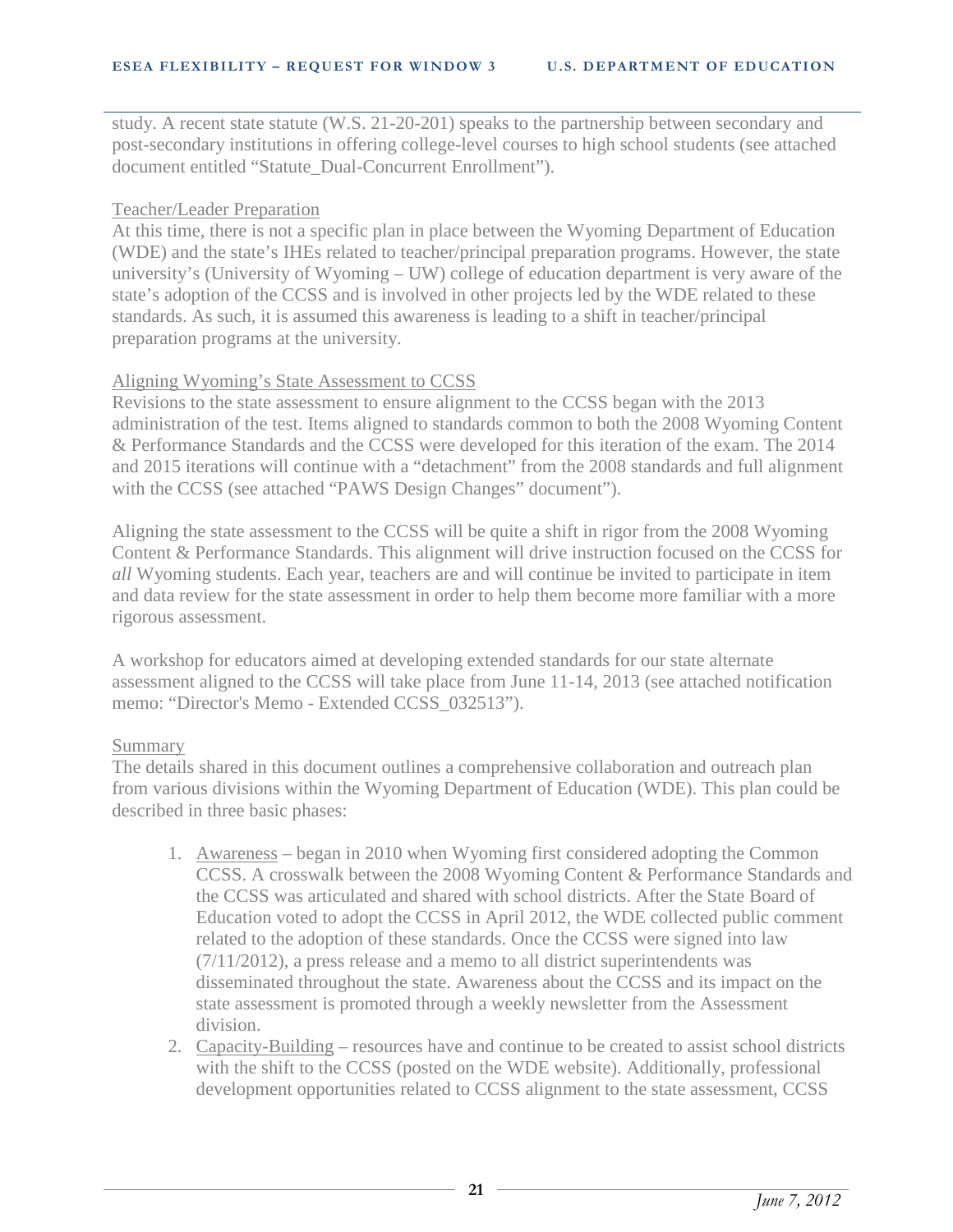shifts from the 2008 standards, and assessment literacy (data interpretive workshops) have been or are currently being developed and delivered to school districts. These opportunities are developed and delivered in partnership with the Special Programs division and EL team at WDE to ensure *all* Wyoming students have access to the CCSS within the same timeframe. Professional development opportunities are and will continue to be offered regionally and locally throughout the state.

3. Assessment – The state assessment will be 100% aligned to the CCSS in 2014 with 100% operational CCSS items on the assessment beginning in 2015. Assessment blueprints are and will continue to be provided to educators to help them align their instructional practices to the CCSS which will now be assessed. Additionally, teachers are invited to participate in item, bias, and data review each year for the state assessment.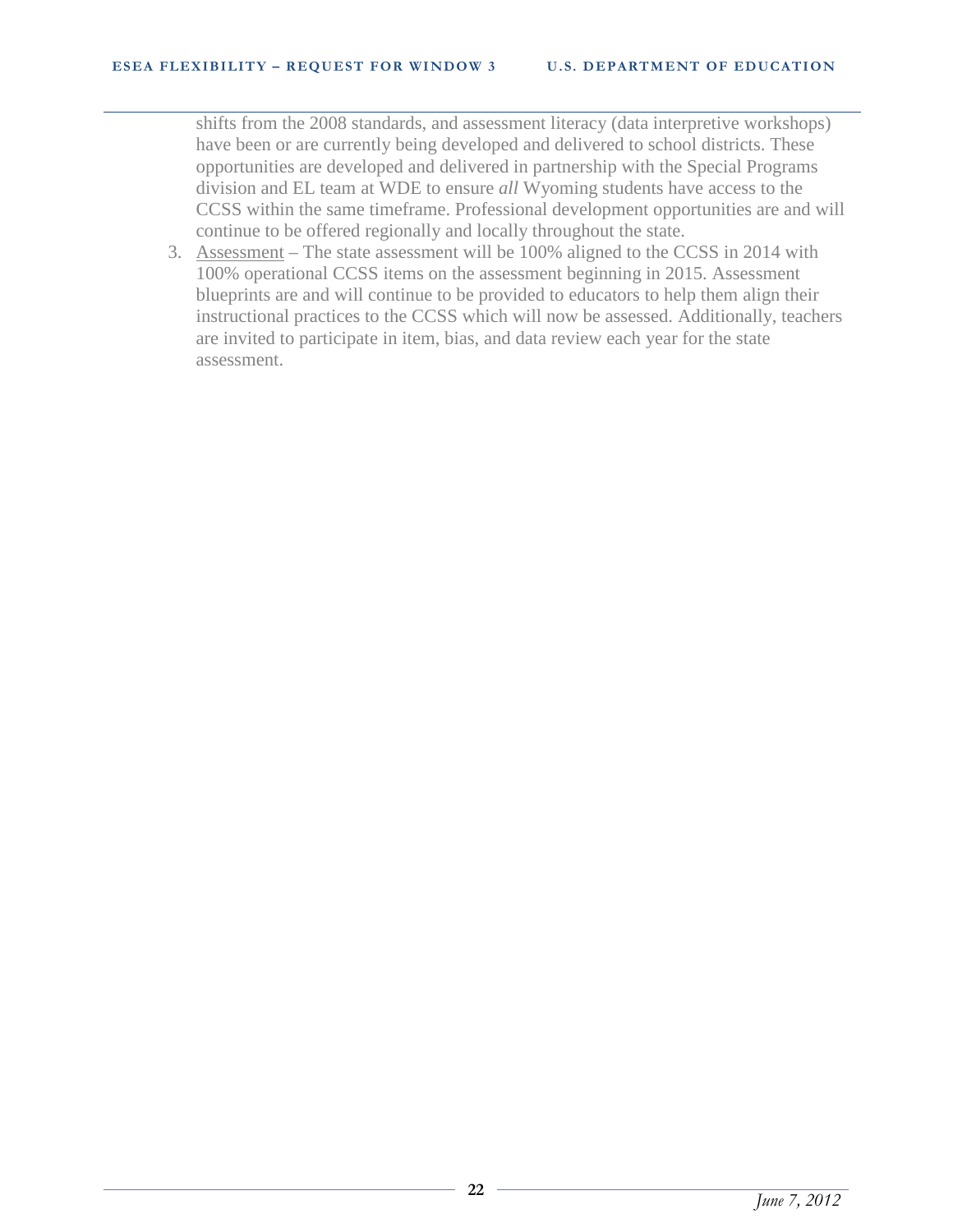# **1.C Develop and Administer Annual, Statewide, Aligned, High-Quality Assessments that Measure Student Growth**

Select the option that pertains to the SEA and provide evidence corresponding to the option selected.

| <b>Option A</b>                            | <b>Option B</b>              | Option C                     |
|--------------------------------------------|------------------------------|------------------------------|
| $\boxtimes$<br>The SEA is participating in | The SEA is not               | The SEA has developed        |
| one of the two State                       | participating in either one  | and begun annually           |
| consortia that received a                  | of the two State consortia   | administering statewide      |
| grant under the Race to the                | that received a grant under  | aligned, high-quality        |
| Top Assessment                             | the Race to the Top          | assessments that measure     |
| competition.                               | Assessment competition,      | student growth in            |
|                                            | and has not yet developed    | reading/language arts and    |
| $\mathbf{i}$ .<br>Attach the State's       | or administered statewide    | in mathematics in at least   |
| Memorandum of                              | aligned, high-quality        | grades 3-8 and at least once |
| Understanding (MOU)                        | assessments that measure     | in high school in all LEAs.  |
| under that competition.                    | student growth in            |                              |
| (Attachment 6)                             | reading/language arts and    | i. Attach evidence that the  |
|                                            | in mathematics in at least   | SEA has submitted these      |
|                                            | grades 3-8 and at least once | assessments and              |
|                                            | in high school in all LEAs.  | academic achievement         |
|                                            |                              | standards to the             |
|                                            | i. Provide the SEA's plan    | Department for peer          |
|                                            | to develop and               | review or attach a           |
|                                            | administer annually,         | timeline of when the         |
|                                            | beginning no later than      | SEA will submit the          |
|                                            | the 2014-2015 school         | assessments and              |
|                                            | year, statewide aligned,     | academic achievement         |
|                                            | high-quality assessments     | standards to the             |
|                                            | that measure student         | Department for peer          |
|                                            | growth in                    | review. (Attachment 7)       |
|                                            | reading/language arts        |                              |
|                                            | and in mathematics in at     |                              |
|                                            | least grades 3-8 and at      |                              |
|                                            | least once in high school    |                              |
|                                            | in all LEAs, as well as      |                              |
|                                            | set academic                 |                              |
|                                            | achievement standards        |                              |
|                                            | for those assessments.       |                              |

For Option B, insert plan here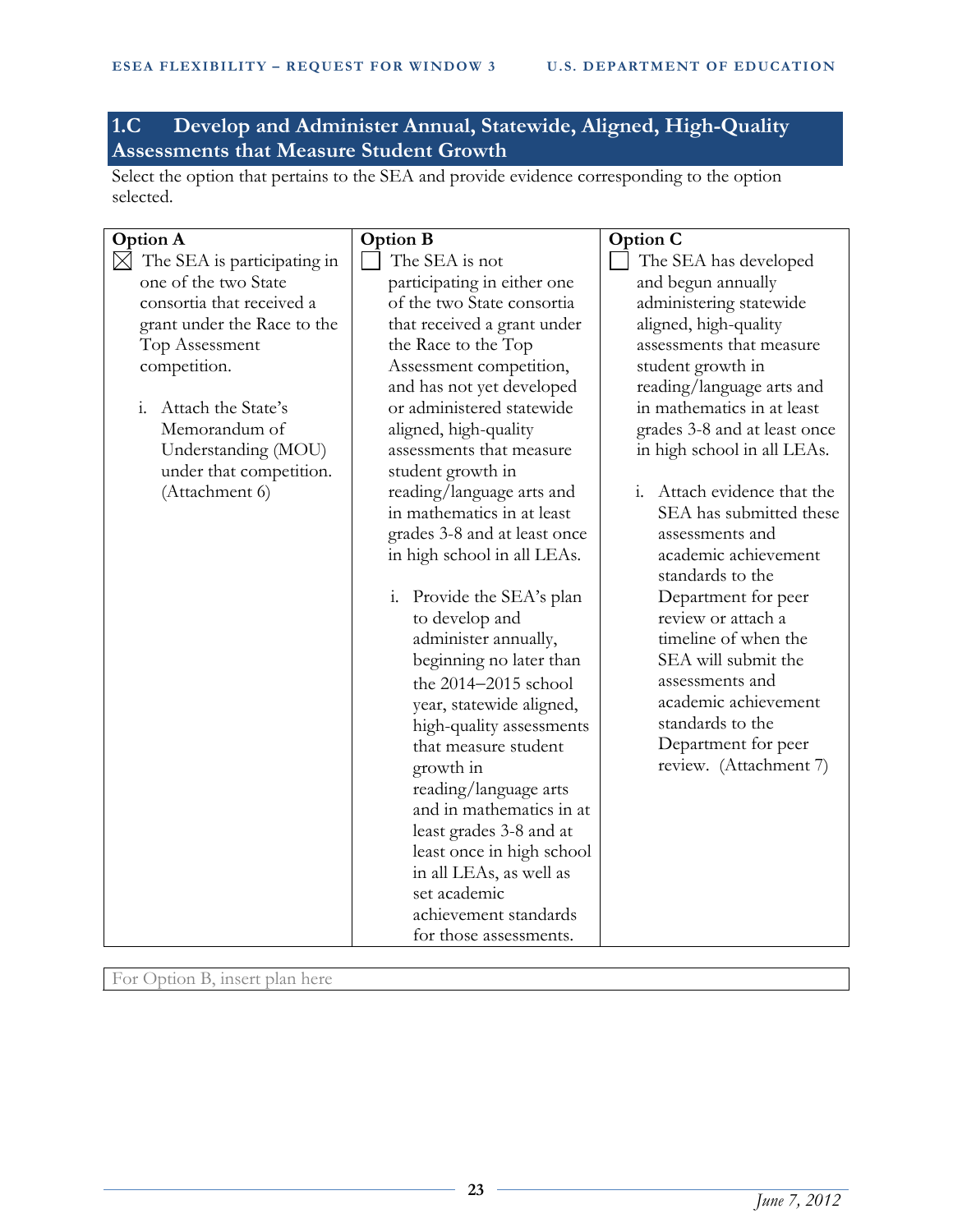# **Principle 2: State-Developed Differentiated Recognition, Accountability, and Support**

# **2.A Develop and Implement a State-Based System of Differentiated Recognition, Accountability, and Support**

2.A.i Provide a description of the SEA's differentiated recognition, accountability, and support system that includes all the components listed in Principle 2, the SEA's plan for implementation of the differentiated recognition, accountability, and support system no later than the 2013–2014 school year, and an explanation of how the SEA's differentiated recognition, accountability, and support system is designed to improve student achievement and school performance, close achievement gaps, and increase the quality of instruction for students.

Wyoming's differentiated recognition, accountability, and support system is described in two pieces of legislation. The two pieces of legislation are WS 21-2-204, the Wyoming Accountability in Education Act (WAEA - attachment 12); this can also be accessed through the education link at http://legisweb.state.wy.us/statutes/dlstatutes.htm; and Enrolled Act 116 (EA116, pages 1-4) from the 2013 legislative session (attachment 13). This system is designed to improve student achievement and school performance, close achievement gaps, and increase the quality of instruction for all students by including, as part of its system, reporting performance of schools and students, measures of growth for students, a progressive multi-tiered system of support, intervention and consequences to assist schools, mandatory school improvement plans for all but the highest performing schools (those highest performing schools are required to document and disseminate effective practices to other schools in the state) as well as representatives appointed by the Wyoming Department of Education (WDE) and school districts to serve as liaisons between school district leadership and WDE. The duties of these liaisons include the review and approval of school improvement plans, the identification of resources for school improvement, ensuring the appropriate implementation of interventions to ensure improved school performance, and the provision of technical assistance in the development and implementation of these school improvement plans.

The timeline for the implementation is as follows. During the 2013-2014 school year the WAEA system will be piloted with full implementation and identification of schools in 2014-2015. A transitional system that takes advantage of the current structures that are in place will be used during the 2013-2014 school year while the system outlined in legislation is being piloted.

Wyoming Transitional System for the 2013-2014 School Year

Wyoming's Accountability in Education Act (WAEA), WS § 21-2-204, includes a system to identify schools in four categories based on performance and growth. Those WAEA categories are based on the expectations of high performing and high progress schools as set through a methodology described later in this document. WS § 21-2-204(b)(vi) requires that the WAEA system "recognize student achievement and minimize achievement gaps." In addition, WS § 21-2-204(h) and WS § 21- 2-204(h)(ii) requires that the "statewide accountability system shall include a process for consolidating, coordinating and analyzing existing performance data and reports" and "in a manner to maintain student confidentiality" data should "be disaggregated as appropriate by content level,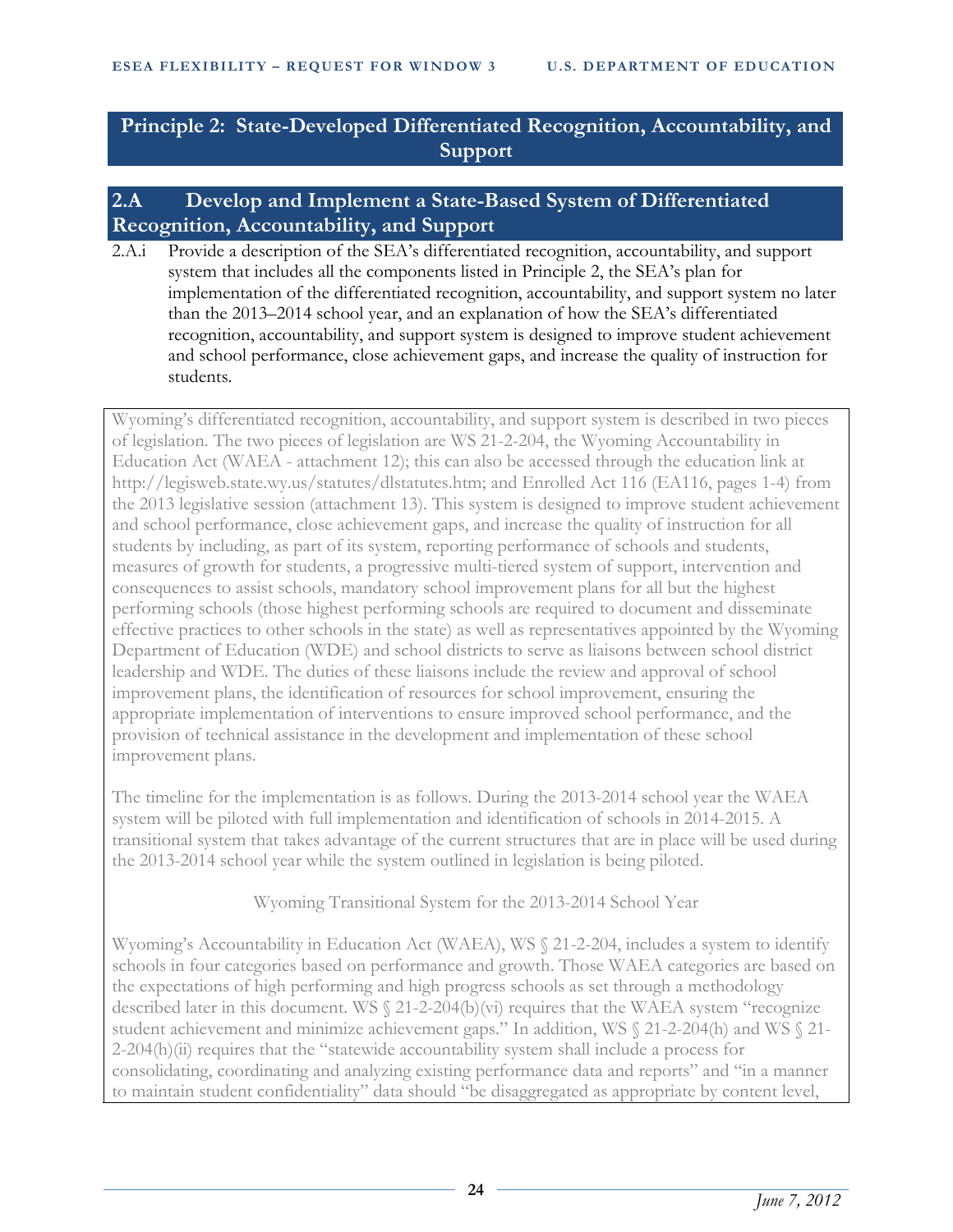target level, grade level and appropriate subgroups of students" and "reported subgroups of students shall include at minimum, economically disadvantaged students, English language learners, identified racial and ethnic groups and students with disabilities." The categories of schools designated under WAEA are Exceeds Expectations, Meets Expectations, Partially Meets Expectations, and Does Not Meet Expectations. The analysis of data that is prescribed in WAEA will be used to identify schools in these categories and is being developed during the 2013-2014 school year. In order to meet the conditions to receive the ESEA Flexibility Waivers Wyoming has requested, Wyoming will be implementing a transitional system to identify schools for ESEA Flexibility purposes based on the definitions of Reward, Focus and Priority schools from the ESEA Flexibility guidance. This system will be used during the 2013-2014 school year to identify Reward, Focus, and Priority schools and will be based on the data that is outlined to make WAEA category schools determinations. This system includes resetting AMOs to cut in half the percent of students below proficient in six years, the creation of a recognition program for high performing and high progress schools called Wyoming's Title I Schools of Excellence program (described in section 2.C), and a continuation of the supports for schools and districts through WDE's current State System of Support (SSOS) while Wyoming transfers to the system outlined in WAEA.

The implementation of this transitional system will help inform the development of the Wyoming system to identify schools in the categories of Exceeds Expectations, Meets Expectations, Partially Meets Expectations, and Does Not Meet Expectations and provide support for those schools that most need it.. It is anticipated that Priority schools and Focus schools, as defined per the ESEA Flexibility guidance, will fall into the categories of Partially Meets Expectations and Does Not Meet Expectations and that Reward schools will fall in the categories of Exceeds Expectations and potentially high ranking Meets Expectations.

The goal of Wyoming's differentiated recognition, accountability, and support system is to provide meaningful information about school performance that guides initiatives to effectively improve student achievement and graduation rates, promote capacity for sustained progress over time, identify the resources needed to help improve student, teacher, and school performance / achievement, close achievement gaps for all schools across the state, and target interventions at those schools with greatest need.

In its proposed plan, the Wyoming Department of Education (WDE) is requesting changes to the current Elementary and Secondary Education Act (ESEA) consequence and reward structure that will be implemented during the 2013-2014 year and used to transition to the WAEA system that will be used in the 2014-2015 school year and beyond. Wyoming will identify Priority, Focus, and Reward schools during the transitional year using the following definitions and methodology. As part of this waiver request, Wyoming is only required to identify detailed subgroup information for Title I schools, but the same detailed information will be provided to all schools in the state and be used to inform school improvement plans and processes.

Beginning in 2013-2014, WDE will identify and provide support through its SSOS to two categories of Title I schools to address the need to raise student achievement, close achievement gaps, increate graduation rates and promote continual progress toward full proficiency for all of the students and all subgroups in Wyoming. Wyoming will use state content assessment data over a number of years using data from the 2011-2012 school year as the baseline to create the list of Reward, Focus and Priority schools for this ESEA Flexibility Waiver request, but will include state content assessment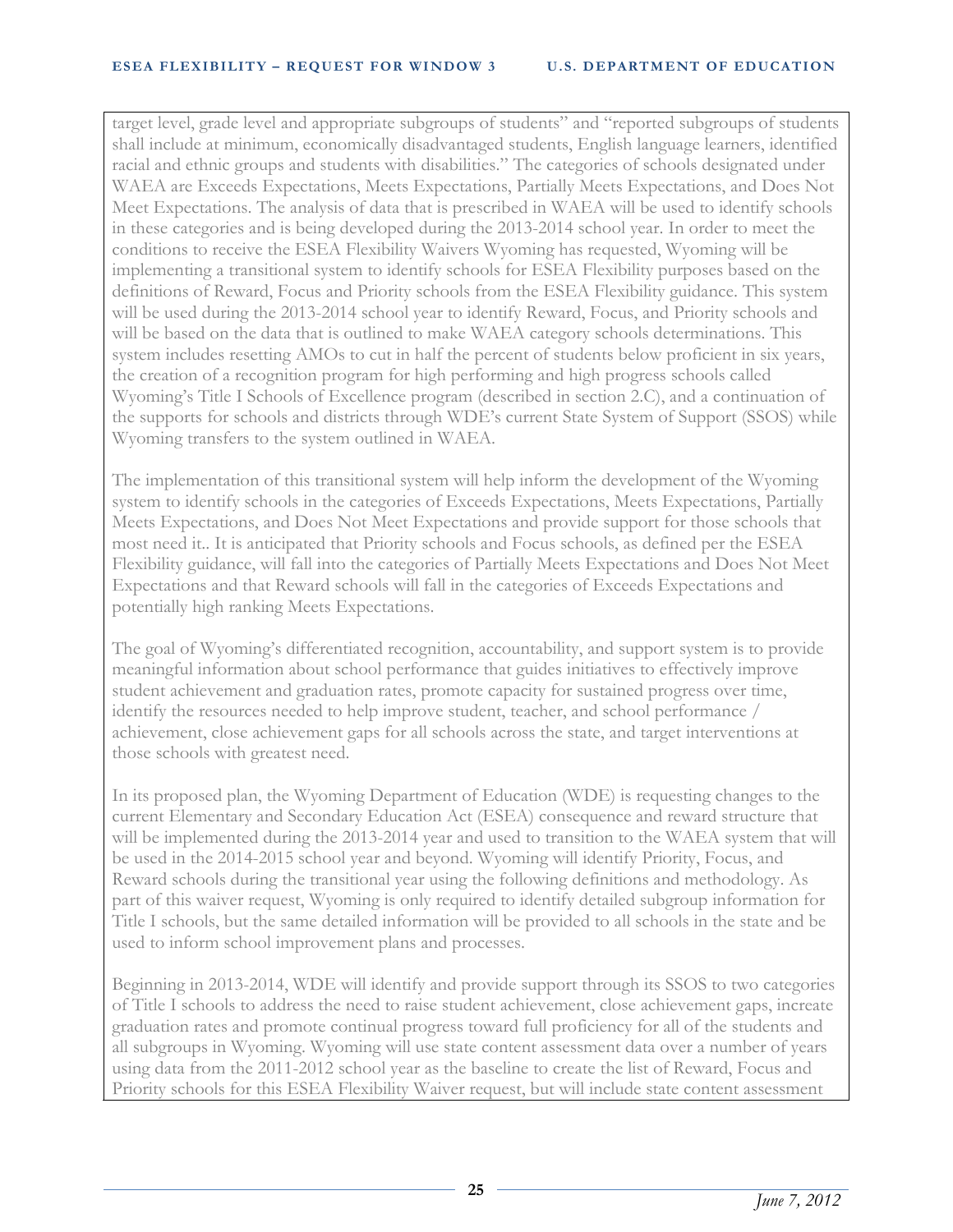data from the 2012-2013 school year to recalculate Reward, Focus and Priority schools for use during the 2013-2014 school year. The list of schools identified using the 2011-2012 baseline data and previous year's data as Reward, Focus and Priority schools by WDE will remain on the list. Due to the updating of this list using the most recent data available, the actual list of schools may increase with the addition of other schools newly identified using 2013-2014 data. Districts that have schools that are near the cut for determining Focus and Priority schools will be notified that they need to be prepared to potentially have these schools included in these categories if the 2013-2014 data merits this designation. These schools will implement the interventions required of all schools in those categories.

Schools identified for support will fall into two categories following the ESEA Flexibility guidance definitions, Priority Schools and Focus Schools.

**Priority Schools**: A Priority School is:

Definition**:**

- A school among the lowest five percent of Title I schools in the state based on the achievement of the "all students" group in terms of proficiency on statewide assessments and has demonstrated a lack of progress on those assessments over a number of years in the "all students" group;
- A Title I-participating or Title I-eligible high school with a graduation rate less than 60 percent over a number of years; or
- A Tier I or Tier II school under the School Improvement Grants (SIG) program that is using SIG funds to implement a school intervention model.

According to ESEA Flexibility guidance, a state receiving flexibility is required to identify at least the equivalent of five (5) percent of its Title I schools as Priority schools. Wyoming currently has 174 Title I participating schools. With the requirement to identify at least five percent of Title I participating schools as Priority schools. This means that Wyoming will have at least nine (9) Priority schools in the 2013-2014 school year, but may have more if necessary. Given the three categories in which a school may be identified as a Priority school, Wyoming will first identify as Priority schools, Tier I and Tier II schools that will continue to implement a Title I 1003(g) SIG school intervention model in the 2013-2014 school year. There are currently two (2) schools in Wyoming that meet this criterion. So, for the 2013-2014 school year list of Priority schools, at least seven (7) more schools need to come from one of the other two categories. Next, Wyoming will look at the Title I funded and eligible high schools with a graduation rate below 60 percent over three years (using graduation rates data from 2009-2010, 2010-2011, and 2011-2012). Any Tier I or Tier II SIG schools in Wyoming's Cohort 1, with SIG grants ending prior to the 2013-2014 school year, that are identified as potentially qualifying as Priority schools because of graduation rates, will automatically be included as Focus schools. Wyoming identified six (6) of these schools to include in the 2013-2014 list of Priority schools. In order to reach the required equivalent of five (5) percent of Title I schools, Wyoming identified one (1) school as a Priority schools from among the lowest performing five (5) percent of Title I schools. This brought the number of identified Priority schools up to the required amount, nine (9), for the 2013-2014 school year based on 2011-2012 data. In Table 1. below, a description of each category of Priority schools is provided below the thick line. In creating the list of Priority schools, WDE went down this list from top to bottom until it reached the total number of schools needing to be identified.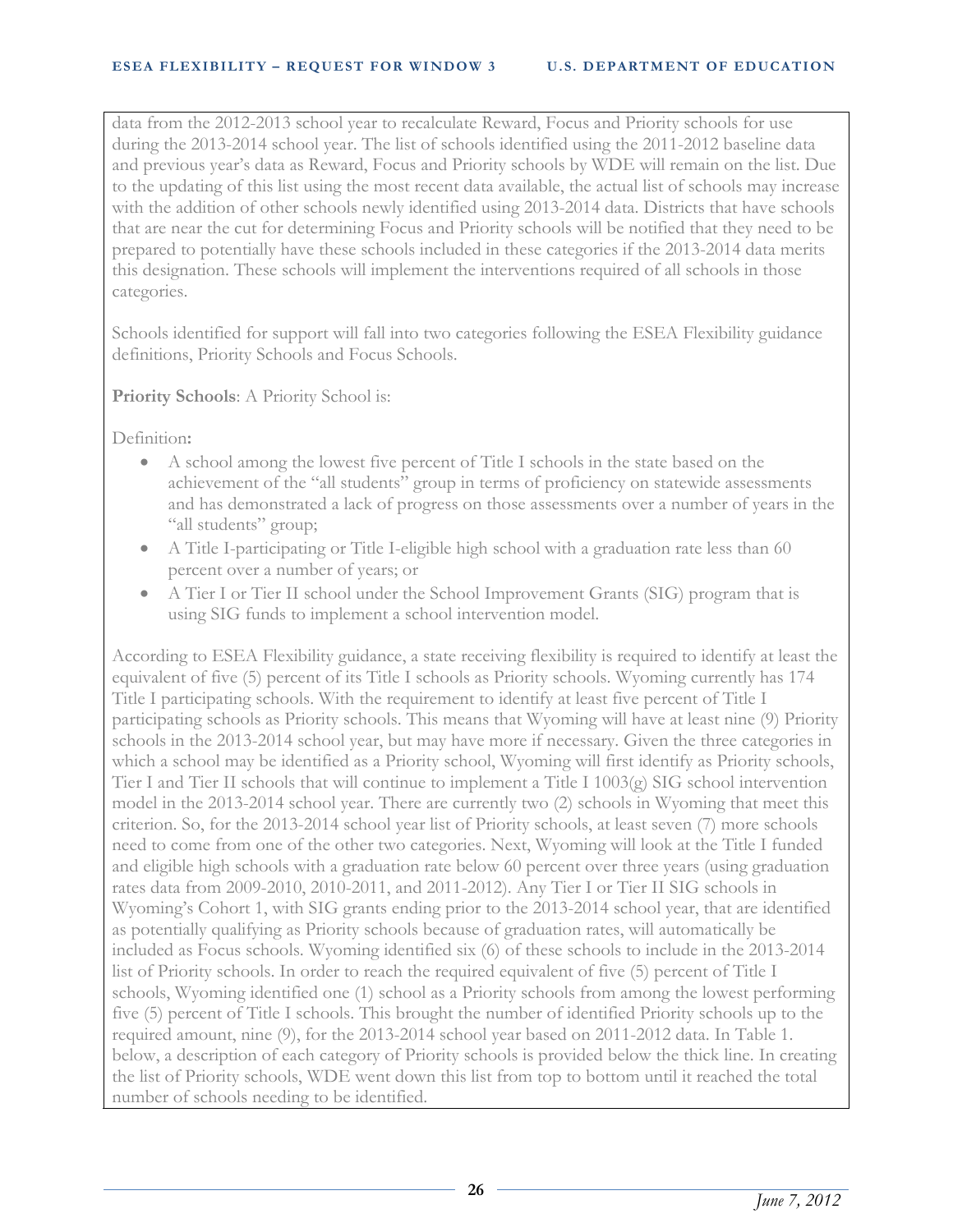A more detailed description of the methodology used to identify Priority schools is described later in this document, under section 2.D.

Table 1. Priority School Category Identification

| Category of Priority Schools                                                                                                                                                                       | Number of Schools |
|----------------------------------------------------------------------------------------------------------------------------------------------------------------------------------------------------|-------------------|
| Total number of Title I schools                                                                                                                                                                    | 174               |
| Total number of Priority schools required to be identified                                                                                                                                         | <sup>()</sup>     |
| Total number of Priority schools based on category of being among the<br>lowest 5% achievement of the "all students" group for Title I schools that<br>are currently Tier I or Tier II SIG schools | $\overline{2}$    |
| Total number of Priority schools based on being a Title I-participating or<br>Title I-eligible high school with a graduation rate less than 60 percent over<br>a number of years                   | $\bigcirc$        |
| Total number of Priority schools from the list generated based on the<br>category of being among the lowest 5% achievement of the "all students"<br>group for Title I schools                      |                   |

In order to ensure that the appropriate number of schools receive specified services and supports to ensure improved student achievement and school improvement, Priority status will supersede Focus status. In the instance that a school would fall into both categories, Priority schools will be calculated first and those schools will not be eligible for Focus status; however, the issues regarding achievement gaps for Priority schools will subsequently be addressed in the school's school improvement plan.

**Focus Schools**: A Focus School is:

Definition**:**

- A Title I school that has the largest gaps in achievement between subgroup or subgroups and the state average of the "all students" subgroup or, at the high school level, has the largest gaps in graduation rates between subgroup or subgroups and the state average of the "all students" group over a number of years;
- A Title I high school with a graduation rate less than 60 percent over a number of years that is not identified as a priority school.

According to ESEA Flexibility guidance, a state receiving flexibility is required to identify at least the equivalent of ten (10) percent of its Title I schools as Focus schools. This means that Wyoming needed to identify at least 18 schools as Focus schools. As mentioned earlier, Wyoming automatically includes Tier I and Tier II SIG schools that are part of Wyoming's Cohort 1, with SIG grants ending prior to the 2013-2014 school year, that are identified as potentially qualifying as Priority schools because of graduation rates, in its list of Focus schools. Two schools were identified as Focus Schools for this reason. Wyoming looked at the Title I funded schools that have a graduation rate below 60 percent over the past three years (using graduation rates data from 2009- 2010, 2010-2011, and 2011-2012). Any Title I funded schools that have a graduation rate over the past three years that is less than 60 percent, which were not identified as Priority schools, would have been included as Focus schools. Only the Cohort 1 SIG schools fit this category. Since there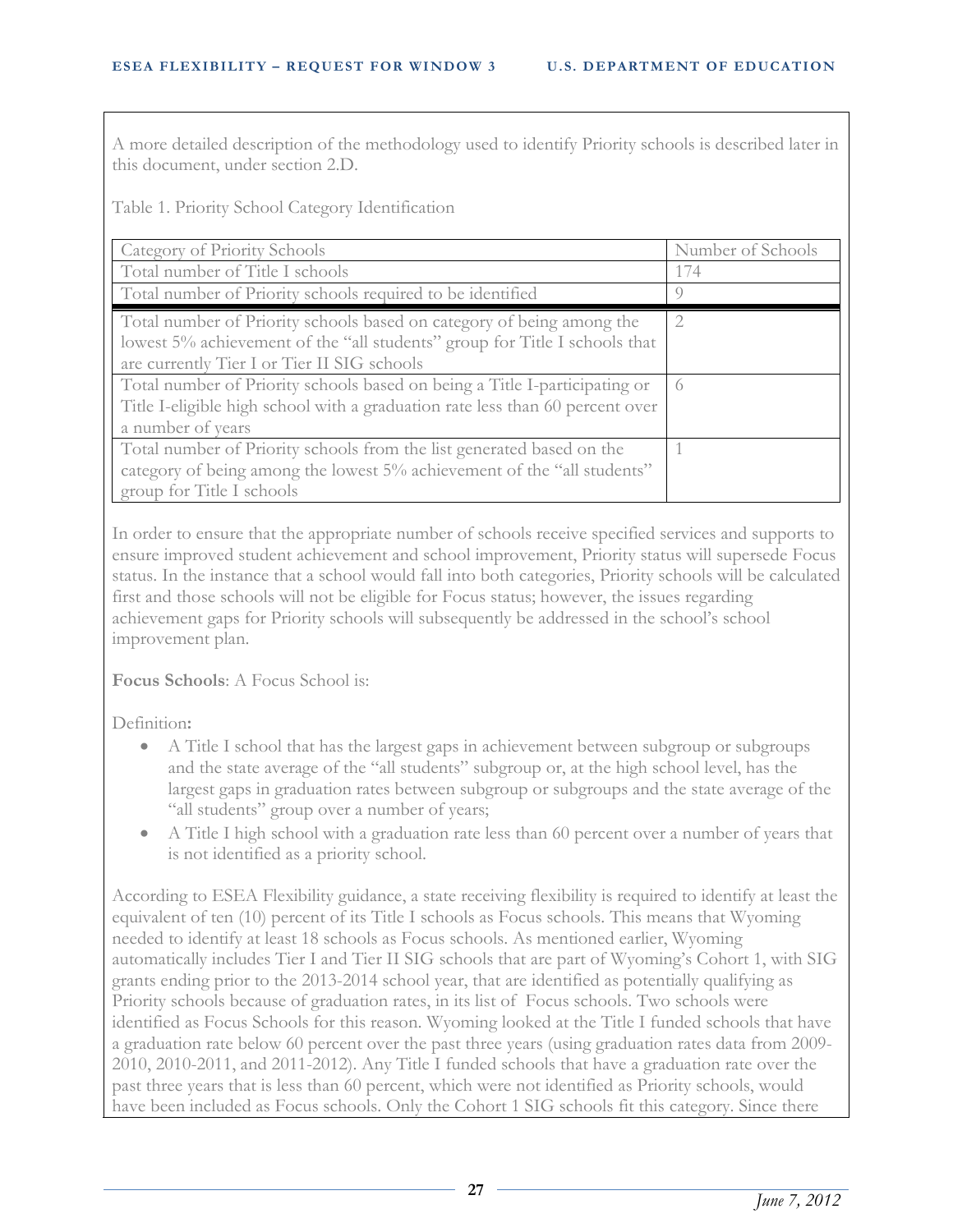were fewer than 10 percent, or 18 schools identified as Focus schools for the 2013-2014 school year based on low graduation rates, Wyoming identified as Focus schools, those schools with the largest gaps in achievement between subgroup or subgroups and the state average of the "all students" subgroup over the previous two years. Wyoming identified the remaining 16 Focus schools based on this criteria, eight (8) schools with achievement gaps for the all students subgroup and eight (8) schools with achievement gaps for other subgroups. If, after both these groups of schools had been examined, there were still more schools needed to reach the minimum of 18 Focus schools, then the high schools with the largest gaps in graduation rates between the subgroup or subgroups and the state average of the "all students" group over two years would have been examined to fill out the remainder of Focus schools needed. In Table 2. below, a description of each category of Focus schools is provided below the thick line. In creating the list of Focus schools, WDE went down this list from top to bottom until it reached the total number of schools needing to be identified.

A detailed description of the methodology used to identify Focus schools is described later in this document, under section 2.E.

| Category of Focus Schools                                                                                                                                                                                                                                       | Number of Schools |
|-----------------------------------------------------------------------------------------------------------------------------------------------------------------------------------------------------------------------------------------------------------------|-------------------|
| Total number of Title I schools                                                                                                                                                                                                                                 | 174               |
| Total number of Focus schools required to be identified                                                                                                                                                                                                         | 18                |
| Total number of Focus schools based on category of being a Title I high<br>school with a graduation rate less than 60 percent over a number of years<br>that is not identified as a Priority school (including Cohort 1 SIG schools<br>that meet this criteria) | $\overline{2}$    |
| Total number of Focus schools from the list generated based on being a<br>Title I school that has the largest gaps in achievement between subgroup<br>or subgroups and the state average of the "all students" subgroup                                         | 16                |
| Total number of Focus schools from the list generated based on being a<br>Title I school at the high school level, has the largest gaps in graduation<br>rates between the subgroup or subgroups and the state average of the "all<br>students" group           | $\bigcap$         |

Table 2. Focus School Category Identification

A third category of schools that are either high performing or high progress schools have been identified using the same system and same data used to identify Focus and Priority schools. These schools are the Title I Reward schools and will be included as the first group (2013-2014 school year) of Wyoming's Title I Schools of Excellence program, which is a program of recognition for these high performing and high progress schools that provides public acknowledgement of the accomplishments of these schools.

**Reward School**: The proposed system would reward schools based on exceptional performance on similar criteria specified for identifying Priority and Focus Schools. Schools identified as Title I Schools of Excellence would fall into two categories following the ESEA Flexibility guidance definitions.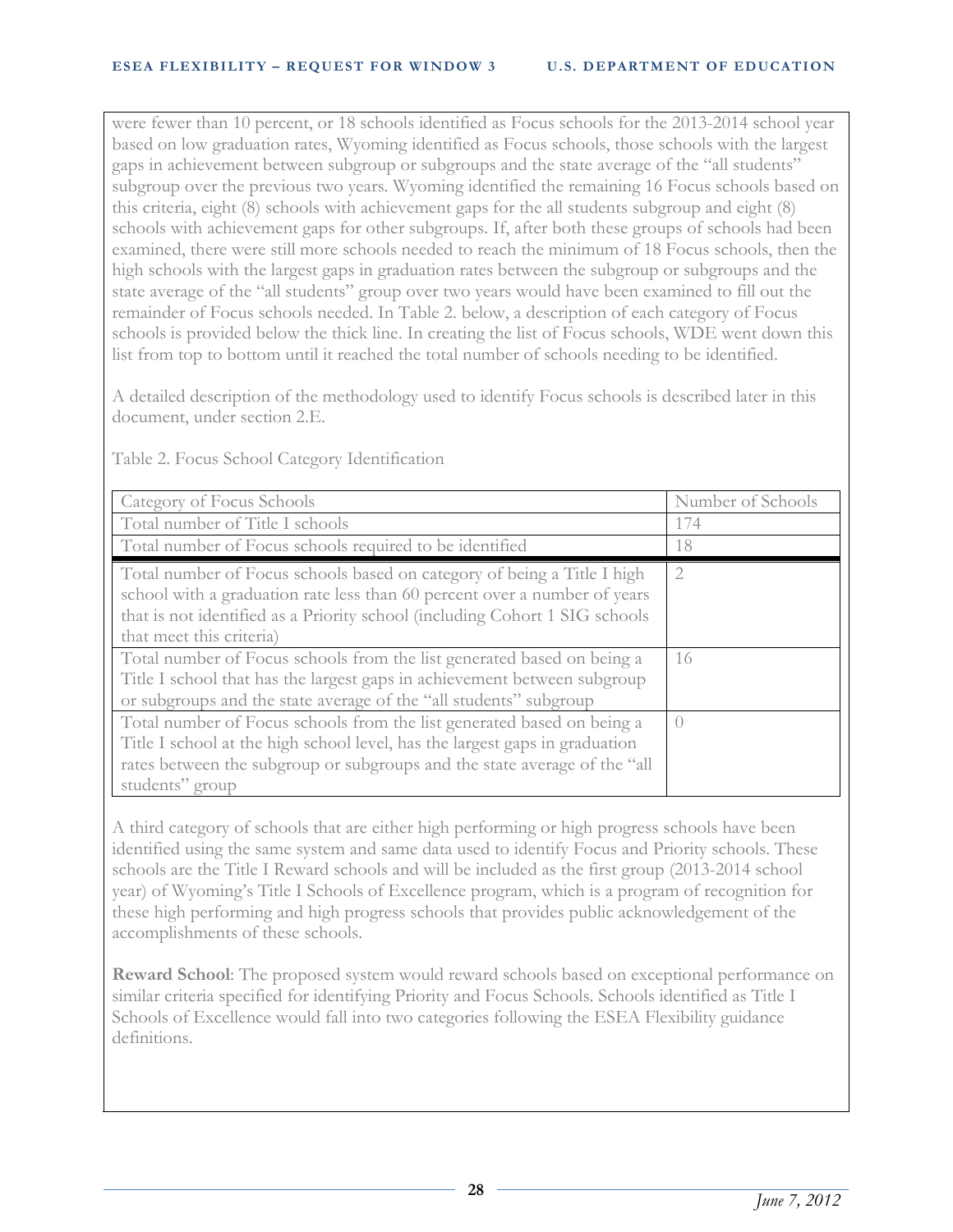#### Definition:

- A "**Highest-Performing School**" is a Title I school among the ten percent of Title I schools in the State that have the highest absolute performance over a number of years for the "all students" group and for all subgroups based on statewide assessments, and, at the high school level, is also among the Title I schools with the highest graduation rates. A school may not be classified as a highest-performing school if there are significant achievement gaps across subgroups that are not closing in the school.
- A "**High-Progress School**" is a Title I school among the ten percent of Title I schools in the State that are making the most progress in improving the performance of the "all students" group over a number of years on the statewide assessments, and, at the high school level, is also among the Title I schools in the State that are making the most progress in increasing graduation rates. A school may not be classified as a high-progress school if there are significant achievement gaps across subgroups that are not closing in the school.

According to ESEA Flexibility guidance, a state receiving flexibility is required to identify at least the equivalent of ten (10) percent of its Title I schools as Reward schools. This means that Wyoming needed to identify at least 18 schools as Reward schools. Wyoming identified nine (9) schools that fit into the category of high progress schools. Wyoming strives to identify approximately half of the Reward schools in this category, and approximately half in the highest performing schools category. If there are fewer than half of schools that can be identified as high progress schools, then the remainder will come from the highest performing schools category and vice versa. Wyoming also identified nine (9) schools that fit into the highest performing schools category.

Table 3. Reward School Category Identification

| Category of Reward Schools                                                  | Number of Schools |
|-----------------------------------------------------------------------------|-------------------|
| Total number of Title I schools                                             | 174               |
| Total number of Reward schools required to be identified                    |                   |
| Total number of Reward schools based on category of being a high            |                   |
| progress Title I high school                                                |                   |
| Total number of Reward schools from the list generated based on being a   9 |                   |
| highest performing Title I school.                                          |                   |

The methodology that was used to identify Reward, Focus, and Priority schools during the transition year (2013-2014) to the system outlined in Wyoming's Accountability in Education Act is based on the definitions included above. Assessment performance data and graduation rates for all subgroups within schools in Wyoming were examined. All schools in Wyoming were ranked based on performance data from the state's content assessments, Proficiency Assessment for Wyoming Students (PAWS) for grades 3-8 and 11 for 2011-2012 and prior years(two years, 2010-2011 and 2011-2012 assessment data was used to identify Reward, Focus, and Priority schools included in Table 3), as well as three years of graduation rates (2009-2010, 2010-2011, and 2011-2012) and moving forward schools will be ranked using, PAWS for grades 3-8 and ACT for grade 11 for 2012- 2013 assessment data and beyond (assessment data used beyond the 2013-2014 school year is contingent upon decisions made concerning assessments by the Wyoming legislature). In addition, subgroup comparisons for students in a subgroup against the state average of the "all students" were made. So, for example, students with disabilities were compared to state average of the "all students" group.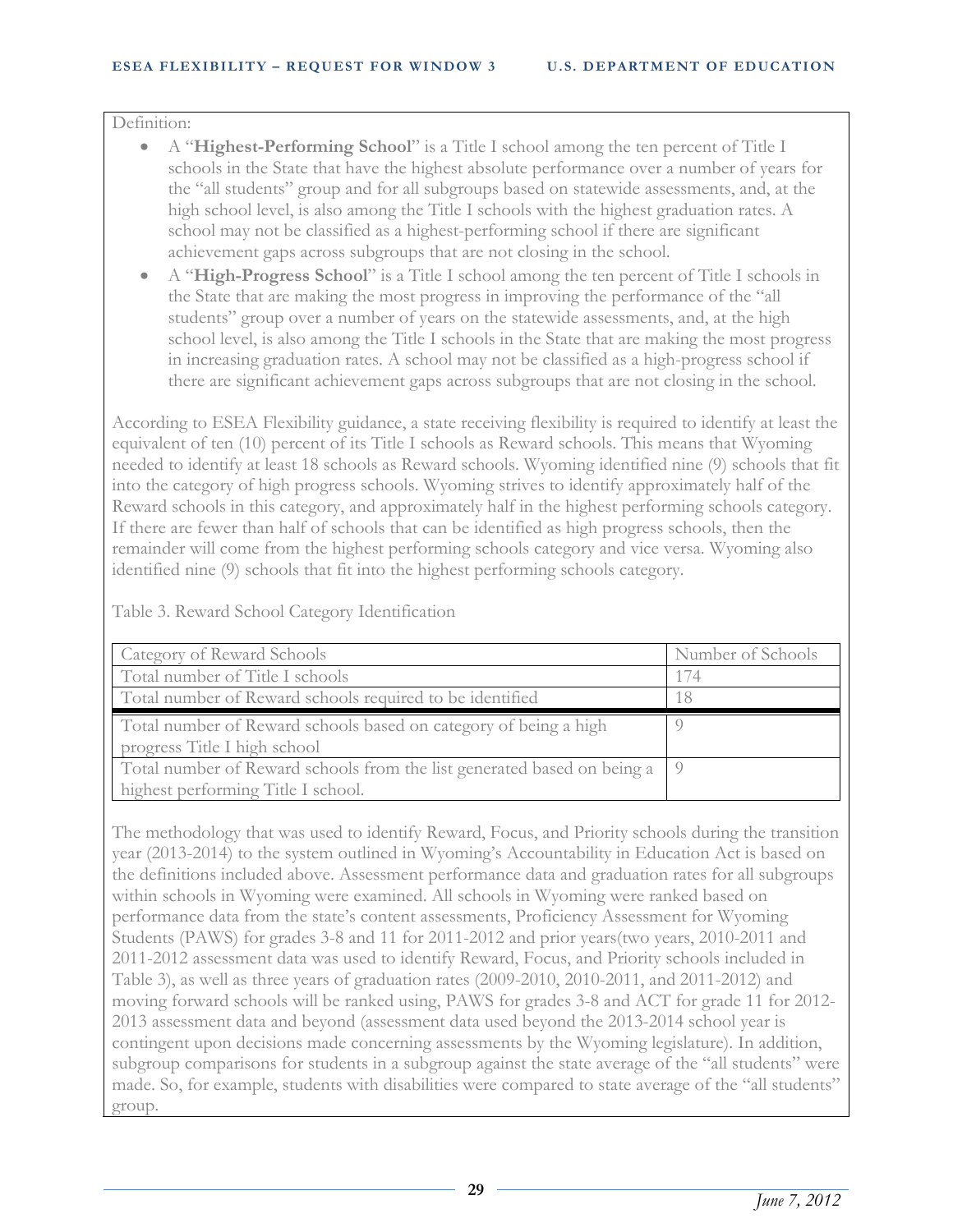As WDE moves to transition to the system being developed for the WAEA, there may be adjustments to the way that Wyoming identifies Focus and Priority as well as Reward schools. Since the WAEA system will be developed during the 2013-2014 school year, the exact nature of these changes is uncertain. Provided over the next few pages is the current version of the WAEA school performance rating model. Due to the fact that work on the WAEA differentiated recognition, accountability and support system is still ongoing, it is possible that changes to this system are likely.

## **WYOMING ACCOUNTABILITY IN EDUCATION ACT**

#### **SCHOOL PERFORMANCE RATING MODEL**

(Draft version 1.1 – April 5, 2013)

#### **SCHOOL TYPES**

Indicators are a function of grade in school.

- Grade Nine through Twelve Indicators
	- o Achievement
	- o Readiness
	- o Equity (not measured by growth)
- Grade Three through Grade Eight School Indictors
	- o Achievement
	- o Growth
	- o Equity (measured by growth)

The readiness indicators for grade nine through 12 will only be applied to those schools from which students may earn a high school diploma. Some junior high schools have a grade nine. The grade nine readiness indicators will not be used for school performance ratings at these schools. Some high schools have grades ten through 12. The grade nine readiness indicators will not be used for school performance ratings at these schools.

Some schools have grade configurations that include both grades nine through 12 and grades eight and lower (e.g., schools with grades K-12). These schools will have two school performance levels computed initially; one for grades nine through 12 and another for grades eight and below. The school will be assigned to the performance level that is the lower of the two computed performance levels.

#### **INDICATORS AND INDICATOR SCORES**

#### **ACHIEVEMENT**

There will be one overall *school achievement score* for each school that includes the performance in all tested grades and content areas at each school. The score will be the percent of tested students who scored proficient or above on the achievement tests used in Wyoming. The current achievement tests include: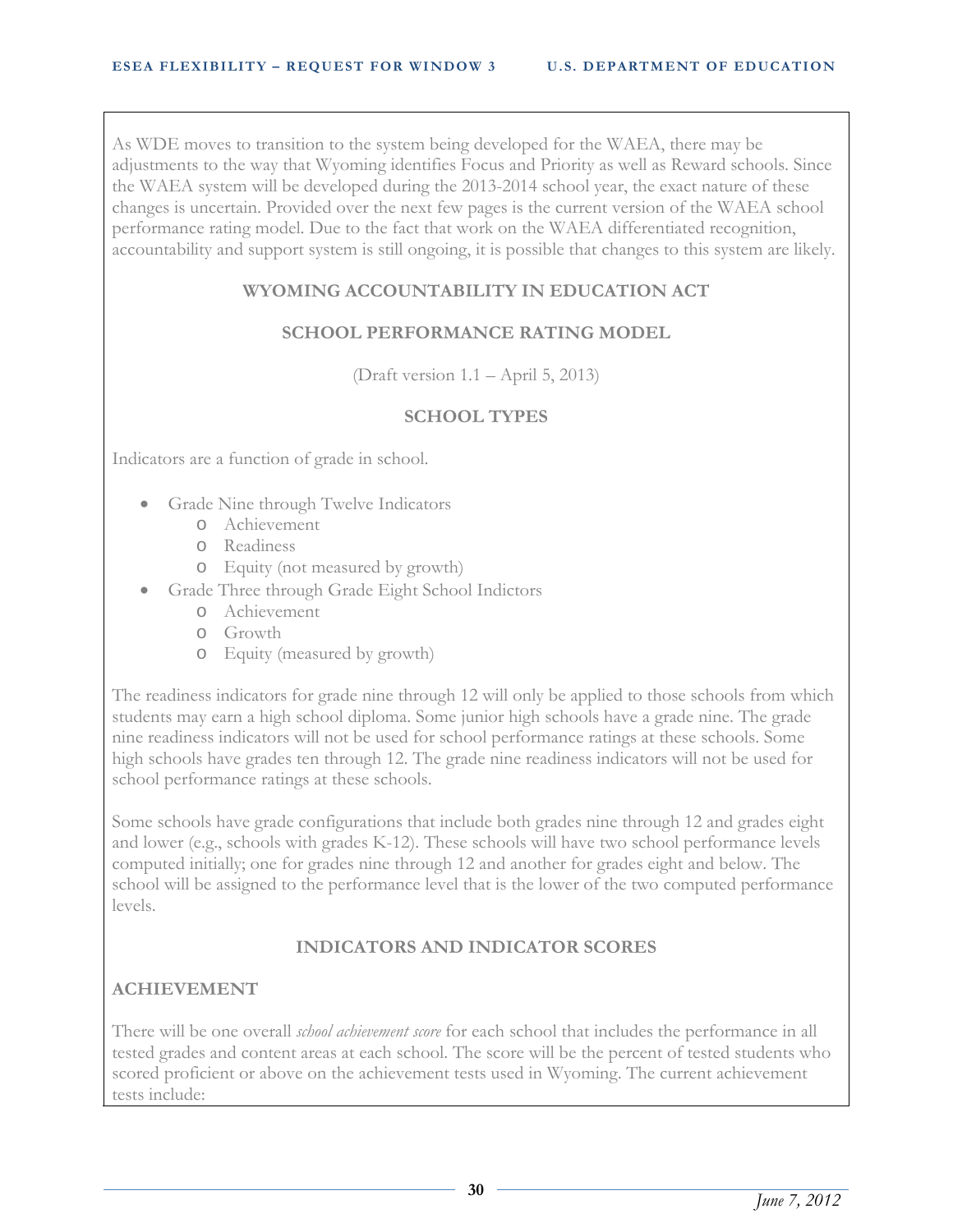- The Proficiency Assessment for Wyoming Students (PAWS)
	- o Reading in grades 3 through 8
	- o Math in grades 3 through 8
	- o Science in grades 4 and 8
- Student Assessment of Writing Skills (SAWS) in grades 3, 5, and 7
- ACT
	- o Reading test in grade 11
	- o Mathematics test in grade 11
	- o Science test in grade 11
	- o Writing Test in grade 11

Content area by the number of students tested in each content area. This weighting reflects the policy maker decisions about which grade-by-content areas to test. For example, NCLB requires testing in reading and math in grades three through eight and 11. Wyoming statute 21-2-  $204(c)(ii)(A)(III)$  requires writing to be assessed in grades three, five, and seven. This means that reading and math will be weighted more than writing in an elementary school that has grades three through six because reading and math will be tested in four grades and writing will be tested in two grades. This weighting is consistent with policy maker decisions about which grades to test in each content area.

An illustration of how achievement scores will be computed is presented in Table 1. Assume the hypothetical school represented in Table 4 was an elementary school with grades kindergarten through six with 20 students per grade level. Science would only be tested in grade 4 at this school. Because fewer students were tested in science, exceptionally high or low performance on the science test would have less impact on the school achievement score than would exceptionally high or low performance on either the reading or the math tests.

| Content       | <b>Count of Students</b> | <b>Count of Students</b> |                    |
|---------------|--------------------------|--------------------------|--------------------|
|               | <b>Tested</b>            | Proficient               |                    |
| Math          | 80                       | 65                       | School Achievement |
| Reading       | 80                       | 60                       | Score              |
| Writing       | 40                       | 25                       |                    |
| Science       | 20                       | 12                       |                    |
| Column Totals | 220                      | 162                      | $162/220 = 73.6\%$ |

Table 4. Illustration of Computation of a School Achievement Score

School achievement scores will be used for assigning schools to one of three categories on the achievement indicator: (a) exceeding targets, (b) meeting targets, or (c) below targets. A professional judgment panel (PJP) of education stakeholders will establish school achievement score cut points that will be used to assign schools to these three categories. Separate cut points will be established for each of three grade level bands:

• Grade Band One = Grades 3 through 6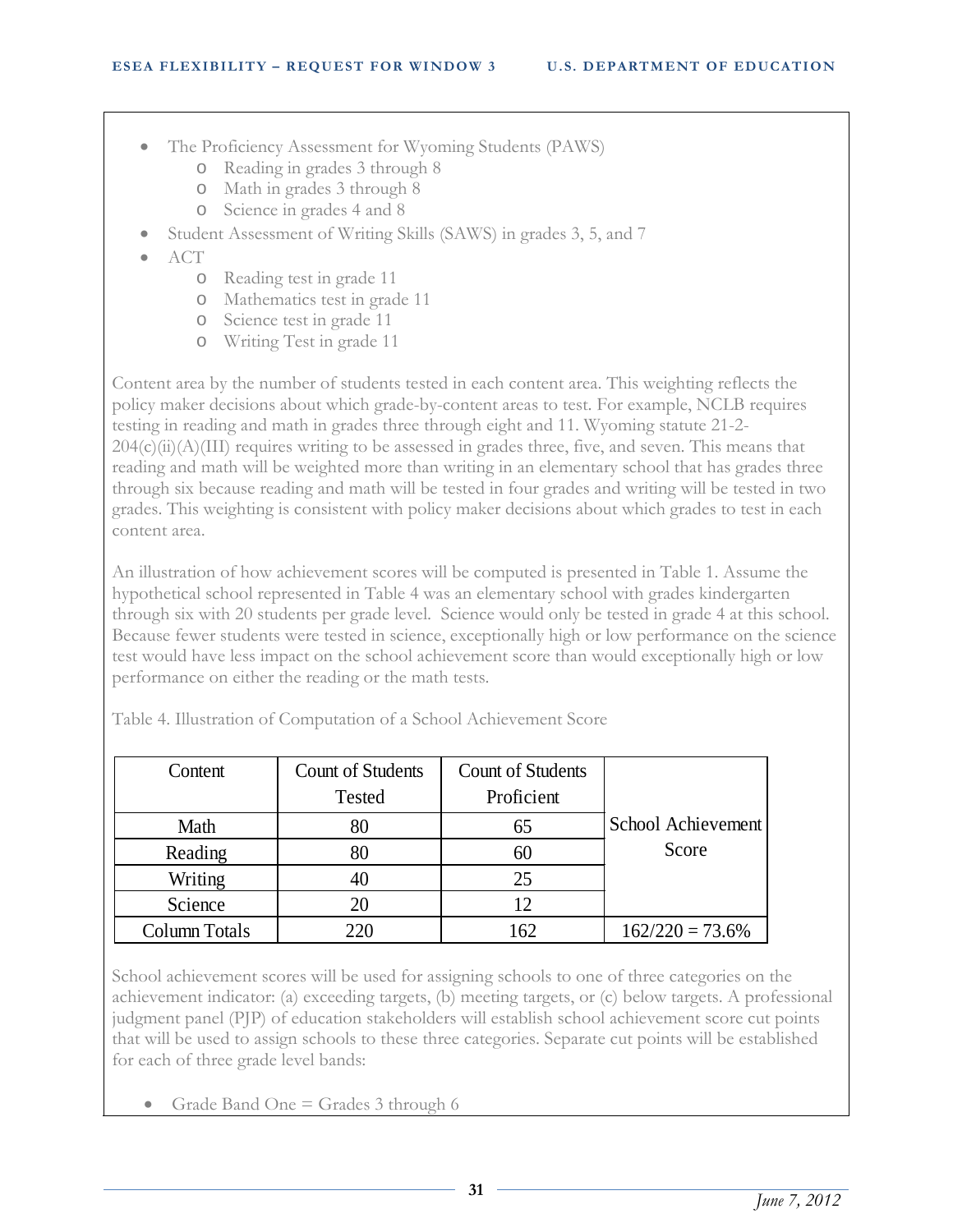- Grade Band Two  $=$  Grades 7 and 8
- Grade Band Three  $=$  Grade 11 (Grades 9 through 12 for the readiness indicator)

Cut points may differ for each grade band. Some schools will have students in both grade band one and grade band two. When this happens cut points will be adjusted to accurately reflect the number of students in each of the grade bands at the school using the procedure illustrated in Table 5. The school represented in Table 2 is a hypothetical middle school with grades six, seven, and eight.

Table 5. Illustration of Method of Adjusting a Cut Point when a School Includes Two Grade Bands

|                       |     | Grade Band 1 Grade Band 2 | Steps $1 & 2$          | Step 3                             | Step 4 |
|-----------------------|-----|---------------------------|------------------------|------------------------------------|--------|
| Hypothetical          |     |                           |                        |                                    |        |
| Cut Points for        |     |                           |                        |                                    |        |
| <b>Meeting Target</b> | 75  | 65                        | $75-65=10$             |                                    |        |
| Number of             |     |                           |                        |                                    |        |
| Students              | 100 | 200                       | $100/(100+200) = .333$ | $10*0.333 = 3.3$   $65+3.3 = 68.3$ |        |

Step 1 in Table 5 involves simple subtraction to determine the magnitude of the difference in the cut-points from each grade band. The difference between 75 and 65 is 10. Step 2 in Table 5 involves determining the percentage of total students in grade band 1. Grade band 1 included 33.3% of the total student count at the school. In step 3 the result of step 1 is multiplied by the result of step 2. The result, 3.3 is 33.3% of the 10 point difference in the cut-points for grade band one versus grade band two. In step 4, the final step, 3.3 is added to the lower of the two cut-points (i.e., the cut-point for grade band two). The adjusted cut-point for this hypothetical school would be 68.3.

# **GROWTH**

Growth refers to a change in the achievement within students as they progress from year to year. Growth will be measured in reading and math on the state test in Wyoming for students in grades four through eight. In order to compute growth scores students must have at least two consecutive years of state test scores. Since the Wyoming state test is first administered in grade three, growth will first be measured in grade four. The method used to measure growth will produce student growth percentiles<sup>[1](#page-0-0)</sup> (SGPs) that indicate how an individual student's growth compared with that of all Wyoming students in the same grade that had similar scores in previous years. SGPs range from 1 to 99 with lower scores indicating lower growth and higher scores indicating higher growth. This measure of growth is independent of the achievement level performance of students. Students with low achievement may have low or high growth. Likewise, students with high achievement may have low or high growth. Regardless of how high a student's test scores in past years were, they still may earn any of the SGPs from 1 to 99.

<span id="page-37-0"></span>Each school with students in grades four through eight will receive one overall score that represents the combined reading and math growth of all students at the school with SPG scores. That score will be the median SPG for the school. The median SPG at a school is the SPG that half of the students at the school scored above and half scored below. Growth at each school will further be

 <sup>1</sup> See Betebenner, D. W. (2008). *Norm- and criterion-referenced student growth.* Available at http://www.nciea.org.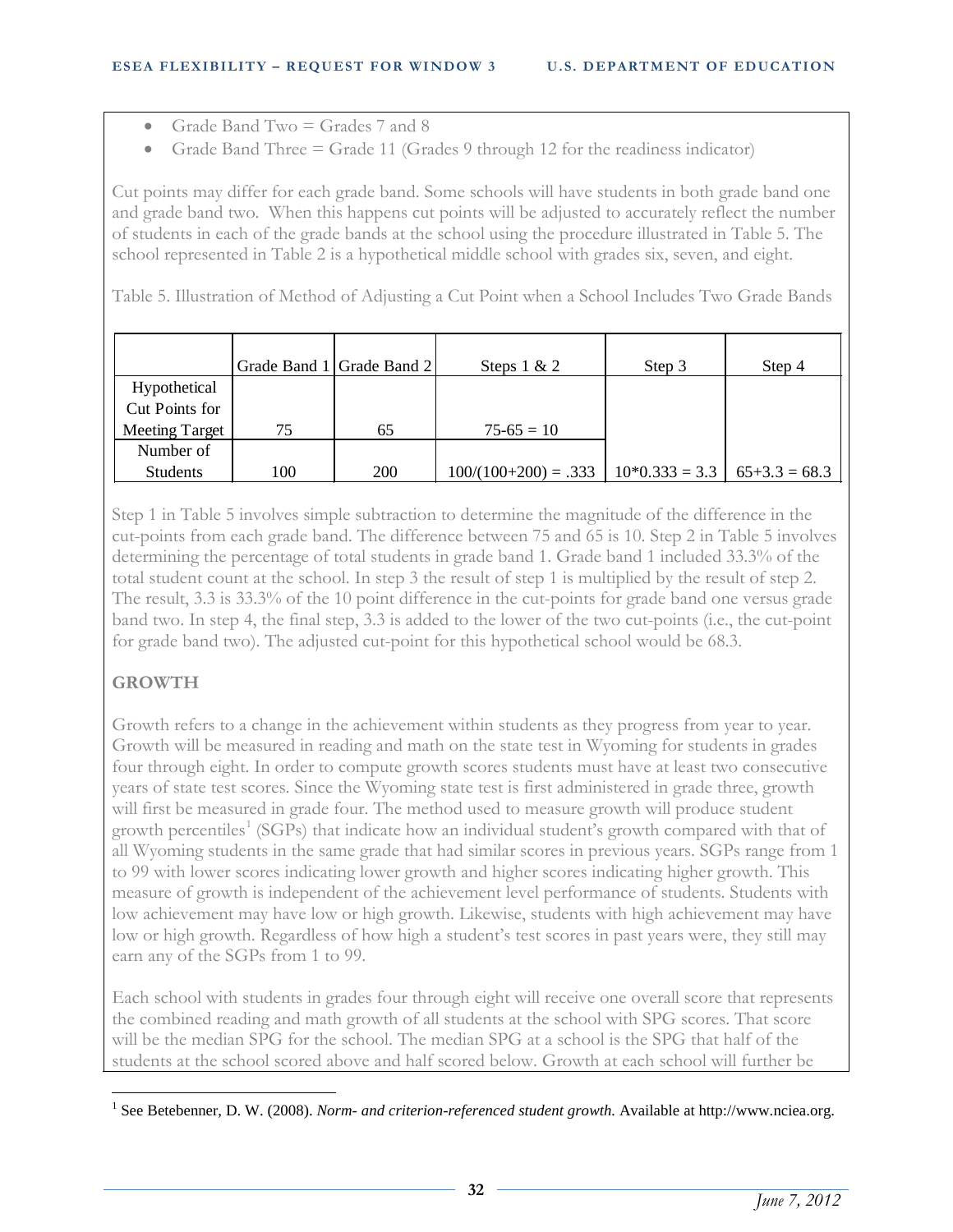placed into one of three categories: (a) exceeding target, (b) meeting target and (c) not meeting target. A professional judgment panel will determine cut points for the median SGPs that separate these three categories from one another. The professional judgment panel will be informed in their work by the distribution of the SPGs of students who scored below proficient in a previous year but who scored proficient or above in the current year. In addition, the professional judgment panel will be informed in their work by the distribution of SPGs of students who scored proficient or above in a previous year but who scored below proficient in the current year.

# **EQUITY**

An important goal of WAEA is to "minimize achievement gaps" (Wyoming Statute 21-2-204(b)(vi). During the 2013 session of the Wyoming legislature more specificity was added to the definition of equity for the purpose of accountability (Wyoming Statute 21-2-204(c)(vii). As a result there will be two methods used to measure equity in Wyoming schools. The method used for a particular school will depend upon whether there are measures of student growth available to the school. Measures of student growth will be available to schools with students in grades four through eight. An alternative measure of equity will be required in schools that do not have a measure of growth. Currently there are a number of schools that serve students in grade three but do not have students in grades four or higher. These schools will use the alternative measure of equity. In addition, high schools that serve students in the grades nine through 12 do not, at this time, have measures that permit the measurement of growth.

**Consolidated Subgroup.** A consolidates subgroup consisting of all students who were below proficient during the previous year on the state test in math and/or reading will be used in the measurement of equity. Because the previous year's test performance defines this group, educator will know who is in this group at the beginning of each new school year. This will permit educators to be strategic about planning to improve outcomes for students in this subgroup.

**Schools with Growth Scores**. For schools that have growth scores (i.e., SGPs) on the state test, a *growth to standard* approach will be used for the measurement of equity. Specifically adequate growth percentiles (AGPs) are computed for all students. For students in the consolidated subgroup, an AGP represents the minimum SGP that the students needs for the current year in order to be considered to be *on track* to reach proficiency within three years. The equity indicator, therefore, for schools with growth scores will be the percent of students in the consolidated subgroup who obtain SGP scores that are at or above their AGP score.

**Schools without Growth Scores.** Since subgroup membership is based upon student assessment performance during the previous year, some students in this consolidated subgroup may be proficient on the current year's assessment. To the extent this happens, the school is having a positive impact on equity. The equity measure at these schools will be an effect size representing the gap in reading and math achievement on the current year's assessment for those students who were not proficient reading or math on the previous year's assessment. The effect size will be computed as follows.

Step 1. State average scale scores and standard deviations will be computed for each grade in reading and math.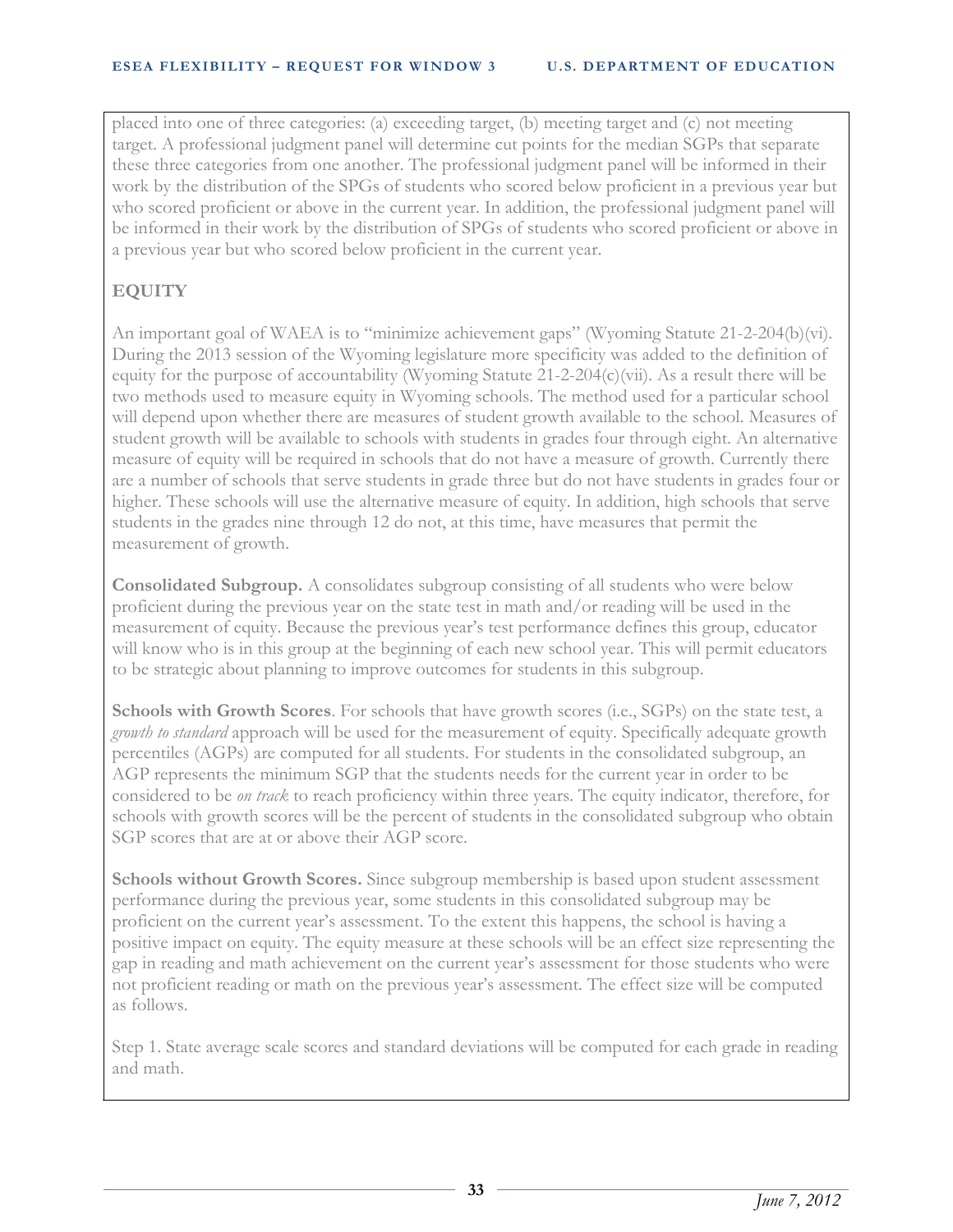Step 2. A *z* score will be computed for current test results in reading and math for each student in the consolidated subgroup in the content area(s) where they were not proficient on the previous year's state assessment. Table 6 presents an illustration of the *z* score computation.

Table 6. Illustration of Student *z* Score Computation.

|               | Grade 5                  |                          |                     |             |
|---------------|--------------------------|--------------------------|---------------------|-------------|
|               |                          | <b>State Scale Score</b> |                     |             |
| Student Scale | <b>State Scale Score</b> | <b>Standard</b>          | Student z Score     | Student $z$ |
| Score Mean    | Mean                     | Deviation                | Computation         | Score       |
| 656           | 680                      | 59                       | $(656 - 680)$<br>59 | $-0.41$     |

Step 3. Compute the mean of student *z* scores for reading and math for all students in the consolidated subgroup at each school. This average score is identical to an effect size that could be computed in an alternative way for the consolidated subgroup<sup>[2](#page-37-0)</sup>. This effect size score will be the equity indicator for schools that do not have measures of student growth in reading and math.

## **READINESS**

Readiness will be measured at all schools from which students may earn a high school diploma. There are four subindicators for readiness. The subindicators fall within two categories of subindicators. Two of the subindicators are leading indicators and two of the subindicators are lagging indicators. Improvement on the leading indicators would be expected to lead to improvement on the lagging indicators over time.

- Leading Indicators
	- o Readiness as measured on tests in the ACT suite of tests (i.e., ACT Explore in grade 9, ACT Plan in grade 10 and the ACT in grade 11)
	- o Readiness defined as the percent of students earning enough grade nine credits to be on track for graduation
- Lagging Indicators
	- o Actual Graduation Rate
	- o Hathaway Scholarship Eligibility Level (i.e., of all graduates)

There will be a score range from zero to 100 on each subindicator. The subindicator scores will be combined into one overall readiness score for each school. Table 7 provides an illustration of possible weights for each subindicator and for each category of subindicators.

<span id="page-39-0"></span><sup>&</sup>lt;sup>2</sup> Because each grade and content area tested has a unique mean and standard deviation effect sizes would first need to be computed for the consolidated subgroup in each grade and content area at a school. These effect sizes could then be averaged after weighting for the number of students in the consolidated subgroup in each grade-by-content area at the school. This weighted mean effect size from the school would be identical to the mean of the student level *z* scores. The formula for effect size is identical to the formula for *z* score except the consolidated subgroup mean scale score would be substituted for the student scale score.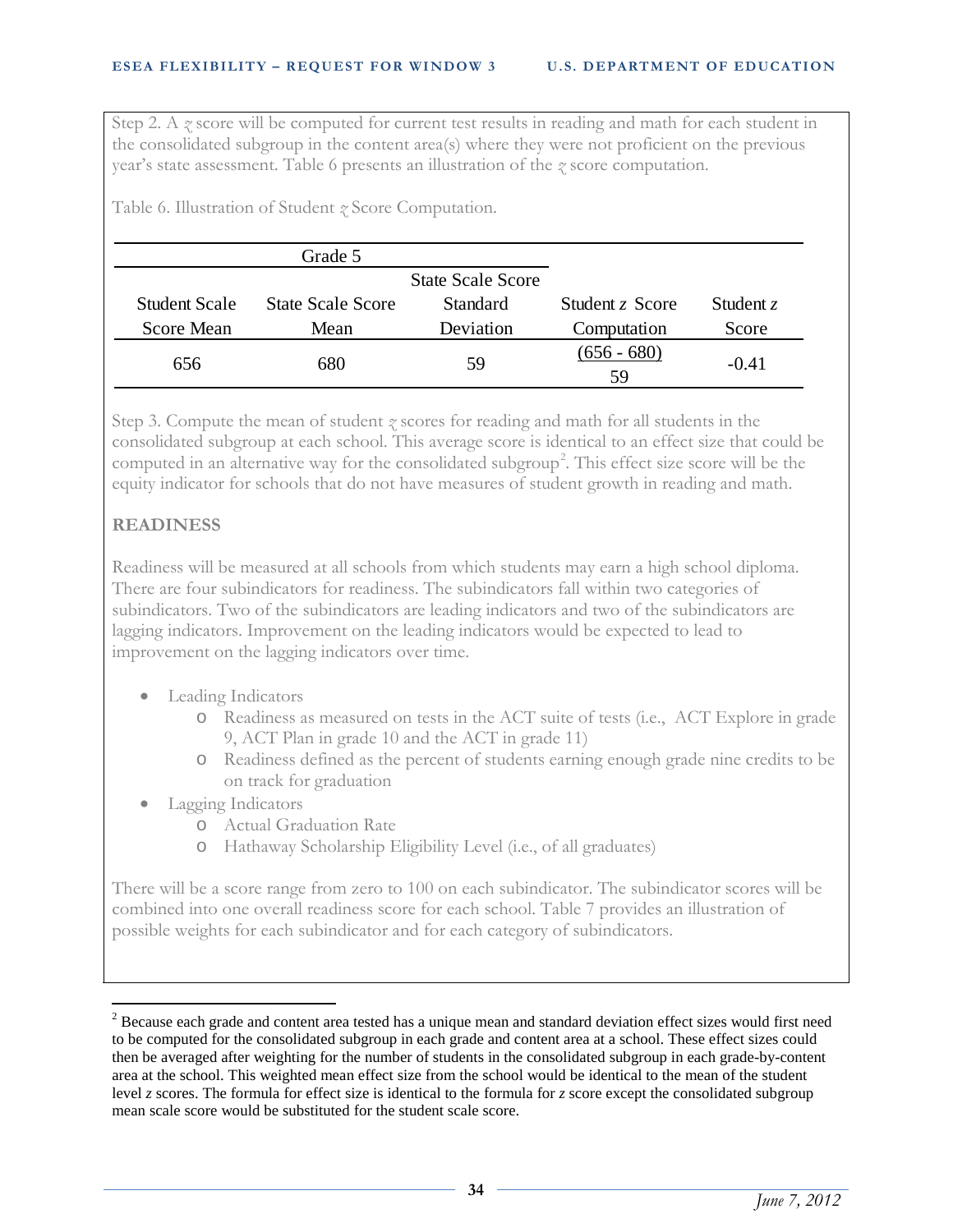Table 7. Illustration of Possible Weights for Readiness Subindicators and Categories of Subindicators\*.

| Leading Indicators      |                 | <b>Lagging Indicators</b>                     |  |
|-------------------------|-----------------|-----------------------------------------------|--|
| <b>Tested Readiness</b> | Grade 9 Credits | <b>Graduation Rate</b><br>Hathaway Eligiblity |  |
| 30%                     | 0%              | 30%<br>30%                                    |  |
| 40%                     |                 | 60%                                           |  |

\*Final weights will be established by the professional judgment panel.

ACT Suite of Readiness Tests. Research conducted by ACT<sup>[3](#page-39-0)</sup> identified ACT Benchmark scores for the subject area tests of English, mathematics, reading and science. The benchmarks were set at a level where there was a .50 probability of obtaining a course grade of B or higher in a first-year college course that was closely related to the content of the ACT subtest. A more recent longitudinal study by ACT<sup>[4](#page-40-0)</sup> provided additional support for the association of these benchmark scores with success in college. The latter study also provided support for the association of similar benchmarks on the Explore and Plan tests with later success in college. Table 8 presents the benchmark scores identified by and used in these ACT studies.

Table 8. ACT College Readiness Benchmark Scores.

|                                             | Benchmark Score |                                       |  |  |
|---------------------------------------------|-----------------|---------------------------------------|--|--|
| ACT Subject-Area Test   ACT Explore Grade 9 |                 | ACT Plan Grade 10   ACT Test Grade 11 |  |  |
| English                                     |                 |                                       |  |  |
| Reading                                     |                 |                                       |  |  |
| Mathematics                                 |                 |                                       |  |  |
| Science                                     |                 |                                       |  |  |

According to the ACT research, the number of the subject-area test benchmarks that a student meets or exceeds is associated with differential levels of success in college. Meeting more of the benchmarks is associated with more success on the college performance measures. The strongest performance in college was demonstrated by those students who met the ACT test benchmarks on all four subject-area tests. The least success on college performance measures was experienced by students who did not meet any of the four benchmarks on subject-area tests. Table 9 shows the percentage of grade 11 Wyoming students who met the benchmarks on different numbers of the ACT subject-area tests in 2012.

<span id="page-40-1"></span> <sup>3</sup> Allen, J. & Sconing, J. (2005). Using ACT Assessment scores to set benchmarks for college readiness. *ACT* 

<span id="page-40-0"></span>*Research Report Series 2005-3.* <sup>4</sup> Radunzel, J. & Noble, J. (2012). Tracking 2003 ACT-tested high school graduates: College readiness, enrollment, and long-term success. *ACT Research Report Series 2012 (2).*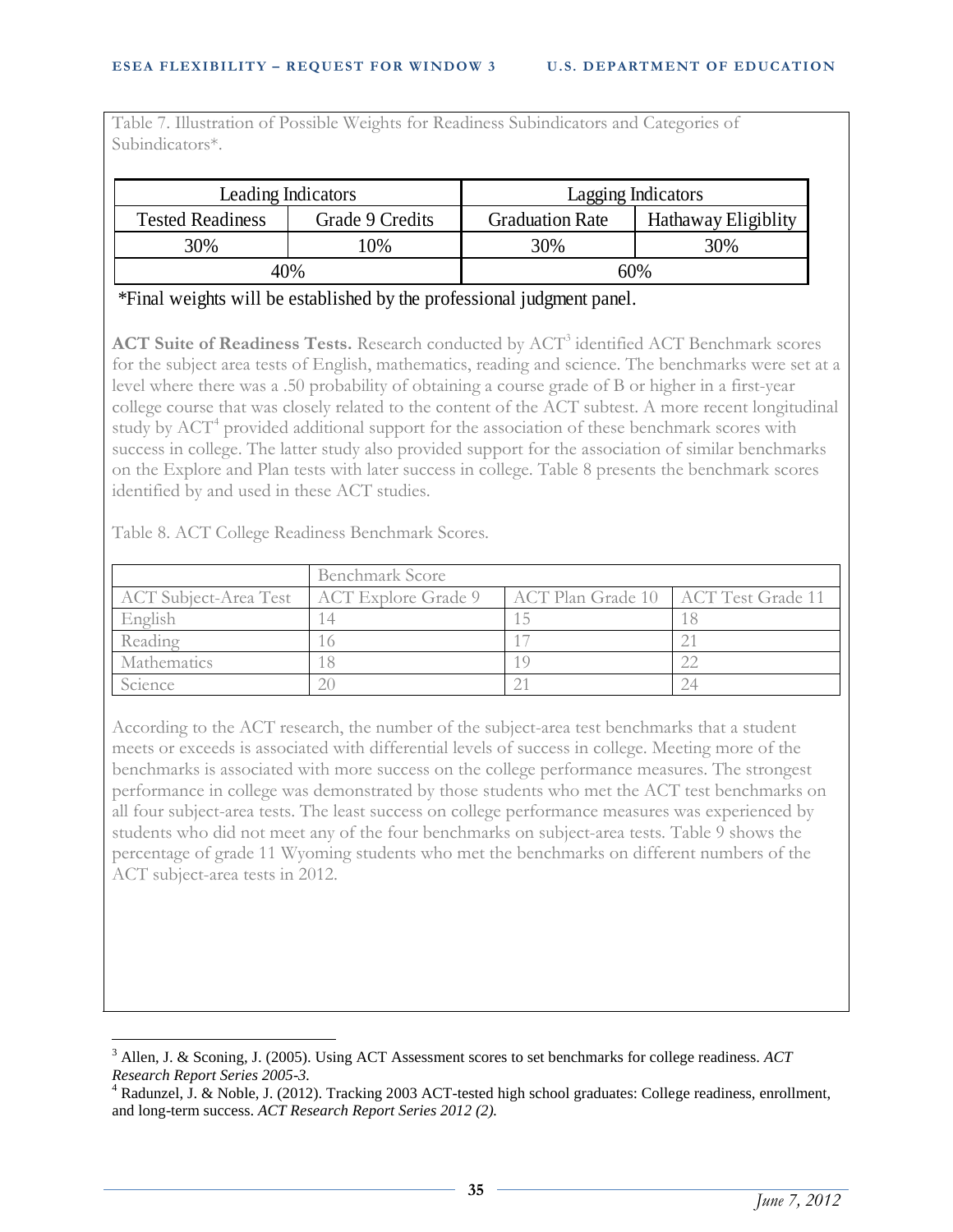Table 9. Percent of Grade Eleven Wyoming Students by Number of ACT Subtest Benchmarks Met  $(n = 5,588)$ .

| Number of Benchmarks Met | Percent of Sample | Cumulative Percentage |
|--------------------------|-------------------|-----------------------|
|                          | 41                |                       |
|                          |                   |                       |
|                          |                   |                       |
|                          |                   |                       |
|                          |                   |                       |

The readiness indicator on the ACT Suite of tests was established in a manner that aligns with ACT research findings about the association of ACT Suite subject-area test benchmarks with success in college. As such, five levels of student readiness will be based upon student attainment of the benchmark scores on each test from the ACT suite of tests. Table 10 presents the levels of readiness and the index values associated with each readiness level.

Table 10. Levels of Readiness on the Explore, Plan and ACT Tests.

| Readiness Levels | Number of Subject-Area Test | Student Level Index Value |
|------------------|-----------------------------|---------------------------|
|                  | Benchmarks Met              |                           |
| Level 1          |                             |                           |
| Level 2          |                             | 25                        |
| Level 3          |                             | 50                        |
| Level 4          |                             |                           |
| Level 5          |                             |                           |

Each student at a school who performs at level 1 will be assigned 0 points, each student who performs at level 2 will be assigned 25 points and each student who performs at level 3 will be assigned 50 points, each student who performs at level 4 will be assigned 75 points and each student who performs at level 5 will be assigned 100 points. A school will receive one overall readiness score for student performance on all tests from the ACT suite that are administered at the school. The school's score will be the mean index score for all students across all tests from this suite that are administered at the school. As such, school scores on this subindicator will range from the lowest possible score of 0 to the highest possible score of 100.

**Grade Nine Credits Earned.** Grade nine may or may not be part of the grade configuration for all Wyoming schools from which students may receive a diploma. Some high schools serve students in grades ten through 12 while others serve students in grades nine through 12. Grade nine credits earned will be an indicator for all schools from which students may receive a diploma, regardless of the grade configuration of the school. The number of credits a student has when entering grade ten is a leading indicator for success in high school regardless of where the student attended school for grade nine. Therefore, high schools have an interest in and can choose to have some role in how well students are performing in grade nine even when grade nine is housed in a feeder school rather than in the high school itself.

Some students earn grade nine credits during a summer session. In order to be able to credit schools for ninth grade credits earned in the summer, the grade nine credits earned indicator will lag one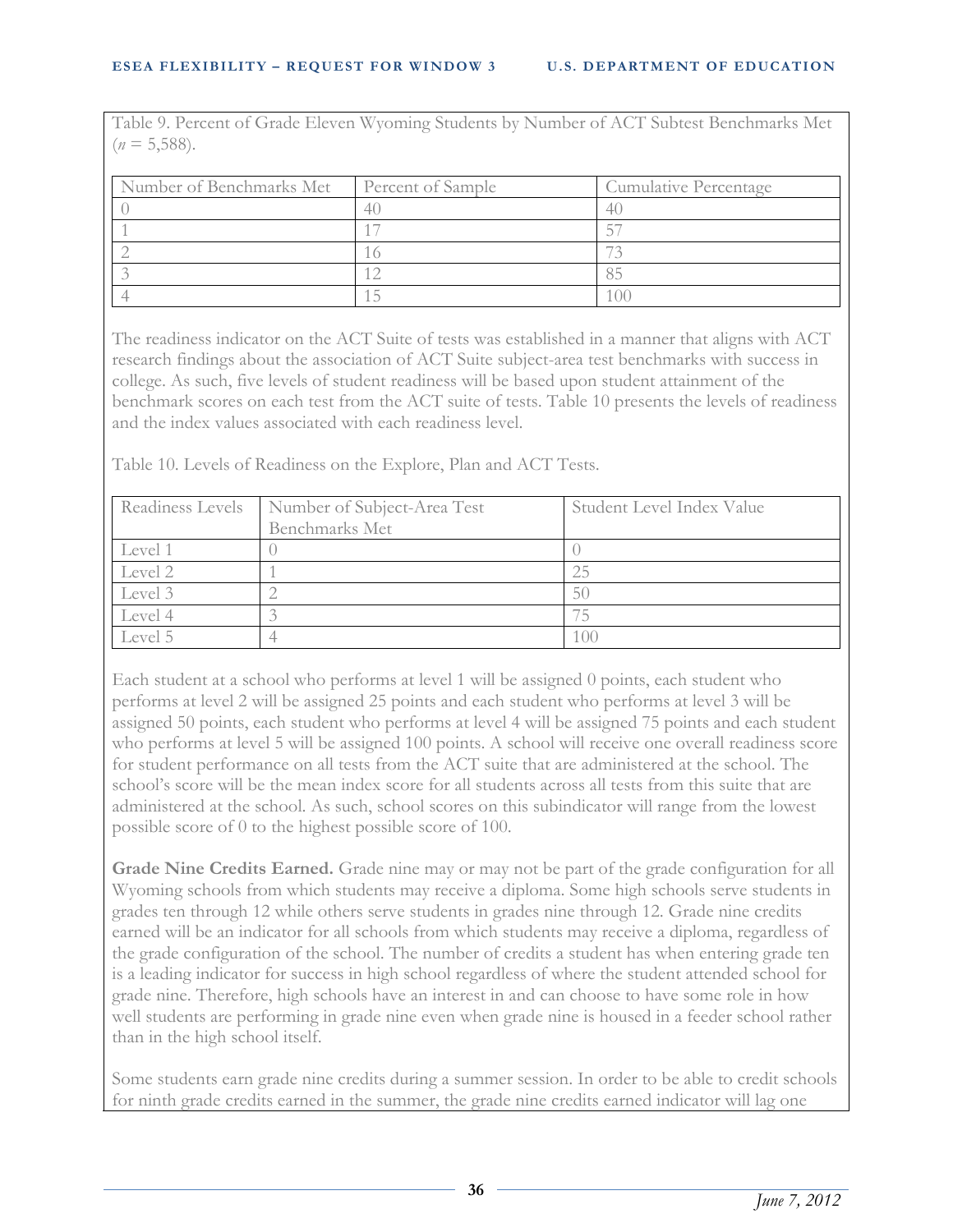year. In this respect it will be similar to the long standing practice in Wyoming of lagging the reporting of graduation rate for accountability purposes by one year so that students who graduate following the successful completion of required courses during the summer session are included in a school's graduation rate. When grade nine is housed at the high school, grade nine credits earned will be computed for all students who were enrolled in that school at the end of grade nine. When grade nine is housed in feeder schools, grade nine credits will be computed for all students enrolled at the high school on October  $1<sup>st</sup>$  of the year after they first attended grade nine<sup>[5](#page-40-1)</sup>.

The school level score for grade nine credits earned will be the percentage of students who earned one fourth of the credits required to graduate from the high school by the end of their first year in grade nine.

**Graduation Rate.** Graduation rate will be measured using a graduation rate index that is applied at the student level. Table 11 illustrates the graduation rate index. The point values in Table 11 are for illustration only. The professional judgment panel will assign the actual point values for the index. The index points are assigned to the students who meet the criteria for each student result in Table 11. The school's score for graduation rate will be the mean of student index points.

| Criteria Number | Student Result                         | $Points*$ |
|-----------------|----------------------------------------|-----------|
|                 | Diploma Earned in Four Years           | (0()      |
|                 | Diploma Earned in More than Four Years | 85        |
|                 | Certificate of Completion**            |           |
|                 | Continued Enrollment***                |           |
|                 | <b>C</b> ropout                        |           |

Table 11. Graduation Rate Index.

\*Points are for illustrative purpose only. The professional judgment panel will assign the points. \*\*For students on individual education plans who worked on alternate standards.

\*\*\*Continued enrollment after the student's grade nine cohort had been in school for four years.

Students meet criterion one from Table 11 when they receive their high school diploma four years after they first entered grade nine. These students are assigned 100 points each. Any student who receives a high school diploma but who first entered grade nine more than four years earlier is awarded the points for criterion two in Table 6. Students meeting criterion three will be those students who are on an individual education plan (IEP) that stipulate they are working on alternate standards. These students are not eligible for a diploma since their IEP teams had determined that their disability made working on alternate standard more appropriate than working on regular state standards. Criterion four from Table 11 applies to students who first entered grade nine more than four years ago but remain enrolled in school on October 1<sup>st</sup> of a following school year. When computing the school index score the drop-outs will be assigned zero points and they will be included in the computation of the mean student index score for the school. Students who will

 $<sup>5</sup>$  A potential negative unintended consequence could be associated with this particular business rule. Specifically, a</sup> district may choose to retain students in grade nine in a junior high if they do not have all credits needed to be considered to be "on-track" for high school completion. An additional unintended consequence would be a practice of becoming more lenient about awarding credits in grade nine. A choice by the professional judgment panel to place less weight on this readiness indicator compared to the other readiness indicators could mitigate the likelihood of the potentially negative changes in practice.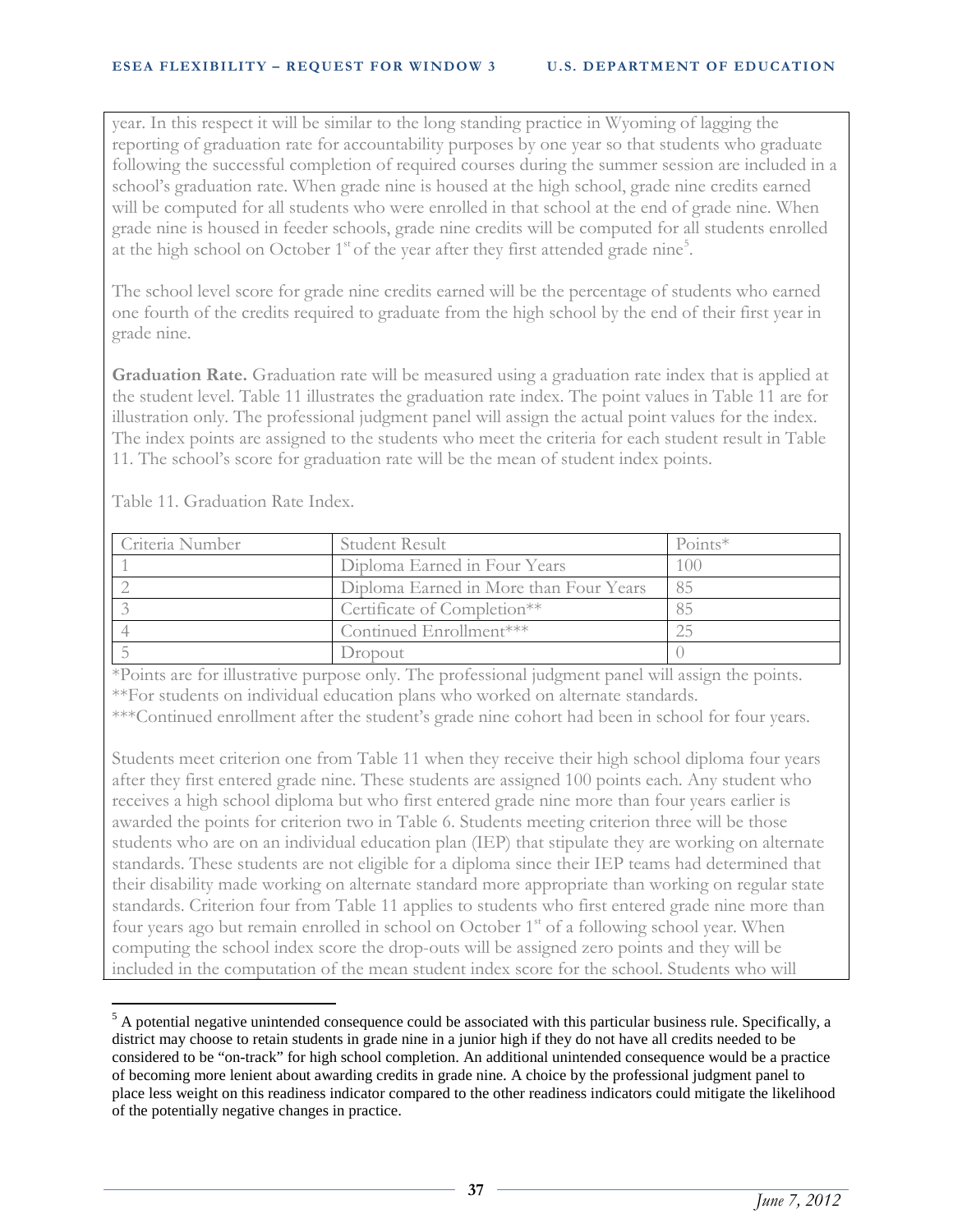count as drop-outs will be those who were the grade nine drop-outs three years ago, the grade ten drop-outs two years ago, the grade eleven drop-outs one year ago and the current year grade 12 drop-outs.

Hathaway Scholarship Level. There are four Hathaway scholarship levels in Wyoming. Eligibility for each level is based upon three criteria: (a) high school grade point average, (b) a minimum ACT or Work Keys score and (c) successful completion of the success curriculum. The scholarship levels and the eligibility criteria are presented in Table 12.

Table 12. Hathaway Scholarship Eligibility Levels and Criteria.

|                         | Scholarship Level |                    |                    |         |
|-------------------------|-------------------|--------------------|--------------------|---------|
| Criteria                | Provisional       | <i>Coportunity</i> | Performance Honors |         |
| High School Minimum GPA |                   |                    |                    | 3.5     |
| Minimum ACT*            | $17**$            |                    |                    |         |
| High School Curriculum  | $Success***$      | Success            | Success            | Success |

\*ACT can be the student's best ACT score which may not be from the census administration in grade 11.

\*\*Or a WorkKeys score of 12.

\*\*\*Successful completion of a success curriculum defined by the Wyoming Department of Education.

Hathaway scholarship eligibility will be measured using an index for the purpose of computing school performance levels under WAEA. The index is presented in Table 13.

Table 13. Hathaway Scholarship Eligibility Index.

| Student Eligibility Level | Points |
|---------------------------|--------|
| Not Eligible              |        |
| Provisional               | 25     |
| Opportunity               | 50     |
| Performance               |        |
| Honors                    | 100    |

The school's score will be the mean of student points for the graduating class at the school. The possible scores for a school will range from 0 to 100.

**Combining Readiness Indicators into One School Score.** The minimum possible score on each of the four readiness subindicators will be zero. The maximum possible score on each of the four subindicators will be 100. The subindicator scores for each school will be multiplied by the weights established by the professional judgment panel that are illustrated in Table 7 above. Table 14 illustrates the computation of a school total readiness score for a hypothetical school.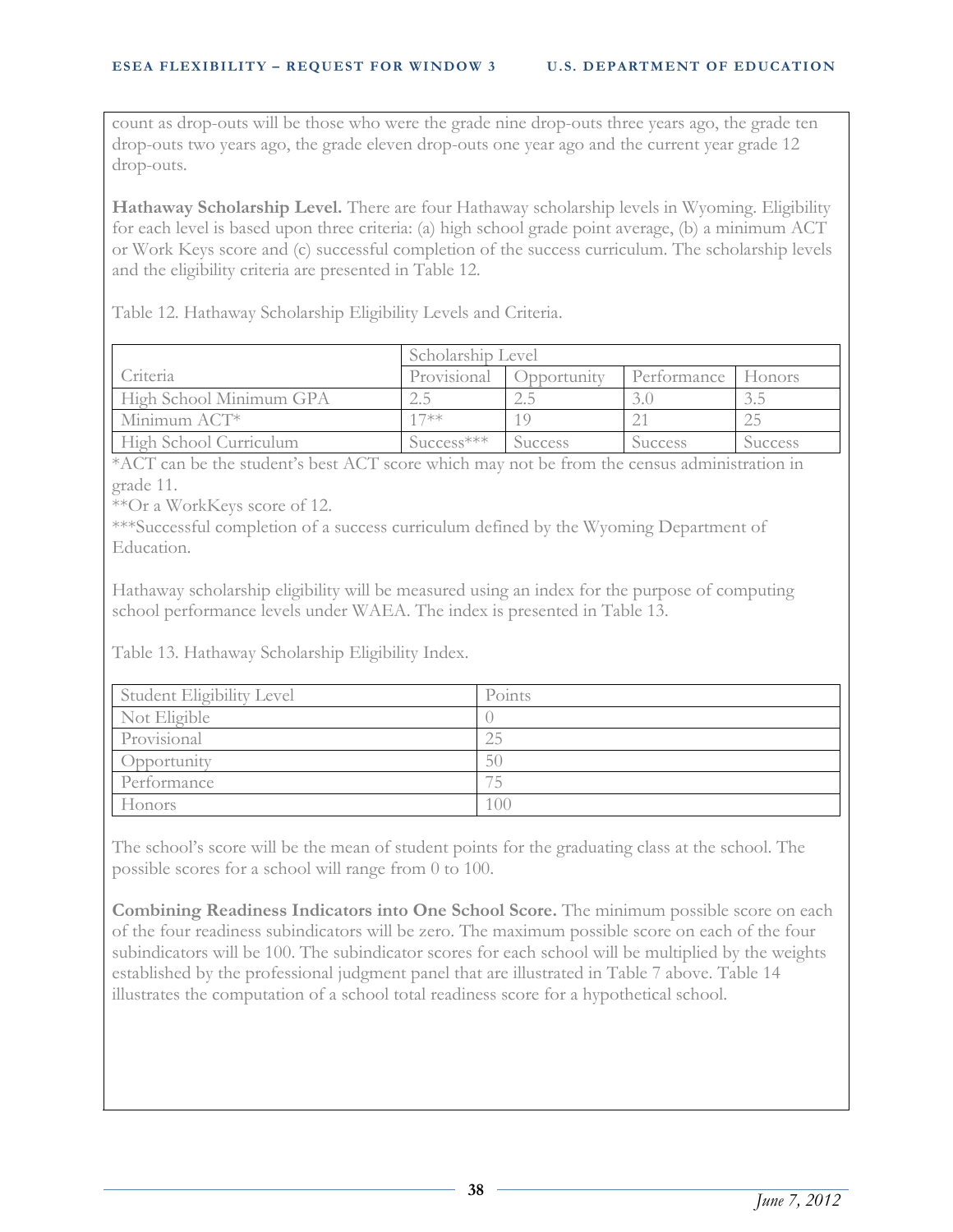|                              | Hypothetical                                                   | Example      | School  |  |  |
|------------------------------|----------------------------------------------------------------|--------------|---------|--|--|
|                              | Scores for a                                                   | Subindicator | Score * |  |  |
| SubIndicators                | School                                                         | Weight       | Weight  |  |  |
| <b>ACT</b> Suite Index       | 55                                                             | 0.30         | 16.5    |  |  |
| Grade Nine Percent On Track  | 72                                                             | 0.10         | 7.2     |  |  |
| <b>Graduation Rate Index</b> | 67                                                             | 0.30         | 20.1    |  |  |
| Hathaway Eligibility Index   | 58                                                             | 0.30         | 17.4    |  |  |
|                              | School Readiness Score (Sum of Subindicator Weighted Scores) = |              |         |  |  |

Table 14. Illustration of Computation of Total School Readiness Score.

## **SCHOOL PERFORMANCE LEVEL ASSIGNMENT**

The indicator category scores will be combined to arrive at a school performance level designation for each school in Wyoming with the use of decision tables. Table 15 presents the decision table for grade bands one and two.

Table 15. Decision Table for Assigning School Performance Levels for Grade Bands One (i.e., Grades Three through Six) and Two (i.e., Grades Seven and Eight) for Performance Indicators.  $\frac{1}{2}$ 

|                       |                  | Achievement  | Achievement | Achievement |
|-----------------------|------------------|--------------|-------------|-------------|
|                       |                  | <b>Below</b> | Meeting     | Exceeding   |
|                       | Growth Below     |              |             |             |
| <b>Equity Below</b>   | Growth Meeting   |              |             |             |
|                       | Growth Exceeding |              |             |             |
|                       | Growth Below     |              |             |             |
| <b>Equity Meeting</b> | Growth Meeting   |              |             |             |
|                       | Growth Exceeding |              |             |             |
|                       | Growth Below     |              |             |             |
| Equity Exceeding      | Growth Meeting   |              |             |             |
|                       | Growth Exceeding |              |             |             |

Note. The professional judgment panel will determine which of the four school performance levels (e.g., *not meeting, partially meeting, meeting,* and *exceeding expectations*) will be assigned to schools with each pattern of indicator performance.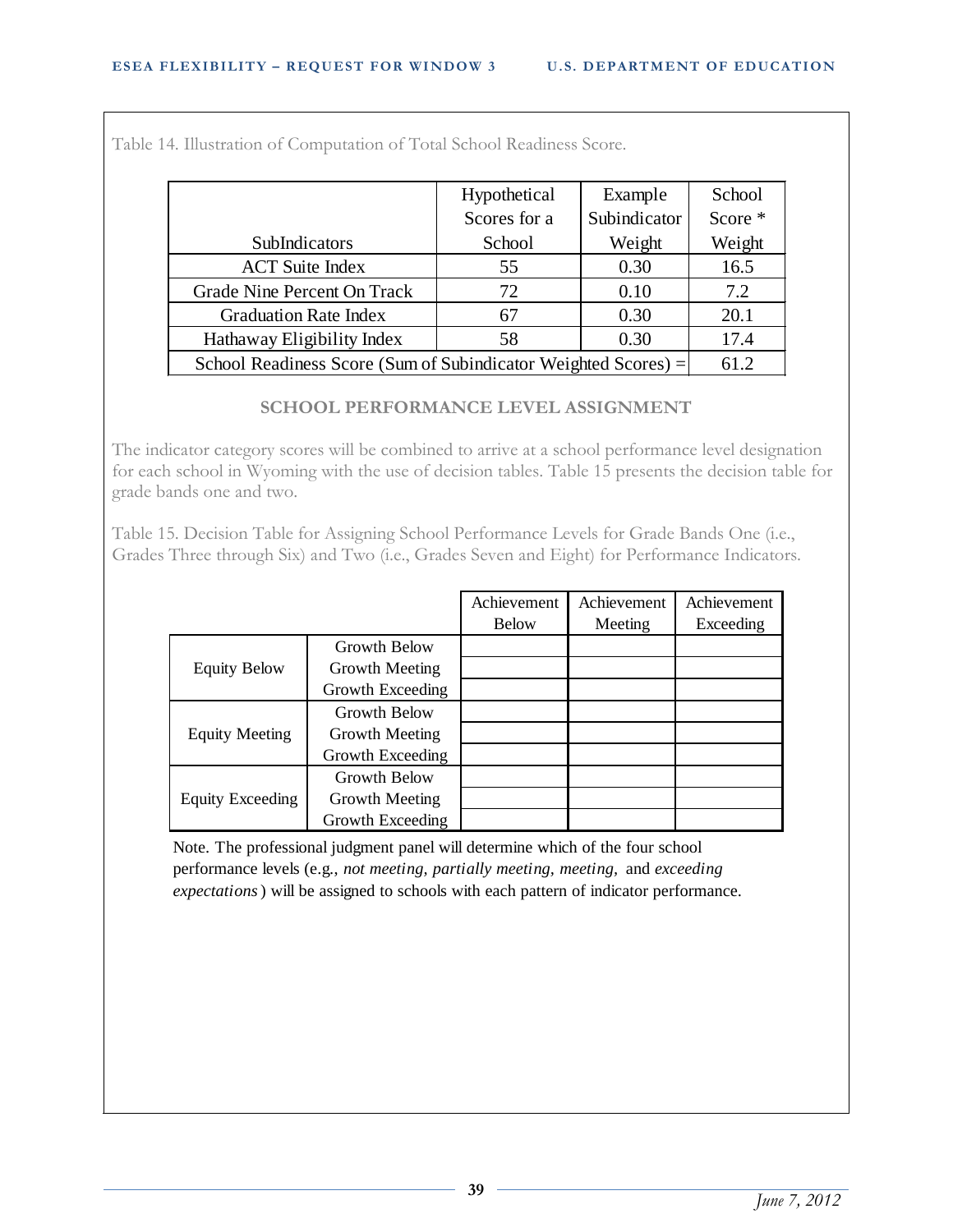| <b>Readiness Below</b><br><b>Equity Below</b><br><b>Readiness Meeting</b><br><b>Readiness Exceeding</b><br><b>Readiness Below</b>                                                                                                                          | <b>Below</b> | Meeting | Exceeding |
|------------------------------------------------------------------------------------------------------------------------------------------------------------------------------------------------------------------------------------------------------------|--------------|---------|-----------|
|                                                                                                                                                                                                                                                            |              |         |           |
|                                                                                                                                                                                                                                                            |              |         |           |
|                                                                                                                                                                                                                                                            |              |         |           |
|                                                                                                                                                                                                                                                            |              |         |           |
|                                                                                                                                                                                                                                                            |              |         |           |
| <b>Equity Meeting</b><br><b>Readiness Meeting</b>                                                                                                                                                                                                          |              |         |           |
| Readiness Exceeding                                                                                                                                                                                                                                        |              |         |           |
| <b>Readiness Below</b>                                                                                                                                                                                                                                     |              |         |           |
| <b>Equity Exceeding</b><br><b>Readiness Meeting</b>                                                                                                                                                                                                        |              |         |           |
| Readiness Exceeding                                                                                                                                                                                                                                        |              |         |           |
| Note. The professional judgment panel will determine which of the four school<br>performance levels (e.g., not meeting, partially meeting, meeting, and exceeding<br>expectations) will be assigned to schools with each pattern of indicator performance. |              |         |           |

|                         | Achievement  | Achievement | Achievement |
|-------------------------|--------------|-------------|-------------|
|                         | <b>Below</b> | Meeting     | Exceeding   |
| <b>Equity Below</b>     |              |             |             |
| <b>Equity Meeting</b>   |              |             |             |
| <b>Equity Exceeding</b> |              |             |             |

Note. The professional judgment panel will determine which of the four school performance levels (e.g., *not meeting, partially meeting, meeting,* and *exceeding expectations*) will be assigned to schools with each pattern of indicator performance.

\*Special circumstance schools will be those with just two performance levels (e.g., schools that have a grade three but no grade four will have achievement and equity indicators but will not have growth indicators).

This ends the outline of the WAEA school performance rating model.

## **Support for Schools**

As part of the accreditation process for Wyoming Schools, all schools are required to develop and implement improvement plans that address areas where performance of groups and/or subgroups of students are not meeting targets. The categorizations of Priority and Focus schools will impact both the types of supports and interventions initiated for both students and staff and the students that will be targeted as part of a school's school improvement plan. Under this system of identifying Focus and Priority schools, the WDE will be able to serve Wyoming's overall lowest achieving schools as well as lowest achieving, high needs students in schools that are not traditionally captured in the lowest tier of schools based on all students' achievement. This system ensures that resources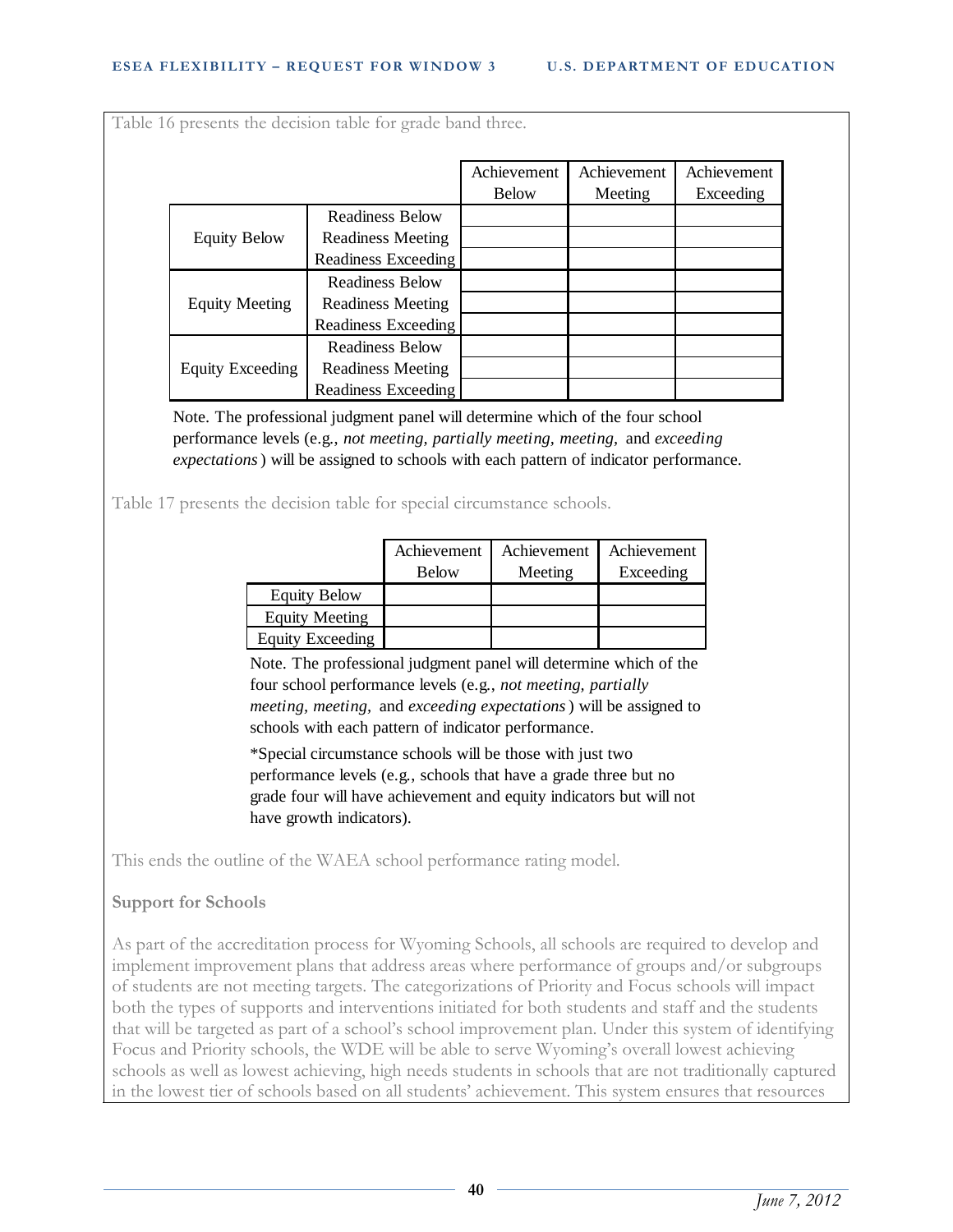are used efficiently and in an organized way that targets appropriate groups of students.

Currently, WDE provides support to schools and districts through its State System of Support (SSOS). The SSOS is made up of a team of school improvement specialists at WDE that work directly with schools and districts. This team reviews school improvement plans, helps schools and districts identify resources and interventions for school improvement, and provides technical assistance in the implementation of school improvement efforts. This team also includes contractors hired by WDE that act as coaches for school improvement, working with district and school staff. This system will remain in place during the 2013-2014 school year and begin transitioning to the WAEA system, which will be fully implemented in the 2014-2015 school year. The design for the system of support under the WAEA is still in progress. The most current draft is included in attachment 16.

Schools identified as Focus and Priority schools will minimally be required to implement turnaround principles discussed in this ESEA Flexibility Waiver application. The WAEA requires liaisons (WDE will use coaches in the 2013-2014 school year) that are assigned by WDE or districts to work with Priority and Focus schools in the development of an improvement plan. Page 5 of attachment 12 (WAEA) specifies that the improvement "plan shall be based upon an evaluation of the strengths and deficiencies of specific indicator scores that identifies appropriate improvement goals with an explanation of the measures and methods chosen for improvement, the processes to be implemented to deliver the improvement measures, identification of relevant timelines and benchmarks and an articulation of the process for measuring success of the methods chosen to increase performance." It further goes on to say that the Director of WDE shall appoint a representative from WDE to serve as a liaison (page 6, attachment 12) "between the school district leadership and the department" to "review and approve improvement plans submitted by schools." Resources requested in the improvement plan need to be for interventions that are based upon a comprehensive review of the available research and need to be commensurate with the level of intervention, support and consequences required to be administered under WAEA. The implementation of such strategies is designed to improve the academic achievement of students.

In order to ensure a school is effectively implementing the turnaround principles, and the implementation results in academic progress, it will be required of schools to report their results regularly to the WDE. The turnaround principles to be implemented are as follows:

- 1. Provide the school with strong leadership. Once the current leadership is reviewed, this will involve one of two processes: (1) replace the current principal; or (2) WDE will work with the LEA and school to provide training for the principal if needed, as well as determine what criteria should be met in order to provide flexibility for the current principal in the areas of scheduling, staff, curriculum, providing professional development to staff (including the principal), and budget;
- 2. Ensuring teachers are able to improve instruction and provide effective teaching methods by: (1) providing on-going professional development informed by the teacher evaluation process and support system, and tied to teacher and student needs ;(2) reviewing the quality of all staff; those positions maintained should be those who can demonstrate effective teaching methods and will be successful in the turnaround of the school; and (3) preventing ineffective teachers from transferring to these schools;
- 3. Redesigning the school day, week, or year to include additional learning services for students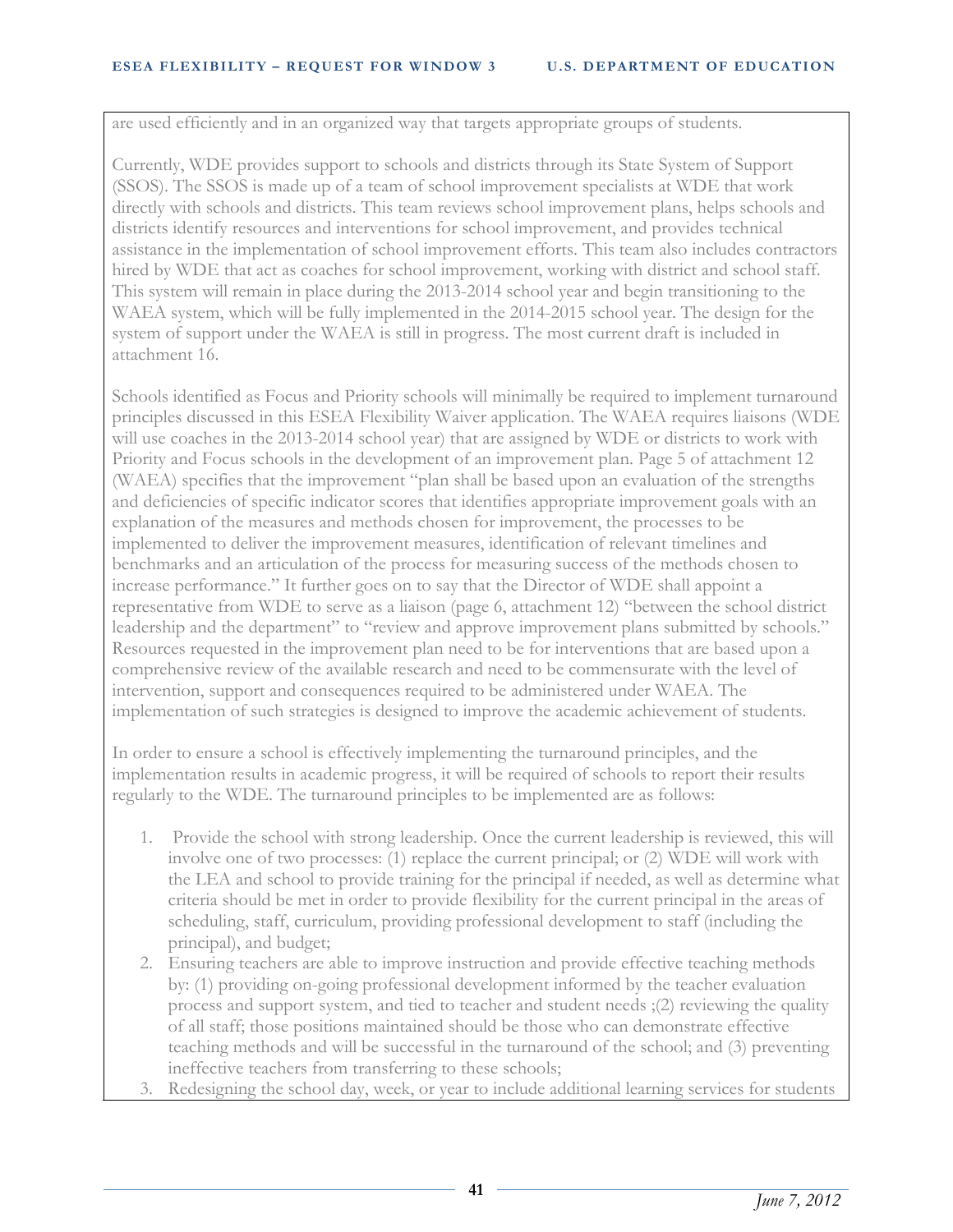and/or teacher collaboration;

- 4. Strengthening the school's instructional program based on student needs and ensuring that the instructional program is research-based, rigorous, and aligned with State academic content standards;
- 5. Using data to inform instruction and for continuous improvement, including providing time for collaboration on the use of data
- 6. Establishing a school environment that improves school safety and discipline and addressing other non-academic factors that impact student achievement, such as students' social, emotional, and health needs; and
- 7. Providing ongoing mechanisms for family and community engagement.

## **Title 1 Planning and Reporting for Priority and Focus Schools:**

The WDE will utilize various methods in order to ensure Priority and Focus schools have effectively established the turnaround processes and are able to demonstrate progress.

First, the WDE realizes that each Priority and Focus school has unique needs and situations. Therefore, in order to prevent a "blanket approach" for the methods all Priority and Focus schools should follow, Priority and Focus schools will be required to conduct a self-assessment based on their needs according to the 10 Indicators of Effective Practice. The Indicators are defined in *The High Performing School-Benchmarking the 10 Indicators of Effectiveness*. These indicators and the associated characteristics are aligned to AdvacEd accreditation, Wyoming and Federal Statute, and the Wyoming Comprehensive Accountability Framework (see attachment 15). In addition, it should be noted that each of the turnaround principles are included in the ten indicators, either as an indicator or a characteristic. The ten indicators that the needs assessment will be based on are as follows:

- 1. Written Curriculum;
- 2. Instructional Program;
- 3. Student Assessment;
- 4. School Leadership;
- 5. Strategic Planning;
- 6. Professional Development;
- 7. Student Engagement, Connectedness and Readiness;
- 8. School Environment;
- 9. Family and Community Involvement;
- 10. District Support

In order to assist schools with determining weaknesses and assessing the areas in need of assistance, each Priority and Focus school will be assigned a school evaluation team and coach in the 2013-2014 school year (liaisons will be assigned according to WAEA during the 2014-2015 school year). The school evaluation team and coach or liaison will work together to determine the appropriate approaches to address the needs of each school.

In addition to providing a comprehensive needs assessment, the school will also be responsible for providing goals and its own evaluation process (to determine if school officials have made satisfactory progress). Once the school evaluation team and coach/liaison complete the needs assessment, goals, and evaluation, it will be submitted to the WDE for review. This will ensure the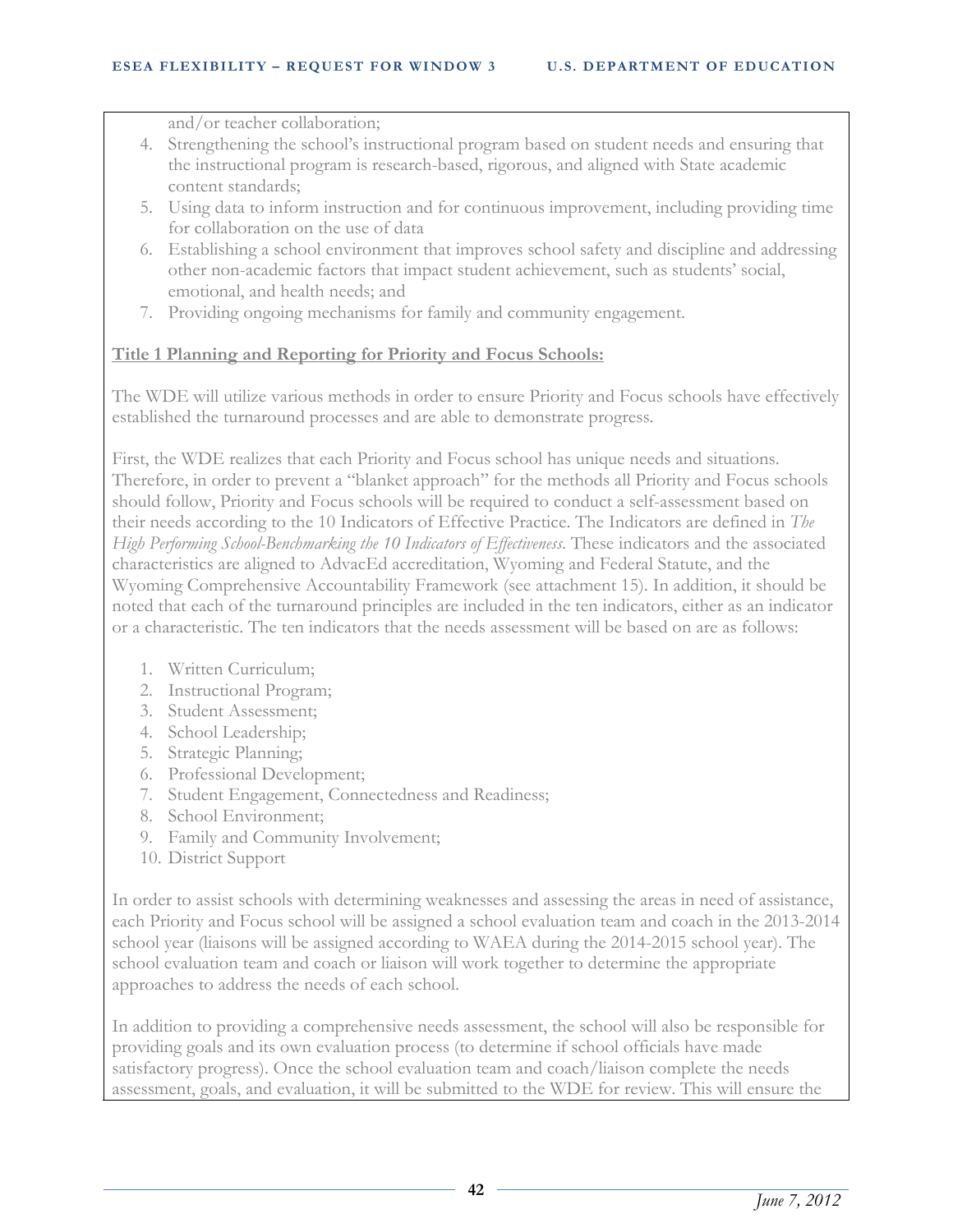plan meets all regulatory standards and provisions. Once the WDE has reviewed and approved the plan, the school evaluation team and coach/liaison will implement the changes deemed necessary. If, however, the changes are not deemed appropriate by the WDE, the State will work with the school, school evaluation team, and coach/liaison to ensure a satisfactory plan is executed. It should be noted that school improvement plans are required for accreditation and for all schools except Exceeds Expectations schools under WAEA. Exceeds Expectations schools are required to identify the best practices in their school to disseminate to other schools in the state.

In order to assist each school with tracking its improvement, the WDE is looking into an online tracking system. Providing the Academic Development Institute agrees and WDE can get permission to use this online system, the ten indicators listed above will be loaded into their online tracking system, Indistar. This system would support a tailored and unique plan for each school that allows the State to provide the framework for the processes (i.e. the turnaround principles and ten indicators), but allows each school to input their own processes to meet the framework. In addition to providing an online system for the school's improvement plan, it also allows the school evaluation team and coach/liaison a place to monitor the advancements the school makes toward the plan set in place. Indistar also provides evaluators to assist the teams with coaching comments regarding the progress being made.

## **Monitoring Priority and Focus Schools Through Indistar:**

As mentioned above, the WDE plans to utilize the online tracking system Indistar for use with Priority and Focus schools. Indistar will allow the coaches/liaisons and school evaluation team, as well as the WDE, to monitor the effectiveness of the procedures implemented by the teams via the progress entered into the system. The WDE will assign a member of the team to periodically check the status of the improvement plan in place, and if the school cannot provide verification that it successfully implemented the plan, changes will be made to the processes to ensure the school demonstrates success.

## **Financial Support for Priority and Focus Schools:**

Funding for the implementation of the turnaround principles in Priority and Focus schools will be provided through either Title I funds WDE will require that districts with Priority and Focus schools set aside, or with Title I 1003(a) funds a school might receive, which are available through a competitive grant process. All Priority and/or Focus schools will be required to implement the turnaround principles discussed above.

Additionally, Priority schools may also, through a competitive grant process, apply for Title I 1003(g), school improvement grant (SIG) funds. Schools that receive SIG funds will be required to implement one of the four models (closure, restart, turnarounds, or transformation) associated with those funds and meet the requirements of those grants.

## 2.A.ii Select the option that pertains to the SEA and provide the corresponding information, if any.

| <b>Option A</b>                                                                                    | <b>Option B</b> |
|----------------------------------------------------------------------------------------------------|-----------------|
| $\Box$ The SEA includes student achievement only $\Box$ If the SEA includes student achievement on |                 |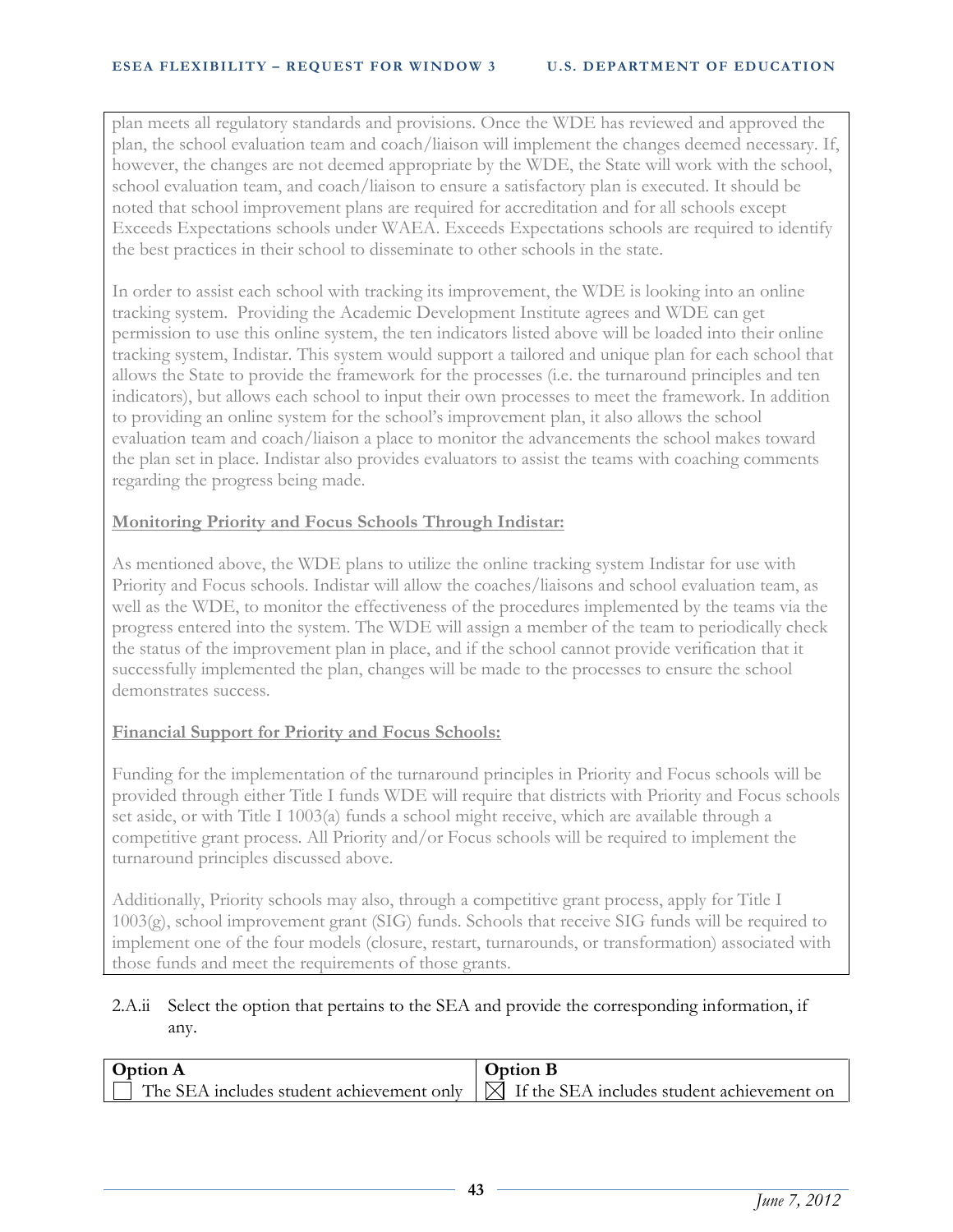| on reading/language arts and mathematics<br>assessments in its differentiated recognition,<br>accountability, and support system and to<br>identify reward, priority, and focus schools. | assessments in addition to reading/language<br>arts and mathematics in its differentiated<br>recognition, accountability, and support<br>system or to identify reward, priority, and<br>focus schools, it must:              |
|------------------------------------------------------------------------------------------------------------------------------------------------------------------------------------------|------------------------------------------------------------------------------------------------------------------------------------------------------------------------------------------------------------------------------|
|                                                                                                                                                                                          | a. provide the percentage of students in the<br>"all students" group that performed at the<br>proficient level on the State's most recent<br>administration of each assessment for all<br>grades assessed; and               |
|                                                                                                                                                                                          | b. include an explanation of how the<br>included assessments will be weighted in a<br>manner that will result in holding schools<br>accountable for ensuring all students<br>achieve college- and career-ready<br>standards. |

The associated legislation related to this indicator (attachments 12 and 13), at this time, includes science and writing as measures used in the differentiated recognition, accountability, and support system which can be used to identify the various categories of school performance. The science and writing assessments will be used with the WAEA system that will be implemented during the 2014- 2015 school year. During the transition year, 2013-2014, current state legislation requires that only reading and math be used in accountability.

Wyoming is transitioning to next generation assessment systems through three assessment consortia:

- SMARTER Balanced developing a balanced assessment system with summative and interim assessments along with formative tools/resources; adaptive differentiation and college and career readiness are hallmarks of the assessment; implementation in Spring 2015
- NCSC developing core content connectors to the CCSS and an alternate assessment system; implementation in Spring 2015
- ASSETS Consortium developing new English Language Proficiency standards, well-aligned to CCSS and an English language proficiency assessment; implementation in 2015-16.

These consortia, while developing assessments for different populations of students, share a common goal of developing innovative, informative, rigorous assessments to replace the current statewide assessment system. These assessments will provide students with opportunities to demonstrate what they know and can do through a combination of assessment types (formative strategies, benchmark, and summative) as well as item types (including performance tasks and technology enhanced items).

Given that the implementation dates for the new assessments are in the future, WDE has planned for the transition to signal our expectation of greater rigor in schools and classrooms across the state. Some of WDE's plans to support the transition include the following:

• Increase Hathaway college scholarship eligibility requirements to reflect the changing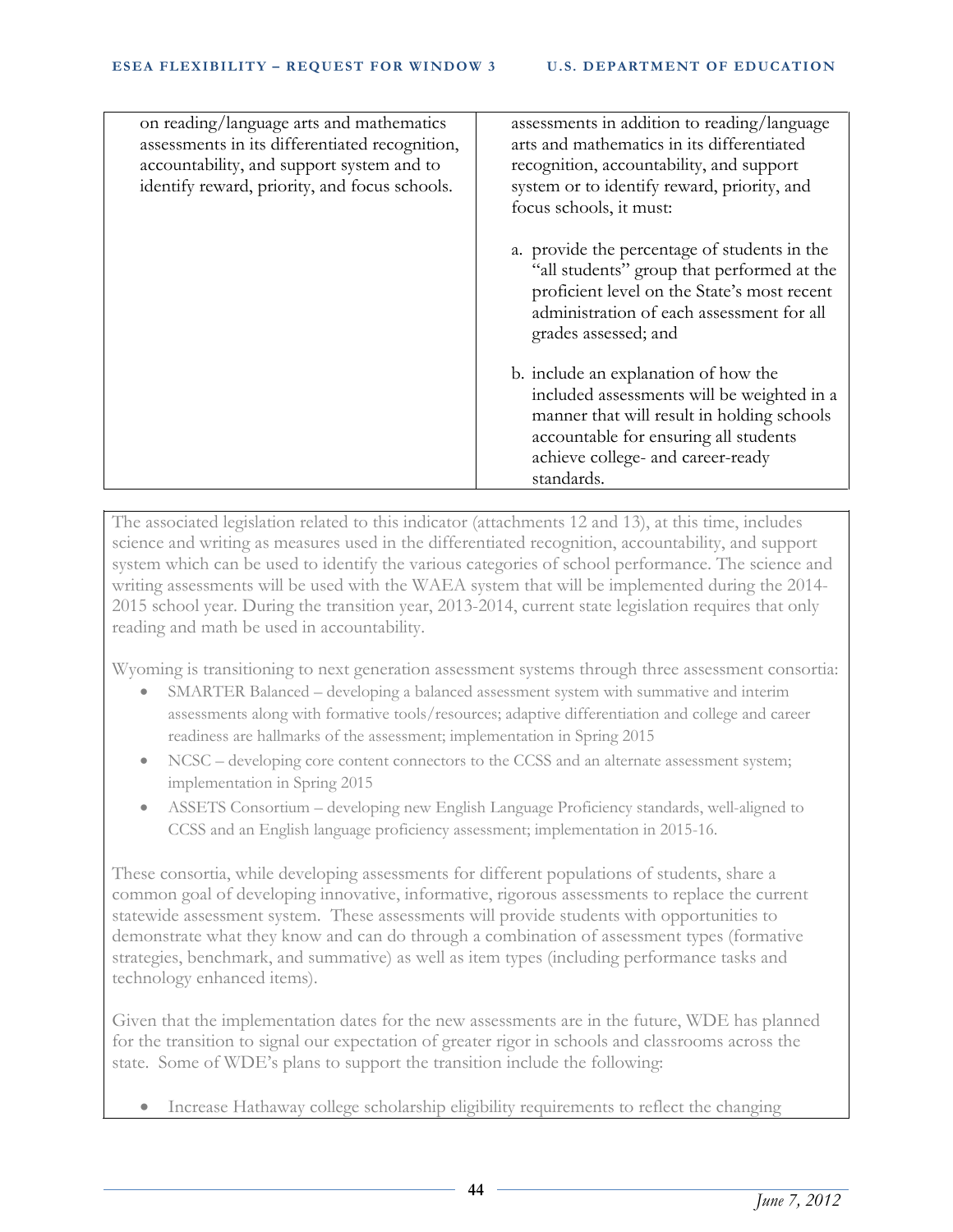demands of college and career;

- Provide the EXPLORE, PLAN, ACT, and COMPASS assessments so that students, families, and educators can better understand a student's progress toward college and career readiness;
- Modify the current statewide assessment system to prepare for upcoming transitions to the CCSS-based SMARTER Balanced Assessment System, ASSETS, and NCSC.

Funding is currently available to administer the EXPLORE, PLAN, ACT Plus Writing, and COMPASS assessments in grades 9 – 12, respectively. This assessment suite provides important information about college and career readiness for students. While the COMPASS is optional for seniors, the remaining assessments in the suite are required for all students in grades  $9 - 11$  at this time. Data from these assessments will be used in 2013 and 2014 to inform the school accountability ratings in the new state accountability system outlined in WAEA. Consistent with state statute, WDE and the State Board of Education will explore options for the state's assessment system, including consortia assessments like SBAC, which would replace the existing suite of college/career readiness assessments.

Cut scores on the ACT Plus Writing have been set for 2013 following an equipercentile linking to the previous grade 11 PAWS in reading, math, and science. In 2014, standard-setting sessions will be held to set new, more rigorous cuts on both the ACT Plus Writing and the PAWS to reflect the higher expectations in the CCSS. WDE established this plan after consultation with district curriculum and assessment coordinators, who overwhelmingly indicated that it was important to continue to "push" for higher standards. This interim measure will provide districts a sense of where cut scores may fall on the more rigorous SBAC assessments in the spring of 2015.

WAEA outlines components for inclusion in the state's school accountability system. These components are broader than performance in only reading and math, reflecting Wyoming's commitment to a robust and reliable accountability system. Actual target levels of performance for each of the measures comprising the indicators have not yet been determined. However, once piloted in 2013, they will be subject to periodic review by the WDE, the legislature, and advisory committees, including a Professional Judgment Panel (PJP) that is specifically required by statute.

Performance in both science and writing for the most recent administration of those assessments is shown in the two tables below.

Table 18: 2012 PAWS Science Performance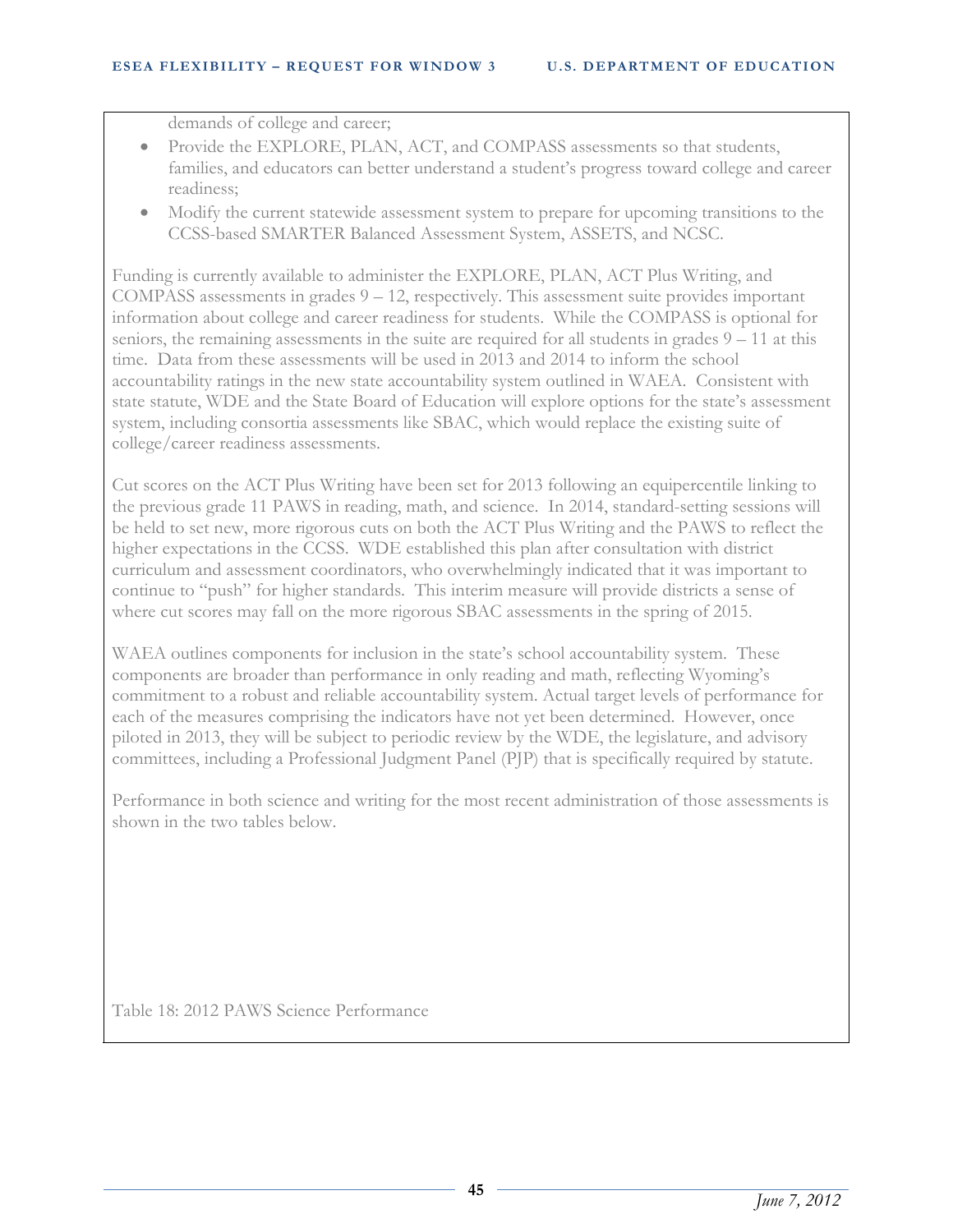|                                          | 2012 PAWS Science Performance, |                 |       |
|------------------------------------------|--------------------------------|-----------------|-------|
| Percent of Students by Performance Level |                                |                 |       |
|                                          | Gr <sub>4</sub>                | Gr <sub>8</sub> | Gr 11 |
| <b>Below Basic</b>                       | 5.5                            | 12.1            | 15.3  |
| <b>Basic</b>                             | 31.2                           | 36.8            | 33.7  |
| Proficient                               | 51.4                           | 41              | 36    |
| Advanced                                 | 11.9                           | 10.2            | 15.1  |

Table 19: PAWS Writing Performance

|                    |                 | 2011 PAWS Writing Performance,                  |               |       |
|--------------------|-----------------|-------------------------------------------------|---------------|-------|
|                    |                 | <b>Percent of Students by Performance Level</b> |               |       |
|                    | Gr <sub>3</sub> | Gr <sub>5</sub>                                 | Gr 7          | Gr 11 |
| <b>Below Basic</b> | 1.7             | 2.1                                             | $\mathcal{P}$ | 2.4   |
| <b>Basic</b>       | 18.5            | 11.5                                            | 25.7          | 17.8  |
| Proficient         | 53.6            | 74.9                                            | 41.7          | 55.4  |
| Advanced           | 26.2            | 11.5                                            | 30.7          | 24.5  |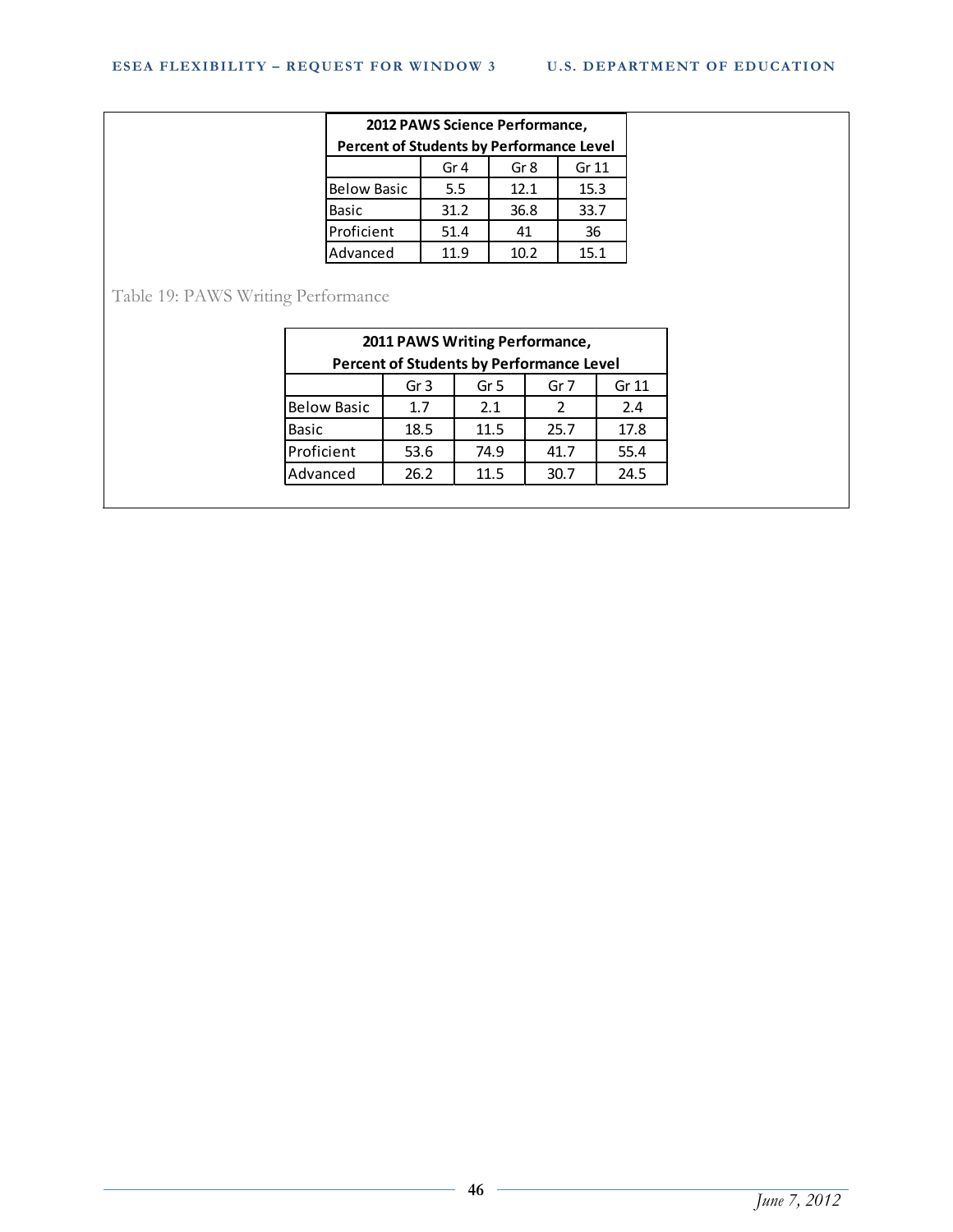## **2.B Set Ambitious but Achievable Annual Measurable Objectives**

Select the method the SEA will use to set new ambitious but achievable annual measurable objectives (AMOs) in at least reading/language arts and mathematics for the State and all LEAs, schools, and subgroups that provide meaningful goals and are used to guide support and improvement efforts. If the SEA sets AMOs that differ by LEA, school, or subgroup, the AMOs for LEAs, schools, or subgroups that are further behind must require greater rates of annual progress.

| <b>Option A</b>                 | <b>Option B</b>                        | <b>Option C</b>                 |
|---------------------------------|----------------------------------------|---------------------------------|
| Set AMOs in annual equal<br>IХI | Set AMOs that increase in              | Use another method that is      |
| increments toward a goal of     | annual equal increments and            | educationally sound and         |
| reducing by half the            | result in 100 percent of               | results in ambitious but        |
| percentage of students in       | students achieving                     | achievable AMOs for all         |
| the "all students" group        | proficiency no later than the          | LEAs, schools, and              |
| and in each subgroup who        | end of the 2019-2020                   | subgroups.                      |
| are not proficient within six   | school year. The SEA must              |                                 |
| years. The SEA must use         | use the average statewide              | i. Provide the new AMOs         |
| current proficiency rates       | proficiency based on                   | and an explanation of           |
| based on assessments            | assessments administered in            | the method used to set          |
| administered in the 2011-       | the 2011-2012 school year              | these AMOs.                     |
| 2012 school year as the         | as the starting point for              | Provide an educationally<br>11. |
| starting point for setting its  | setting its AMOs.                      | sound rationale for the         |
| AMO <sub>s</sub> .              |                                        | pattern of academic             |
|                                 | Provide the new AMOs<br>$\mathbf{i}$ . | progress reflected in the       |
| Provide the new AMOs<br>i.      | and an explanation of the              | new AMOs in the text            |
| and an explanation of           | method used to set these               | box below.                      |
| the method used to set          | AMO <sub>s</sub> .                     | Provide a link to the<br>111.   |
| these AMOs.                     |                                        | State's report card or          |
|                                 |                                        | attach a copy of the            |
|                                 |                                        | average statewide               |
|                                 |                                        | proficiency based on            |
|                                 |                                        | assessments                     |
|                                 |                                        | administered in the             |
|                                 |                                        | $2011 - 2012$ school year       |
|                                 |                                        | in reading/language arts        |
|                                 |                                        | and mathematics for the         |
|                                 |                                        | "all students" group and        |
|                                 |                                        | all subgroups.                  |
|                                 |                                        | (Attachment 8)                  |

AMO targets were established using 2011-2012 state content assessment, Proficiency Assessment for Wyoming Students (PAWS), data by computing the percentage of students who were proficient or advanced on the PAWS reading and math tests for all students in the state and for all students in the state in each of the required subgroups. The reported percentages included students who took the alternate assessment in each content area. The 2011-2012 PAWS data was used as a baseline. The percent gap between the baseline data and 100% was calculated. Annual Measurable Objective (AMO) targets were then set for the six years following 2011-2012 by adding equal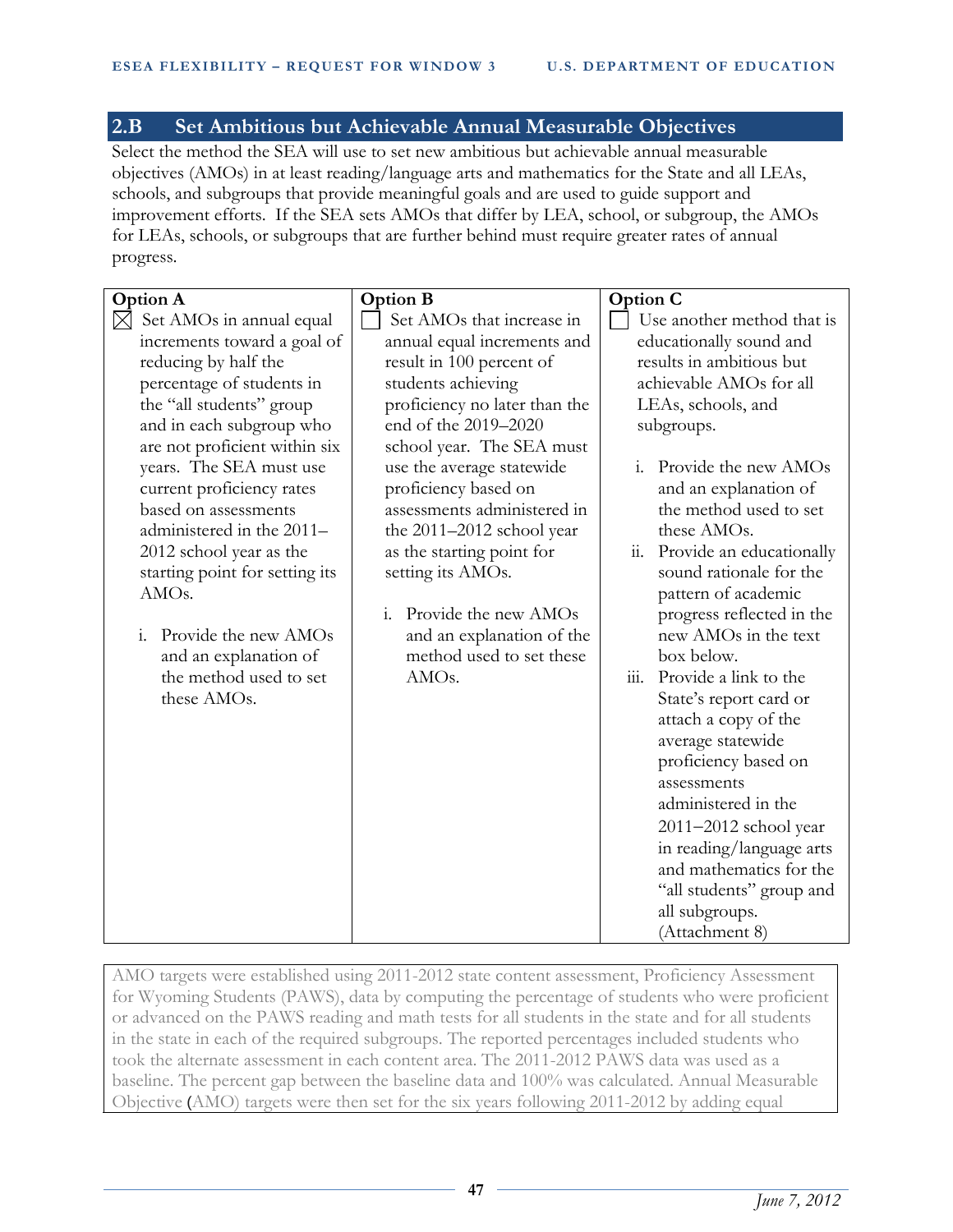amounts each year to the baseline percent so that the AMO target after six years was equal to the baseline amount plus half of the percent gap. This was done for each subgroup for both reading and math.

The subgroups included are:

- 1. All students
- 2. Free/reduced lunch (economically disadvantaged)
- 3. American Indian/Alaskan Native
- 4. Hispanic/Latino
- 5. Asian
- 6. Native Hawaiian or Other Pacific Islander
- 7. Black/African American
- 8. White
- 9. Two or More Races
- 10. Individual Education Plan (IEP or students with disabilities)
- 11. English Learner (EL)

A description of how the IEP and EL subgroups are determined is important here because these are the only subgroups that have the potential for a student to move in and/or out of the subgroup not based on poverty. These groups are also the only group that may be allowed accommodations on PAWS.

Students with disabilities must participate in the Proficiency Assessments for Wyoming Students (PAWS) in one of three ways:

1. In the general assessment (PAWS or ACT Plus Writing) with no accommodations;

2. In the general assessment (PAWS or ACT Plus Writing) with standard accommodations; or 3. In the alternate assessment (PAWS-ALT).

In the general assessment (PAWS and ACT Plus Writing), students may participate with standard accommodations. Standard accommodations are documented in the Wyoming Accommodations Manual for Instruction and Assessment. Accommodations must be selected on the basis of the individual student's needs and are documented in a student's Individualized Educational Program (IEP,) 504 Plan, or ELL Plan. These documented accommodations that are consistent with standard accommodations allowable on the general assessment facilitate the participation of students with disabilities, students with a 504 Plan, and eligible English language learners.

The Proficiency Assessment for Wyoming Students – Alternate, PAWS-ALT, is Wyoming's alternate assessment which is designed to measure grade-level linked academic skills in reading, writing, mathematics in grades 3-8 and 11, and science in grades 4, 8, and 11 of students with the most significant cognitive disabilities. The writing assessment was removed beginning in Spring 2012.

In accordance with USED regulations, as of the spring 2012 assessment administration, Wyoming uses its Alternative Achievement Standards in reading and mathematics to calculate AYP only for students with the most significant cognitive disabilities, who participate in the alternate assessment. These Alternate Achievement Standards reflect the professional judgment of the highest learning standards possible for this student. Wyoming includes up to 1 percent of students with disabilities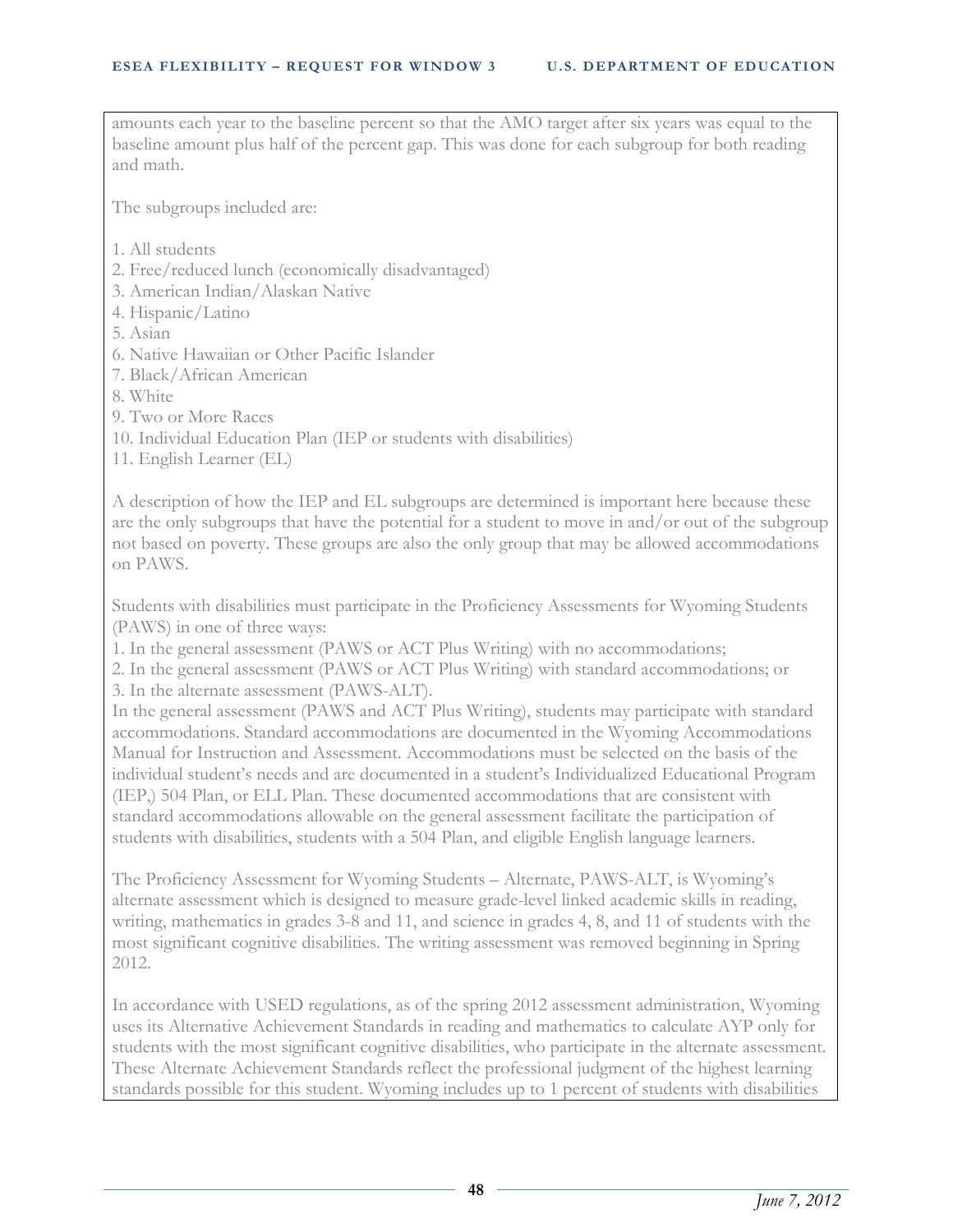in the accountability system based on performance on the state's alternate assessment at the LEA and state levels (with requests for LEA exceptions reviewed by the Wyoming Department of Education on a case-by-case basis per USED regulations; in 2007, 0.99 percent of Wyoming's student population in the tested graded was assessed with the alternate assessment.) Beginning in 2008 for AYP calculations, Wyoming includes in the IEP subgroup the scores of previously identified students with disabilities but who have been evaluated and determined to no longer be a child with a disability or eligible for services. These children have been exited from special education and returned to regular education programming. These students who were previously identified under section 602(3) of the IDEA but no longer receives special education services may be included in the IEP subgroup for AYP calculation purposes for two years after returning to the regular education program.

All students, including English learners (ELs), are included in Wyoming's accountability system for calculating AYP. No students are fully exempted from participating in the statewide assessment system on the basis of EL status. Similar to the rules for students with disabilities, all EL students must participate in the PAWS and the ACT Plus Writing with accommodations as appropriate.

The majority of ELs participate in the PAWS or the ACT Plus Writing with standard accommodations. Although there is, in 2013, a Spanish audio version of PAWS, there are no other audio options and no written options are available. The ACT Plus Writing is available only in English. EL students are included in the statewide assessments in reading/language arts , mathematics, and science and must be assessed with standard accommodations when appropriate. Those EL students who have been enrolled in U.S. schools for less than one year are exempt from participation in the reading/language arts portion of the PAWS and ACT Plus Writing but must take the math (and science, if applicable) tests, but the exemption is only valid if the students have participated in the ACCESS for ELLs.

Per recent USED guidance, "States may, but are not required to, include results [of LEP (Limited English Proficient, a previous label for ELs) students in their first year in U.S. schools] from the mathematics and, if given, the reading language arts content assessments in Adequate Yearly Progress (AYP) calculations." Therefore, Wyoming does not include the scores of first year EL students.

Wyoming uses the definition of EL contained in NCLB §9101 for purposes of determining which students are included in the EL subgroup for AYP accountability. Wyoming utilizes an identification process which includes an assessment to determine whether a student falls within that EL definition. For AYP calculations, per recent USED guidance, Wyoming includes in the EL subgroup the scores of students who have attained English proficiency within the last two years. English proficiency is determined by showing proficiency on the state EL assessment (ACCESS). Once these students attain a transitional or proficient level on the state EL assessment, the student enters the 2-year monitoring period for EL students. After the students are no longer in the monitoring period, the students are exited from the EL subgroup.

AMO baseline and targets for all subgroups: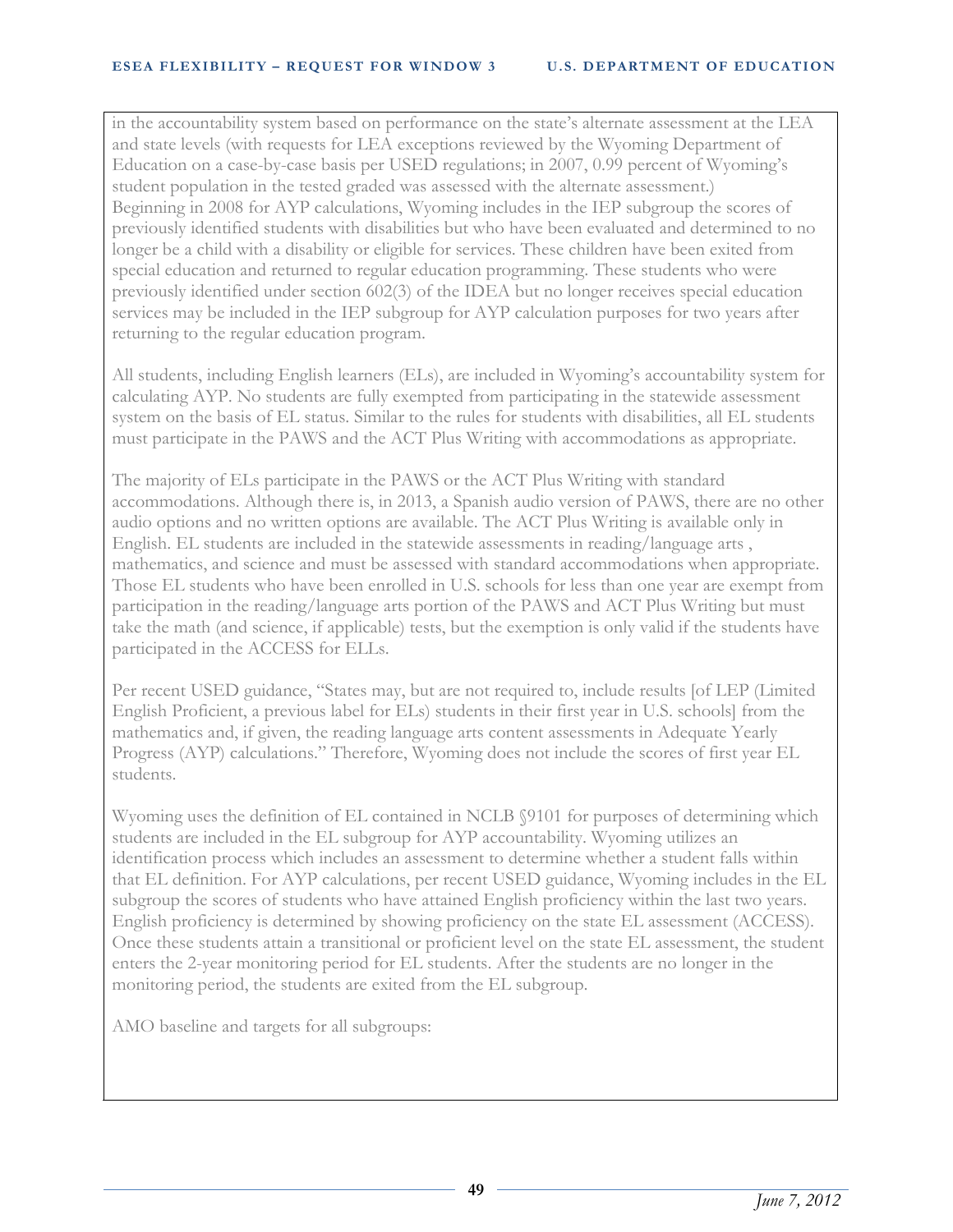| <b>Baseline</b><br>2011-2012                                   |           | All students |           | Asian   |           | Black (not<br>hispanic) |           | Hispanic  |
|----------------------------------------------------------------|-----------|--------------|-----------|---------|-----------|-------------------------|-----------|-----------|
|                                                                | Math      | Reading      | Math      | Reading | Math      | Reading                 | Math      | Reading   |
| Grades 3-6                                                     | 84.28%    | 78.80%       | 91.13%    | 84.50%  | 72.46%    | 72.13%                  | 75.09%    | 68.17%    |
| Grades 7-8                                                     | 74.33%    | 76.23%       | 82.18%    | 83.00%  | 56.74%    | $66.67\%$               | 56.74%    | 56.74%    |
| Grade 11                                                       | 66.21%    | 76.52%       | 78.85%    | 80.77%  | 37.10%    | $61.90\%$               | 56.74%    | 56.74%    |
| Gap between<br>2011-2012<br>baseline and<br>100%<br>Proficient |           |              |           |         |           |                         |           |           |
| and                                                            |           |              |           |         |           | Black (not              |           |           |
| Advanced                                                       |           | All students |           | Asian   |           | hispanic)               |           | Hispanic  |
|                                                                | Math      | Reading      | Math      | Reading | Math      | Reading                 | Math      | Reading   |
| Grades 3-6                                                     | 15.72%    | 21.20%       | 17.82%    | 17.00%  | 27.54%    | 27.87%                  | 24.91%    | 31.83%    |
| Grades 7-8                                                     | 25.67%    | 23.77%       | 8.87%     | 15.50%  | 43.26%    | 33.33%                  | 43.26%    | 43.26%    |
| Grade 11                                                       | 33.79%    | 23.48%       | 21.15%    | 19.23%  | $62.90\%$ | 38.10%                  | 43.26%    | 43.26%    |
|                                                                |           |              |           |         |           |                         |           |           |
| 2012-2013                                                      |           | All students |           | Asian   |           | Black (not<br>hispanic) |           | Hispanic  |
|                                                                | Math      | Reading      | Math      | Reading | Math      | Reading                 | Math      | Reading   |
| Grades 3-6                                                     | 85.59%    | 80.57%       | 83.67%    | 84.42%  | 74.76%    | 74.45%                  | 77.17%    | 70.82%    |
| Grades 7-8                                                     | 76.47%    | 78.21%       | 91.87%    | 85.79%  | $60.35\%$ | $69.45\%$               | $60.35\%$ | $60.35\%$ |
| Grade 11                                                       | $69.03\%$ | 78.48%       | $80.61\%$ | 82.37%  | 42.34%    | 65.08%                  | $60.35\%$ | $60.35\%$ |
|                                                                |           |              |           |         |           |                         |           |           |
| 2013-2014                                                      |           | All students |           | Asian   |           | Black (not<br>hispanic) |           | Hispanic  |
|                                                                | Math      | Reading      | Math      | Reading | Math      | Reading                 | Math      | Reading   |
| Grades 3-6                                                     | 86.90%    | 82.33%       | 85.15%    | 85.83%  | 77.05%    | 76.78%                  | 79.24%    | 73.48%    |
| Grades 7-8                                                     | 78.61%    | 80.19%       | 92.61%    | 87.08%  | $63.95\%$ | 72.23%                  | $63.95\%$ | 63.95%    |
| Grade 11                                                       | 71.84%    | 80.43%       | 82.38%    | 83.98%  | 47.58%    | $68.25\%$               | 63.95%    | 63.95%    |
|                                                                |           |              |           |         |           |                         |           |           |
| 2014-2015                                                      |           | All students |           | Asian   |           | Black (not<br>hispanic) |           | Hispanic  |
|                                                                | Math      | Reading      | Math      | Reading | Math      | Reading                 | Math      | Reading   |
| Grades 3-6                                                     | 88.21%    | 84.10%       | 86.64%    | 87.25%  | 79.35%    | 79.10%                  | 81.32%    | 76.13%    |
| Grades 7-8                                                     | 80.75%    | 82.17%       | 93.35%    | 88.38%  | $67.56\%$ | 75.00%                  | $67.56\%$ | $67.56\%$ |
| Grade 11                                                       | 74.66%    | 82.39%       | 84.14%    | 85.58%  | 52.83%    | 71.43%                  | $67.56\%$ | $67.56\%$ |
|                                                                |           |              |           |         |           |                         |           |           |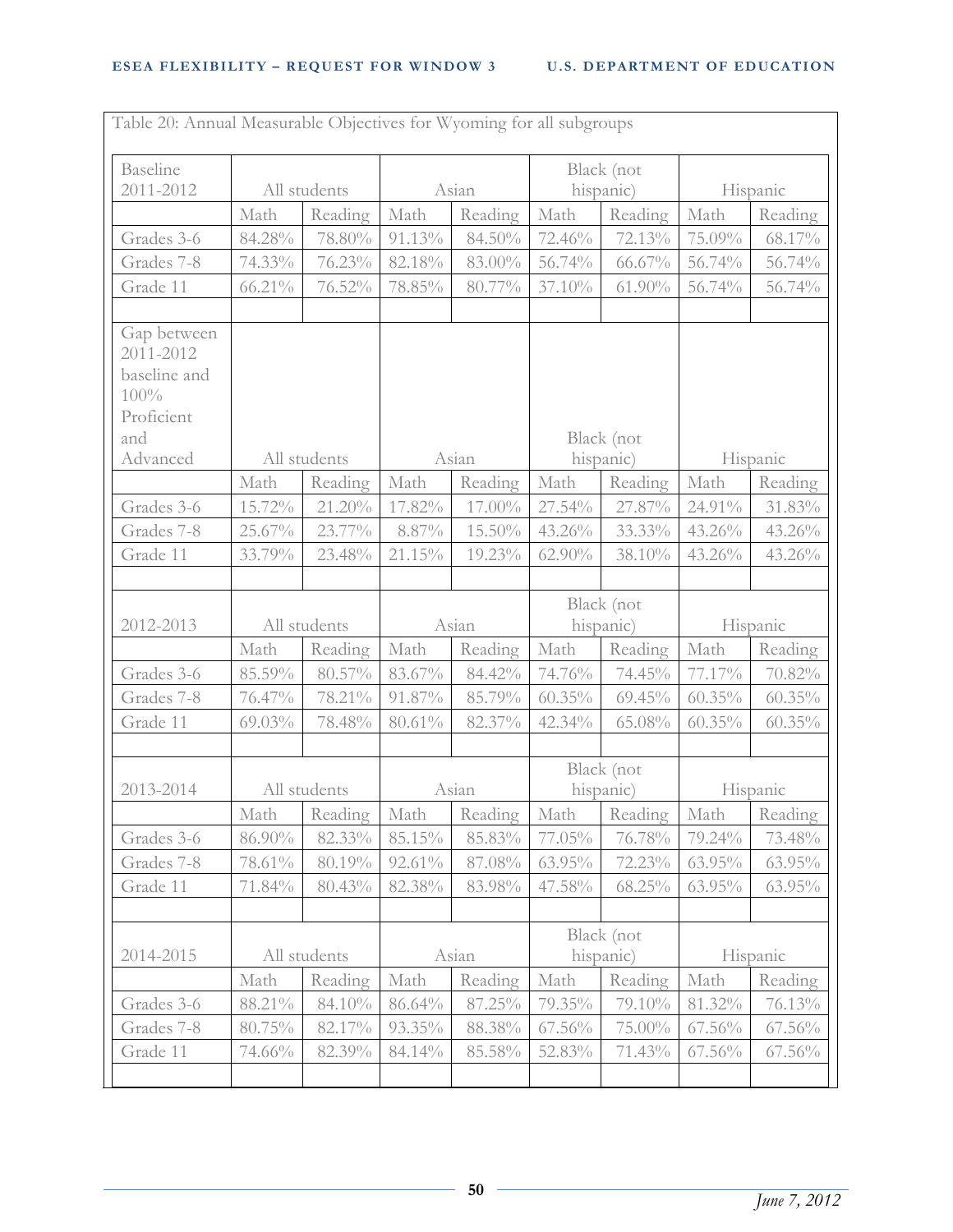| 2015-2016                                                      |           | All students    |           | Asian      |           | Black (not<br>hispanic) |        | Hispanic    |
|----------------------------------------------------------------|-----------|-----------------|-----------|------------|-----------|-------------------------|--------|-------------|
|                                                                | Math      | Reading         | Math      | Reading    | Math      | Reading                 | Math   | Reading     |
| Grades 3-6                                                     | $89.52\%$ | 85.87%          | $88.12\%$ | $88.67\%$  | 81.64%    | 81.42%                  | 83.39% | 78.78%      |
| Grades 7-8                                                     | 82.89%    | 84.15%          | 94.09%    | 89.67%     | 71.16%    | 77.78%                  | 71.16% | 71.16%      |
| Grade 11                                                       | 77.47%    | 84.35%          | 85.90%    | 87.18%     | 58.07%    | 74.60%                  | 71.16% | 71.16%      |
|                                                                |           |                 |           |            |           |                         |        |             |
|                                                                |           |                 |           |            |           | Black (not              |        |             |
| 2016-2017                                                      |           | All students    |           | Asian      |           | hispanic)               |        | Hispanic    |
|                                                                | Math      | Reading         | Math      | Reading    | Math      | Reading                 | Math   | Reading     |
| Grades 3-6                                                     | 90.83%    | 87.63%          | 89.61%    | 90.08%     | 83.94%    | 83.74%                  | 85.47% | 81.43%      |
| Grades 7-8                                                     | 85.03%    | 86.13%          | 94.83%    | 90.96%     | 74.77%    | $80.56\%$               | 74.77% | 74.77%      |
| Grade 11                                                       | 80.29%    | $86.30\%$       | 87.66%    | 88.78%     | 63.31%    | 77.78%                  | 74.77% | 74.77%      |
|                                                                |           |                 |           |            |           |                         |        |             |
| 2017-2018                                                      |           | All students    |           | Asian      |           | Black (not<br>hispanic) |        | Hispanic    |
|                                                                | Math      | Reading         | Math      | Reading    | Math      | Reading                 | Math   | Reading     |
| Grades 3-6                                                     | 92.14%    | 89.40%          | 91.09%    | $91.50\%$  | 86.23%    | 86.07%                  | 87.55% | 84.09%      |
| Grades 7-8                                                     | 87.17%    | 88.12%          | 95.57%    | $92.25\%$  | 78.37%    | 83.34%                  | 78.37% | 78.37%      |
| Grade 11                                                       | 83.11%    | 88.26%          | 89.43%    | $90.39\%$  | $68.55\%$ | 80.95%                  | 78.37% | 78.37%      |
| Baseline                                                       |           | American Indian |           | White (not |           |                         |        | Two or more |
| 2011-2012                                                      |           | / Alaska Native |           | Hispanic)  |           | Pacific Islander        |        | races       |
|                                                                | Math      | Reading         | Math      | Reading    | Math      | Reading                 | Math   | Reading     |
| Grades 3-6                                                     | 63.08%    | 52.98%          | 86.85%    | 81.69%     | 73.17%    | $65.85\%$               | 82.24% | 77.76%      |
| Grades 7-8                                                     | 51.91%    | 58.23%          | 78.81%    | 78.53%     | $57.89\%$ | 63.16%                  | 71.43% | 71.88%      |
| Grade 11                                                       | 42.11%    | 65.79%          | 68.53%    | 77.87%     | 85.71%    | 85.71%                  | 73.08% | 85.90%      |
| Gap between<br>2011-2012<br>baseline and<br>100%<br>Proficient |           |                 |           |            |           |                         |        |             |
| and                                                            |           | American Indian |           | White (not |           |                         |        | Two or more |
| Advanced                                                       |           | Alaska Native   |           | Hispanic)  |           | Pacific Islander        |        | races       |
|                                                                | Math      | Reading         | Math      | Reading    | Math      | Reading                 | Math   | Reading     |
| Grades 3-6                                                     | 36.92%    | 47.02%          | 13.15%    | 18.31%     | 42.11%    | 36.84%                  | 28.57% | 28.12%      |
| Grades 7-8                                                     | 48.09%    | 41.77%          | 21.19%    | 21.47%     | 26.83%    | $34.15\%$               | 17.76% | 22.24%      |
| Grade 11                                                       | 57.89%    | 34.21%          | 31.47%    | 22.13%     | 14.29%    | 14.29%                  | 26.92% | $14.10\%$   |
|                                                                |           |                 |           |            |           |                         |        |             |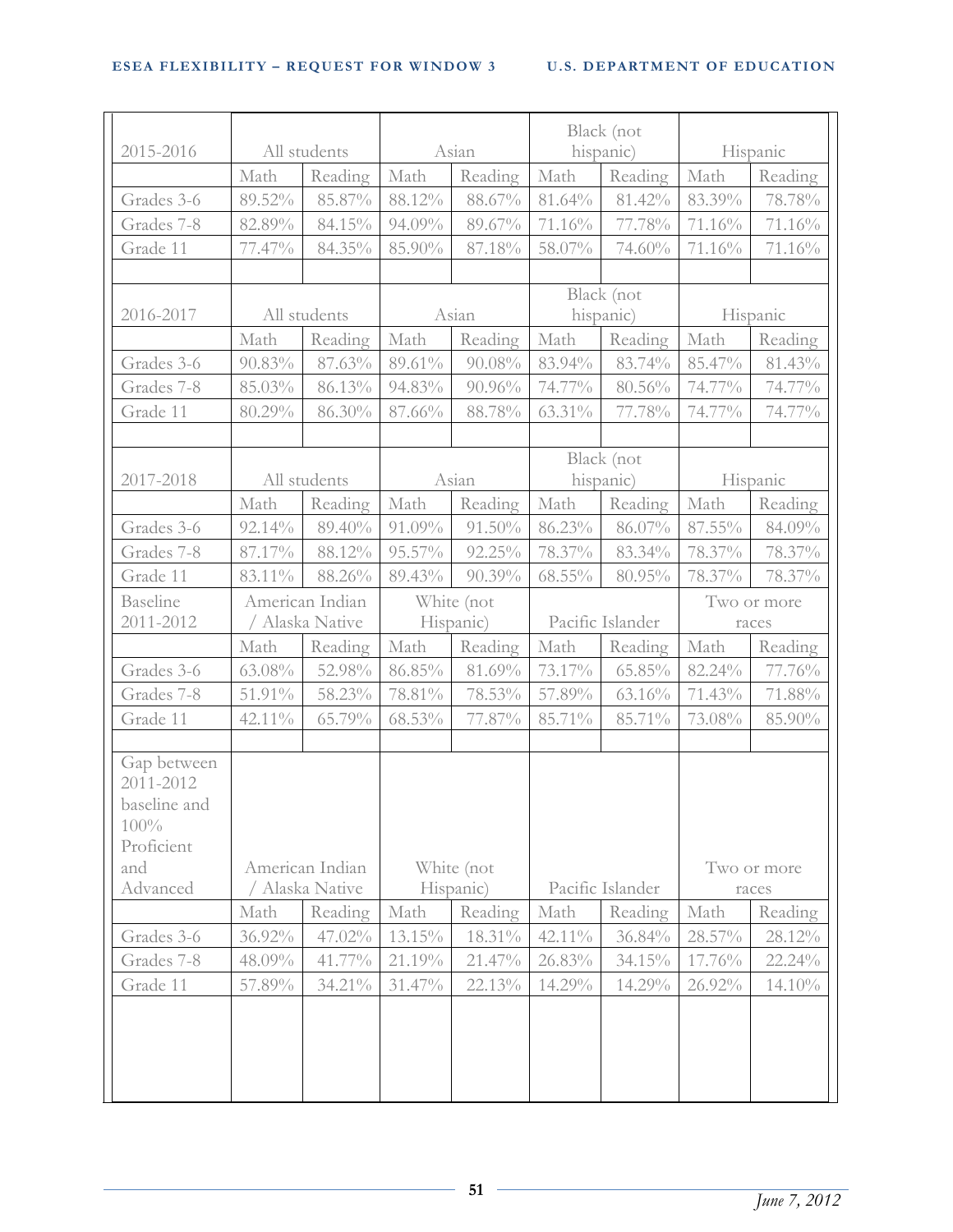| 2012-2013  |           | Native American<br>/ Alaska Native |            | White (not<br>Hispanic) | Pacific Islander |                                                     |        | Two or more<br>races |
|------------|-----------|------------------------------------|------------|-------------------------|------------------|-----------------------------------------------------|--------|----------------------|
|            | Math      | Reading                            | Math       | Reading                 | Math             | Reading                                             | Math   | Reading              |
| Grades 3-6 | $66.16\%$ | 56.90%                             | 87.95%     | 83.22%                  | $61.40\%$        | $66.23\%$                                           | 73.81% | 74.22%               |
| Grades 7-8 | 55.92%    | 61.71%                             | $80.58\%$  | 80.32%                  | 75.41%           | 68.70%                                              | 83.72% | 79.61%               |
| Grade 11   | 46.93%    | $68.64\%$                          | 71.15%     | 79.71%                  | 86.90%           | 86.90%                                              | 75.32% | $87.08\%$            |
|            |           |                                    |            |                         |                  |                                                     |        |                      |
|            |           | Native American                    |            | White (not              |                  |                                                     |        | Two or more          |
| 2013-2014  |           | / Alaska Native                    |            | Hispanic)               | Pacific Islander |                                                     |        | races                |
|            | Math      | Reading                            | Math       | Reading                 | Math             | Reading                                             | Math   | Reading              |
| Grades 3-6 | 69.23%    | $60.82\%$                          | 89.04%     | 84.74%                  | 64.91%           | $69.30\%$                                           | 76.19% | $76.57\%$            |
| Grades 7-8 | 59.93%    | 65.19%                             | 82.34%     | 82.11%                  | 77.64%           | $71.54\%$                                           | 85.20% | 81.47%               |
| Grade 11   | 51.76%    | 71.49%                             | 73.78%     | 81.56%                  | 88.09%           | 88.09%                                              | 77.57% | 88.25%               |
|            |           |                                    |            |                         |                  |                                                     |        |                      |
|            |           | Native American                    |            | White (not              |                  |                                                     |        | Two or more          |
| 2014-2015  |           | / Alaska Native                    |            | Hispanic)               | Pacific Islander |                                                     |        | races                |
|            | Math      | Reading                            | Math       | Reading                 | Math             | Reading                                             | Math   | Reading              |
| Grades 3-6 | 72.31%    | 64.74%                             | $90.14\%$  | 86.27%                  | $68.42\%$        | 72.37%                                              | 78.57% | 78.91%               |
| Grades 7-8 | 63.93%    | 68.67%                             | 84.11%     | 83.90%                  | 79.88%           | 74.39%                                              | 86.68% | 83.32%               |
| Grade 11   | 56.58%    | 74.34%                             | 76.40%     | 83.40%                  | 89.28%           | 89.28%                                              | 79.81% | 89.43%               |
|            |           |                                    |            |                         |                  |                                                     |        |                      |
|            |           | Native American                    |            | White (not              |                  |                                                     |        | Two or more          |
| 2015-2016  |           | / Alaska Native                    |            | Hispanic)               |                  | Pacific Islander                                    |        | races                |
|            | Math      | Reading                            | Math       | Reading                 | Math             | Reading                                             | Math   | Reading              |
| Grades 3-6 | 75.39%    | $68.65\%$                          | $91.23\%$  | 87.79%                  | 71.93%           | 75.44%                                              | 80.95% | 81.25%               |
| Grades 7-8 | 67.94%    | 72.15%                             | 85.87%     | $85.69\%$               | 82.11%           | $77.23\%$                                           | 88.16% | 85.17%               |
| Grade 11   | $61.41\%$ | 77.19%                             | 79.02%     | $85.25\%$               | $90.47\%$        | 90.47%                                              | 82.05% | $90.60\%$            |
|            |           |                                    |            |                         |                  |                                                     |        |                      |
|            |           | Native American                    | White (not |                         |                  |                                                     |        | Two or more          |
| 2016-2017  |           | / Alaska Native                    | Hispanic)  |                         | Pacific Islander |                                                     | races  |                      |
|            |           |                                    |            |                         |                  | Math Reading Math Reading Math Reading Math Reading |        |                      |
| Grades 3-6 | 78.46%    | 72.57%                             | 92.33%     | 89.32%                  | 75.44%           | 78.51%                                              | 83.33% | 83.60%               |
| Grades 7-8 | 71.95%    | 75.63%                             | 87.64%     | 87.48%                  | $84.35\%$        | 80.08%                                              | 89.64% | 87.03%               |
| Grade 11   | $66.23\%$ | $80.04\%$                          | 81.64%     | 87.09%                  | $91.66\%$        | 91.66%                                              | 84.30% | 91.78%               |
|            |           |                                    |            |                         |                  |                                                     |        |                      |
|            |           | Native American                    |            | White (not              |                  |                                                     |        | Two or more          |
| 2017-2018  |           | Alaska Native                      |            | Hispanic)               |                  | Pacific Islander                                    |        | races                |
|            | Math      | Reading                            | Math       | Reading                 | Math             | Reading                                             | Math   | Reading              |
| Grades 3-6 | 81.54%    | 76.49%                             | $93.43\%$  | $90.85\%$               | 78.95%           | 81.58%                                              | 85.72% | 85.94%               |
|            | 75.96%    | 79.12%                             | 89.41%     | 89.27%                  | $86.59\%$        | 82.93%                                              | 91.12% | 88.88%               |
| Grades 7-8 |           |                                    |            |                         |                  |                                                     |        |                      |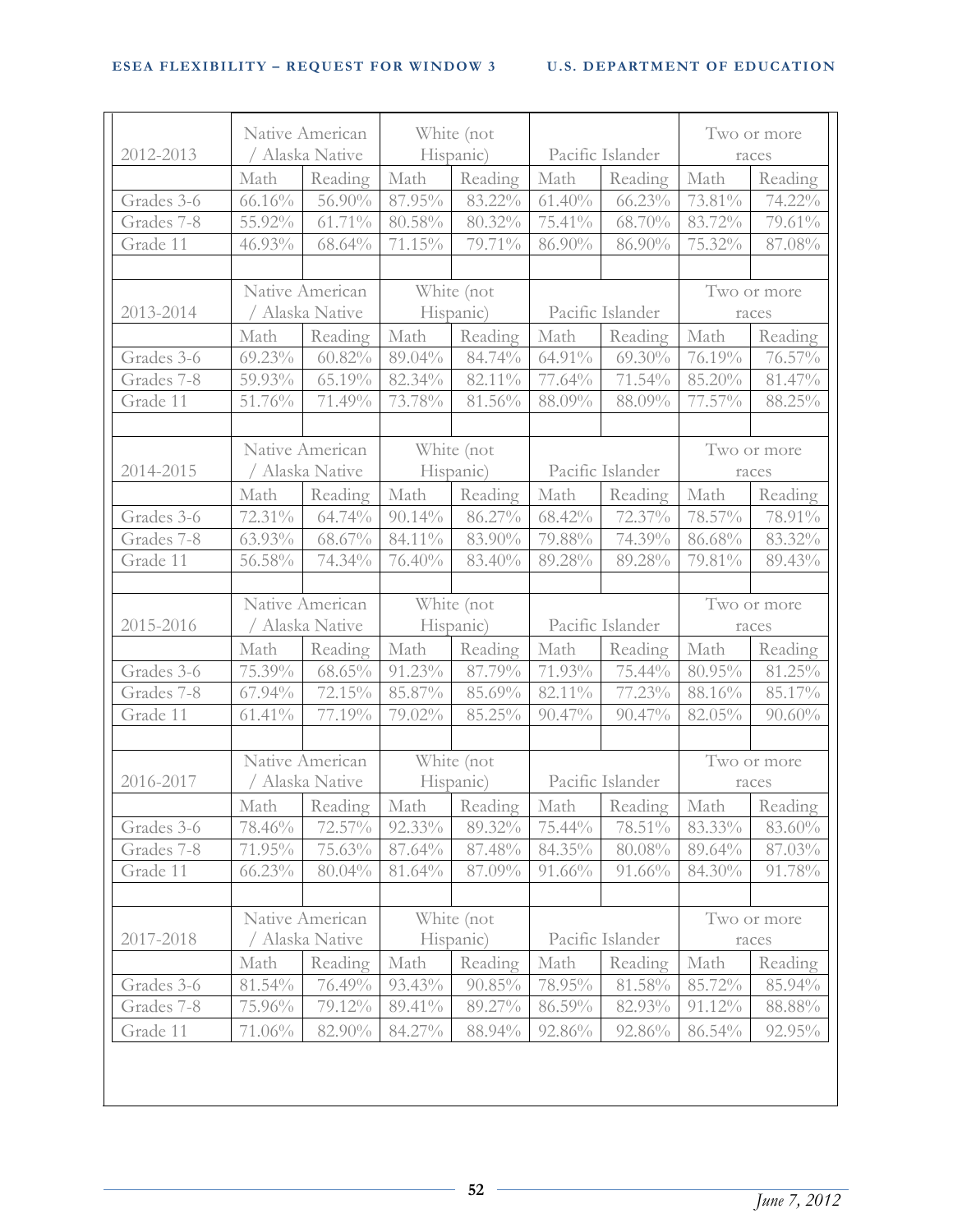| <b>Baseline</b> |           |                 |           | Free or Reduced |                       | Individual            |
|-----------------|-----------|-----------------|-----------|-----------------|-----------------------|-----------------------|
| 2011-2012       |           | English Learner |           | Lunch           |                       | <b>Education Plan</b> |
|                 | Math      | Reading         | Math      | Reading         | Math                  | Reading               |
| Grades 3-6      | $61.25\%$ | 48.70%          | 77.03%    | $69.54\%$       | $66.24\%$             | 53.59%                |
| Grades 7-8      | 44.78%    | 44.41%          | $63.35\%$ | 65.48%          | 41.64%                | 43.92%                |
| Grade 11        | 23.81%    | 37.35%          | 52.13%    | 64.17%          | 25.07%                | 38.28%                |
|                 |           |                 |           |                 |                       |                       |
| Gap between     |           |                 |           |                 |                       |                       |
| 2011-2012       |           |                 |           |                 |                       |                       |
| baseline and    |           |                 |           |                 |                       |                       |
| 100%            |           |                 |           |                 |                       |                       |
| Proficient      |           |                 |           |                 |                       |                       |
| and             |           |                 |           | Free or Reduced |                       | Individual            |
| Advanced        |           | English Learner |           | Lunch           |                       | <b>Education Plan</b> |
|                 | Math      | Reading         | Math      | Reading         | Math                  | Reading               |
| Grades 3-6      | 38.75%    | 51.30%          | 22.97%    | 30.46%          | 33.76%                | 46.41%                |
| Grades 7-8      | $55.22\%$ | 55.59%          | $36.65\%$ | 34.52%          | 58.36%                | 56.08%                |
| Grade 11        | 76.19%    | 62.65%          | 47.87%    | 35.83%          | 74.93%                | 61.72%                |
|                 |           |                 |           |                 |                       |                       |
|                 |           |                 |           | Free or Reduced |                       | Individual            |
| 2012-2013       |           | English Learner |           | Lunch           |                       | <b>Education Plan</b> |
|                 | Math      | Reading         | Math      | Reading         | Math                  | Reading               |
| Grades 3-6      | 64.48%    | 52.98%          | 78.94%    | 72.08%          | $69.05\%$             | 57.46%                |
| Grades 7-8      | 49.38%    | 49.04%          | 66.40%    | 68.36%          | 46.50%                | 48.59%                |
| Grade 11        | 30.16%    | 42.57%          | 56.12%    | 67.16%          | 31.31%                | 43.42%                |
|                 |           |                 |           |                 |                       |                       |
|                 |           |                 |           | Free or Reduced |                       | Individual            |
| 2013-2014       |           | English Learner | Lunch     |                 | <b>Education Plan</b> |                       |
|                 | Math      | Reading         | Math      | Reading         | Math                  | Reading               |
| Grades 3-6      | $67.71\%$ | 57.25%          | 80.86%    | 74.62%          | 71.87%                | $61.33\%$             |
| Grades 7-8      | 53.98%    | 53.68%          | $69.46\%$ | 71.23%          | 51.37%                | 53.27%                |
| Grade 11        | $36.51\%$ | 47.79%          | $60.11\%$ | 70.14%          | 37.56%                | 48.57%                |
|                 |           |                 |           |                 |                       |                       |
|                 |           |                 |           | Free or Reduced |                       | Individual            |
| 2014-2015       |           | English Learner |           | Lunch           |                       | <b>Education Plan</b> |
|                 | Math      | Reading         | Math      | Reading         | Math                  | Reading               |
| Grades 3-6      | 70.94%    | $61.53\%$       | 82.77%    | 77.16%          | 74.68%                | 65.19%                |
| Grades 7-8      | 58.59%    | 58.31%          | 72.51%    | 74.11%          | 56.23%                | 57.94%                |
|                 |           |                 |           |                 |                       |                       |
| Grade 11        | 42.86%    | 53.01%          | $64.10\%$ | 73.13%          | 43.80%                | 53.71%                |
|                 |           |                 |           |                 |                       |                       |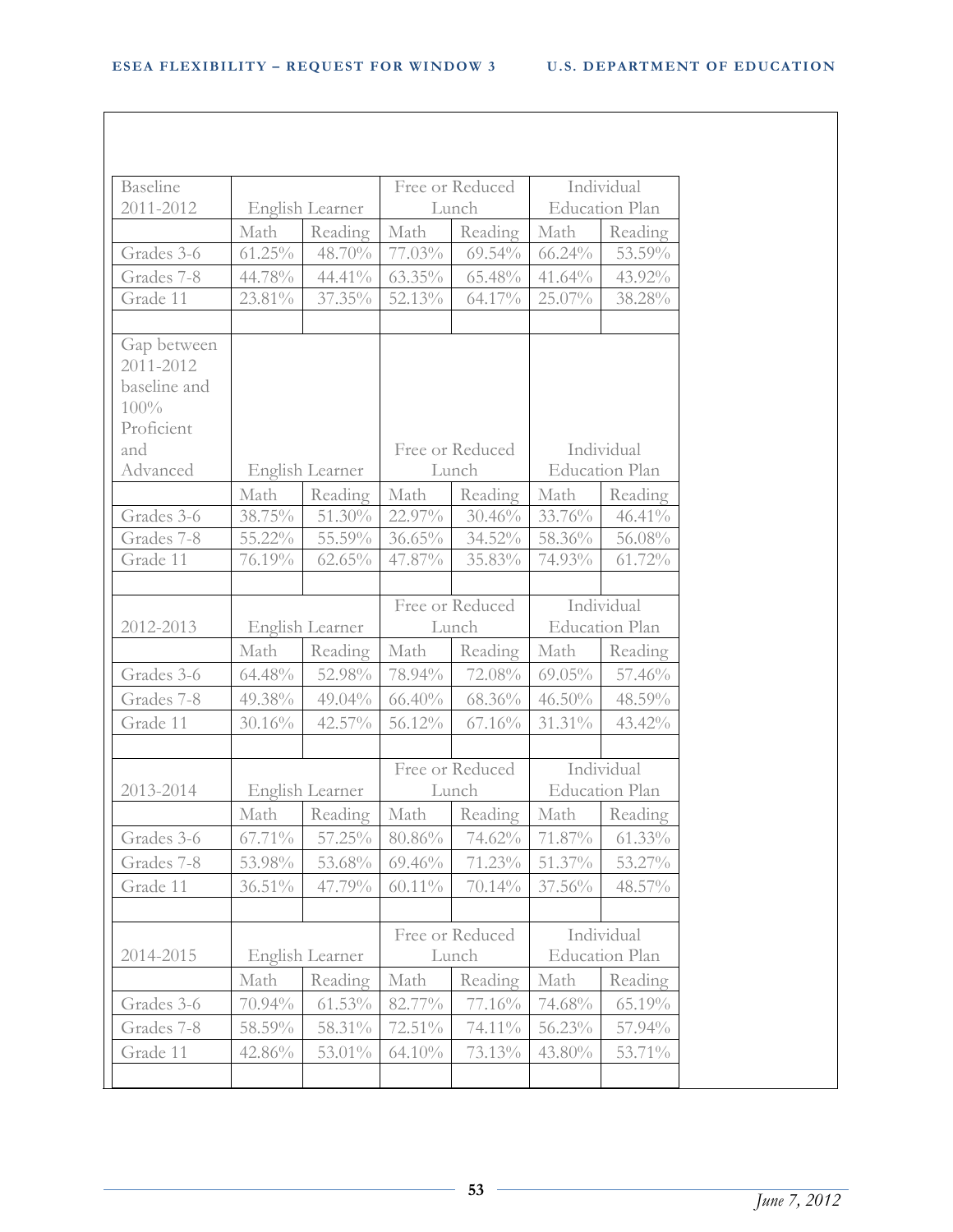| 2015-2016  |        | English Learner |                          | Free or Reduced<br>Lunch                    | Individual<br><b>Education Plan</b> |                                     |  |
|------------|--------|-----------------|--------------------------|---------------------------------------------|-------------------------------------|-------------------------------------|--|
|            | Math   | Reading         | Math                     | Reading                                     | Math                                | Reading                             |  |
| Grades 3-6 | 74.17% | 65.80%          | 84.69%                   | 79.69%                                      | 77.49%                              | 69.06%                              |  |
| Grades 7-8 | 63.19% | 62.94%          | 75.57%                   | 76.99%                                      | $61.09\%$                           | $62.61\%$                           |  |
| Grade 11   | 49.21% | 58.23%          | 68.09%                   | 76.11%                                      | $50.05\%$                           | 58.85%                              |  |
|            |        |                 |                          |                                             |                                     |                                     |  |
| 2016-2017  |        |                 |                          | Free or Reduced<br>English Learner<br>Lunch |                                     | Individual<br><b>Education Plan</b> |  |
|            | Math   | Reading         | Math                     | Reading                                     | Math                                | Reading                             |  |
| Grades 3-6 | 77.40% | 70.08%          | 86.60%                   | 82.23%                                      | 80.31%                              | 72.93%                              |  |
| Grades 7-8 | 67.79% | $67.57\%$       | 78.62%                   | 79.86%                                      | 65.96%                              | 67.29%                              |  |
| Grade 11   | 55.56% | 63.45%          | 72.08%                   | 79.10%                                      | 56.29%                              | $64.00\%$                           |  |
|            |        |                 |                          |                                             |                                     |                                     |  |
| 2017-2018  |        | English Learner | Free or Reduced<br>Lunch |                                             | Individual<br><b>Education Plan</b> |                                     |  |
|            | Math   | Reading         | Math                     | Reading                                     | Math                                | Reading                             |  |
| Grades 3-6 | 80.63% | 74.35%          | 88.52%                   | 84.77%                                      | 83.12%                              | 76.80%                              |  |
| Grades 7-8 | 72.39% | 72.21%          | 81.68%                   | 82.74%                                      | 70.82%                              | 71.96%                              |  |
| Grade 11   | 61.91% | 68.68%          | 76.07%                   | 82.09%                                      | 62.54%                              | $69.14\%$                           |  |

# **2.C Reward Schools**

2.C.i Describe the SEA's methodology for identifying highest-performing and high-progress schools as reward schools . If the SEA's methodology is not based on the definition of reward schools in *ESEA Flexibility* (but instead, e.g., based on school grades or ratings that take into account a number of factors), the SEA should also demonstrate that the list provided in Table 2 is consistent with the definition, per the Department's "Demonstrating that an SEA's Lists of Schools meet ESEA Flexibility Definitions" guidance.

In order to understand the detailed steps and criteria Wyoming used to identify Reward schools, an explanation of how Wyoming ranked all schools to determine Reward, Focus, and Priority status is provided.

> **Data Analysis Methodology for Ranking Schools to Determine Reward, Focus, and Priority Schools under ESEA Flexibility**

**Achievement Ranking and Achievement Gap Determinations**

Wyoming will be using the data set that it has traditionally used to make accountability determinations in the past. This means that for determining Reward, Focus, and Priority schools under ESEA Flexibility, Wyoming will be using the data set from the Proficiency Assessment for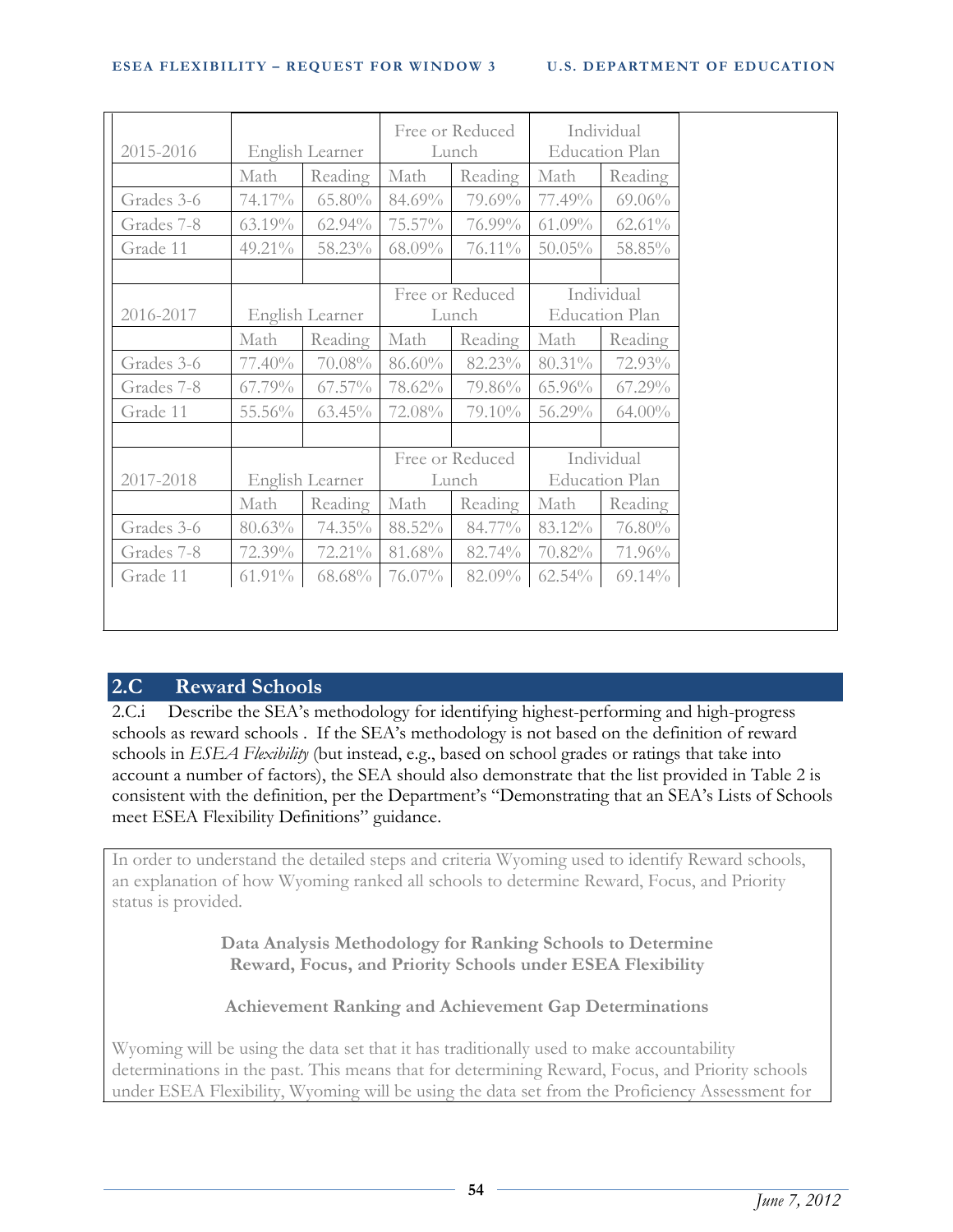Wyoming Students (PAWS) assessment that include the students who meet the full-academic year definition only. Student data for students who do not meet the full academic year definition are not included in accountability determinations.

"Full academic year" will be defined for Wyoming accountability as being enrolled in the same school on October 1 and on the day that is the midpoint of the testing window for each test used in the computation of school performance levels. Students who were not at the school for the full academic year will be excluded from school performance level computations.

## **Methodology for Ranking of Schools**

Data used is from the 2010-2011 and 2011-2012 school years. Once the 2012-2013 data is available, ranking will be done using that data as well to include in the identification of school categories during the 2013-2014 school year.

**Controlling for Grade in School.** The percentage of student's proficient or above has varied as a function of school grade from the onset of PAWS testing. Focusing solely on the percentage of students proficient or above without somehow controlling for the number of students tested at each grade at the schools would likely result in some schools scoring better or worse simply as a function of how many tested students were in which grades. Therefore, steps were taken to control grade in school of tested students. Functionally this was accomplished by subtracting the percentage proficient and above within each grade at the school from the percentage proficient and above within the same grades statewide.

- 1. The statewide percentage of all students with proficient and above scores was computed for each grade in reading and in mathematics.
- 2. The percentage of all students with proficient and above scores at each school was computed for each grade in reading and in mathematics.
- 3. The percentage of tested students from each grade at each school was computed for reading and for mathematics.
- 4. A weighted average statewide percent proficient and above was computed to produce the percent proficient and above from which the school's percent proficient and above would be subtracted. This difference is the school's proficiency index for the content area (i.e., reading or mathematics) The proportion of students in each grade represented in the weighted average statewide percent proficient and above matches the proportion of students in each grade at the school. See the example below:

| Grade | School          |            |            |            |            |  |
|-------|-----------------|------------|------------|------------|------------|--|
|       | Number of       | Percent of | Number     | Percent    | Percent    |  |
|       | <b>Students</b> | Number of  | Proficient | Proficient | Proficient |  |
|       |                 | students   | and Above  | and Above  | and Above  |  |
|       | 20              | 40%        | 15         | 75%        | 60%        |  |
|       | 30              | 60%        | 15         | 50%        | 50%        |  |
| Total | 50              | 100%       | 30         | 60%        |            |  |

Table 21. Hypothetical Data for Single Content Area Example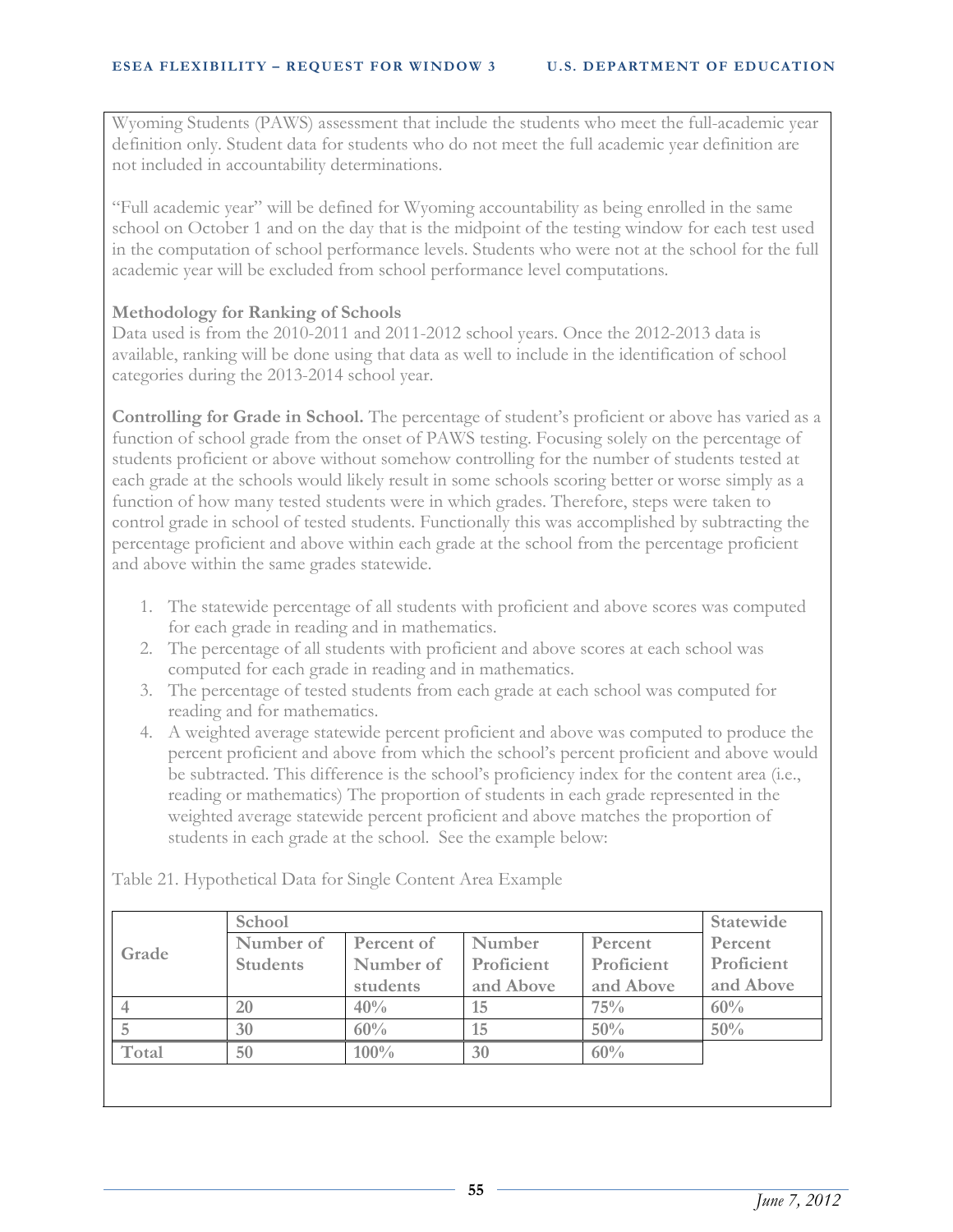Example of Computing a School Proficiency Index for a Content Area

Step 1 – For Grade 4 the proficiency index for this content area would be the percent of the total number of tested students in the school (i.e., percent of total *n*) times the percent of those students that were proficient or above statewide in Grade 4 (i.e.,  $40\% * 60\% = 24\%$ ).

Step 2 – For Grade 5 the proficiency index for this content area would be the percent of the total number of students in the school (i.e., percent of total *n*) times the percent of those students that were proficient or above statewide in Grade 5 (i.e.,  $60\%$  X  $50\%$  =  $30\%$ ).

Step 3 – Compute statewide percent proficient and above to which the school will be compared. To do this, the results of step 1 and step 2 are summed (i.e.,  $24\% + 30\% = 54\%$ ).

Step 4 – Compute the school's proficiency index for this content area. This is done by subtracting the results from Step 3, the statewide percent proficient and above to which the school will be compared, from the total percent proficient and above at the school (i.e.,  $60\%$  -  $54\% = 6\%$ ). The schools proficient index for this content area would be 6%. Percent proficient and above at the school – Result of step  $3 (60\% - 54\% = 6\%)$ 

5. **School PAWS Proficiency Index:** Schools will be ranked on the school PAWS proficiency index. This index is the average of the proficiency index for reading and the proficiency index for mathematics. The school with the largest proficiency index score would be considered the highest performing school and the school with the lowest proficiency index score would be the lowest performing school. Proficiency index scores for schools will be both positive and negative because they represent the difference between overall state performance and a school's performance. This is because roughly half of the schools will perform above the statewide result and roughly half will perform

In future years, when science and writing are included in accountability under WAEA, scores for these content areas will be included in this system to establish a school proficiency index.

## **Priority schools based on achievement**

below the statewide result.

The ranking described above will be used to determine the Priority schools that are in the category of those schools that are among the lowest five percent of Title I schools in the state based on the achievement of the "all students" group in terms of proficiency on statewide assessments and has demonstrated a lack of progress on those assessments over a number of years in the "all students" group. Priority schools that are selected based on low achievement will be among the lowest five (5) percent of Title I schools in the ranking. In addition, comparison of ranking over two years will provide an indication of whether the school is appropriately identified. This can further be compared to the achievement gap / improvement frequency table being used to identify schools with significant achievement gaps. Priority schools should be included with those schools with high achievement gaps in the "all students" group as compared to the state average, that show little or no progress (Top left of table, see description below).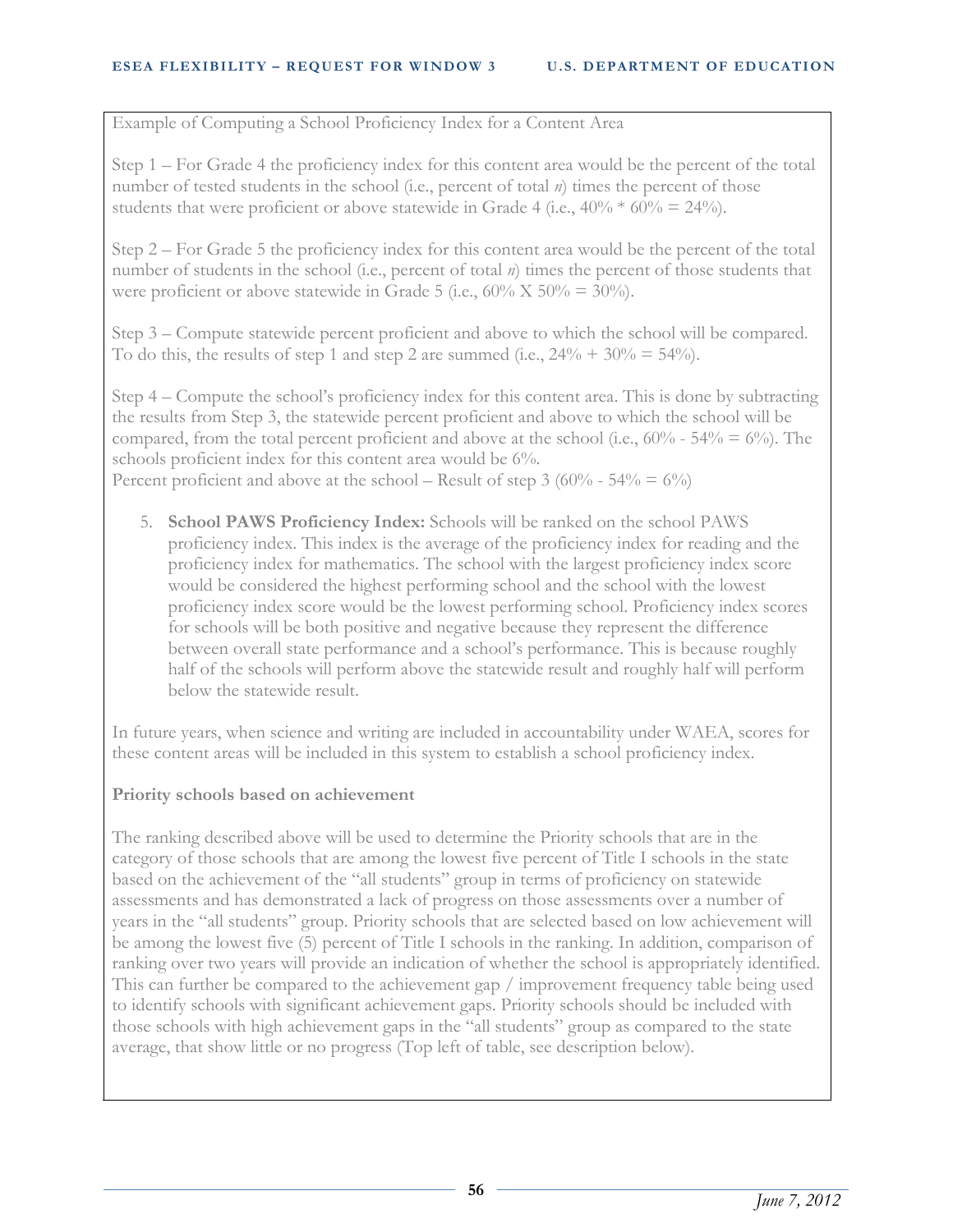#### **Focus schools based on achievement gaps**

Achievement gap determinations will be done using the same data set as is used for ranking. Only students that meet the full academic year requirement will be included in achievement gap determinations. Wyoming will calculate achievement gaps by first determining the state average of proficient or advanced for the "all students" group. Then the average for each subgroup in each school, including the "all students" group in each school will be calculated. The average for each subgroup will be compared to the average for the "all students" group at the state level to determine the achievement gap for each subgroup.

### **NOTE: Wyoming has chosen not to use within school achievement gap comparisons for specific reasons.**

First, the unique geography and demographics of Wyoming need to be considered. Geographically, Wyoming is approximately 400 miles long and 300 miles wide (actual size is 97,914 square miles). According to the 2010 census, the population of Wyoming is 563,626. That equates to 5.75 persons per square mile. There are only nine cities in Wyoming that have a population larger than 10,000. Demographically, there are approximately 87,000 students in Wyoming schools, spread over this vast area, which makes Wyoming a largely rural / small school state. There are 48 school districts and approximately 350 schools in Wyoming. Half of the school districts in Wyoming (24) have fewer than 1000 students and only two (2) have more than 10,000 students. Because of the rural, small nature of many school districts and schools, Wyoming has a significant number of schools where the all student group fits totally or almost totally into a single subgroup, or where subgroup sizes are too small for reporting because of FERPA reasons. For example, the elementary school in one of our reservation school districts has one white student and the rest of the student population is Native American. We cannot report out on the one student in the race/ethnicity category of white for this school and the Native American subgroup is basically equivalent to the "all students" group. This means that a within school achievement gap analysis would show that the Native American subgroup is performing as well as the "all students" group (the only two reportable groups) and there would be no achievement gap. When in actuality, when the all student group and the Native American subgroup are compared to the state average, an achievement gap can be established. In addition, at the state level, we have at least one subgroup for which we don't have sufficient numbers to report results on because of FERPA reasons.

Second, if we did calculate within school achievement gaps, only schools with large student populations would have sufficient numbers in subgroups to report achievement gaps. This is because of the distribution of the population in Wyoming and the tendency for smaller school sizes in the more rural areas, as well as the lack of diversity in those smaller, rural communities. This would result in only schools in our largest school districts being identified as focus schools.

Third, comparing a school's subgroup to the state average for the "all students" group avoids issues related to duplicate counts of students in subgroups (i.e. a single student may fit into the following subgroups: Hispanic, EL, Free and Reduced Lunch, and a student with disabilities) and comparisons subgroups that may not be relevant to school improvement efforts.

Wyoming will use a frequency distribution table that looks at both achievement and progress to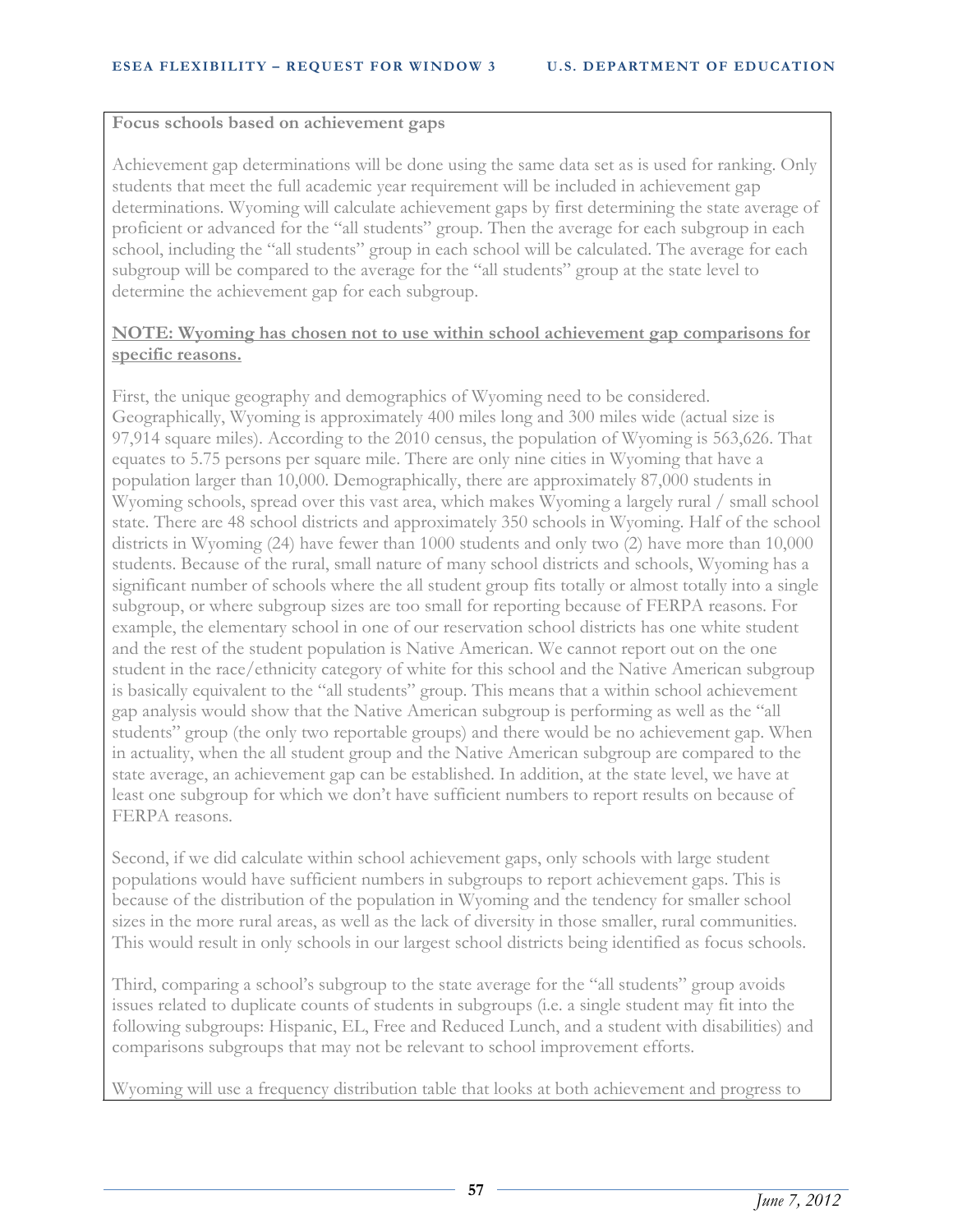identify Focus schools based on achievement gaps, and whether or not those gaps have been closing over two years. The table will have five cells across and five cells down. The frequency distribution will include 12.5% of the total number of schools at each end (high or low gap/progress), 20% for the adjacent cells moving toward the middle, and 35% for the middle cells (see example chart below). The frequency distribution will be done in such a way that those outliers, the schools with the highest achievement gaps over a number of years, will be identified by being included in the "most negative gap, most negative progress" cells (top left). Because Wyoming has chosen to not do within school comparisons, these same cells should also correspond to the Priority schools based on achievement in the "all students" group.

Two tables will be created, one for the "all students" group and one that includes all subgroups.

Table 22. Decision Table for Relationship of Gap Size Versus Progress (performance gap-andprogress frequency distribution table)

|                      |                 | Gap Size Rank |     |     |     |          |
|----------------------|-----------------|---------------|-----|-----|-----|----------|
|                      |                 | Most          |     |     |     | Most     |
|                      |                 | Negative      |     |     |     | Positive |
| Progress Rank        | $\%$ of Schools | $12.5\%$      | 20% | 35% | 20% | $12.5\%$ |
| <b>Most Negative</b> | $12.5\%$        |               |     |     |     |          |
|                      | 20%             |               |     |     |     |          |
|                      | 35%             |               |     |     |     |          |
|                      | 20%             |               |     |     |     |          |
| <b>Most Positive</b> | $12.5\%$        |               |     |     |     |          |

## **Reward schools - highest performing and high progress based on achievement**

Wyoming will use the achievement ranking of the "all students" group and all subgroups as compared to the state average of the "all students" group to identify highest performing schools. Schools that are ranked among the top ten (10) percent of Title I schools may be included in the group of Reward schools. These schools will be cross-referenced with the frequency tables used in the achievement gap analysis to ensure that there are no significant achievement gaps across subgroups that are not closing.

Table 22 will be used for achievement gap analysis to determine high progress Reward schools. The "all students" group frequency table will be examined to determine which Title I schools are in the high achieving area and have made high progress as well. Those Title I schools that fall in the lower right cells (most positive gap – most positive progress) may be included in the high progress Reward school category. These schools will be cross-referenced with the frequency tables used in the achievement gap analysis to ensure that there are no significant achievement gaps across subgroups that are not closing.

In order to be sure to include schools in both categories of Reward schools, Wyoming will identify high progress schools first (since both highest performing and high progress schools might both qualify as highest performing, but not both as high progress). Highest performing schools will be identified second. If at all possible, an equal number of schools will be identified in each category.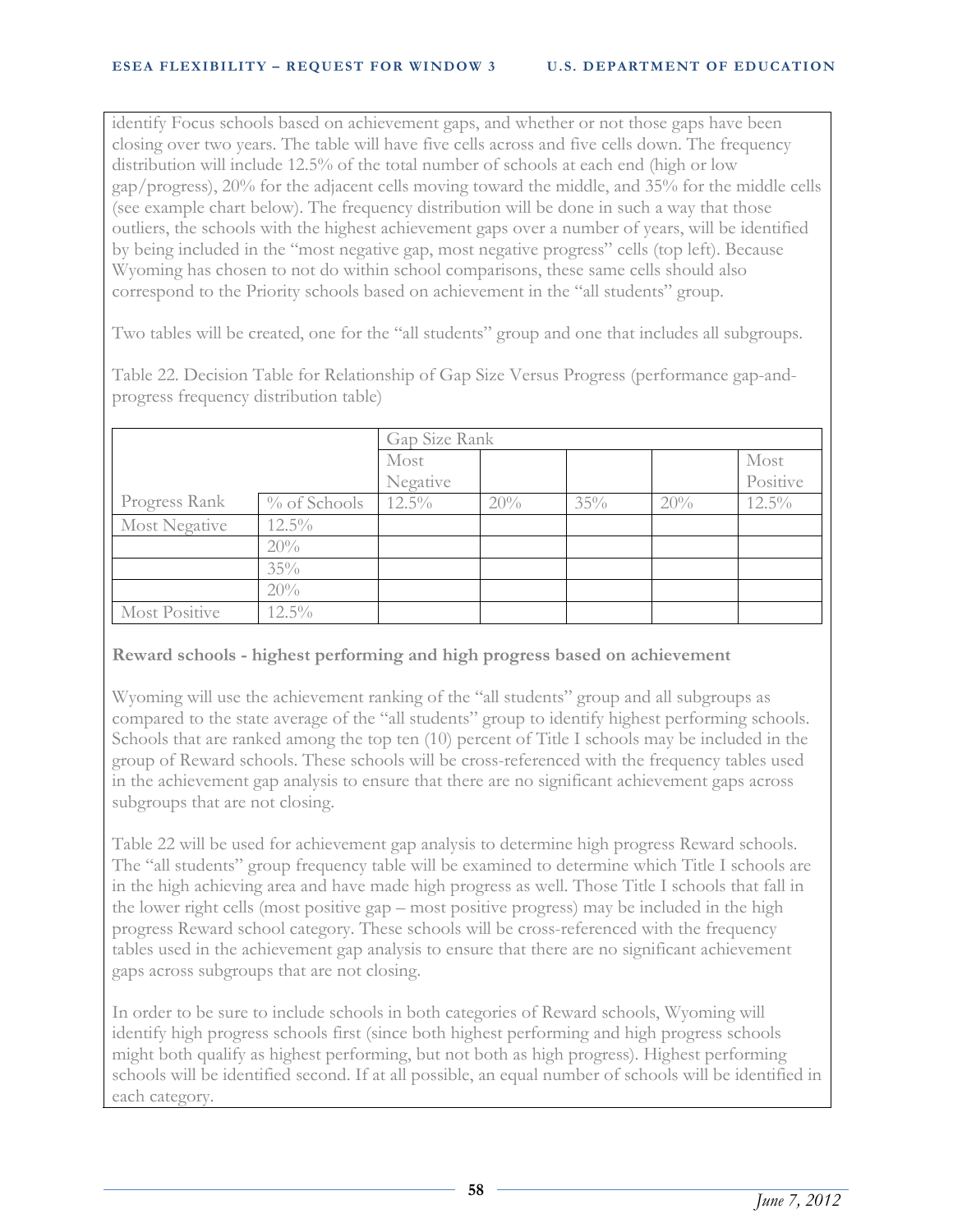### **Graduation Rate Analysis**

Wyoming will be using graduation rate data from over a number of years to make determinations of Priority and Focus schools based on the definitions in this document. Graduation rates data from 2009-2010, 2010-2011, and 2011-2012 will be used when examining graduation rates over time.

Some schools may be identified as Priority schools if they are Title I funded or eligible and have graduation rates of less than 60 percent over the three years of data examined. Those that are not identified as Priority schools, that are Title I funded and have graduation rates of less than 60 percent over the three years of data, may be included in the list of Focus schools.

Some schools may also be identified as Focus schools at the high school level, if these schools have the largest gaps in graduation rates between subgroup or subgroups and the state average of the "all students" group over a number of years. To determine this, Wyoming will look at the graduation rates using the same type of system that is described for achievement gap analysis, but will use graduation rate data instead of achievement data. Those Title I high schools that show the highest gap/lowest progress in graduation rates between the state average of the "all students" group and subgroup or subgroups may be included in the list of Focus schools.

### **Methodology used to identify a school as a Reward school:**

The total amount of Reward schools is to be at least equivalent to 10% of Title I funded schools. Approximately half the Reward schools will first be identified via positive progress criteria and then the second half will be identified via positive performance gap criteria

#### Step 1: Assessment Data, All Students Analysis for Positive Progress

Criteria for a school to be identified as a Reward school for Positive Progress:

- 1) School is Title I Funded in the current school year
- 2) In the performance gap-and-progress frequency distribution category table the school is:
	- a. In cell 5-5 (gap-progress) or
	- b. In cell 5-4 (gap-progress) or
	- c. In cell 4-5 (gap-progress) or
	- d. In cell 4-4 (gap-progress)
- 3) Schools falling in any of these gap-progress cells are then prioritized by actual performance gap percentage beginning with the most positive gap, to approximately the equivalent of 5% of Title I funded schools, and identified as Reward schools based on positive progress. Approximately half of the Reward schools will have been identified upon completion of this step.

Step 2: Assessment Data, All Students Analysis for Positive Performance Gap

Criteria for a school to be identified as a Reward school for Positive Performance Gap:

- 1) School was not already identified as a Reward school for positive progress
	- 2) School is Title I Funded in the current school year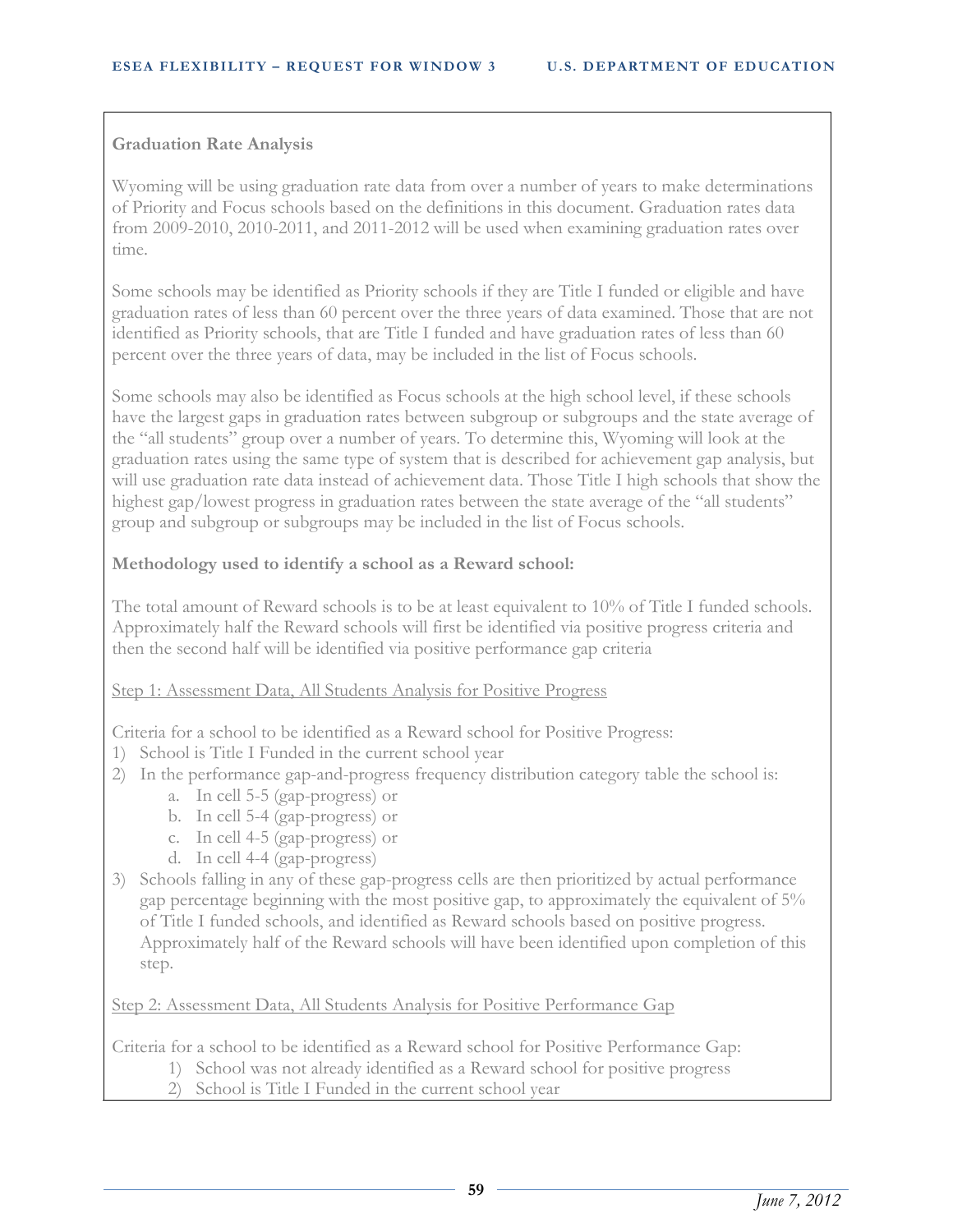- 3) Schools are prioritized by the average of the prior and current years' performance gaps beginning with the most positive two year average, to approximately the to the equivalent of 5% of Title I funded schools and identified as Reward schools based on positive progress.
	- a. Enough schools must be identified as Reward schools based on positive progress to ensure at least the equivalent to 10% of Title I funded schools have been identified as Reward schools (combination of schools identified under positive progress and positive performance gap criteria)
	- b. The number of years averaged is subject to change once more than two years of data are available for consideration

The methodology described above has been used to identify the Reward schools included in this application. It must be noted, that as the WAEA system develops, it is possible that there may be changes to the way WDE identifies Reward schools.

2.C.ii Provide the SEA's list of reward schools in Table 23.

## 2.C.iii Describe how the SEA will publicly recognize and, if possible, reward highest-performing and high-progress schools.

Wyoming will identify, at minimum, ten percent of Title I schools as Reward or recognition schools. Wyoming's proposed reward and recognition system, called Wyoming's Title I Schools of Excellence program includes methods to properly recognize these schools. Upon identification, award letters will be sent to each school and district notifying them that their school(s) has been chosen as a Title I School of Excellence. These letters will come from WDE and be signed by the director of the department. These schools will also be recognized through a Memorandum to District Superintendents, a press release, and posting on the WDE web site. In addition, starting with the Spring 2014 NCA School Improvement Conference each year, during the awards banquet, the WDE will provide certificates or plaques to each Title I School of Excellence. The WAEA requires that schools that are in the category of Exceeds Expectations document effective practices and communicate these practices to other schools in the state. Something similar to this is already being done at the Spring NCA School Improvement Conference. The conference organizers choose a number of high performing schools and invite them to come and share effective practices. The WAEA Exceed Expectations schools and Wyoming's Title I Schools of Excellence will provide the NCA School Improvement Conference organizers a sufficient list of high performing or high progress schools to look at when selecting which schools to invite to share effective practices.

In addition, the Title I Schools of Excellence will qualify to apply to be one of the two National Title I Distinguished Schools that represent Wyoming at the National Title I Conference. Wyoming awards \$3000 to each National Title I Distinguished School to help cover travel costs to send a team to the National Title I meetings. Wyoming's Title I Schools of Excellence may also be able to qualify for the National Blue Ribbon Schools Program. In order to qualify for the National Blue Ribbon Schools Program, however, the schools would need to be among one of the top three schools in the state and meet the other requirements for qualification in this program. These programs are used to honor schools that make significant progress in closing the achievement gap or for the schools whose students achieve at high levels.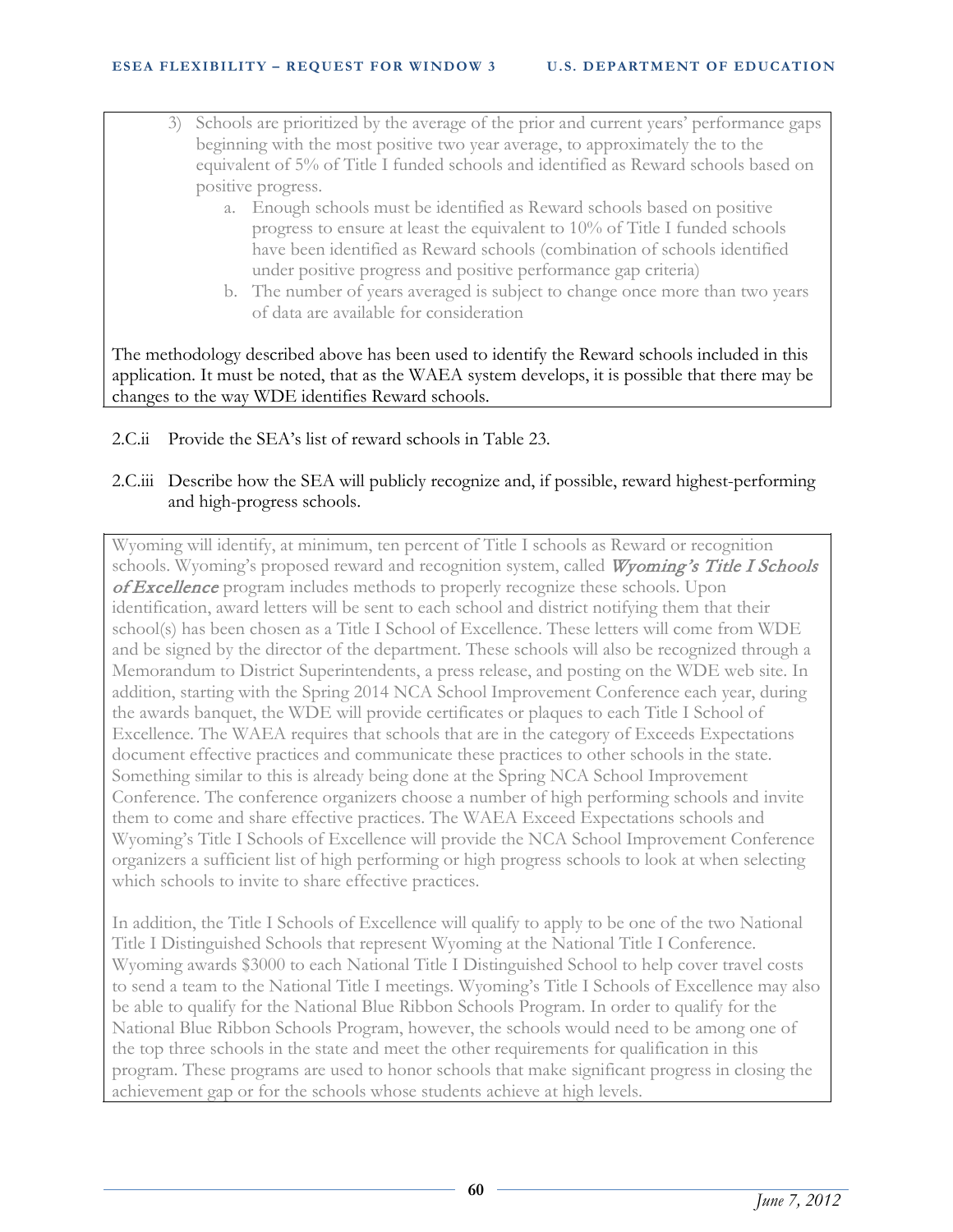## **2.D Priority Schools**

2.D.i Describe the SEA's methodology for identifying a number of lowest-performing schools equal to at least five percent of the State's Title I schools as priority schools. If the SEA's methodology is not based on the definition of priority schools in *ESEA Flexibility* (but instead, e.g., based on school grades or ratings that take into account a number of factors), the SEA should also demonstrate that the list provided in Table 2 is consistent with the definition, per the Department's "Demonstrating that an SEA's Lists of Schools meet ESEA Flexibility Definitions" guidance.

A description of Data Analysis Methodology for Ranking Schools to Determine Reward, Focus, and Priority Schools under ESEA Flexibility is provided in sections 2.C.i. A description of the methodology used to identify both Focus and Priority schools is included here as there is some overlap in the steps.

**Methodology used to identify as school as a Priority or Focus school in the following school year:**

#### Step 1: Graduation Rate Analysis

Criteria for a school to be identified as a Priority or Focus school:

- 1) School is Title I Funded or Eligible in the current school year
- 2) School has at least 6 expected graduates in each of the last three years
- 3) School has graduation rates less than 60% for the "all students" group in each of the last three years
- 4) School is not already an active cohort 2 or 3 SIG school (these are schools that are already identified as Priority schools because they will continue to receive SIG funds in the 2013-2014 school year)

When the above criteria are met, status is assigned via the following additional consideration:

- 1) If the school is currently a cohort 1 SIG school, the school will not be identified as a Priority school, but will automatically be identified as a Focus school
- 2) Otherwise, the school is identified as a Priority school up to the equivalent of 5% of Title I funded schools
- 3) Title I funded schools not identified as Priority in the previous step will be identified as Focus schools up to the equivalent of 10% of Title I funded schools

#### Step 2: Assessment Data, All Students Analysis

Criteria for a school to be identified as a Priority or Focus school, if additional schools are required to be identified:

- 1) School is not already identified as a Priority or Focus school via the graduation rate analysis
- 2) School is Title I Funded in the current school year
- 3) In the performance gap-and-progress frequency distribution category table the school is: a. In cell 1-1 (gap-progress) or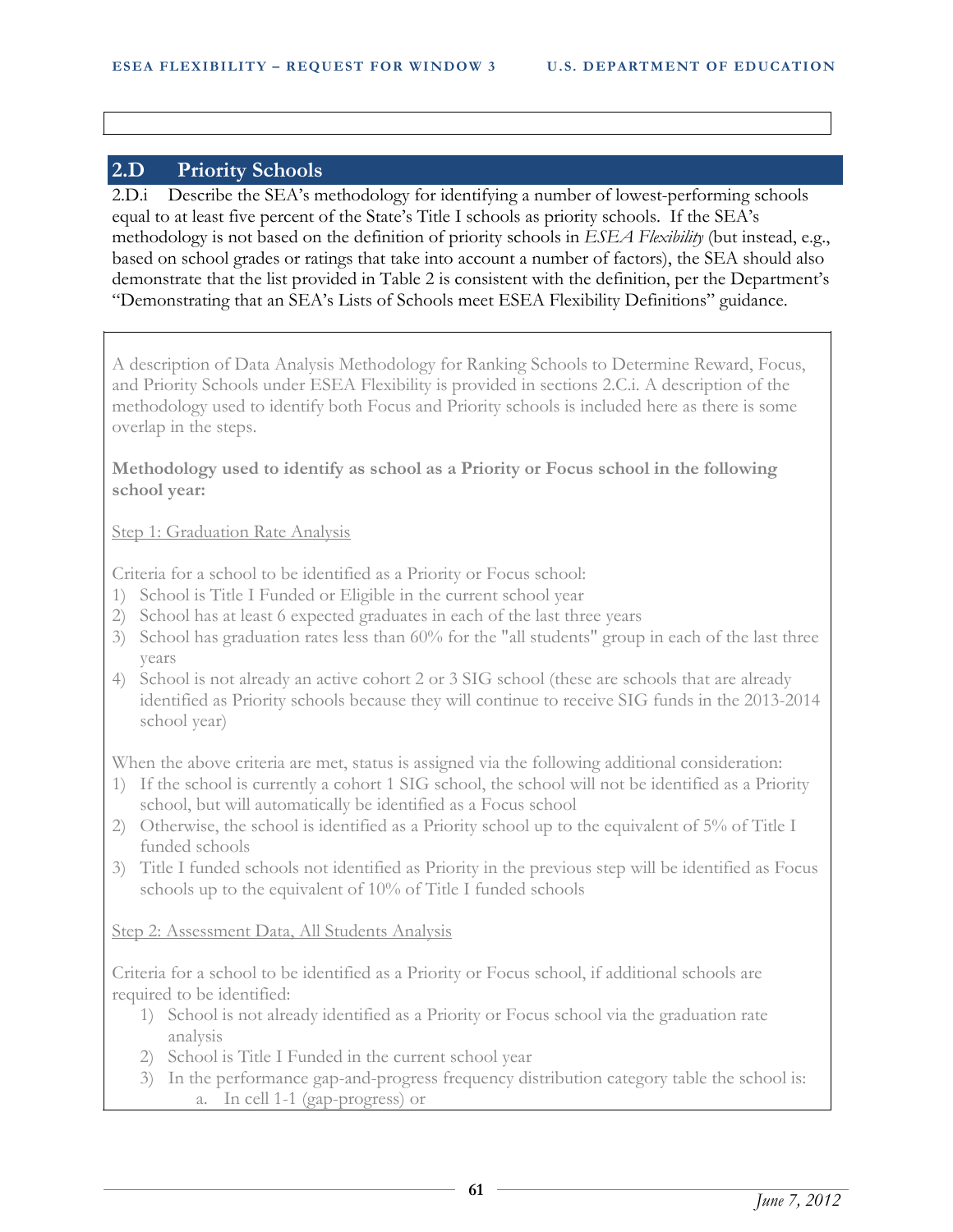- b. In cell 1-2 (gap-progress) or
- c. In cell 2-1 (gap-progress)

When the above criteria are met, status is assigned via the following additional consideration:

- 1) If additional Priority schools need to be assigned following identification during the graduation rate analysis, they are prioritized by cell placement (1-1, 1-2, then 2-1) and then actual gap percentage beginning with the most negative gap up to the equivalent of 5% of Title I funded schools
- 2) Schools not identified as Priority in the previous step are identified as Focus schools up to the equivalent of 10% of Title I funded schools

### Step 3: Assessment Data, Subgroup Analysis

Criteria for a school to be identified as a Focus school, if additional schools are required to be identified:

- 1) School is not already identified as a Priority or Focus school via the graduation rate analysis or the Assessment Data, All Students Analysis
- 2) School is Title I Funded in the current school year
- 3) In the performance gap-and-progress frequency distribution category table a subgroup in the school is:
	- a. In cell 1-1 (gap-progress) or
	- b. In cell 1-2 (gap-progress)

When the above criteria are met, status is assigned via the following additional consideration:

- 1) Only enough schools needed to meet the requirement are identified as Focus schools, prioritized on cell placement (1-1 then 1-2) and then actual gap percentage beginning with the most negative gap, up to the equivalent of 10% of Title I funded schools
- 2) If the preceding step does not result in identification of the required number of Focus schools, schools in cell placement 2-1 (gap-progress) are considered in the same manner

## 2.D.ii Provide the SEA's list of priority schools in Table23.

## 2.D.iii Describe the meaningful interventions aligned with the turnaround principles that an LEA with priority schools will implement.

This information is included in section 2.A.i, but is included here as well for ease of reference.

Schools identified as Focus and Priority schools will minimally be required to implement turnaround principles discussed in this ESEA Flexibility Waiver application. The WAEA requires liaisons (WDE will use coaches in the 2013-2014 school year) that are assigned by WDE or districts to work with Priority and Focus schools in the development of an improvement plan. Page 5 of attachment 12 (WAEA) specifies that the improvement "plan shall be based upon an evaluation of the strengths and deficiencies of specific indicator scores that identifies appropriate improvement goals with an explanation of the measures and methods chosen for improvement, the processes to be implemented to deliver the improvement measures, identification of relevant timelines and benchmarks and an articulation of the process for measuring success of the methods chosen to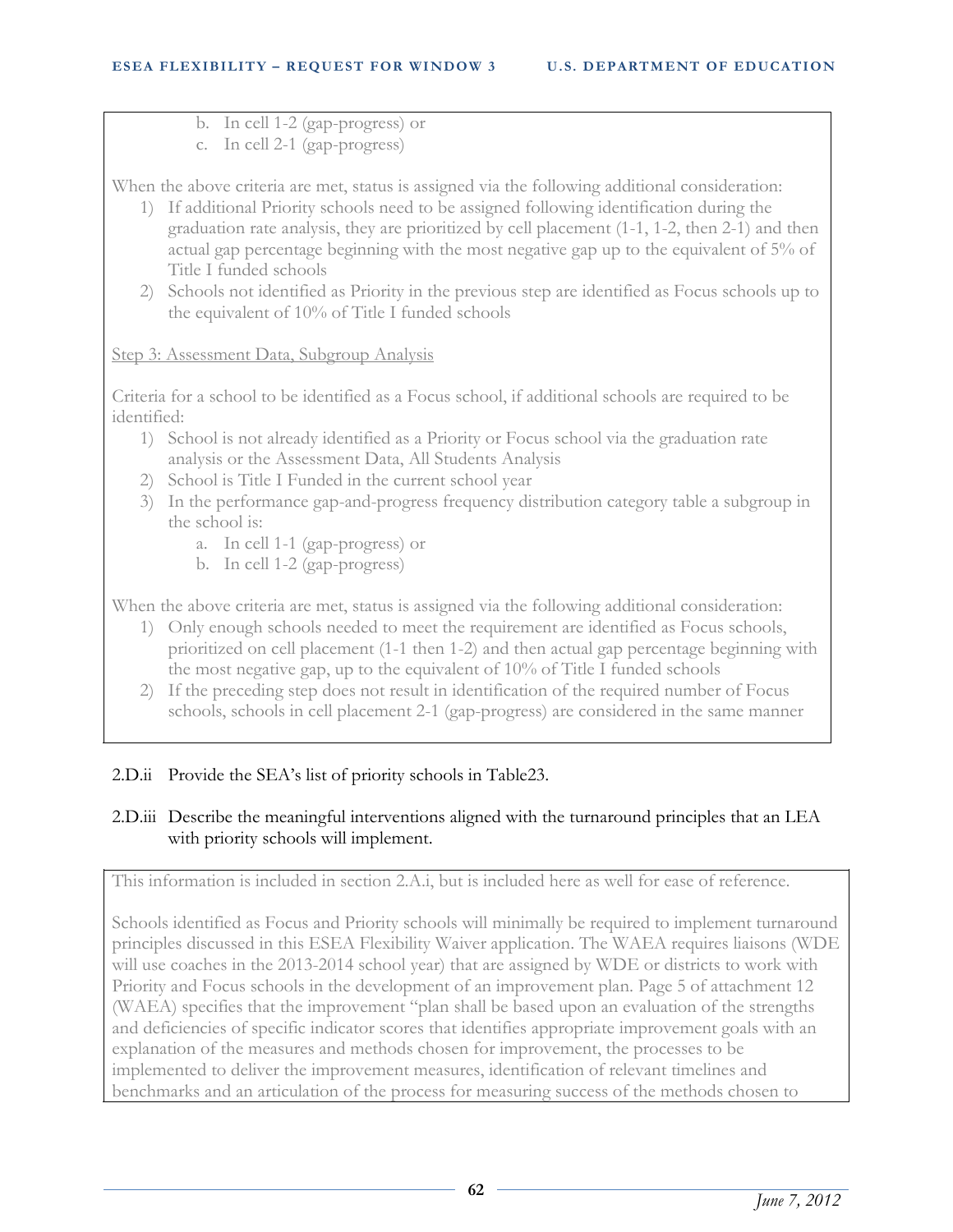increase performance." It further goes on to say that the Director of WDE shall appoint a representative from WDE to serve as a liaison (page 6, attachment 12) "between the school district leadership and the department" to "review and approve improvement plans submitted by schools." Resources requested in the improvement plan need to be for interventions that are based upon a comprehensive review of the available research and need to be commensurate with the level of intervention, support and consequences required to be administered under WAEA. The implementation of such strategies is designed to improve the academic achievement of students. In order to ensure a school is effectively implementing the turnaround principles, and the implementation results in academic progress, it will be required of schools to report their results regularly to the WDE. The turnaround principles to be implemented are as follows:

- 1. Provide the school with strong leadership. Once the current leadership is reviewed, this will involve one of two processes: (1) replace the current principal; or (2) WDE will work with the LEA and school to provide training for the principal if needed, as well as determine what criteria should be met in order to provide flexibility for the current principal in the areas of scheduling, staff, curriculum, providing professional development to staff, and budget;
- 2. Ensuring teachers are able to improve instruction and provide effective teaching methods by: (1) providing on-going professional development informed by the teacher evaluation process and support system, and tied to teacher and student needs ;(2) reviewing the quality of all staff; those positions maintained should be those who can demonstrate effective teaching methods and will be successful in the turnaround of the school; and (3) preventing ineffective teachers from transferring to these schools;
- 3. Redesigning the school day, week, or year to include additional learning services for students and/or teacher collaboration;
- 4. Strengthening the school's instructional program based on student needs and ensuring that the instructional program is research-based, rigorous, and aligned with State academic content standards;
- 5. Using data to inform instruction and for continuous improvement, including providing time for collaboration on the use of data
- 6. Establishing a school environment that improves school safety and discipline and addressing other non-academic factors that impact student achievement, such as students' social, emotional, and health needs; and
- 7. Providing ongoing mechanisms for family and community engagement.

## **Title 1 Planning and Reporting for Priority and Focus Schools:**

The WDE will utilize various methods in order to ensure Priority and Focus schools have effectively established the turnaround processes and are able to demonstrate progress.

First, the WDE realizes that each Priority and Focus school has unique needs and situations. Therefore, in order to prevent a "blanket approach" for the methods all Priority and Focus schools should follow, Priority and Focus schools will be required to conduct a self-assessment based on their needs according to the 10 Indicators of Effective Practice. The Indicators are defined in *The High Performing School-Benchmarking the 10 Indicators of Effectiveness*. These indicators and the associated characteristics are aligned to AdvacEd accreditation, Wyoming and Federal Statute, and the Wyoming Comprehensive Accountability Framework. In addition, it should be noted that each of the turnaround principles are included in the ten indicators, either as an indicator or a characteristic.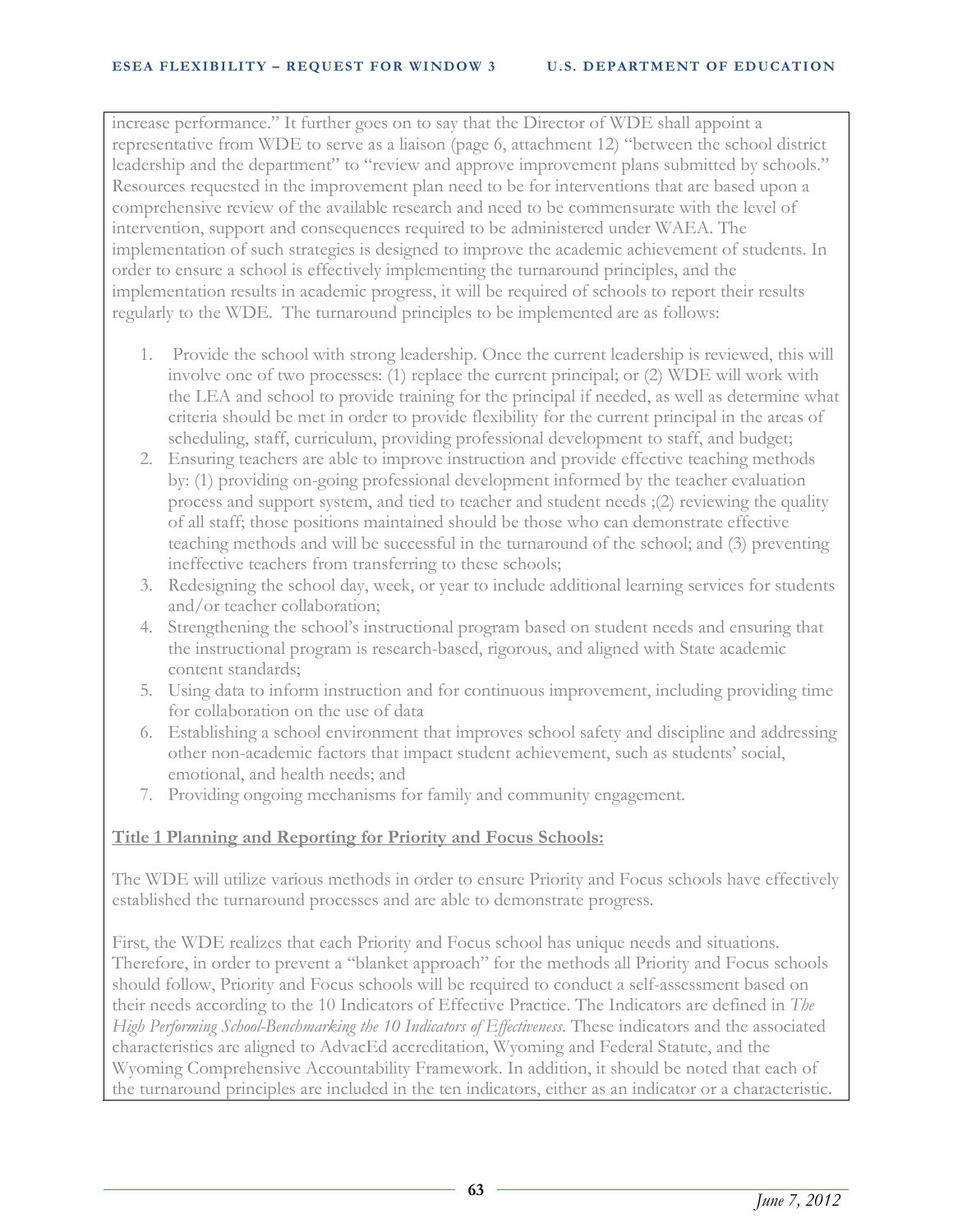The ten indicators that the needs assessment will be based on are as follows:

- 1. Written Curriculum;
- 2. Instructional Program;
- 3. Student Assessment;
- 4. School Leadership;
- 5. Strategic Planning;
- 6. Professional Development;
- 7. Student Engagement, Connectedness and Readiness;
- 8. School Environment;
- 9. Family and Community Involvement;
- 10. District Support

In order to assist schools with determining weaknesses and assessing the areas in need of assistance, each Priority and Focus school will be assigned a school evaluation team and coach in the 2013-2014 school year (liaisons will be assigned according to WAEA during the 2014-2015 school year). The school evaluation team and coach or liaison will work together to determine the appropriate approaches to address the needs of each school.

In addition to providing a comprehensive needs assessment, the school will also be responsible for providing goals and its own evaluation process (to determine if school officials have made satisfactory progress). Once the school evaluation team and coach/liaison complete the needs assessment, goals, and evaluation, it will be submitted to the WDE for review. This will ensure the plan meets all regulatory standards and provisions. Once the WDE has reviewed and approved the plan, the school evaluation team and coach/liaison will implement the changes deemed necessary. If, however, the changes are not deemed appropriate by the WDE, the State will work with the school, school evaluation team, and coach/liaison to ensure a satisfactory plan is executed. It should be noted that school improvement plans are required for accreditation and for all schools except Exceeds Expectations schools under WAEA. Exceeds Expectations schools are required to identify the best practices in their school to disseminate to other schools in the state. In order to assist each school with tracking its improvement, the WDE is looking into an online tracking system. Providing the Academic Development Institute agrees, the ten indicators listed above will be loaded into their online tracking system, Indistar. This system would support a tailored and unique plan for each school that allows the State to provide the framework for the processes (i.e. the turnaround principles and ten indicators), but allows each school to input their own processes to meet the framework. In addition to providing an online system for the school's improvement plan, it also allows the school evaluation team and coach/liaison a place to monitor the advancements the school makes toward the plan set in place. Indistar also provides evaluators to assist the teams with coaching comments regarding the progress being made.

## **Monitoring Priority and Focus Schools Through Indistar:**

As mentioned above, the WDE plans to utilize the online tracking system Indistar for use with Priority and Focus schools. Indistar will allow the coaches/liaisons and school evaluation team, as well as the WDE, to monitor the effectiveness of the procedures implemented by the teams via the progress entered into the system. The WDE will assign a member of the team to periodically check the status of the improvement plan in place, and if the school cannot provide verification that it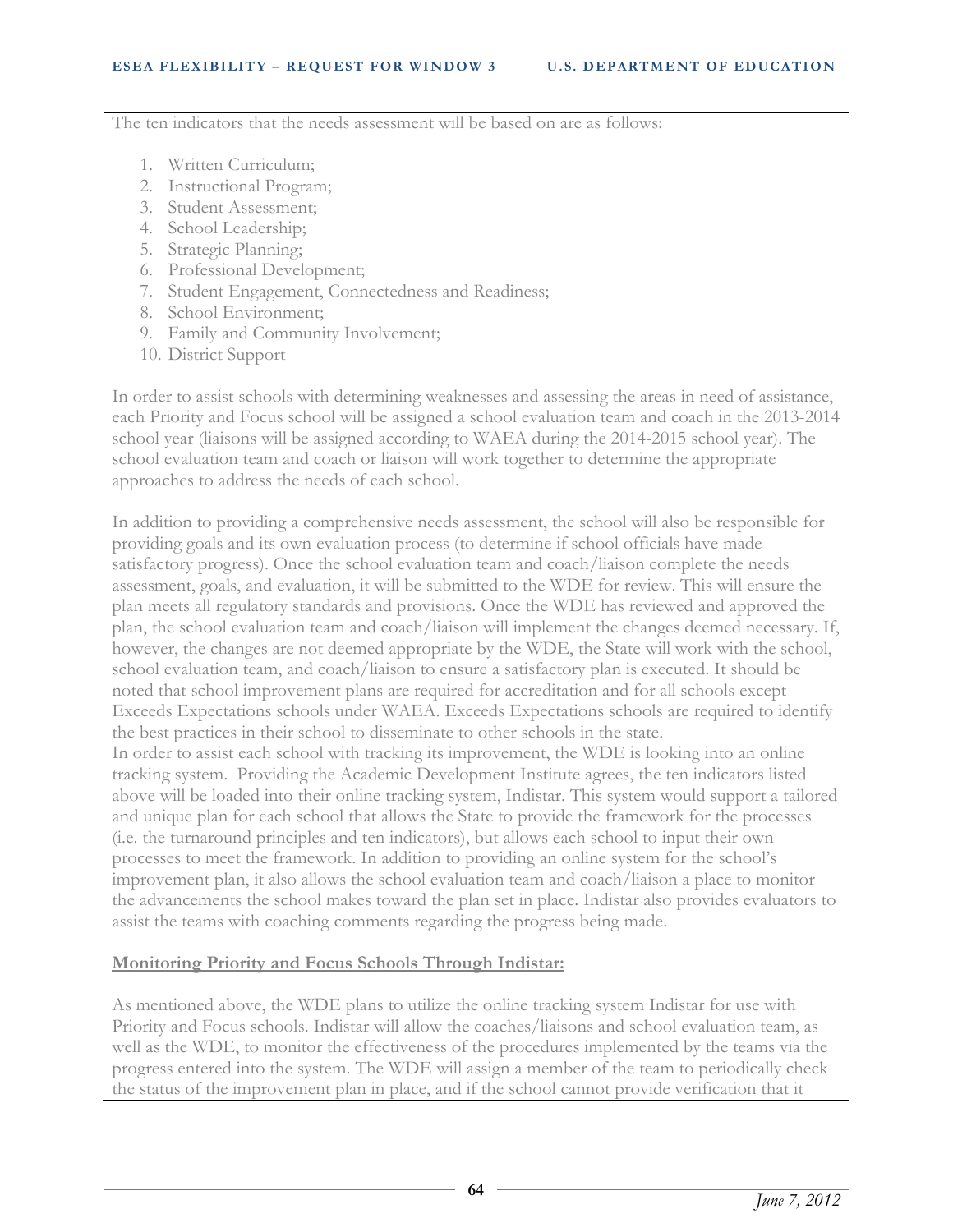successfully implemented the plan, changes will be made to the processes to ensure the school demonstrates success.

### **Financial Support for Priority and Focus Schools:**

Funding for the implementation of the turnaround principles in Priority and Focus schools will be provided through either funds WDE will require that districts with Priority and Focus schools set aside, or with Title I 1003(a) funds a school might receive, which are available through a competitive grant process. Priority and/or Focus schools that receive Title I 1003(a) funds will be required to implement the turnaround principles discussed above.

Additionally, Priority schools may also, through a competitive grant process, apply for Title I 1003(g), school improvement grant (SIG) funds. Schools that receive SIG funds will be required to implement one of the four models (closure, restart, turnarounds, or transformation) associated with those funds and meet the requirements of those grants.

## 2.D.iv Provide the timeline the SEA will use to ensure that its LEAs that have one or more priority schools implement meaningful interventions aligned with the turnaround principles in each priority school no later than the 2014–2015 school year and provide a justification for the SEA's choice of timeline.

Upon identification of Priority schools, the WDE will work with each LEA to ensure the turnaround principles are implemented in each of the necessary schools starting with the 2013- 2014 school year. Below are the timelines for the implementations of the turnaround principles in priority schools.

| <b>Projected Timeline for Implementation</b> |                                                 |
|----------------------------------------------|-------------------------------------------------|
| April 2013                                   | Identification of Focus and Priority schools    |
| May-July, 2013                               | Turnaround principles and interventions         |
|                                              | trainings (Initial trainings in May/June and we |
|                                              | will provide a training at our Summer           |
|                                              | Technical Assistance Retreat in July, and       |
|                                              | additionally as needed)                         |
| Fall 2013                                    | Implementation of turnaround principles in      |
|                                              | Priority schools and appropriate interventions  |
|                                              | in Focus schools. Schools may also apply for    |
|                                              | $1003(a)$ and $1003(g)$ funding.                |
| School Year 2013-2014                        | Assign Priority schools coaches for 2013-2014   |
|                                              | school year at the beginning of the year to     |
|                                              | coordinate/monitor implementation of            |
|                                              | procedures. Liaisons will be assigned           |
|                                              | beginning of school year 2014-2015. Make        |
|                                              | 1003 (a) and 1003(g) SIG awards for Priority    |
|                                              | schools for up-coming year as result of         |
|                                              | competition. Competition will open ASAP         |
|                                              | once Wyoming's ESEA Flexibility Waiver is       |
|                                              | granted. Priority schools will be required to   |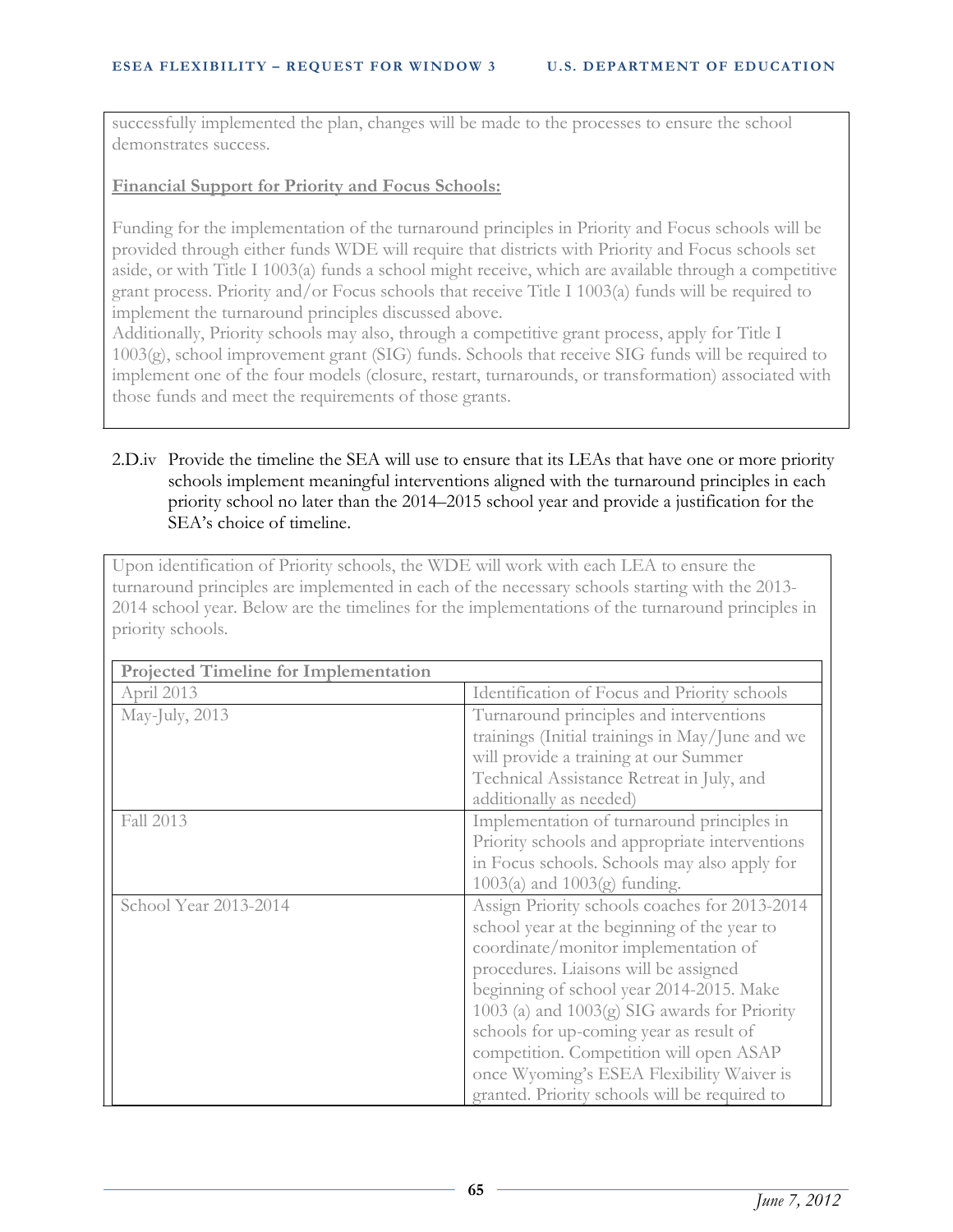|         | implement an improvement model at the<br>beginning of the school year if receiving<br>$1003(g)$ funds. |
|---------|--------------------------------------------------------------------------------------------------------|
| Ongoing | Provide support, technical assistance, and<br>monitoring to Priority schools                           |

The above processes will be repeated each year to ensure Priority schools implement the necessary turnaround principles. In addition, the WDE will be providing continuous support to all Priority schools to ensure trainings are up-to-date and accessible to all schools in need. Priority schools will be required to implement the turnaround principles for at least three years following identification.

## 2.D.v Provide the criteria the SEA will use to determine when a school that is making significant progress in improving student achievement exits priority status and a justification for the criteria selected.

Priority schools will remain in Priority school status for at least three years upon identification as a Priority school, except currently implementing SIG schools. Currently implementing SIG schools will exit Priority status after three years, but may be included in the list of Focus schools if the school qualifies for that status. After two years in Focus school status, a previous SIG school may again qualify to become a Priority school.

In order to exit Priority school status, low-achieving schools or schools with less than 60% of students graduating, must:

- 1. Increase the graduation rate to above 60% for two consecutive years; or
- 2. Remain out of the lowest-achieving schools' category (bottom 5% of schools) for two consecutive years.

In essence, in order for a Priority school to exit Priority school status, for two consecutive years, the school needs to improve sufficiently so that it is no longer identified as a Priority school based on the methodology used to identify Priority schools.

The above indicators are achievable benchmarks for the schools to be working towards. Not only are the indicators achievable, we believe schools will strive to seek the improvement needed to be removed from the Priority schools category.

# **2.E Focus Schools**

2.E.i Describe the SEA's methodology for identifying a number of low-performing schools equal to at least 10 percent of the State's Title I schools as "focus schools." If the SEA's methodology is not based on the definition of focus schools in *ESEA Flexibility* (but instead, e.g., based on school grades or ratings that take into account a number of factors), the SEA should also demonstrate that the list provided in Table 2 is consistent with the definition, per the Department's "Demonstrating that an SEA's Lists of Schools meet ESEA Flexibility Definitions" guidance.

A description of Data Analysis Methodology for Ranking Schools to Determine Reward, Focus, and Priority Schools under ESEA Flexibility is provided in sections 2.C.i. This same information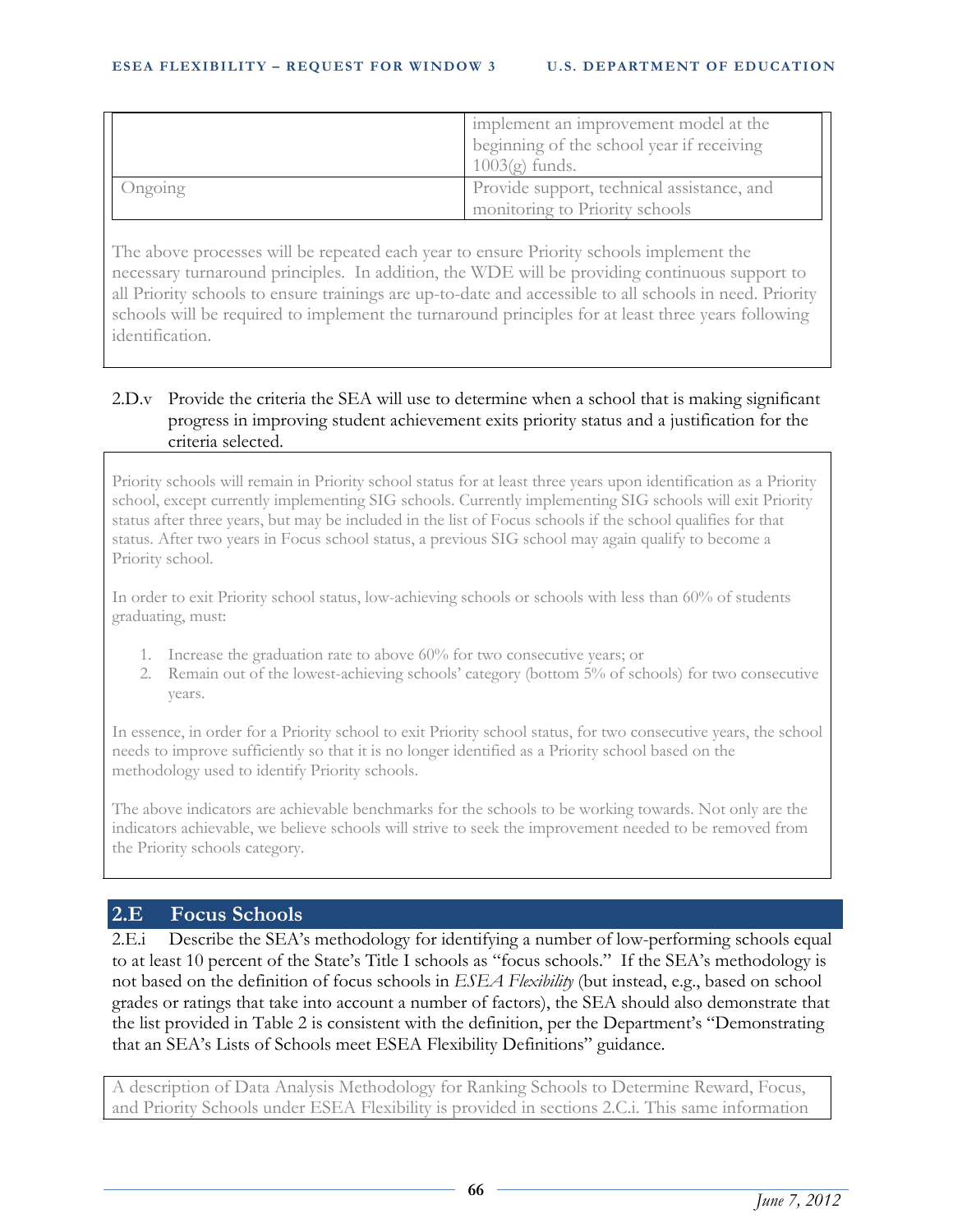is also included in section 2.D.i. A description of the methodology used to identify both Focus and Priority schools is included here as there is some overlap in the steps.

### **Methodology used to identify as school as a Priority or Focus school in the following school year:**

Step 1: Graduation Rate Analysis

Criteria for a school to be identified as a Priority or Focus school:

- 5) School is Title I Funded or Eligible in the current school year
- 6) School has at least 6 expected graduates in each of the last three years
- 7) School has graduation rates less than 60% for the "all students" group in each of the last three years
- 8) School is not already an active cohort 2 or 3 SIG school (these are schools that are already identified as Priority schools because they will continue to receive SIG funds in the 2013-2014 school year)

When the above criteria are met, status is assigned via the following additional consideration:

- 4) If the school is currently a cohort 1 SIG school, the school will not be identified as a Priority school, but will automatically be identified as a Focus school
- 5) Otherwise, the school is identified as a Priority school up to the equivalent of 5% of Title I funded schools
- 6) Title I funded schools not identified as Priority in the previous step will be identified as Focus schools up to the equivalent of 10% of Title I funded schools

# Step 2: Assessment Data, All Students Analysis

Criteria for a school to be identified as a Priority or Focus school, if additional schools are required to be identified:

- 4) School is not already identified as a Priority or Focus school via the graduation rate analysis
- 5) School is Title I Funded in the current school year
- 6) In the performance gap-and-progress frequency distribution category table the school is:
	- a. In cell 1-1 (gap-progress) or
	- b. In cell 1-2 (gap-progress) or
	- c. In cell 2-1 (gap-progress)

When the above criteria are met, status is assigned via the following additional consideration:

- 3) If additional Priority schools need to be assigned following identification during the graduation rate analysis, they are prioritized by cell placement (1-1, 1-2, then 2-1) and then actual gap percentage beginning with the most negative gap up to the equivalent of 5% of Title I funded schools
- 4) Schools not identified as Priority in the previous step are identified as Focus schools up to the equivalent of 10% of Title I funded schools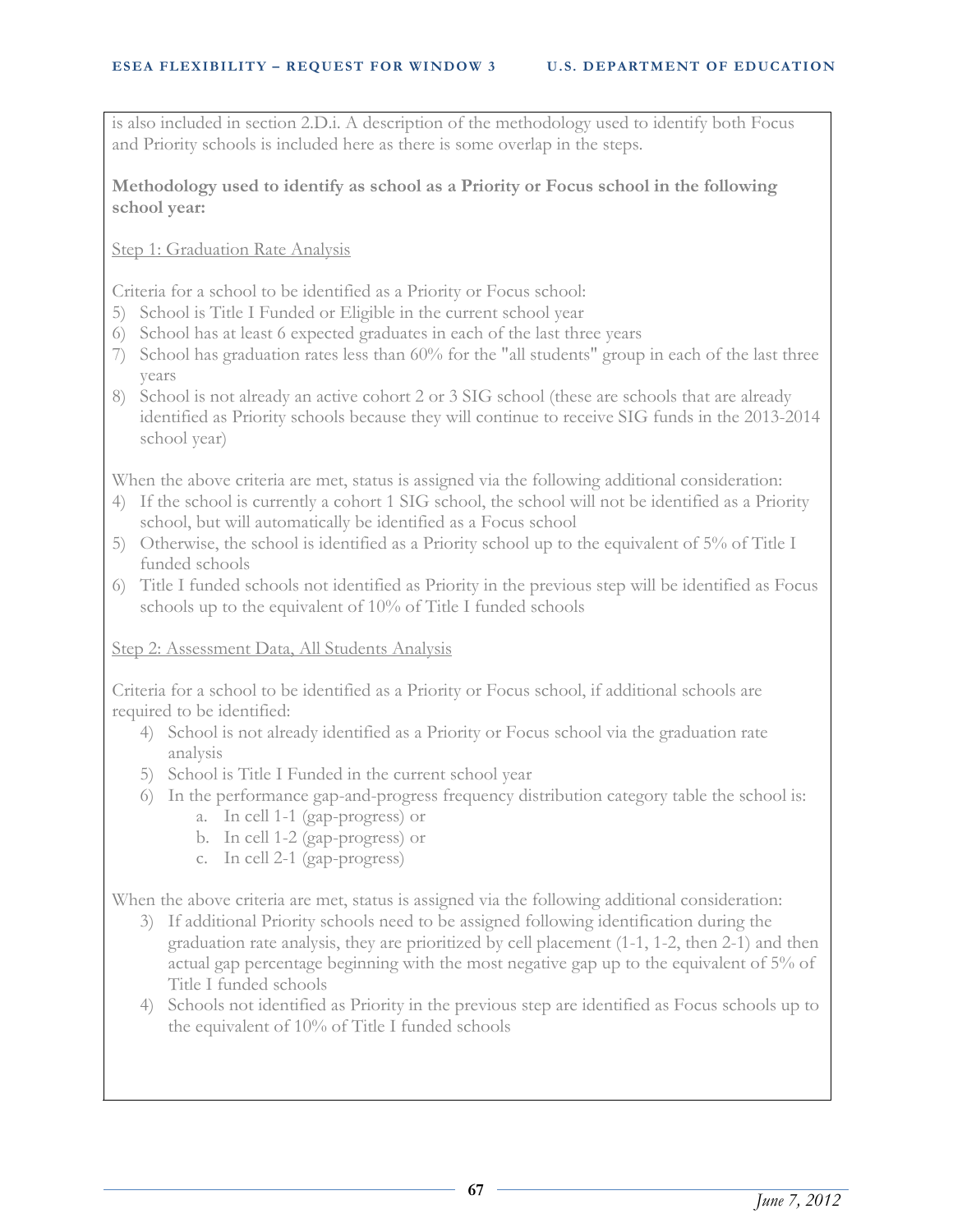#### Step 3: Assessment Data, Subgroup Analysis

Criteria for a school to be identified as a Focus school, if additional schools are required to be identified:

- 4) School is not already identified as a Priority or Focus school via the graduation rate analysis or the Assessment Data, All Students Analysis
- 5) School is Title I Funded in the current school year
- 6) In the performance gap-and-progress frequency distribution category table a subgroup in the school is:
	- a. In cell 1-1 (gap-progress) or
	- b. In cell 1-2 (gap-progress)

When the above criteria are met, status is assigned via the following additional consideration:

- 3) Only enough schools needed to meet the requirement are identified as Focus schools, prioritized on cell placement (1-1 then 1-2) and then actual gap percentage beginning with the most negative gap, up to the equivalent of 10% of Title I funded schools
- 4) If the preceding step does not result in identification of the required number of Focus schools, schools in cell placement 2-1 (gap-progress) are considered in the same manner

# 2.E.ii Provide the SEA's list of focus schools in Table 23.

2.E.iii Describe the process and timeline the SEA will use to ensure that each LEA that has one or more focus schools will identify the specific needs of the LEA's focus schools and their students. Provide examples of and justifications for the interventions focus schools will be required to implement to improve the performance of students who are the furthest behind.

Upon identification of Focus schools, the WDE will work with each LEA to ensure the turnaround principles are implemented in each of the necessary schools starting with the 2013- 2014 school year. Below are the timelines for the implementations of the turnaround principles in Focus schools.

| <b>Projected Timeline for Implementation</b> |                                                 |  |
|----------------------------------------------|-------------------------------------------------|--|
| April 2013                                   | Identification of Focus and Priority schools    |  |
| May-July, 2013                               | Turnaround principles and interventions         |  |
|                                              | trainings (Initial trainings in May/June and we |  |
|                                              | will provide a training at our Summer           |  |
|                                              | Technical Assistance Retreat in July, and       |  |
|                                              | additionally as needed)                         |  |
| Fall 2013                                    | Implementation of appropriate interventions     |  |
|                                              | (which may include implementing the             |  |
|                                              | turnaround principles) in Focus schools. These  |  |
|                                              | schools may also apply for $1003(a)$ funding.   |  |
| School Year 2013-2014                        | Assign Focus schools coaches for 2013-2014      |  |
|                                              | school year at the beginning of the year to     |  |
|                                              | coordinate/monitor implementation of set        |  |
|                                              | procedures (liaisons will be assigned beginning |  |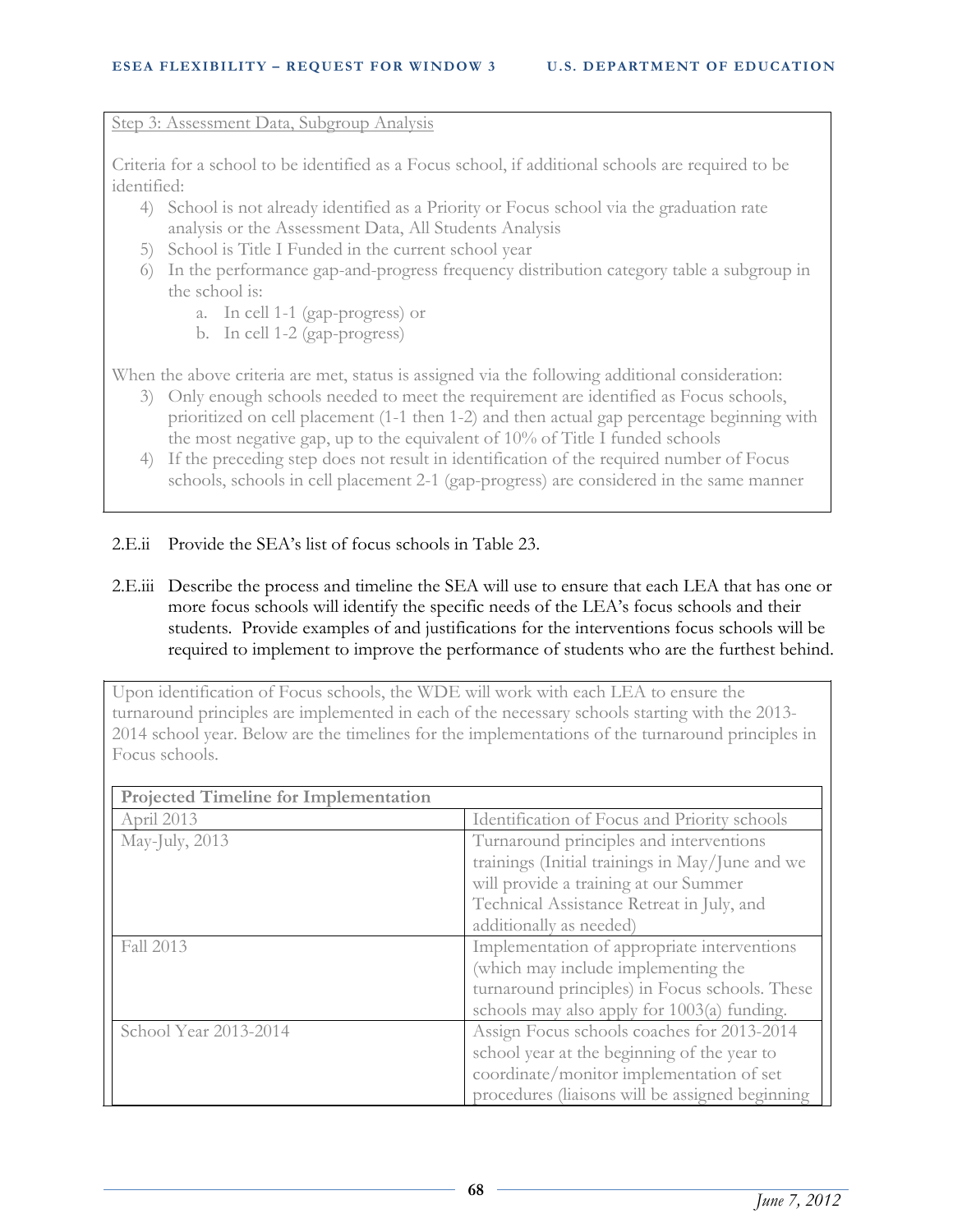|         | of school year 2014-2015). Run the 1003(a)    |
|---------|-----------------------------------------------|
|         | competitive grant, Focus schools may, but are |
|         | not required to apply. Award as soon as the   |
|         | WDE committee reviews and approves each       |
|         | grant. Focus schools will be required to      |
|         | implement the turnaround principles at the    |
|         | beginning of the school year.                 |
| Ongoing | Provide support, technical assistance, and    |
|         | monitoring to Focus schools.                  |

The above processes will be repeated each year to ensure Focus schools implement the necessary turnaround principles. In addition, the WDE will be providing continuous support to all Focus schools to ensure trainings are up-to-date and accessible to all schools in need.

# 2.E.iv Provide the criteria the SEA will use to determine when a school that is making significant progress in improving student achievement and narrowing achievement gaps exits focus status and a justification for the criteria selected.

In order to exit Focus school status, a school must make significant enough progress in closing achievement gaps or improving graduation rates so that it is not identified in the list of Focus or Priority schools for at least two consecutive years.

In essence, in order for a Focus school to exit Focus school status, for two consecutive years, the school needs to improve sufficiently so that it is no longer identified as a Focus school based on the methodology used to identify Focus schools.

The above indicators are achievable benchmarks for the schools to be working towards. Not only are the indicators achievable, schools will strive to seek the improvement needed to be removed from the Focus schools category.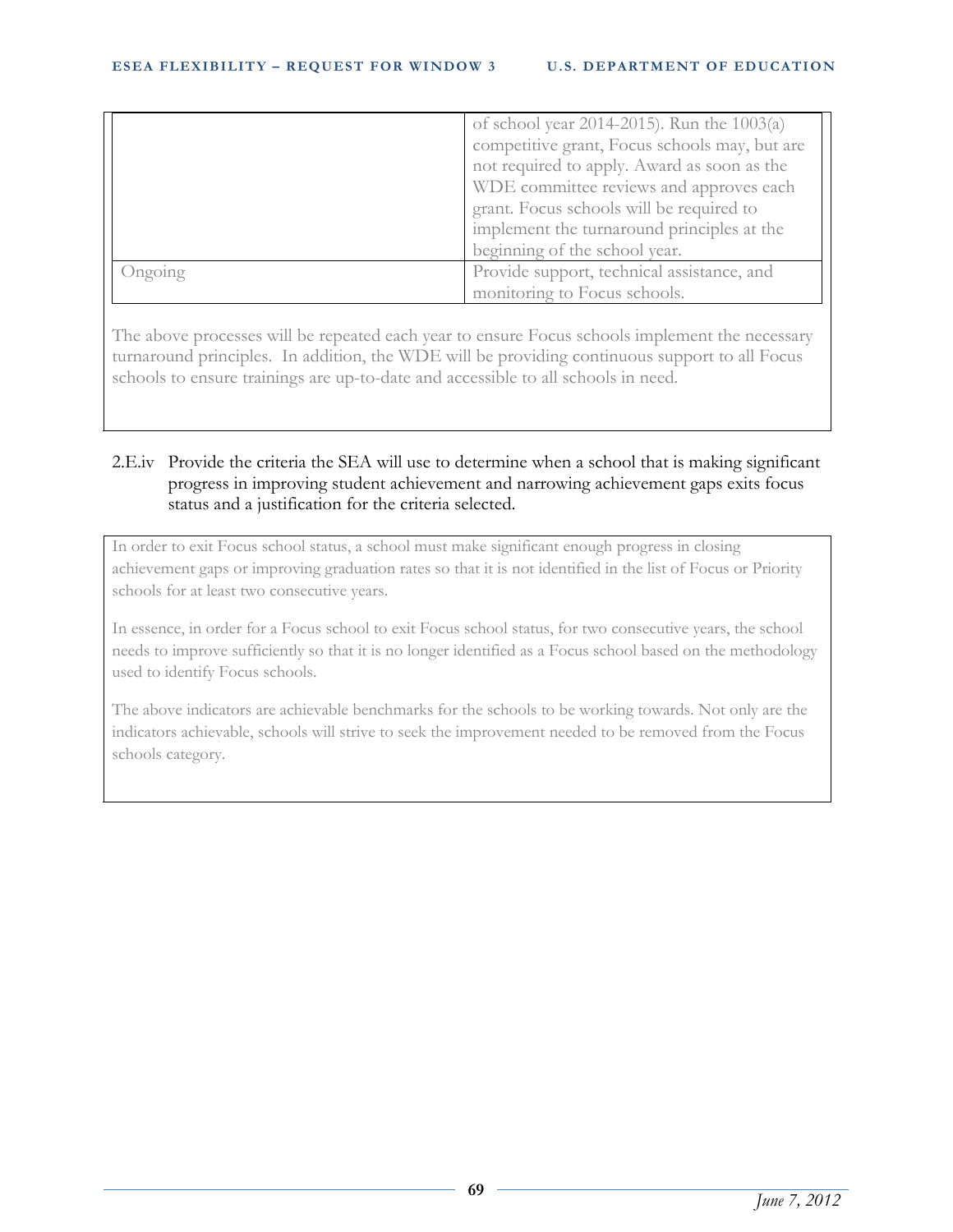# **Table 23: Reward, Priority, and Focus Schools**

Provide the SEA's list of reward, priority, and focus schools using the Table 2 template. Use the key to indicate the criteria used to identify a school as a reward, priority, or focus school.

The WDE is exploring the development of a transitional system to identify schools by performance category for the 2013-2014 school year in order to meet the requirements of ESEA Flexibility. The list of schools is not available at this time.

#### **TABLE 23: REWARD, PRIORITY, AND FOCUS SCHOOLS**

| <b>LEA</b> Name                              | <b>School Name</b>           | School NCES ID # | <b>REWARD SCHOOL</b> | PRIORITY SCHOOL | <b>FOCUS SCHOOL</b> |
|----------------------------------------------|------------------------------|------------------|----------------------|-----------------|---------------------|
| Albany County School<br>District #1          | Rock River Elementary        | 00453            | $\boldsymbol{B}$     |                 |                     |
| <b>Big Horn County School</b><br>District #1 | <b>Burlington Middle</b>     | 00477            | B                    |                 |                     |
| <b>Big Horn County School</b><br>District #1 | <b>Burlington Elementary</b> | 00049            | $\boldsymbol{B}$     |                 |                     |
| <b>Big Horn County School</b><br>District #2 | Lovell Elementary            | 00056            | $\overline{A}$       |                 |                     |
| Big Horn County School<br>District #3        | Greybull Middle              | 00378            | $\mathcal{A}$        |                 |                     |
| Campbell County School<br>District #1        | Meadowlark Elementary        | 00069            |                      |                 | $\overline{F}$      |
| Carbon County School<br>District #1          | Cooperative High             | 00147            |                      | E               |                     |
| Carbon County School<br>District #1          | Sinclair Elementary          | 00034            |                      |                 | $\overline{F}$      |
| Carbon County School<br>District #2          | Hannah Elementary            | 00085            | $\mathcal{A}$        |                 |                     |
| Converse County School<br>District #1        | White Elementary             | 00135            |                      |                 | $\overline{F}$      |
| Crook County School<br>District #1           | Hulett School                | 00407            |                      |                 | $\overline{F}$      |
| <b>Fremont County School</b><br>District #1  | Pathfinder High School       | 00154            |                      | $D-1$           |                     |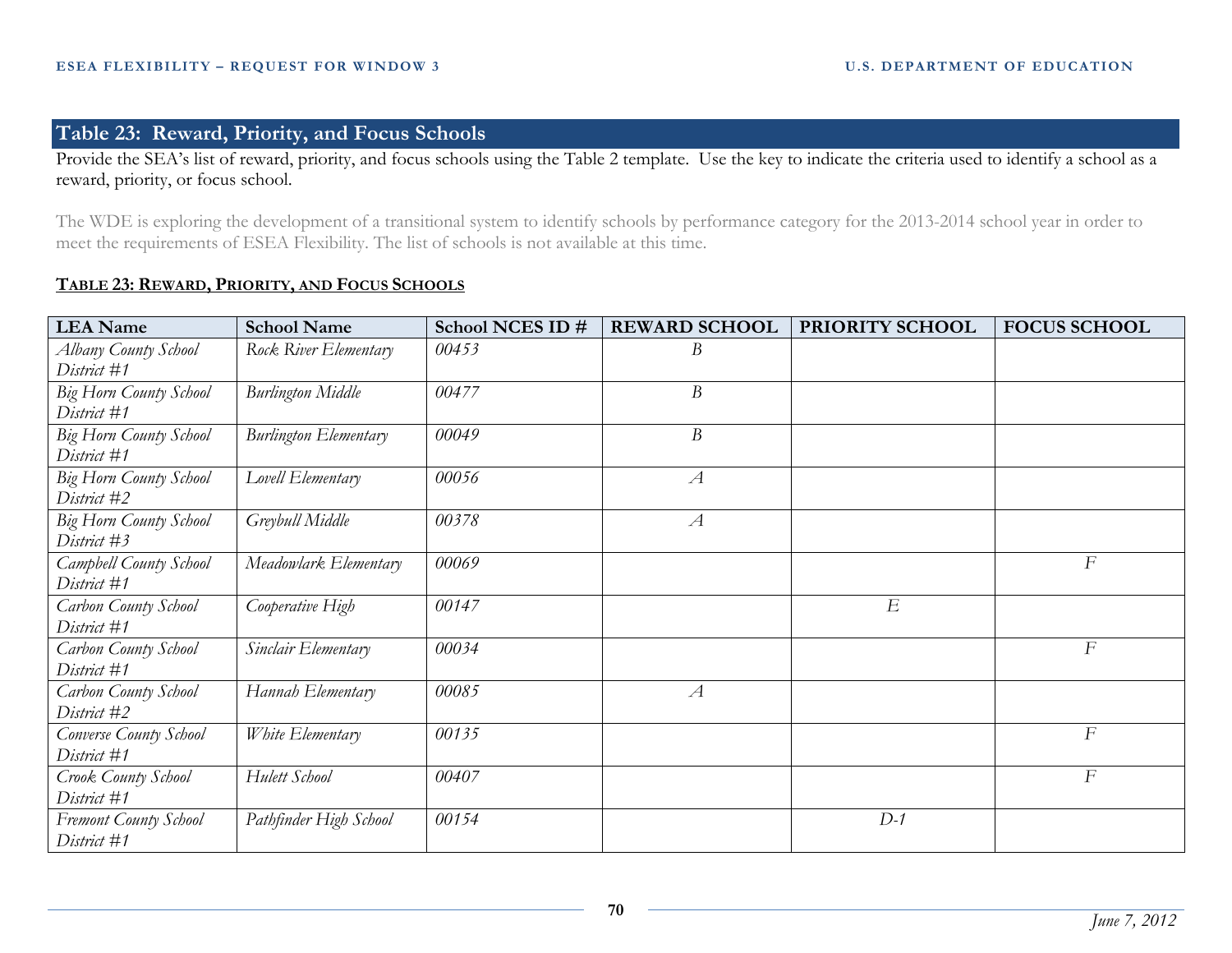| Fremont County School | Dubois Elementary       | 00432 | $\boldsymbol{B}$ |                  |                  |
|-----------------------|-------------------------|-------|------------------|------------------|------------------|
| District #2           |                         |       |                  |                  |                  |
| Fremont County School | Wind River Elementary   | 00160 | $\mathcal{A}$    |                  |                  |
| District #6           |                         |       |                  |                  |                  |
| Fremont County School | Wyoming Indian High     | 00441 |                  | $D-1$            |                  |
| District #14          |                         |       |                  |                  |                  |
| Fremont County School | Wyoming Indian          | 00226 |                  | $\mathcal{C}$    |                  |
| District #14          | Elementary              |       |                  |                  |                  |
| Fremont County School | Fort Washakie Middle    | 00370 |                  |                  | $\overline{F}$   |
| District #21          |                         |       |                  |                  |                  |
| Fremont County School | Fort Washakie           | 00498 |                  |                  | $\overline{F}$   |
| District #21          | Elementary              |       |                  |                  |                  |
| Fremont County School | Rendezvous Elementary   | 00220 |                  |                  | $\boldsymbol{F}$ |
| District #25          |                         |       |                  |                  |                  |
| Fremont County School | Jackson Elementary      | 00290 | $\mathcal{A}$    |                  |                  |
| District #25          |                         |       |                  |                  |                  |
| Fremont County School | Arapahoe Charter High   | 00367 |                  | $D-1$            |                  |
| District #38          | School                  |       |                  |                  |                  |
| Goshen County School  | La Grange Elementary    | 00475 | $\overline{B}$   |                  |                  |
| District #1           |                         |       |                  |                  |                  |
| Laramie County School | Triumph High            | 00092 |                  |                  | $H-2$            |
| District #1           |                         |       |                  |                  |                  |
| Laramie County School | Johnson Junior High     | 00094 |                  |                  | $\boldsymbol{F}$ |
| District #1           |                         |       |                  |                  |                  |
| Laramie County School | Pioneer Park Elementary | 00118 |                  |                  | $\overline{F}$   |
| District #1           |                         |       |                  |                  |                  |
| Laramie County School | Fairview Elementary     | 00108 |                  |                  | $\cal F$         |
| District #1           |                         |       |                  |                  |                  |
| Laramie County School | Rossman Elementary      | 00119 |                  |                  | $\overline{F}$   |
| District #1           |                         |       |                  |                  |                  |
| Lincoln County School | Kemmerer Alternative    | 00358 |                  | $\boldsymbol{E}$ |                  |
| District #1           |                         |       |                  |                  |                  |
| Lincoln County School | Swift Creek High        | 00193 |                  | $D-2$            |                  |
| District #2           |                         |       |                  |                  |                  |

<u> 1980 - Johann Barn, fransk politik (d. 1980)</u>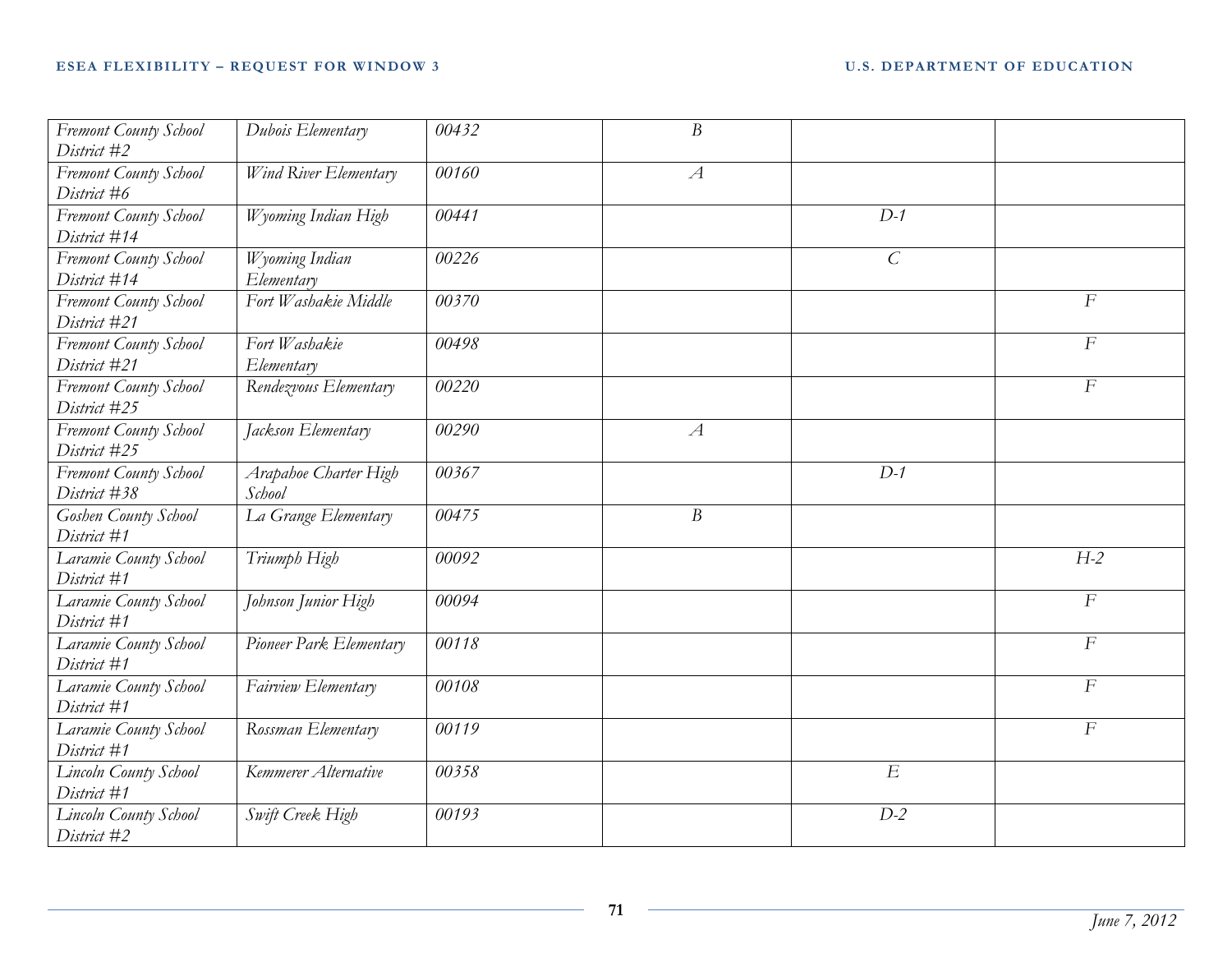| Natrona County School      | Roosevelt High             | 00256 |                  |       | $H-2$            |
|----------------------------|----------------------------|-------|------------------|-------|------------------|
| District #1                |                            |       |                  |       |                  |
| Natrona County School      | Grant Elementary           | 00242 |                  |       | $\overline{F}$   |
| District #1                |                            |       |                  |       |                  |
| Niobrara County School     | Niobrara County High       | 00214 |                  | $D-2$ |                  |
| District #1                |                            |       |                  |       |                  |
| Park County School         | Parkside Elementary        | 00281 | $\boldsymbol{B}$ |       |                  |
| District #1                |                            |       |                  |       |                  |
| Sheridan County School     | The Wright Place           | 00140 | $\mathcal{A}$    |       |                  |
| District #2                |                            |       |                  |       |                  |
| Sheridan County School     | Henry A. Coffeen           | 00316 | $\mathcal{A}$    |       |                  |
| District #2                | Elementary                 |       |                  |       |                  |
| Sheridan County School     | Highland Park              | 00317 | $\boldsymbol{B}$ |       |                  |
| District #2                | Elementary                 |       |                  |       |                  |
| Sheridan County School     | Sagebrush Elementary       | 00474 | $\boldsymbol{B}$ |       |                  |
| District #2                |                            |       |                  |       |                  |
| Sheridan County School     | Woodland Park              | 00322 | $\boldsymbol{B}$ |       |                  |
| District #2                | Elementary                 |       |                  |       |                  |
| Sweetwater County School   | Desert View Elementary     | 00298 |                  |       | $\cal F$         |
| District #1                |                            |       |                  |       |                  |
| Sweetwater County School   | Overland Elementary        | 00301 |                  |       | $\cal F$         |
| District #1                |                            |       |                  |       |                  |
| Sweetwater County School   | Washington Elementary      | 00332 |                  |       | $\boldsymbol{F}$ |
| District #2                |                            |       |                  |       |                  |
| Uinta County School        | Horizon Alternative School | 00376 |                  | $D-2$ |                  |
| District #1                |                            |       |                  |       |                  |
| Uinta County School        | North Evanston             | 00433 |                  |       | $\overline{F}$   |
| District #1                | Elementary                 |       |                  |       |                  |
| Uinta County School        | Uinta Meadows              | 00414 | $\mathcal{A}$    |       |                  |
| District #1                | Elementary                 |       |                  |       |                  |
| Washakie County School     | Ten Sleep K-12             | 00393 | $\mathcal{A}$    |       |                  |
| District #2                |                            |       |                  |       |                  |
| <b>TOTAL # of Schools:</b> |                            |       | 18               | 9     | 18               |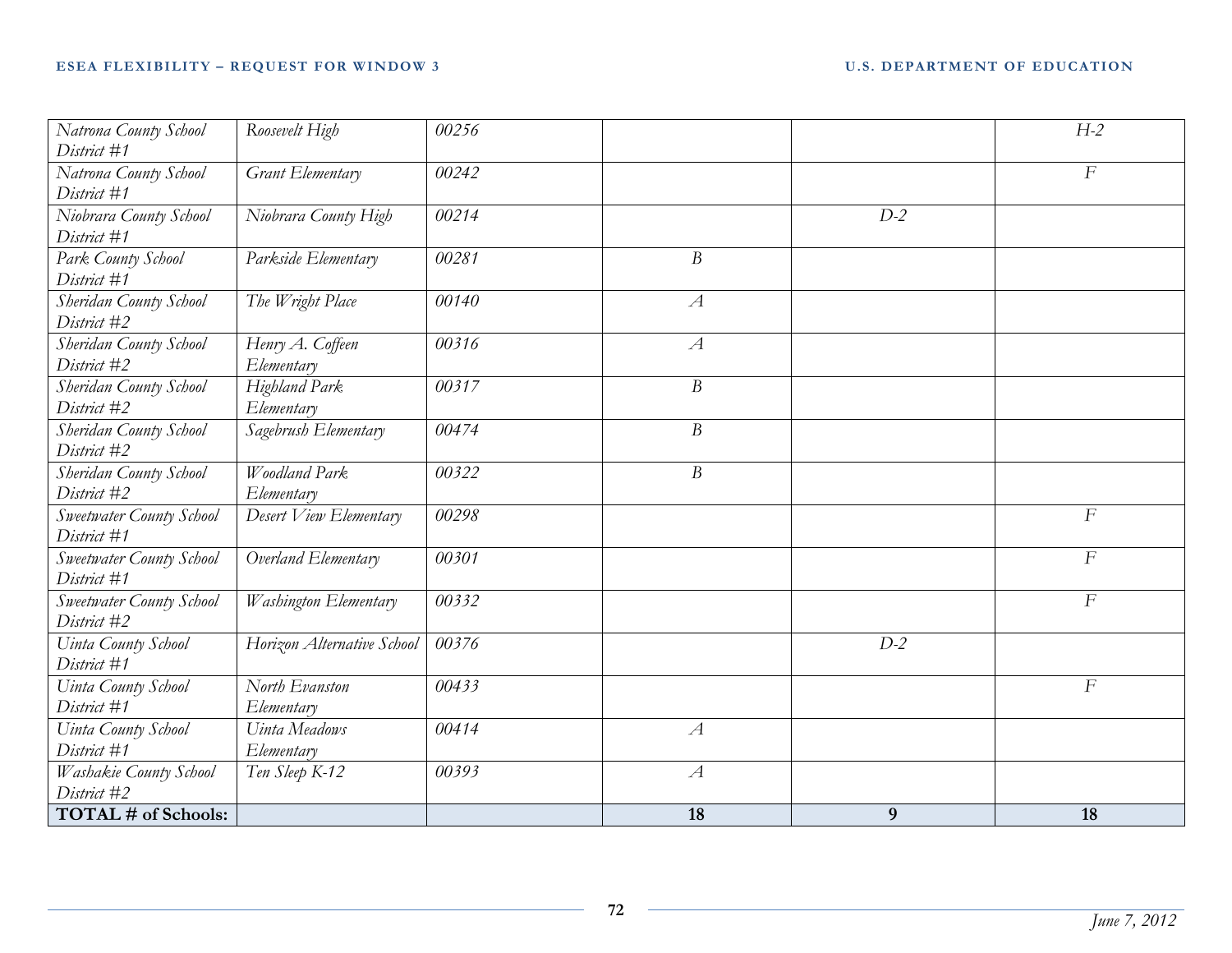**Total # of Title I schools in the State: \_\_\_174\_\_\_**

**Total # of Title I-participating high schools in the State with graduation rates less than 60% for three years: \_\_\_\_3\_\_\_\_\_\_** 

| Key                                                                                |                                                                             |  |  |
|------------------------------------------------------------------------------------|-----------------------------------------------------------------------------|--|--|
| <b>Reward School Criteria:</b>                                                     | <b>Focus School Criteria:</b>                                               |  |  |
| A. Highest-performing school                                                       | F. Has the largest within-school gaps between the highest-achieving         |  |  |
| <b>B.</b> High-progress school                                                     | subgroup(s) and the lowest-achieving subgroup(s) or, at the high school     |  |  |
|                                                                                    | level, has the largest within-school gaps in the graduation rate            |  |  |
| <b>Priority School Criteria:</b>                                                   | G. Has a subgroup or subgroups with low achievement or, at the high         |  |  |
| C. Among the lowest five percent of Title I schools in the State based on          | school level, a low graduation rate                                         |  |  |
| the proficiency and lack of progress of the "all students" group                   | H-1. A Title I-participating high school with graduation rate less than 60% |  |  |
| D-1. Title I-participating high school with graduation rate less than 60%          | over a number of years that is not identified as a priority school          |  |  |
| over a number of years                                                             | H-2. Cohort 1 Tier I or Tier II SIG school implementing a school            |  |  |
| <b>D-2.</b> Title I-eligible high school with graduation rate less than 60% over a | intervention model                                                          |  |  |
| number of years                                                                    |                                                                             |  |  |
| E. Cohort 2 or Cohort 3 Tier I or Tier II SIG school implementing a                |                                                                             |  |  |
| school intervention model                                                          |                                                                             |  |  |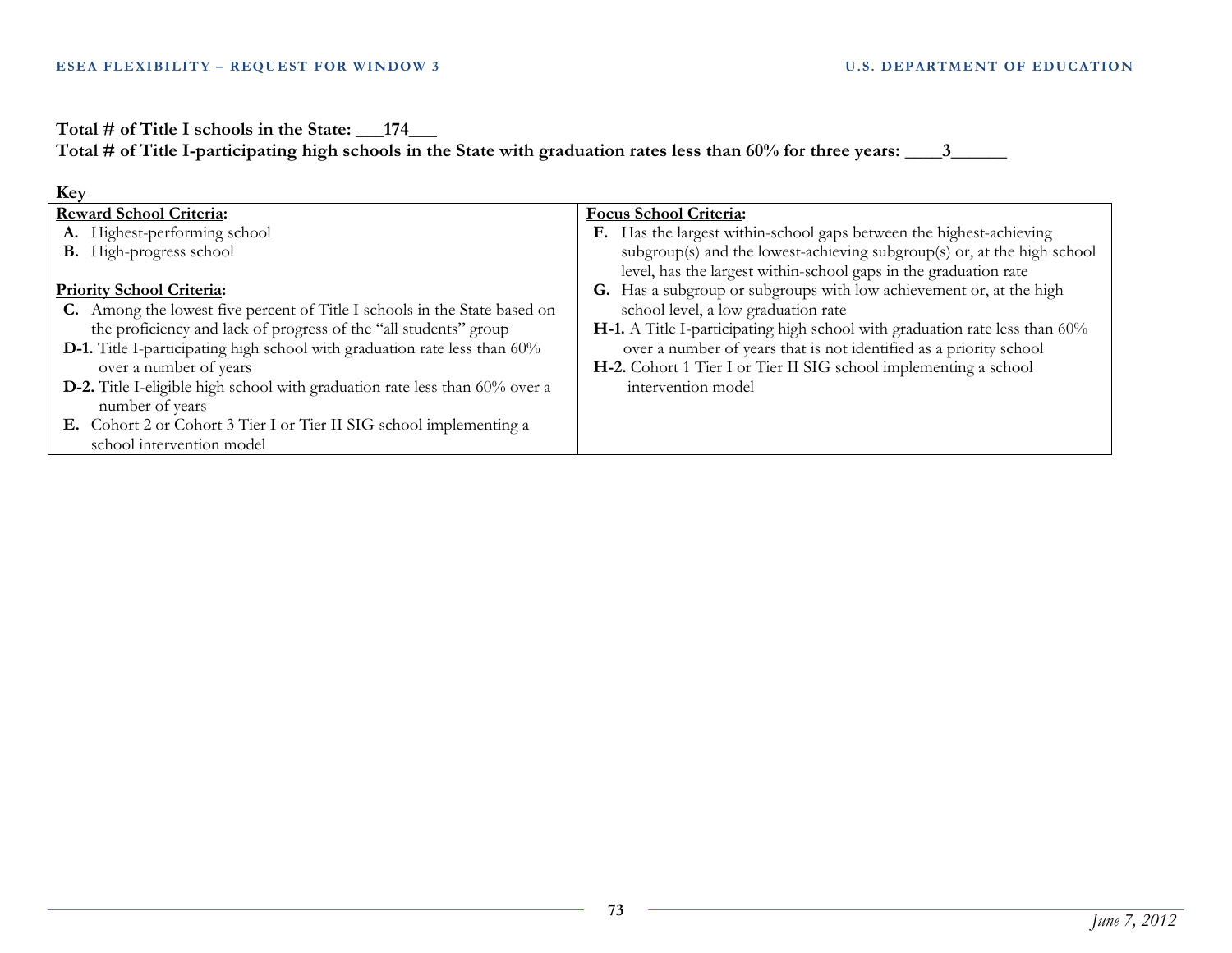### **2.F Provide Incentives and Supports for other Title I Schools**

2.F Describe how the SEA's differentiated recognition, accountability, and support system will provide incentives and supports to ensure continuous improvement in other Title I schools that, based on the SEA's new AMOs and other measures, are not making progress in improving student achievement and narrowing achievement gaps, and an explanation of how these incentives and supports are likely to improve student achievement and school performance, close achievement gaps, and increase the quality of instruction for students.

Schools not identified as Priority or Focus schools that are not making progress in improving student achievement and narrowing achievement gaps will be required to develop a school improvement plan and implement school improvement interventions appropriate to the needs of the students and teachers. All schools are required to develop and implement school improvement plans for accreditation and under the Wyoming Accountability in Education Act (WAEA) all schools, except Exceed Expectations schools, are required to develop improvement plans. These plans and their implementation have been discussed already.

The WAEA requires the liaisons (WDE will use coaches in the 2013-2014 school year) that are assigned by WDE or districts to work with all schools, except Exceeds Expectations schools, in the development of an improvement plan. Page 5 of WAEA (attachment 12) specifies that the improvement "plan shall be based upon an evaluation of the strengths and deficiencies of specific indicator scores that identifies appropriate improvement goals with an explanation of the measures and methods chosen for improvement, the processes to be implemented to deliver the improvement measures, identification of relevant timelines and benchmarks and an articulation of the process for measuring success of the methods chosen to increase performance." It further goes on to say that the Director of WDE shall appoint a representative from WDE to serve as a liaison (page 6, attachment 12) "between the school district leadership and the department" to "review and approve improvement plans submitted by schools." Resources requested in the improvement plan need to be for interventions that are based upon a comprehensive review of the available research and need to be commensurate with the level of intervention, support and consequences required to be administered under WAEA. The work that will be done with these schools is similar to the work done with Priority and Focus schools, but because of the nature of these schools being in a better state of performance, will not be as intensive.

The implementation of strategies associated with a school's improvement plan is designed to improve the academic achievement of students. In order to ensure a school is effectively implementing the turnaround principles necessary to improve achievement, it will be required of schools to report their results regularly to the WDE through the coaches or liaisons. The turnaround principles to be implemented are as follows:

- 1. Provide the school with strong leadership. Once the current leadership is reviewed, this will involve one of two processes: (1) replace the current principal; or (2) WDE will work with the LEA and school to provide training for the principal if needed, as well as determine what criteria should be met in order to provide flexibility for the current principal in the areas of scheduling, staff, curriculum, providing professional development to staff, and budget;
- 2. Ensuring teachers are able to improve instruction and provide effective teaching methods by: (1) providing on-going professional development informed by the teacher evaluation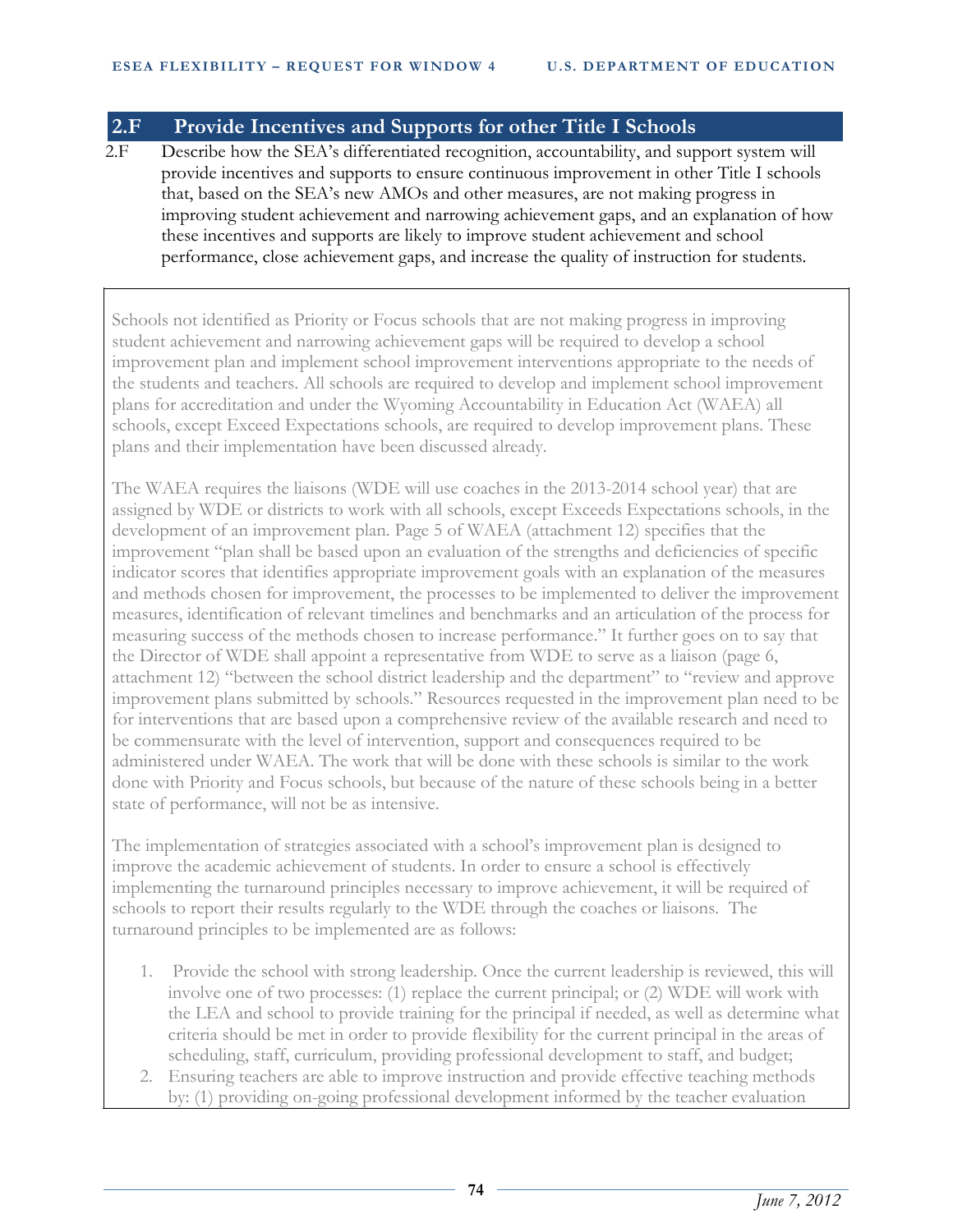process and support system, and tied to teacher and student needs ;(2) reviewing the quality of all staff; those positions maintained should be those who can demonstrate effective teaching methods and will be successful in the turnaround of the school; and (3) preventing ineffective teachers from transferring to these schools;

- 3. Redesigning the school day, week, or year to include additional learning services for students and/or teacher collaboration;
- 4. Strengthening the school's instructional program based on student needs and ensuring that the instructional program is research-based, rigorous, and aligned with State academic content standards;
- 5. Using data to inform instruction and for continuous improvement, including providing time for collaboration on the use of data
- 6. Establishing a school environment that improves school safety and discipline and addressing other non-academic factors that impact student achievement, such as students' social, emotional, and health needs; and
- 7. Providing ongoing mechanisms for family and community engagement.

### **General Planning and Reporting for Schools:**

The WDE will utilize various methods in order to ensure schools have effectively established the turnaround processes and are able to demonstrate progress.

First, the WDE realizes that each school has unique needs and situations. Therefore, in order to prevent a "blanket approach" for the methods all schools should follow, schools will be required to conduct a self-assessment based on their needs according to the 10 Indicators of Effective Practice. The Indicators are defined in *The High Performing School-Benchmarking the 10 Indicators of Effectiveness*. These indicators and the associated characteristics are aligned to AdvacEd accreditation, Wyoming and Federal Statute, and the Wyoming Comprehensive Accountability Framework. In addition, it should be noted that each of the turnaround principles are included in the ten indicators, either as an indicator or a characteristic. The ten indicators that the needs assessment will be based on are as follows:

- 1. Written Curriculum;
- 2. Instructional Program;
- 3. Student Assessment;
- 4. School Leadership;
- 5. Strategic Planning;
- 6. Professional Development;
- 7. Student Engagement, Connectedness and Readiness;
- 8. School Environment;
- 9. Family and Community Involvement;
- 10. District Support

In order to assist schools with determining weaknesses and assessing the areas in need of assistance, each school will be assigned a school evaluation team and coach in the 2013-2014 school year (liaisons will be assigned according to WAEA during the 2014-2015 school year). The school evaluation team and coach or liaison will work together to determine the appropriate approaches to address the needs of each school.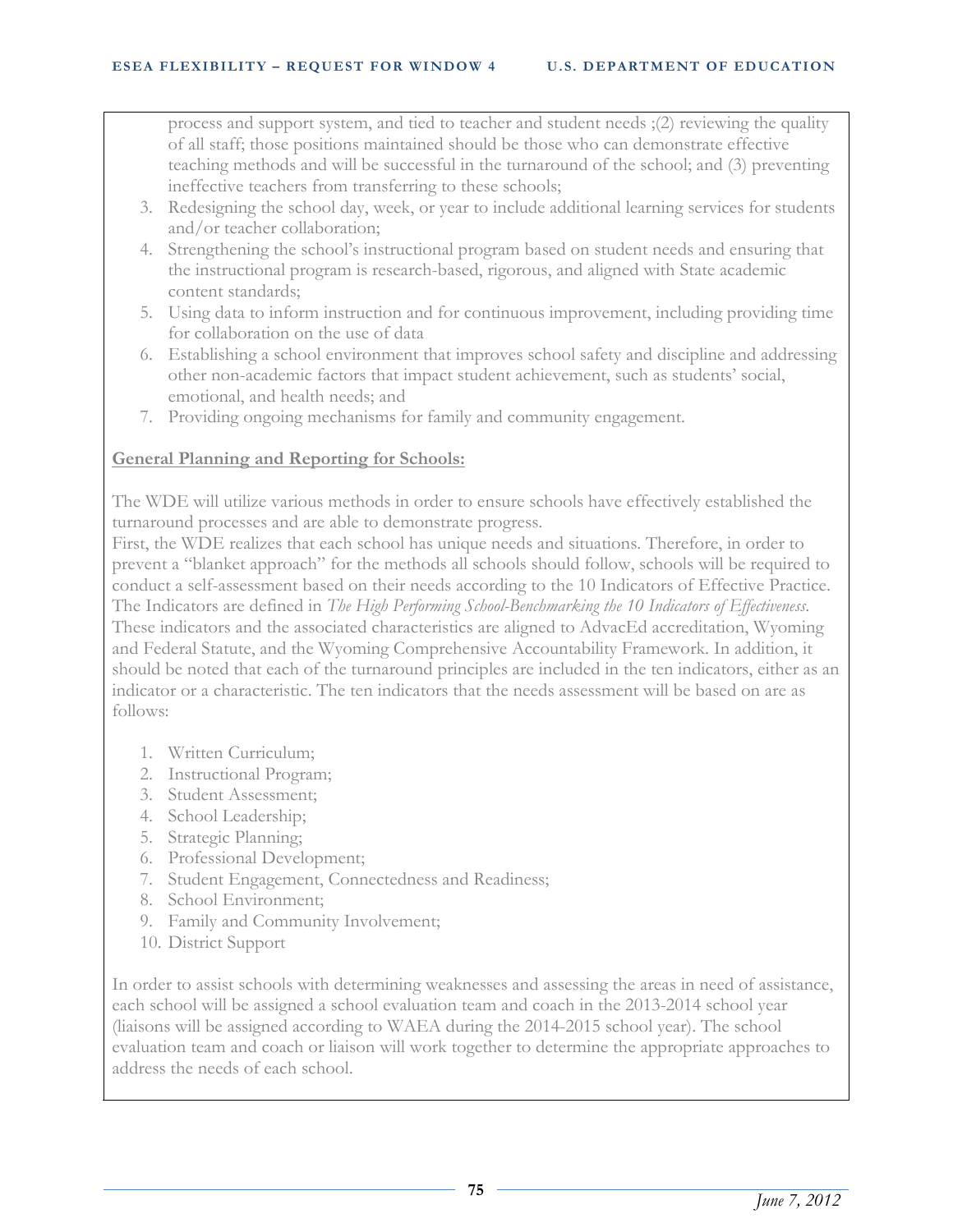In addition to providing a comprehensive needs assessment, the school will also be responsible for providing goals and its own evaluation process (to determine if school officials have made satisfactory progress). Once the school evaluation team and coach/liaison complete the needs assessment, goals, and evaluation, it will be submitted to the WDE for review. This will ensure the plan meets all regulatory standards and provisions. Once the WDE has reviewed and approved the plan, the school evaluation team and coach/liaison will implement the changes deemed necessary. If, however, the changes are not deemed appropriate by the WDE, the State will work with the school, school evaluation team, and coach/liaison to ensure a satisfactory plan is executed. It should be noted that school improvement plans are required for accreditation and for all schools except Exceeds Expectations schools under WAEA. Exceeds Expectations schools are required to identify the best practices in their school to disseminate to other schools in the state.

# **2.G Build SEA, LEA, and School Capacity to Improve Student Learning**

- 2.G Describe the SEA's process for building SEA, LEA, and school capacity to improve student learning in all schools and, in particular, in low-performing schools and schools with the largest achievement gaps, including through:
	- i. timely and comprehensive monitoring of, and technical assistance for, LEA implementation of interventions in priority and focus schools;
	- ii. ensuring sufficient support for implementation of interventions in priority schools, focus schools, and other Title I schools identified under the SEA's differentiated recognition, accountability, and support system (including through leveraging funds the LEA was previously required to reserve under ESEA section 1116(b)(10), SIG funds, and other Federal funds, as permitted, along with State and local resources); and
	- iii. holding LEAs accountable for improving school and student performance, particularly for turning around their priority schools.

Explain how this process is likely to succeed in improving SEA, LEA, and school capacity.

### **Monitoring**

The timely and comprehensive monitoring of the implementation of interventions in Priority and Focus schools will be incorporated into the Wyoming Department of Education's already existing Consolidated Grant Monitoring Process.

The WDE is required to monitor the programs and uses of funds of all federal programs under the Elementary and Secondary Education Act (ESEA). The Citation for this requirement is Education Department of General Administration (EDGAR) Section 80.40, NCLB Section 9304(a), and McKinney-Vento statute Section 722(g)(2).

Districts complete a Programmatic and Fiscal Desk Audit for their Consolidated Grant (CG) funds on a 3-year, rotating cycle – 16 districts are reviewed each year. The Programmatic and Fiscal Desk Audits will be conducted annually for the implementation of interventions in Priority and Focus schools in a similar manner to how school improvement interventions are currently monitored. The Desk Audit is due to the WDE by the week of November 15 each year for the 16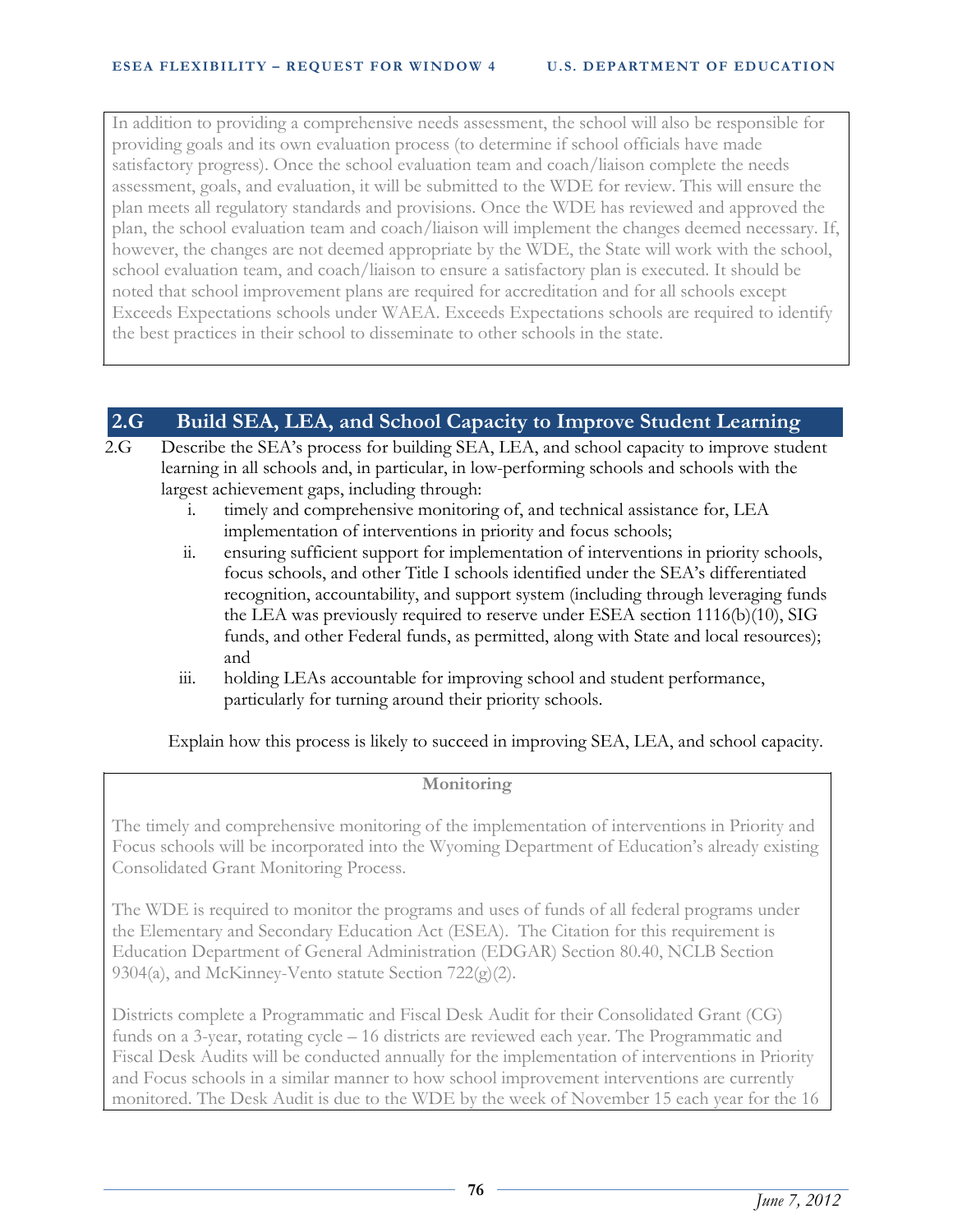districts on rotation. Priority and Focus schools being monitored in addition to districts are expected to provide documentation, either in paper or electronic format, on all highlighted sections within the Desk Audit. (The WDE will develop the Desk Audit Review Form for the Priority and Focus schools during the 2013-2014 school year to be used in monitoring the implementation of interventions during that school year.) The Desk Audit is then reviewed by the respective WDE Federal Program Manager by the second week in December. Program Managers evaluate all indicators that relate to their specific program and record whether the district is in compliance or not for each indicator on the WDE Desk Audit Review Form. All notes throughout the monitoring process are recorded on this form by each Program Manager, and used to produce follow up documentation and a Corrective Action Plan information when appropriate.

After this review, all WDE Program Managers meet as a group to discuss the documentation that was sent in, their individual concerns or issues, and then determine, as a group, which districts should be scheduled for an on-site follow-up visit for a more in depth review of Desk Audit indicators. Reasons for a on-site follow-up may include, but are not limited to, missing or incomplete documentation, compliance issues, fiscal or programmatic concerns, reporting errors, failure to submit their CG Application on time, new staff and/or the need for fiscal or programmatic technical assistance, or other fiscal or programmatic issues that the each Program Manager has noted.

Districts that will be receiving an onsite follow-up visit will be notified by the WDE Consolidated Grant Manager before the districts winter break. Dates will be discussed and set-up so both the district and the WDE can plan for the upcoming on-site follow-up visit. Dates of the visits will occur during the spring semester.

By the end of January, detailed letters are sent out to the selected districts by the WDE Consolidated Grant Manager explaining what areas need further review and the on-site follow-up visits are then scheduled. Teams of Programs Managers then visit these selected districts and further review district documentation and programs. While on-site, Program Managers will review the additional indicators contained within the Desk Audit; these are the indicators for documentation that was not initially required to be sent in. Indicators of the Desk Audit for Focus and Priority schools related to making improvements in the areas for which the school was identified as a Focus or Priority school will be closely monitored. Further Actions Required for failing to make progress in the areas for which a school was identified may be to the extent of replacing the principal and other staff associated with the failure to make progress, modifying the curriculum, or other researched based interventions as identified by the liaison assigned to the school by WDE.

Upon completion of the monitoring visit, WDE Program Managers will meet with the district staff and discuss the initial summary of the monitoring results. The results of the review will be communicated in one of three ways:

**Commendations** - areas in which the district demonstrated an outstanding effort; **Further Actions Required** - areas in which the district is required to produce follow-up evidence in order to be in compliance with NCLB; **Recommendations** - areas in which the district has met the NCLB requirements for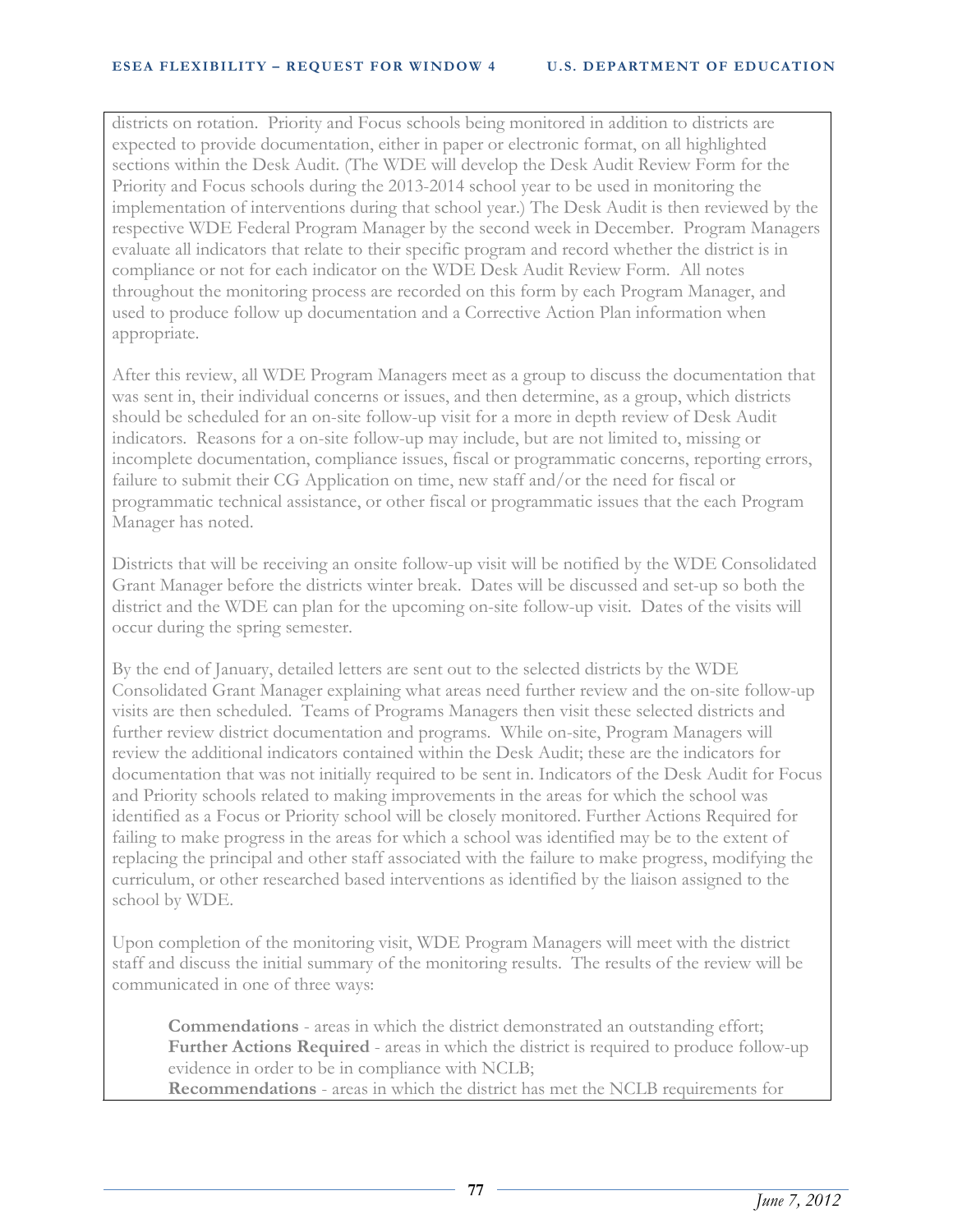compliance, but could be improved.

Within thirty business days after the visit is completed, the district will receive a Monitoring Review letter from the WDE Consolidated Grant Manager. This letter details the findings of the visit and explains what further steps, if any, the district must take. If there are further actions required after the on-site visit, the school and/or district must submit a Corrective Action Plan specifying the actions it will take to bring the indicators into compliance. Upon receipt of the Monitoring Review, the district will have 45 business days to complete and submit to the WDE Consolidated Grant Manager a completed Corrective Action Plan. This plan will then be reviewed by the WDE Program Manager responsible for the program in which the noncompliance issue occurred. That Program Manager will then contact the district concerning the completion of the Corrective Action Plan. Once the program manager determines the district is in compliance, they then submit to the Consolidated Grant Manager that the district has completed their corrective action(s), and the district then receives a Corrective Action Completion Notification stating that they are no longer in Corrective Action Status.

Effective May 1, 2007, the WDE will not approve the district's Consolidated Grant application until the district's Corrective Actions are completed. This process will apply annually to all monitored districts for their Consolidated Grant. In addition, individual program managers may determine if it is necessary to approve the monthly request for funds (WDE 118) of a particular federal program based on the district's Desk Audit, the results of the on-site visits, and progress on the Corrective Action Plan. The program managers will conduct Technical Assistance every three (3) months with the district to assist in the Corrective Action and other federal program requirements.

Districts not receiving an on-site visit will receive a detailed letter by February requesting any further documentation Program Managers might need. The WDE will also conduct a brief follow-up video-meeting via the Wyoming Equality Network (WEN) or Blackboard Collaborative to answer any questions or to provide explanation as to the further documentation needed. Any further documentation needed will need to be sent to the WDE by April 15, and will then be reviewed by WDE Program Managers. A Monitoring Review letter will be sent the district no later than May 31st as appropriate, detailing the WDE's monitoring results. If further actions required is warranted, the process will be as is stated above.

### **Technical Assistance and Support**

In addition to the technical assistance provided as part of the monitoring process, the WDE provides technical assistance and support to schools and districts in a number of ways. The WAEA requires the liaisons (WDE will use coaches in the 2013-2014 school year) that are assigned by WDE or districts to work with all schools, except Exceeds Expectations schools, in the development of an improvement plan. Page 5 of WAEA (attachment 12) specifies that the improvement "plan shall be based upon an evaluation of the strengths and deficiencies of specific indicator scores that identifies appropriate improvement goals with an explanation of the measures and methods chosen for improvement, the processes to be implemented to deliver the improvement measures, identification of relevant timelines and benchmarks and an articulation of the process for measuring success of the methods chosen to increase performance." It further goes on to say that the Director of WDE shall appoint a representative from WDE to serve as a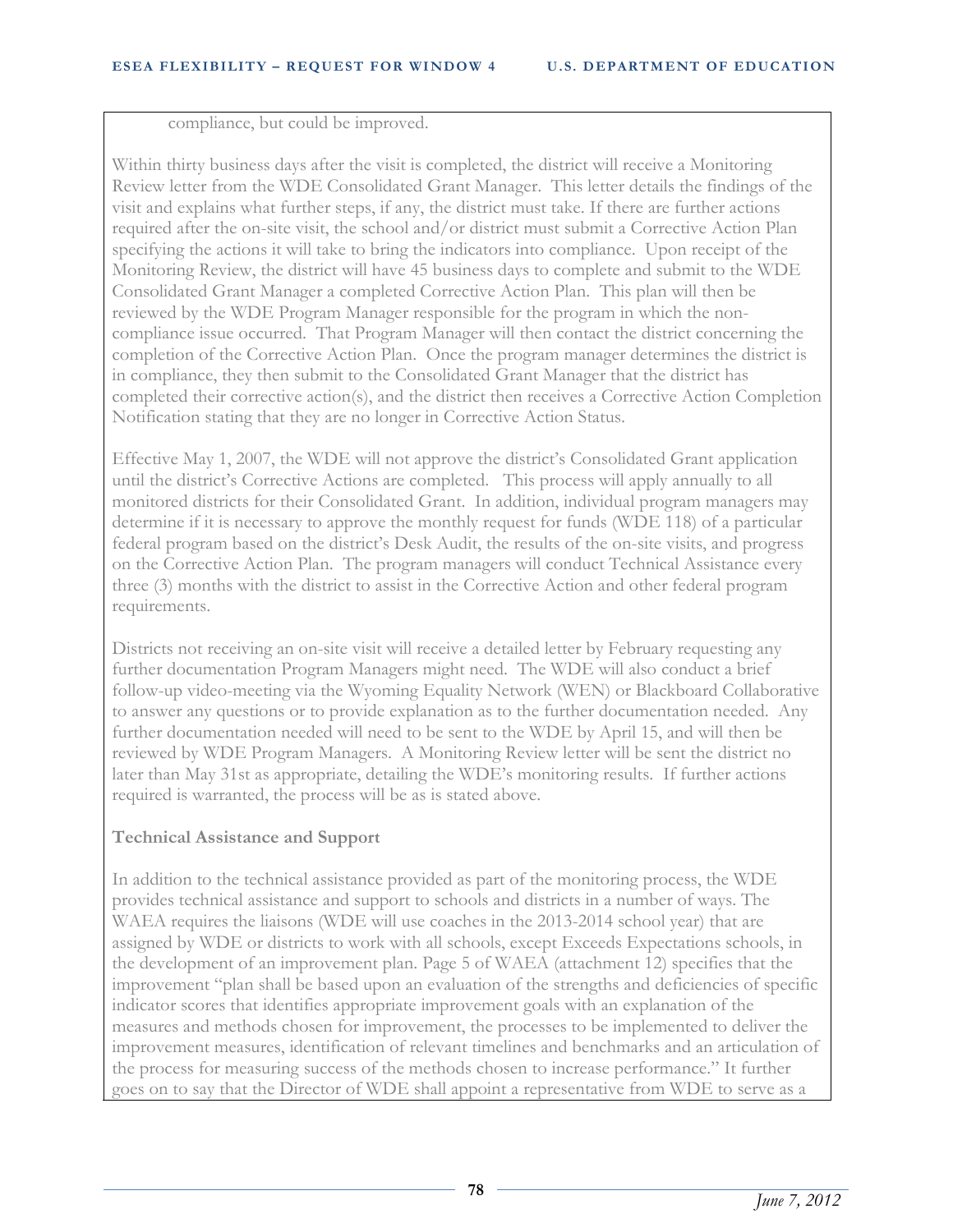liaison (page 6, attachment 12) "between the school district leadership and the department" to "review and approve improvement plans submitted by schools." Resources requested in the improvement plan need to be for interventions that are based upon a comprehensive review of the available research and need to be commensurate with the level of intervention, support and consequences required to be administered under WAEA.

The implementation of strategies associated with a school's improvement plan is designed to improve the academic achievement of students. In order to ensure a school is effectively implementing the turnaround principles necessary to improve achievement, it will be required of schools to report their results regularly to the WDE through the coaches or liaisons. The turnaround principles to be implemented are described in other sections of this document.

In addition to the state and local level resources available to all districts and the requirement to use those resources to provide research supported interventions to help improve student achievement in low performing and high achievement schools, the WDE will also require districts with Priority and/or Focus schools to set aside a portion of their Title I-A funds prior to distribution to schools, in order to support the implementation of the turnaround principles in those Priority and Focus schools.

Contingent upon approval of Wyoming's request for these Flexibility waivers, districts will be required to offer public school choice for either Title I Priority or Focus schools, but will no longer be required to provide Supplemental Educational Services (SES). District can choose to offer SES and pay for the services using Title I funds, but they will not be required to do so.

Under current accountability measures, districts are required to set aside a percentage of their Title I allocation for SES and public school choice (20%); and professional development at identified schools (10%). Wyoming seeks to have these set asides eliminated and replaced with the following set aside.

Districts will be required to set aside between five (5) and fifteen (15) percent of their Title I funds to implement the turnaround principles in their Focus and Priority schools. The amount of funding required to be set aside will be commensurate with the percent of students in the district in Focus and Priority schools.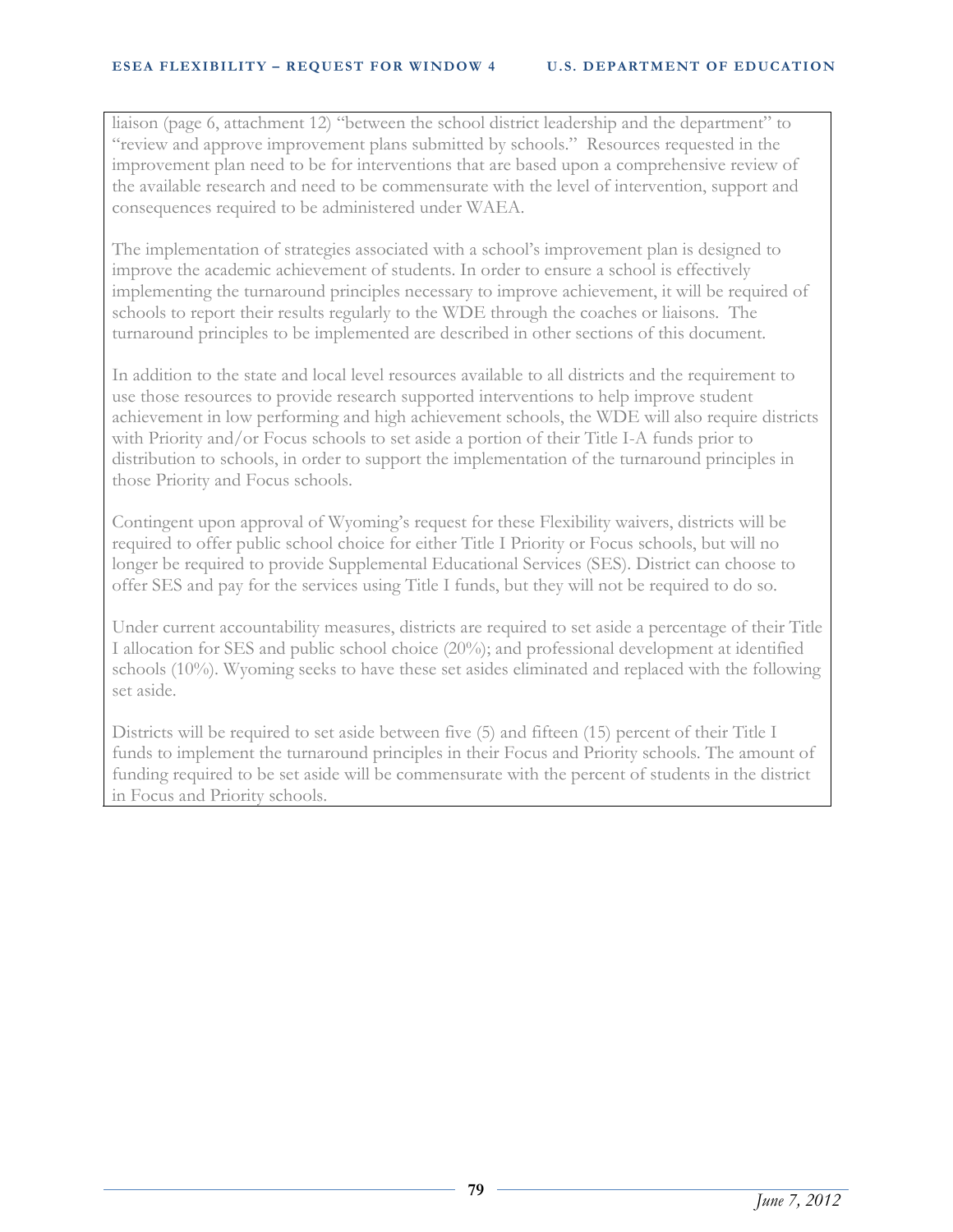# **Principle 3: Supporting Effective Instruction and Leadership**

# **3.A Develop and Adopt Guidelines for Local Teacher and Principal Evaluation and Support Systems**

Select the option that pertains to the SEA and provide the corresponding description and evidence, as appropriate, for the option selected.

| <b>Option A</b>                                                                           |                                                                                                                                                                    | <b>Option B</b>                                                                            |                                                                                                                                                                                                  |  |
|-------------------------------------------------------------------------------------------|--------------------------------------------------------------------------------------------------------------------------------------------------------------------|--------------------------------------------------------------------------------------------|--------------------------------------------------------------------------------------------------------------------------------------------------------------------------------------------------|--|
| If the SEA has not already developed and<br>adopted all of the guidelines consistent with |                                                                                                                                                                    | If the SEA has developed and adopted all of<br>the guidelines consistent with Principle 3, |                                                                                                                                                                                                  |  |
|                                                                                           | Principle 3, provide:                                                                                                                                              |                                                                                            | provide:                                                                                                                                                                                         |  |
|                                                                                           | i. the SEA's plan to develop and adopt<br>guidelines for local teacher and principal<br>evaluation and support systems by the<br>end of the 2012-2013 school year; | 1.                                                                                         | a copy of the guidelines the SEA has<br>adopted (Attachment 10) and an<br>explanation of how these guidelines are<br>likely to lead to the development of<br>evaluation and support systems that |  |
|                                                                                           | ii. a description of the process the SEA will<br>use to involve teachers and principals in<br>the development of these guidelines; and                             |                                                                                            | improve student achievement and the<br>quality of instruction for students;                                                                                                                      |  |
| 111.                                                                                      | an assurance that the SEA will submit to<br>the Department a copy of the guidelines                                                                                |                                                                                            | ii. evidence of the adoption of the guidelines<br>(Attachment 11); and                                                                                                                           |  |
|                                                                                           | that it will adopt by the end of the 2012–<br>2013 school year (see Assurance 14).                                                                                 | 111.                                                                                       | a description of the process the SEA used<br>to involve teachers and principals in the<br>development of these guidelines.                                                                       |  |

The Wyoming Accountability in Education Act of 2012 charged the Advisory Committee to the Wyoming Select Committee on Education Accountability with designing a framework for educator evaluation in Wyoming. A team of consultants from the Center for Assessment was contracted to inform and facilitate the work.

The Wyoming Select Committee on Education Accountability in conjunction with its Advisory Committee, understanding the need for a coherent accountability system, made a commitment to design a system of accountability in which all components utilize information from the other components in order to ensure a more reliable accountability determination. Specific to teacher and leader evaluation, the legislation states that *Recommendations on the design framework for the teacher and leader evaluation and accountability system developed by the advisory committee pursuant to this section shall focus on creating coherence among school, leader and teacher evaluation systems. . .* W.S. § 21-2-304 (c)

The systematic development of an accountability system required the development and adoption of a theory of action to guide the work. As depicted in the following graph, the adopted theory of action is the design of multiple, interrelated systems with the focus on improved student learning.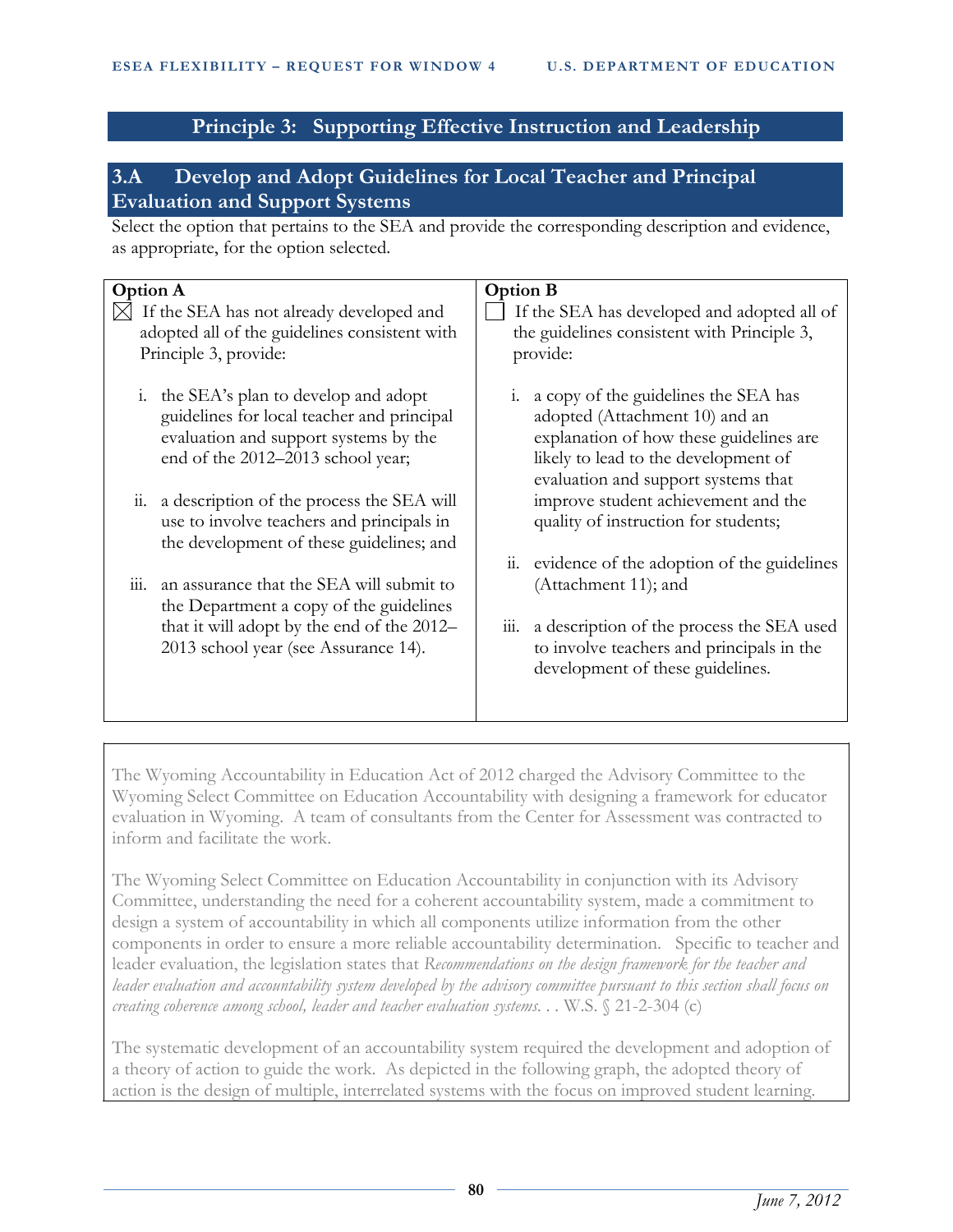

During the 2012 interim, the Select Committee worked on all components of the accountability system, including significant attention to the educator accountability system. The Advisory Committee, a twelve-member stakeholder group representing communities from across the State, focused its work on the design components and framework for educator evaluation. Included in the Advisory Committee work was review of research, solicitation and receipt of input from each member's constituency, review of other states' evaluation systems, and many hours of informed and intense discussion. The culmination of the interim work was a "Legislative Framework for Evaluating Teacher and Leader Effectiveness" recommendation to the Select Committee who subsequently made the recommendation to the legislative body in the form of proposed legislation, House Bill 72.

Enrolled Act 60, signed into law in late February 2013, prescribes the phased-in development and implementation of Phase II of the Statewide Education Accountability System addressing teacher and leader evaluation and accountability. Included in the Act are the U.S. Department of Education requirements for approval of a state's flexibility waiver request.

# **Continual Improvement of Instruction**

Continual improvement of student learning is a shared commitment of all Wyoming residents. Continual improved instruction is perhaps the singular most important support for improved student learning. Improved instruction has been, and continues to be, included in all evaluation discussions. It (improved instruction) is noted in multiple entries in the legislation:

- *. . . performance evaluations shall serve as a basis for* improvement of instruction*, enhancement of curriculum program implementation, measurement of both individual teacher performance and professional growth and development and the performance level of all teachers within the school district . . .* W.S. § 21-3-  $110$  (a)(xix)
- *. . . The report shall include a summary of mentoring and other professional development activities made available to the identified school and district leaders and teachers to* improve instruction *and student achievement. . .* W.S. § 21-3-110 (b)
- *. . .* Improvement of teaching *and learning in schools, attaining student achievement targets for*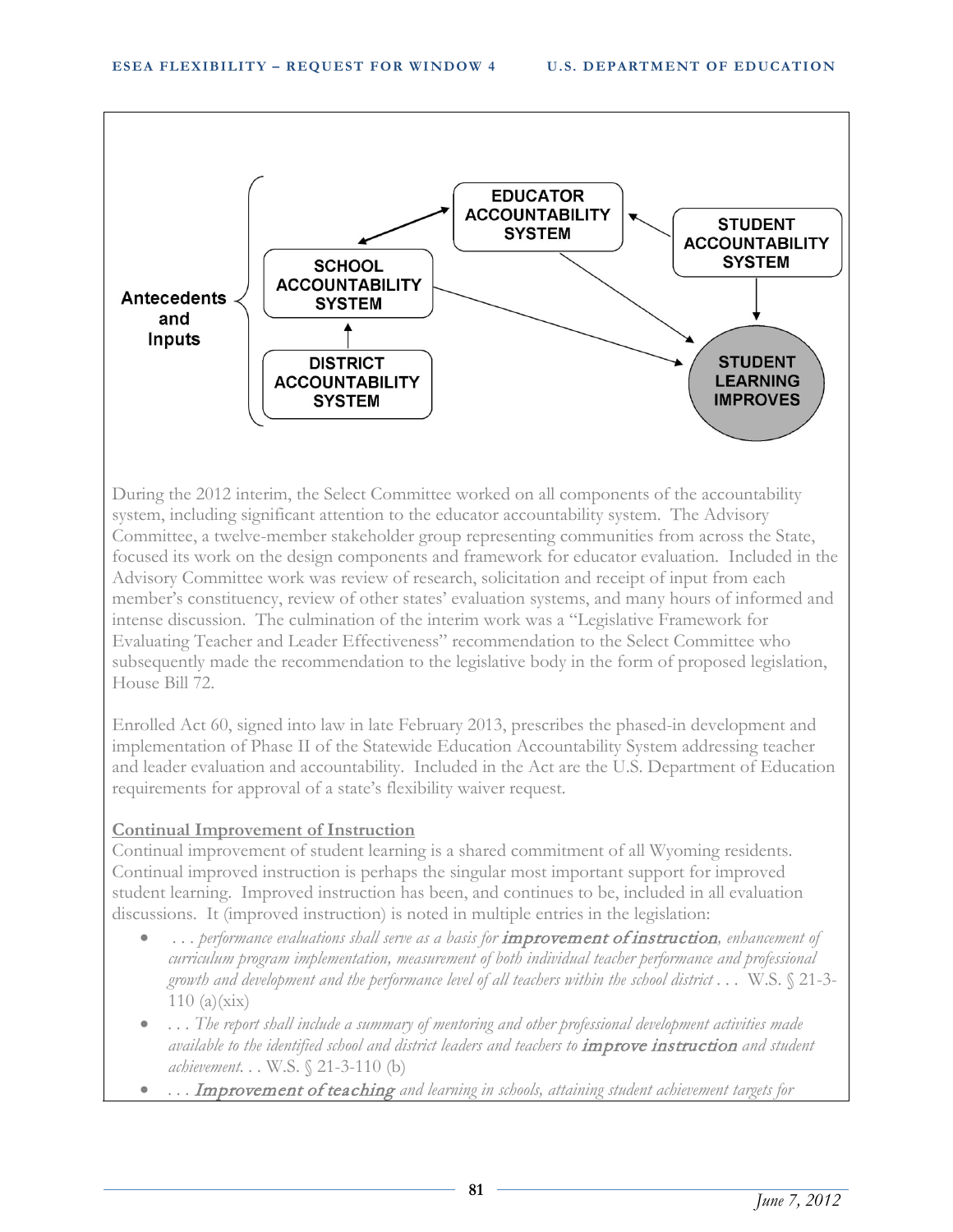*performance indicators established under W.S. 21-2-204 and fostering school program improvement shall be the primary purposes of state wide assessment of student performance in Wyoming...* W.S. § 21-2-304  $(a)(v)$ 

### **Meaningfully Differentiate Performance**

W.S. § 21-2-304 (b)(xv) states that . . . The evaluation system shall clearly prescribe standards for **highly** effective performance, effective performance, performance in need of improvement and ineffective performance*. . .*

W.S. § 21-2-304 (c) states that *Recommendations on the design framework for the teacher and leader evaluation and accountability system developed by the advisory committee pursuant to this section shall focus on creating coherence among school, leader and teacher evaluation systems. In addition recommendations by the advisory committee shall establish design documents to effectively communicate requirements to school districts, to create guidance and provide training to districts in implementing evaluation systems with fidelity and to design systems and structures for professional learning opportunities. The design framework shall expand the three (3) levels of performance descriptors prescribed under 2012 Wyoming Session Laws, Chapter 101, Section 6(v), to four (4) levels of performance descriptors, specified as follows:* 

### (i) Highly effective performance

 (ii) Effective performance (iii) Performance in need of improvement, and (iv) Ineffective performance"

As noted in this reference, and previously, the importance of a coherent accountability system cannot be overstated. With that in mind, discussions attempting to define the levels of educator performance have enlightened and informed, but cannot be determined until school accountability factors and the measures of professional practice, including evidence of student learning, have been refined.

# **Use Multiple Valid Measures, Including Student Growth**

*. . . the select committee on statewide education accountability, . . .shall continue a study of a teacher and school district leader evaluation and accountability system. This system shall comprise phase II of the statewide education accountability system as initiated by 2011 Wyoming Session Laws. . . The design framework for the teacher and school district leader evaluation and accountability system shall:*

- *(i) Support and promote improvement in student learning in Wyoming schools;*
- *(ii) Be designed coherently to support a system of continuous school improvement, working seamlessly with phase I of the school accountability system . . .and fostering collaboration among teachers, administrators and other public education stakeholders;*
- *(iii) Be designed and implemented with integrity and incorporate transparency necessary for all relevant participants to clearly understand expectations, including identification of an appropriate methodology to link student performance to the performance of teachers and school and district leaders as necessary for creation and implementation of an accountability system . . .;*
- *(iv) Be designed to promote opportunities for meaningful professional growth of teachers and school district leaders;*
- (v) *Allow for flexibility to fit local district and community contexts and needs.* W.S. § 21-2- 304, Section 3(a)

*. . . the select committee, through the advisory committee . . . shall develop recommendations for the phase II teacher*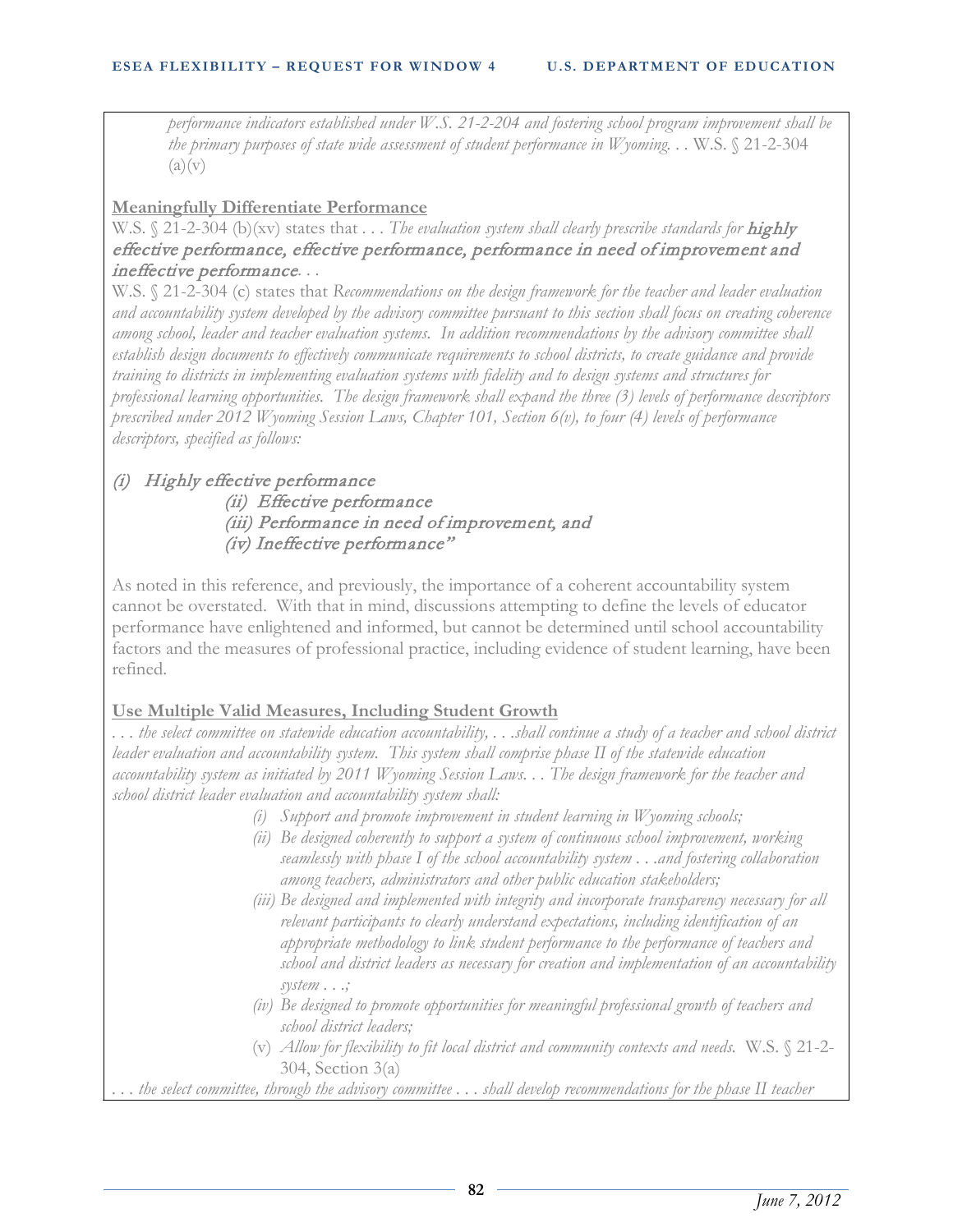*and school district leader evaluation and accountability system based upon evidence of student learning as well as measures of professional educator practice organized according to five (5) domains, each weighted relatively equally, and specified as follows:*

- *(i) Learner development and learning differences and environments;*
- *(ii) Content knowledge and application of content;*
- *(iii) Instructional practice including assessment, planning for instruction and instructional strategies;*
- *(iv) Professional responsibility including professional learning and ethical practice and leadership and collaboration;*
- (v) *Evidence of student learning.* W.S § 21-2-304, Section 3 (b)

# **Regular Evaluation of Teachers and Principals**

The legislation (Enrolled Act 60) requires that all educators be evaluated regularly:

- *Not later than school year 2016-2017 and each school year thereafter, require the performance of each initial contract teacher to be evaluated summatively ...* W.S. § 21-3-110 (a)(xvii)
- *Not later than school year 2016-2017 and each school year thereafter, establish a teacher performance evaluation system and require the performance of each continuing contract teacher to be evaluated summatively . . .* W.S. § 21-3-110 (a)((xvii)
- *Not later than school year 2015-2016 and each school year thereafter, . . require the performance of each school district leader, including superintendents and principals and other district or school leaders serving in a similar capacity to be evaluated in accordance with the statewide education accountability system . . .* W.S. § 21-3-110 (a)(xxx)

# **Clear and Timely Feedback**

Feedback regarding educator evaluation is addressed in the legislation:

*. . . The performance evaluation system shall also include reasonable opportunity for state and district provision of mentoring and other professional development activities ...* This reference in W.S. § 21-2-304 (b)(xv) is addressing the teacher evaluation system. An identical statement addressing the evaluation of leaders is made in W.S. § 21-2-304 (b)(xvi). Rules under which the districts are currently administering educator evaluation require that regular feedback is included in each district's evaluation process. Although the legislation does not specifically require feedback, language in W.S. § 21-2-304(b)(xv) *allows districts the opportunity to refine the system to meet the individual needs of the district.* Regular feedback relative to educator evaluation is present in all Wyoming school districts' evaluation systems, and that feedback is valued by all educators. It is reasonable to expect districts to include that component in their evaluation systems with or without the requirement from the state, although the requirement will undoubtedly be included in the Rules that must be written and implemented not later than July 1, 2015 for leaders and July 1, 2016 for teachers.

# **Inform Personnel Decisions**

The legislation requires that teacher and leader evaluation and accountability systems inform personnel decisions:

- *. . . performance evaluations shall serve as a basis for improvement of instruction, enhancement of curriculum program implementation, measurement of both individual teacher performance and professional growth and development and the performance level of all teachers within the school district, and as documentation for unsatisfactory performance that may lead to dismissal, suspension and termination proceedings . . . W.S. §21-3-110(a)(xix)*
- *. . .the district board* (board of trustees) *shall also provide the state board written reports verifying school*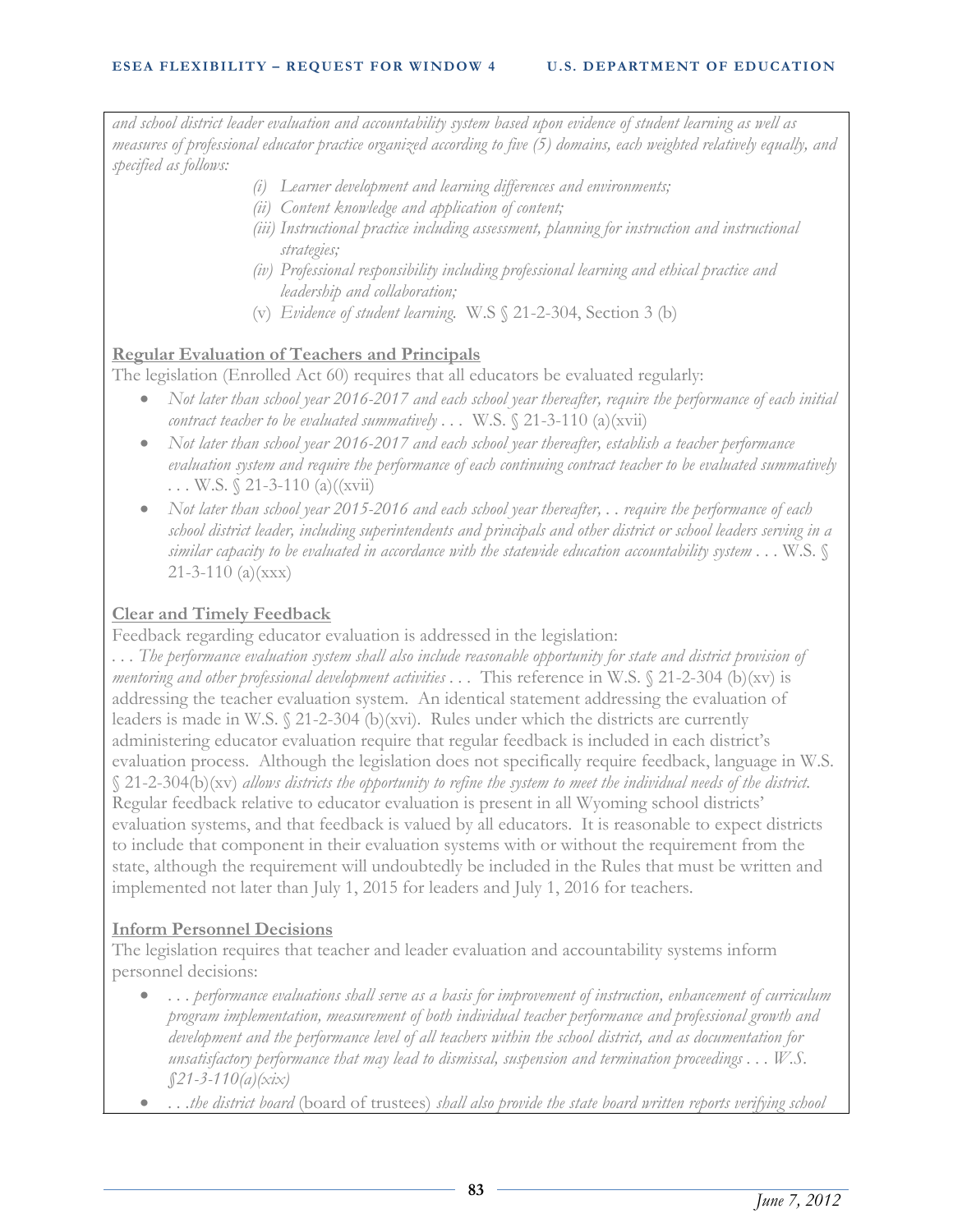*district leader performance and providing performance scores necessary for continued employment.* W.S. § 21-  $3-110$  (a)(xxx)

- . . . *each school district superintendent shall provide a report to the board of trustees identifying all teachers . . . and. . .all school and district leaders within the district whose performance, through evaluations . . .has been determined in need of improvement or ineffective for that school year. W.S.§ 21-3-110(b)*
- *The board* (board of trustees) *may suspend or dismiss any teachers, or terminate any continuing contract teacher for . . .Beginning school year 2016-2017 and each school year thereafter, inadequate performance as determined through performance evaluation tied to student academic growth for at least two (2) consecutive years...* W.S. § 21-7-110 (a)(vii).

Personnel decisions based on the evaluation process are and will continue to be the responsibility of each school district, and that requirement will be written into the Rules for educator evaluation. During the 2013 interim, the Select Committee and the Advisory Committee shall continue a study of a teacher and school district leader evaluation and accountability system. W.S. § 21-2-304, Section 3(a) and Section 4(d).

*On or before October 15, 2013, the advisory committee shall report to the select committee on statewide education accountability recommendations on the design of a teacher and leader evaluation and accountability system. System recommendations shall be designed such that the leader evaluation and accountability system is completed prior to finalization of the teacher evaluation and accountability system to enable effective participation by school leaders in the final design of the teacher evaluation and accountability system.* W.S. § 21-2-304, Section 4 (d).

Timelines for the development, required training, professional learning, piloting, and implementation of teacher and leader evaluations are articulated in the legislation:

- *During school year 2013-2014, the design shall enable provision of required training and professional learning opportunities to leaders, school board members and teachers, enable communication of system requirements to key stakeholders and shall pilot data collection methods and pilot selected accountability and evaluation system components based upon a sample of volunteer districts;*
- *During school year 2014-2015, the design shall continue provision of professional learning opportunities for key stakeholders, allow for system design revision based upon results of the voluntary pilot implemented during school year 2013-2014 and shall pilot all components of the leader evaluation and accountability system in all school districts, and components of the teacher evaluation and accountability system in all school districts which may be structured in a manner that requires each school district to implement only a partial system*  comprised of selected components, but allows all teacher system components to be piloted through a collection of *partial assessments in all school districts. . .*
- *During school year 2015-2016, the design shall be reviewed and may be revised as necessary based upon the school year 2014-2015 pilot, continue provision of professional learning opportunities based on needs identified through the school year 2014-2015 pilot, conduct initial peer review of school district evaluation models according to guidelines for the peer review process . . . disseminate to school districts best practices based upon peer review results and require all school district to implement leader evaluation and accountability systems and to pilot all teacher system components;*
- *During school year 2016-2017, the system design shall be reviewed and may be revised based upon the school year 2015-2016 pilot, continue provision of professional learning opportunities based upon needs identified in the school year 2015-2016 pilot, conduct a second peer review of school district evaluation models. . ., disseminate to school district best practices based upon peer review results and require all school districts to implement teacher evaluation and accountability systems and continue implementation of leader evaluation and accountability systems subject to system revisions based upon review of the 2015-2016 initial*